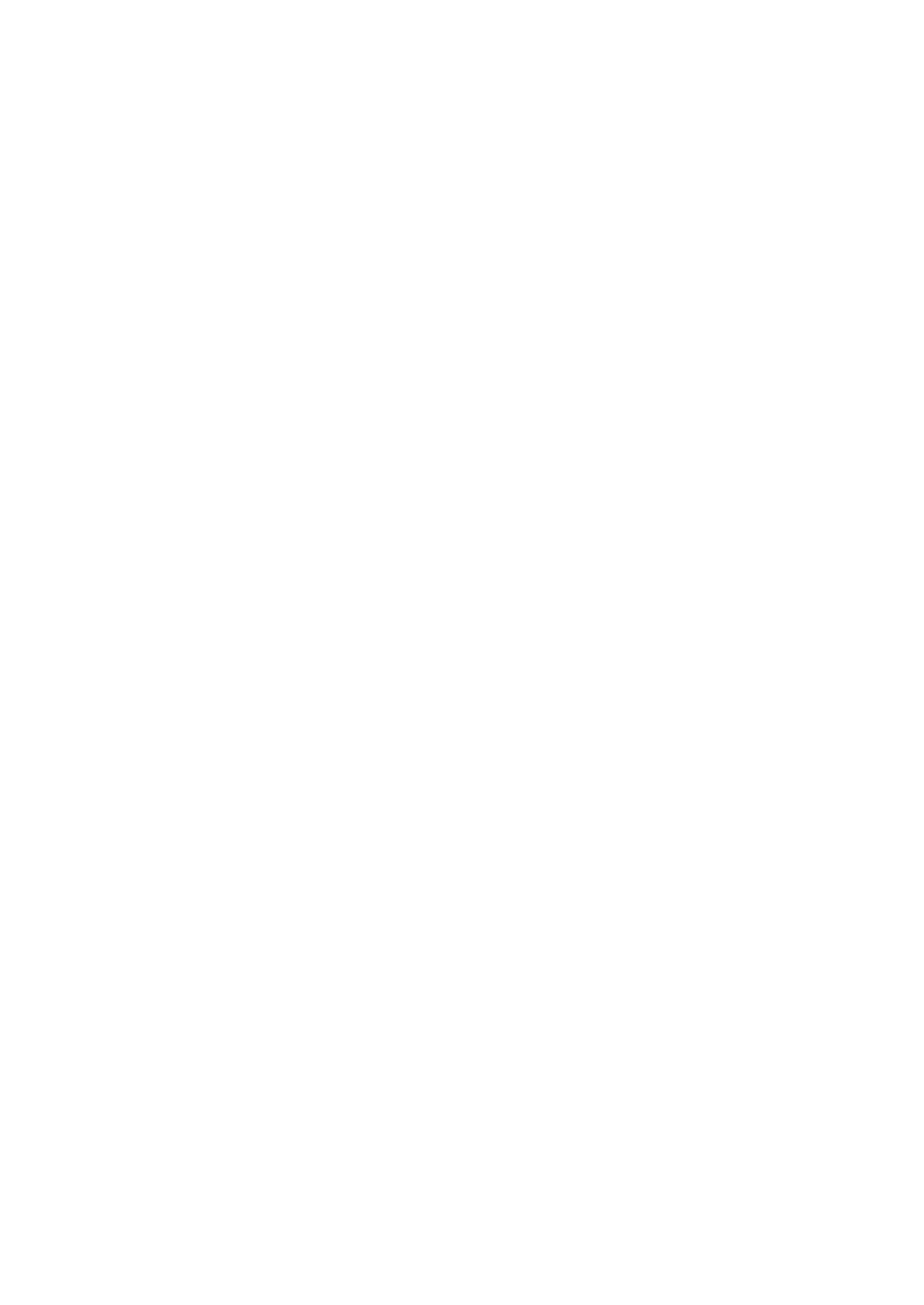**East Usambara Conservation Area Management Programme**

**Technical Paper 50**

# **Segoma Forest Reserve**

**A biodiversity survey**

 **Doody, K. Z., Howell, K. M. and Fanning, E. (eds.)**

**Ministry of Natural Resources and Tourism, Tanzania Forestry and Beekeeping Division**

**Department of International Development Co-operation, Finland Metsähallitus Consulting** 

**Frontier-Tanzania University of Dar es Salaam Society for Environmental Exploration**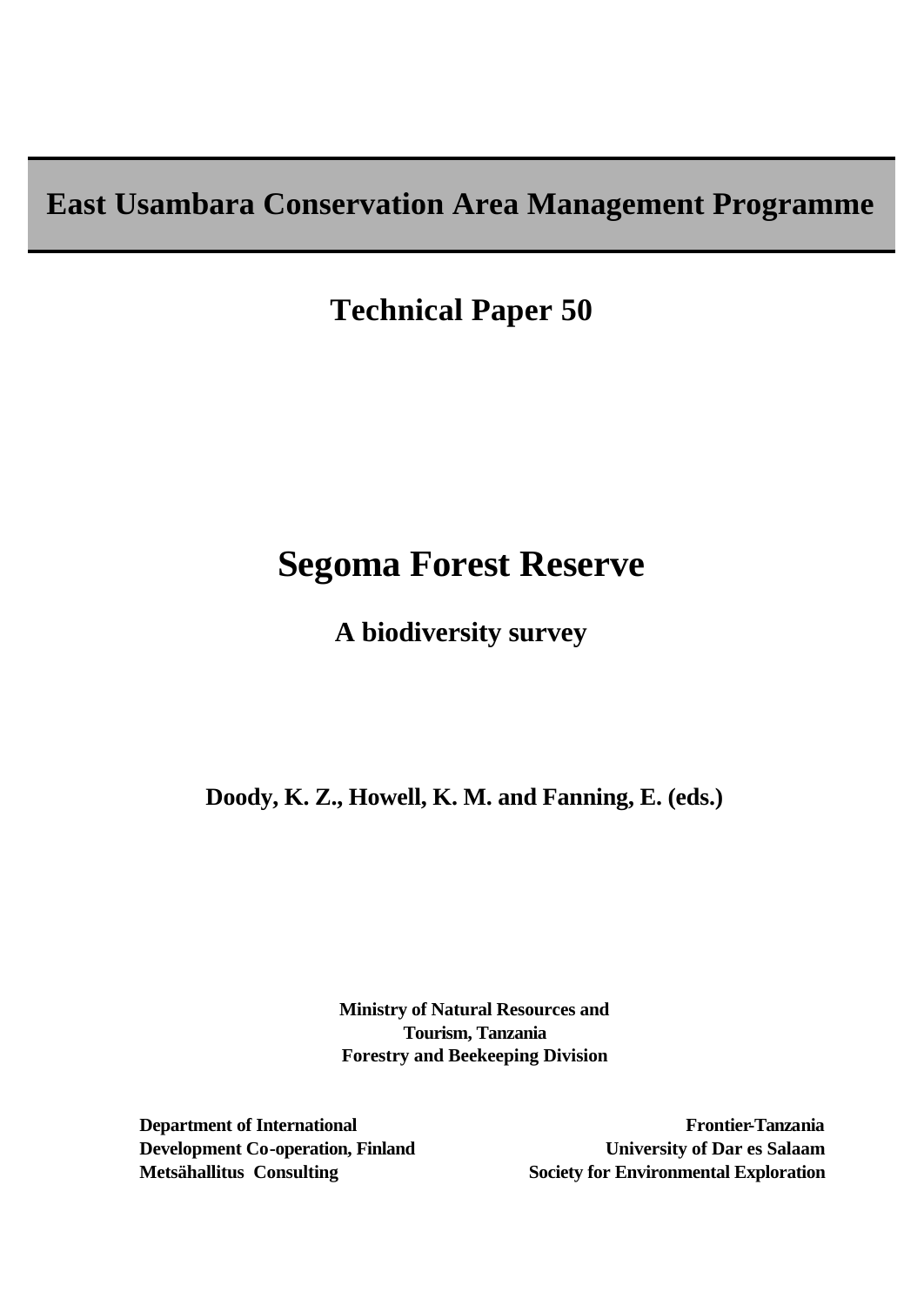**Tanga 2001**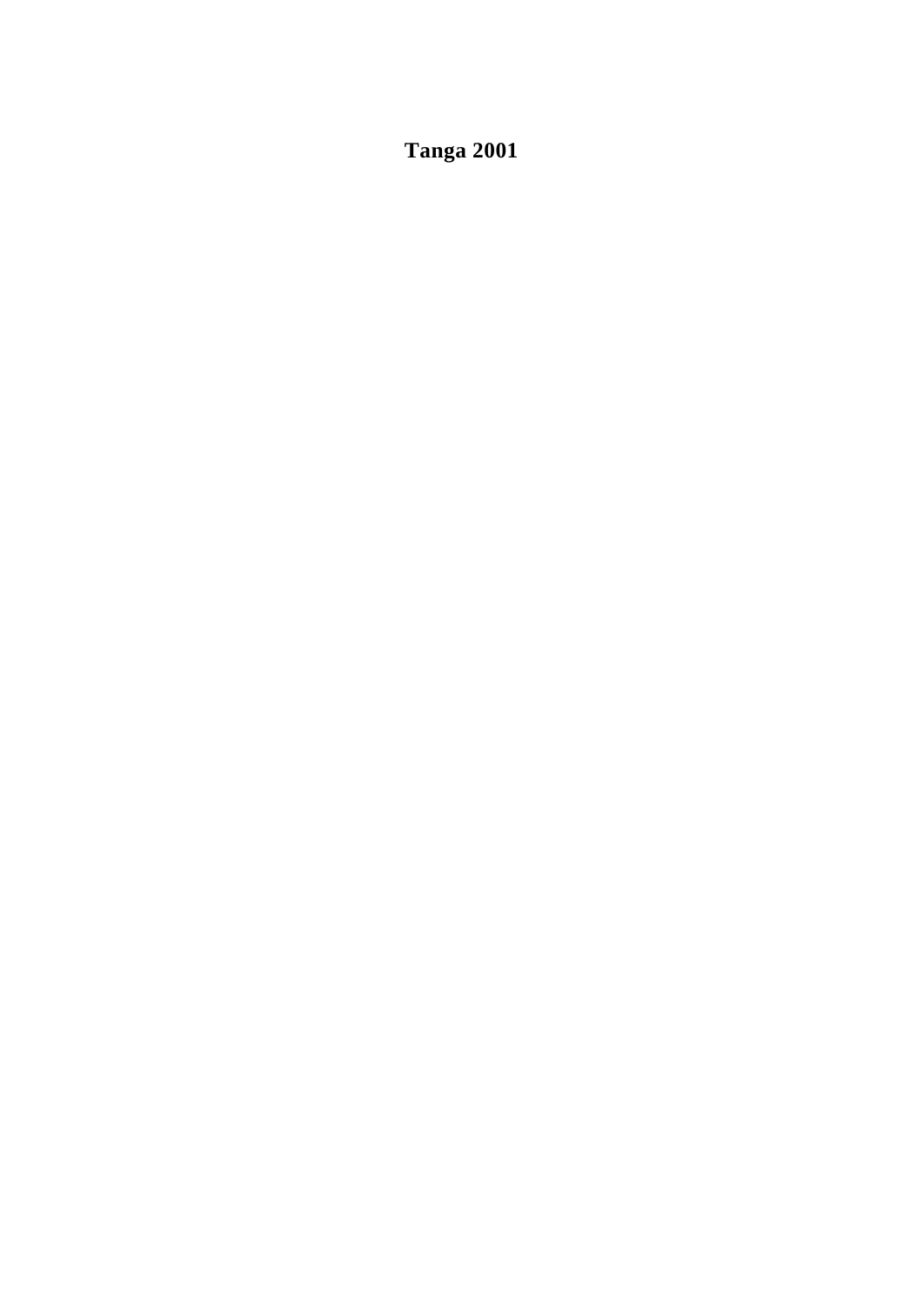## **© Metsähallitus - Forest and Park Service**

Cover painting: Jaffary Aussi (1995)

**ISSN 1236-630X ISBN 9987-646-06-9**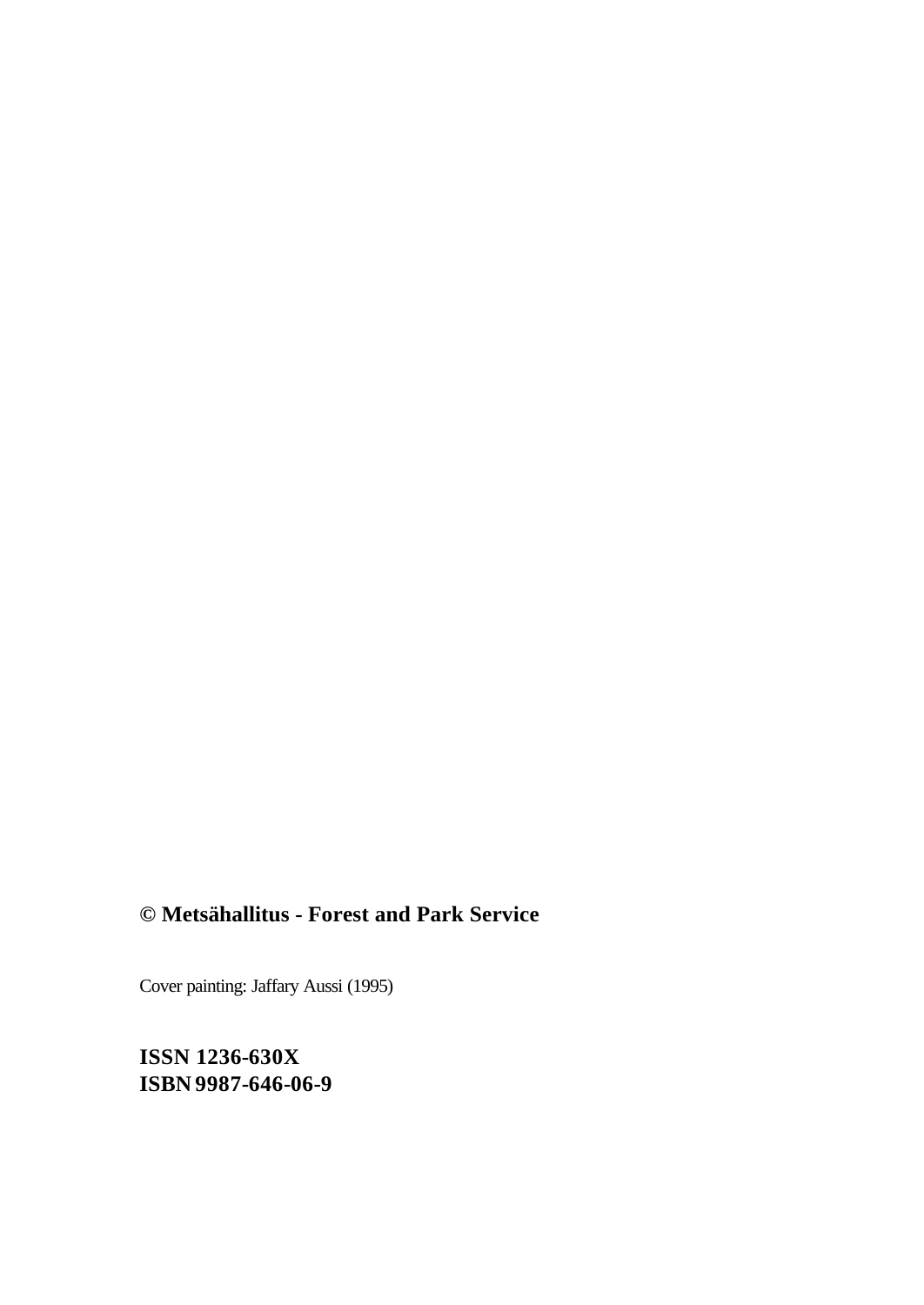**Suggested citation:** Frontier Tanzania 2001. Doody, K. Z., Howell, K. M., and Fanning, E., (eds.). Segoma Forest Reserve: A biodiversity survey. East Usambara Conservation Area Management Programme Technical Paper No. 50. Frontier Tanzania, Forestry and Beekeeping Division & Metsähallitus Consulting , Dar es Salaam & Vantaa, Finland.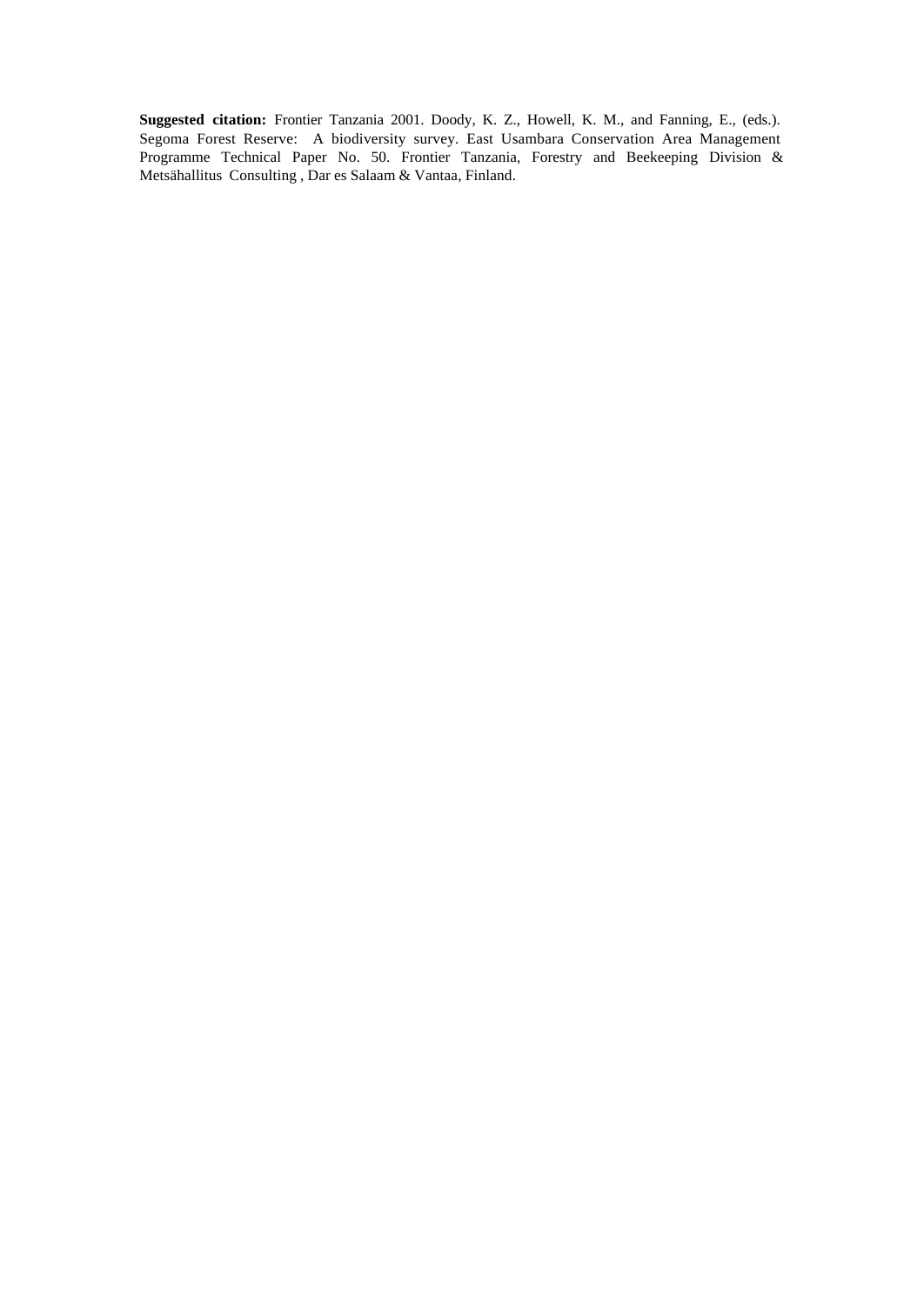#### **East Usambara Conservation Area Management Programme (EUCAMP)**

The East Usambara rain forests are one of the most valuable conservation areas in Africa, several plant and animal species are found only in the East Usambara mountains. The rain forests secure the water supply of 200,000 people and the local people in the mountains depend on these forests. The East Usambara Conservation Area Management Programme has established the Amani Nature Reserve, and aims at protecting water sources; establishing and protecting forest reserves; sustaining villager's benefits from the forest; and rehabilitating the Amani Botanical Garden. The Forestry and Beekeeping Division of the Ministry of Natural Resources and Tourism implement the programme with financial support from the Government of Finland, and implementation support from the Metsahallitus Consulting . To monitor the impact of the project, both baseline biodiversity assessments and development of a monitoring system are needed. The present activity is aimed at establishing baseline information on biological diversity in selected East Usambara forests.

#### **The University of Dar es Salaam (UDSM)**

E-mail: zoology@udsm.ac.tz

The University of Dar es Salaam was established in July 1970 as a centre for learning and research in the arts and the physical, natural, earth, marine, medical and human sciences. The University is surveying and mapping the flora and fauna of Tanzania and is conducting research into the maintenance and improvement of the environment and the sustainable exploitation of Tanzania's natural resources.

#### **The Society for Environmental Exploration (SEE)**

The Society is a non-profit making company, limited by guarantee and was formed in 1989. The Society's objectives are to advance field research into environmental issues and implement practical projects contributing to the conservation of natural resources. Projects organised by The Society are joint initiatives developed in collaboration with national research agencies in co-operating countries.

#### **Frontier Tanzania Forest Research Programme (FT FRP)**

The Society for Environmental Exploration and the University of Dar es Salaam have been conducting collaborative research into environmental issues since July 1989 under the title of Frontier Tanzania, of which one component is the Frontier Tanzania Forest Research Programme (FT FRP). Since July 1994, the FT FRP has been working in the forests of the East Usambara mountains in collaboration with the East Usambara Conservation Area Management Programme (EUCAMP). This survey of selected forests collects baseline biodiversity data and assists the EUCAMP in the management of the East Usambara forests.

## **For more information:**

| Forestry and Beekeeping Division<br>P.O. Box 426, Dar es Salaam, Tanzania<br>Tel: 255-22-2111 061/2/3/4<br>Fax: 255-22-2114 659<br>E-mail: misitu@twiga.com                                                                                | Department for Development Co-operation<br>Ministry for Foreign Affairs<br>Katajanokanlaituri 3<br>FIN-00160 Helsinki, Finland<br>Tel 358-9-134 161<br>Fax 358-9-1341 6293 |
|--------------------------------------------------------------------------------------------------------------------------------------------------------------------------------------------------------------------------------------------|----------------------------------------------------------------------------------------------------------------------------------------------------------------------------|
| East Usambara Conservation Area Management Metsähallitus Consulting<br>Programme<br>P.O. Box 5869, Tanga, Tanzania<br>Tel: 255-27-2643453, 46907, 43820<br>Fax: 255-27-2643820<br>E-mail: usambara@twiga.com<br>Internet: www.usambara.com | P.O. Box 94, FIN-01301 Vantaa, Finland<br>Tel: 358-205-62100<br>Fax: 358-205-644401<br>E-mail: knowhow@metsa.fi                                                            |
| Dept of Zoology<br>University of Dar es Salaam<br>P.O. Box 35064, Dar es Salaam, Tanzania<br>Tel: 255-22-2410462                                                                                                                           | Society for Environmental Exploration<br>77 Leonard Street, London, U.K.<br>Tel: +44 20 76 13 24 22<br>Fax: +44 20 76 13 29 92                                             |

E-mail: enquiries@frontierprojects.ac.uk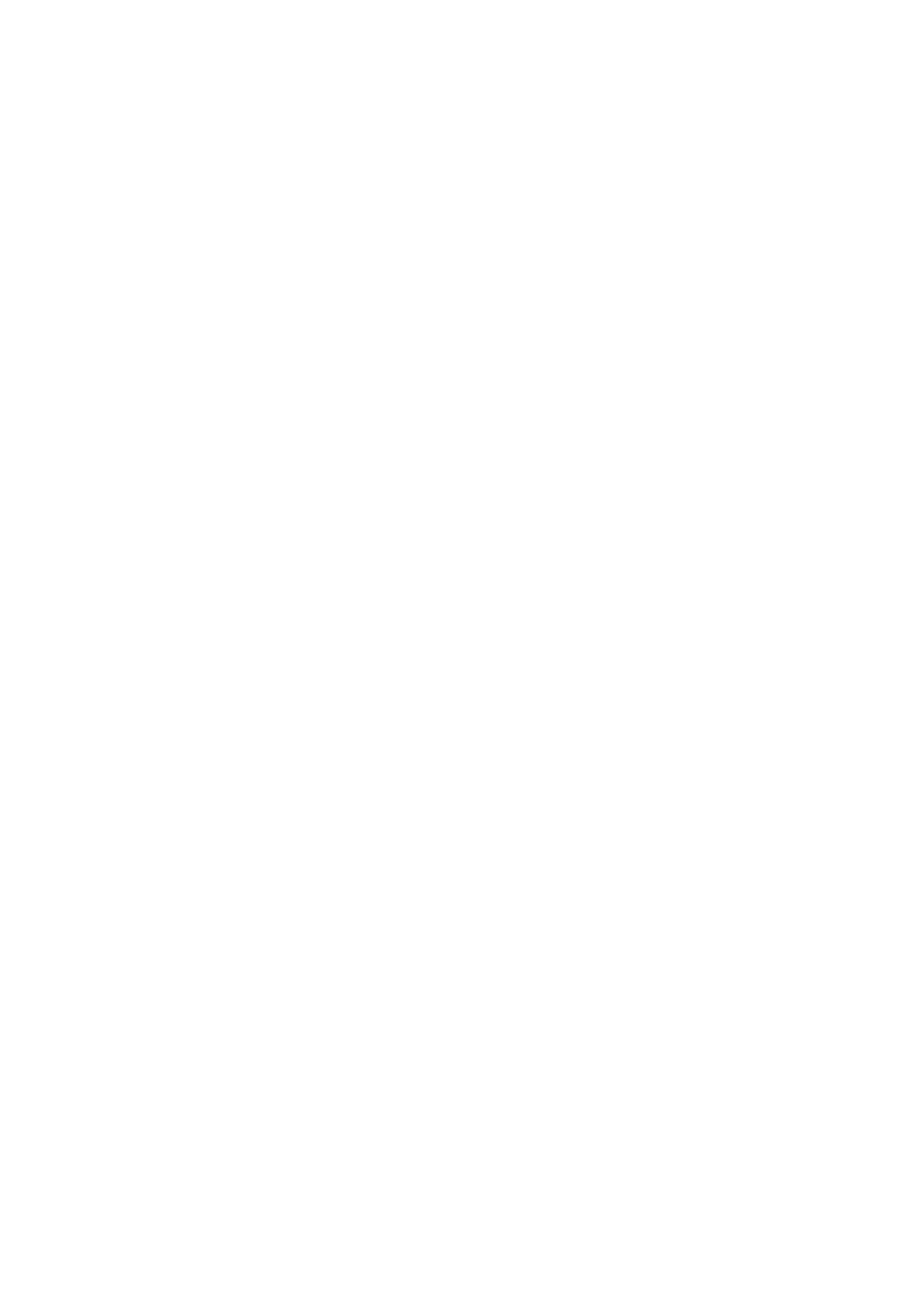This report is dedicated to the memory of

# **Daniel Saer (17.12.75 – 26.1.98)**

who died tragically while working on the biodiversity survey of Segoma Forest Reserve.

We hope that this work, to which he contributed, may help to secure the future of this unique and beautiful forest.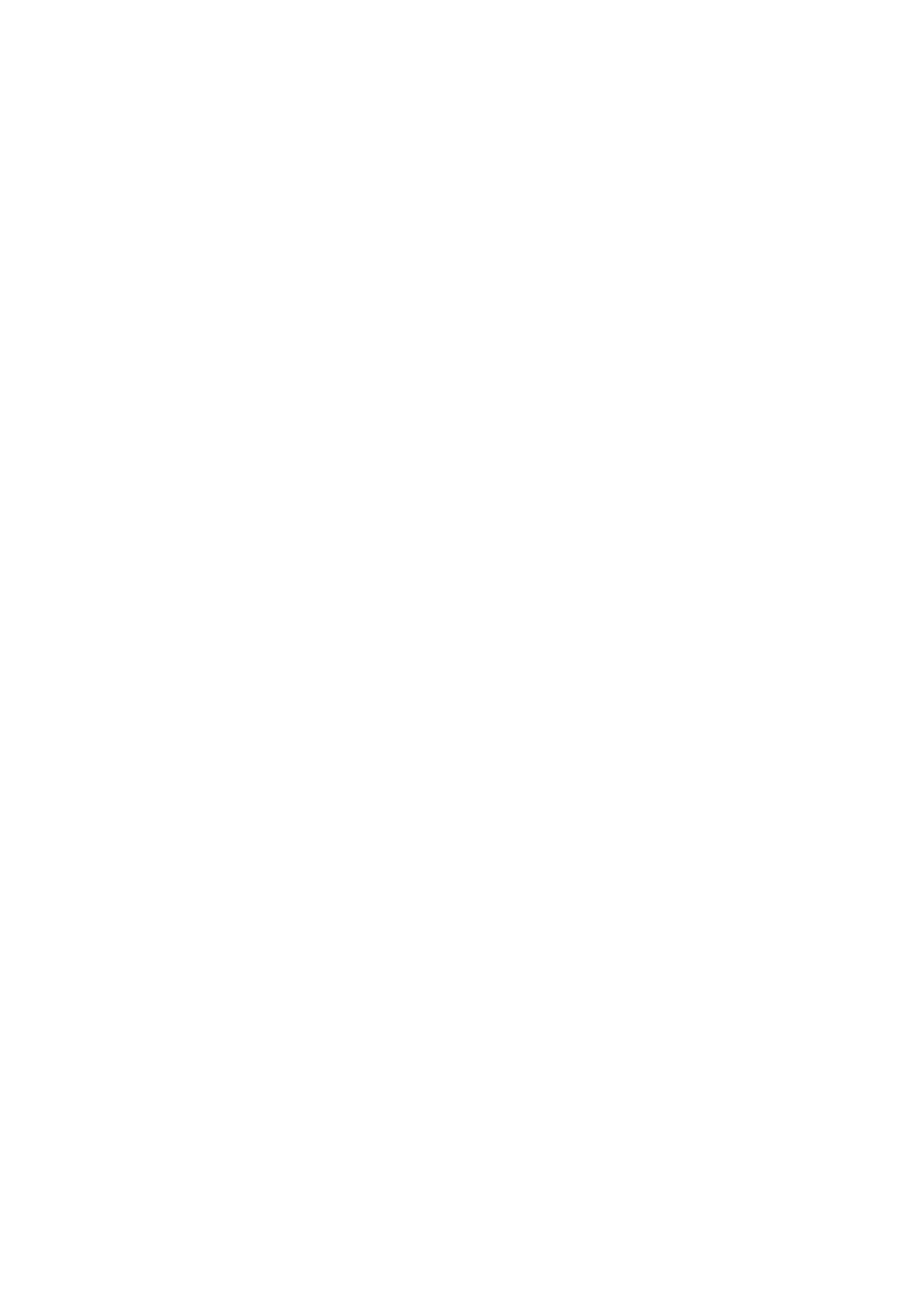## **TABLE OF CONTENTS**

| 1.0 |                |    |
|-----|----------------|----|
| 1.1 |                |    |
| 1.2 |                |    |
| 1.3 |                |    |
| 1.4 |                |    |
| 1.5 |                |    |
| 2.0 |                |    |
| 3.0 |                |    |
|     |                |    |
| 3.1 |                |    |
|     | 3.1.1          |    |
|     | 3.1.2          |    |
|     | 3.1.3          |    |
|     | 3.1.4          |    |
|     | 3.1.5          |    |
| 4.0 |                |    |
| 4.1 |                |    |
| 4.2 |                |    |
|     | 4.2.1          |    |
| 4.3 |                |    |
|     | 4.3.1          |    |
|     | 4.3.2          |    |
| 4.4 |                |    |
| 5.0 |                |    |
| 5.1 |                |    |
| 52  | <b>METHODS</b> | 51 |
|     | 5.2.1          |    |
|     | 5.2.2          |    |
|     | 5.2.3          |    |
|     | 5.2.4          |    |
|     | 5.2.5          |    |
| 5.3 |                |    |
| 5.4 |                |    |
|     | 5.4.1          |    |
|     | 5.4.2          |    |
|     | 5.4.3          |    |
|     | 5.4.4          |    |
|     | 5.4.5          |    |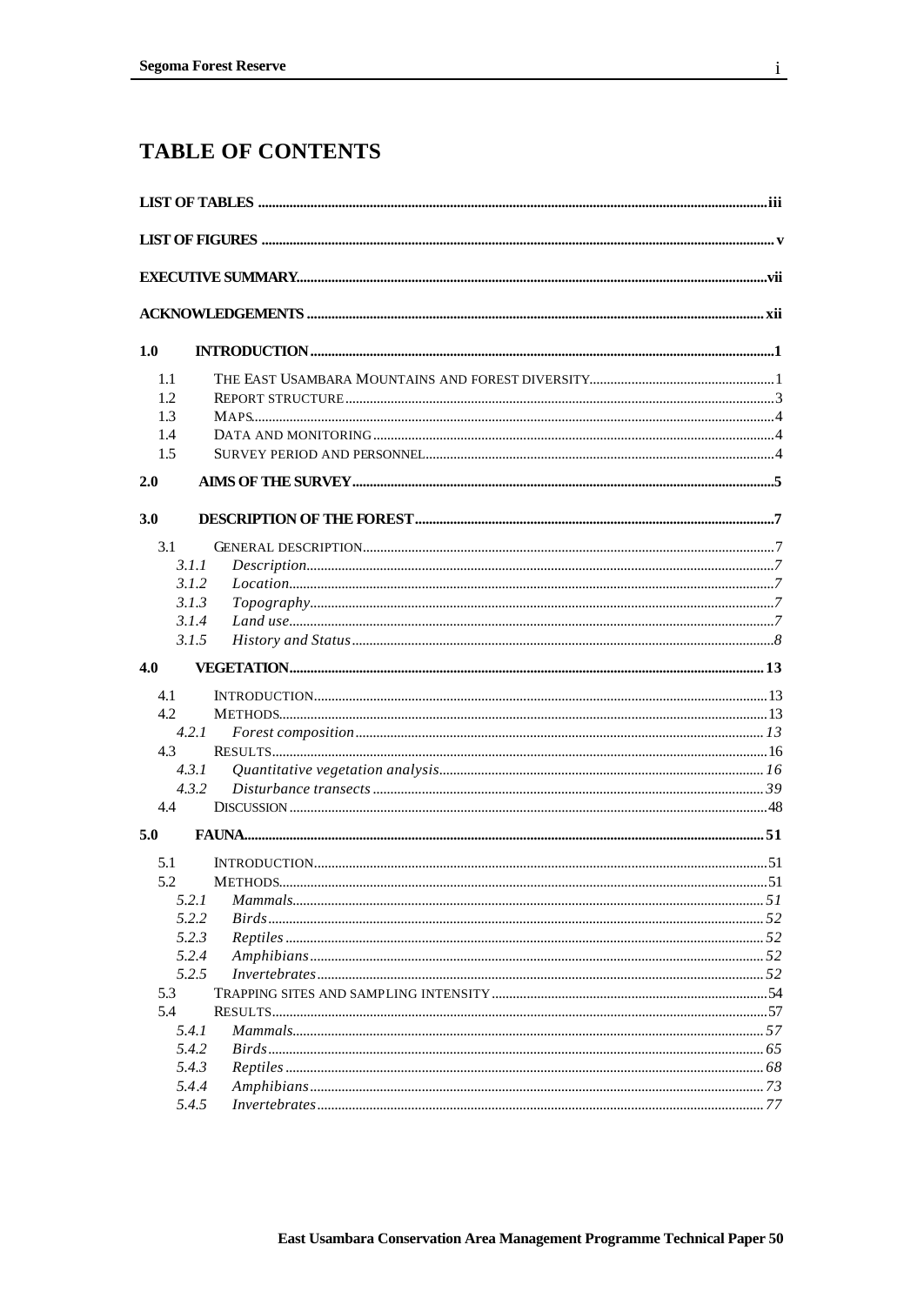|     | 5.5   |  |
|-----|-------|--|
|     | 5.5.1 |  |
|     | 5.5.2 |  |
|     | 553   |  |
|     | 5.5.4 |  |
|     | 555   |  |
| 6.0 |       |  |
| 7.0 |       |  |
|     |       |  |
|     |       |  |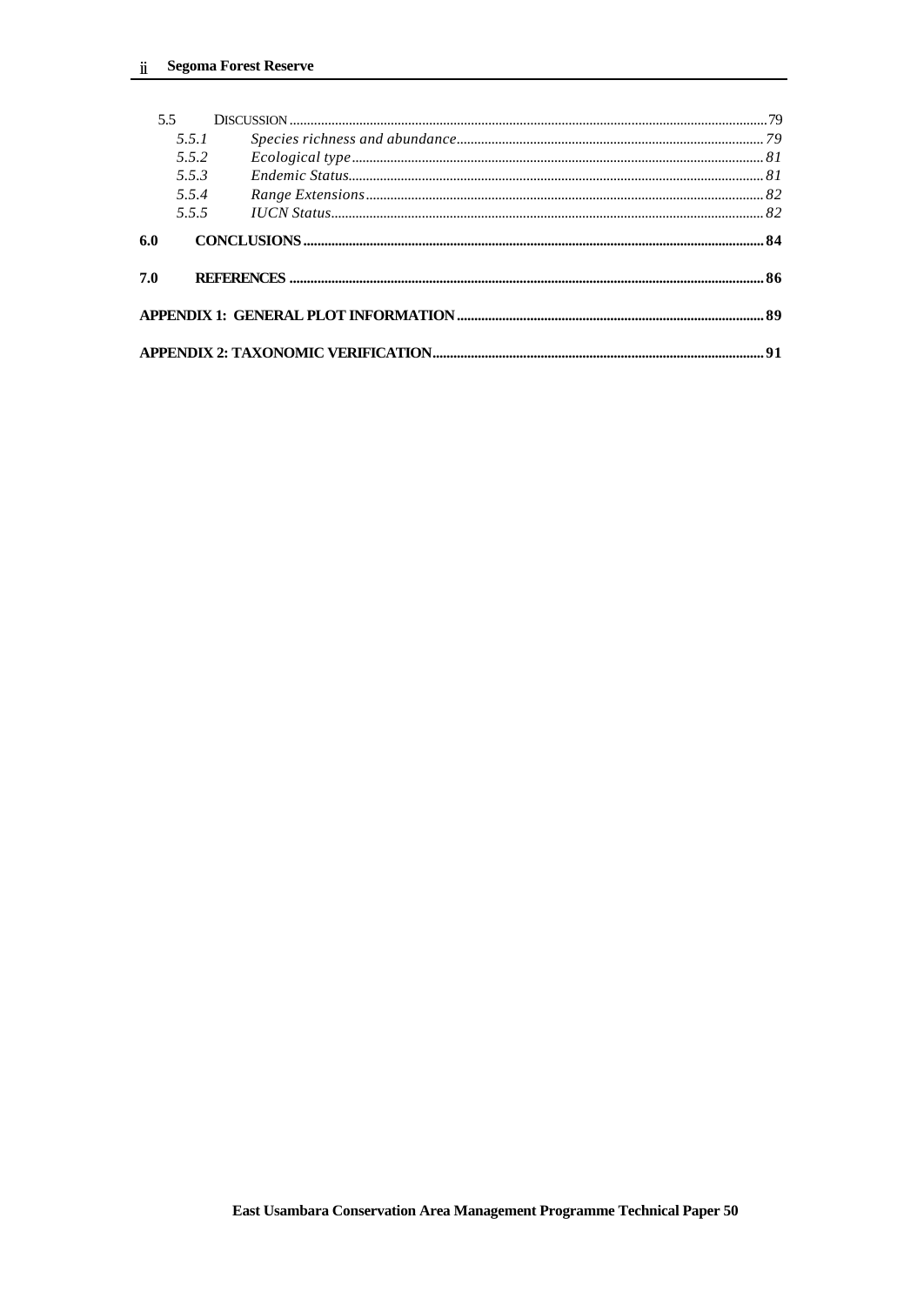## **LIST OF TABLES**

| Table 1 Summary of biodiversity of the taxa surveyed.                                    | vii            |
|------------------------------------------------------------------------------------------|----------------|
| Table 2 Forest area in the East Usambaras (based on Johansson and Sandy 1996).           | $\overline{2}$ |
| Table 3 Land use distribution in Segoma Forest Reserve (Johansson and Sandy, 1996).      | 8              |
| Table 4 Checklist of trees and shrubs.                                                   | 16             |
| Table 5 Species recorded exclusively in the regeneration layer.                          | 20             |
| Table 6 Summary of opportunistic botanical records.                                      | 21             |
| Table 7 Tree and shrub species found outside their previously recorded range in the East |                |
| Usambara mountains.                                                                      | 23             |
| Table 8 Summary of ecological type for tree and shrub species (based on Table 4).        | 24             |
| Table 9 Summary of habitat for tree and shrub species (based on Table 4).                | 24             |
| Table 10 Submontane species in lowland areas and the altitudes where they were recorded. | 25             |
| Table 11 Summary of endemic status for tree and shrub species (based on Table 4).        | 26             |
| Table 12 The abundance of selected timber species.                                       | 26             |
| Table 13 Disturbance transect results for pole counts.                                   | 39             |
| Table 14 Disturbance transect results for timber counts.                                 | 41             |
| Table 15 Summary descriptions of trapping sites.                                         | 54             |
| Table 16 Sampling intensity by trap night (number of nights x number of traps).          | 54             |
| Table 17 Summary of bat-netting sites.                                                   | 54             |
| Table 18 Summary of small mammals.                                                       | 57             |
| Table 19 Abundance of duiker, bushbuck and hyrax dung.                                   | 58             |
| Table 20 Summary of dung survey.                                                         | 58             |
| Table 21 Summary of mammal observations.                                                 | 60             |
| Table 22 Summary of bats.                                                                | 62             |
| Table 23 Summary of birds.                                                               | 65             |
| Table 24 Ranges of near-endemic bird species (Zimmerman, 1996).                          | 67             |
| Table 25 Summary of reptiles.                                                            | 68             |
| Table 26 Ranges for endemic and near-endemic reptile species recorded (Howell, 1993).    | 69             |
| Table 27 Summary of reptile observations.                                                | 70             |
| Table 28 Summary of amphibians.                                                          | 73             |
| Table 29 Ranges for endemic and near-endemic amphibian species recorded (Howell, 1993).  | 74             |
| Table 30 Summary of butterflies.                                                         | 77             |
| Table 31 Summary of faunal families and species.                                         | 79             |
| Table 32 Summary of capture locations of faunal species by plot number.                  | 81             |
| Table 33 Summary of ecological type of mammal, bird, reptile and amphibian species.      | 81             |
| Table 34 Summary of endemic status of mammal, bird, reptile and amphibian species.       | 82             |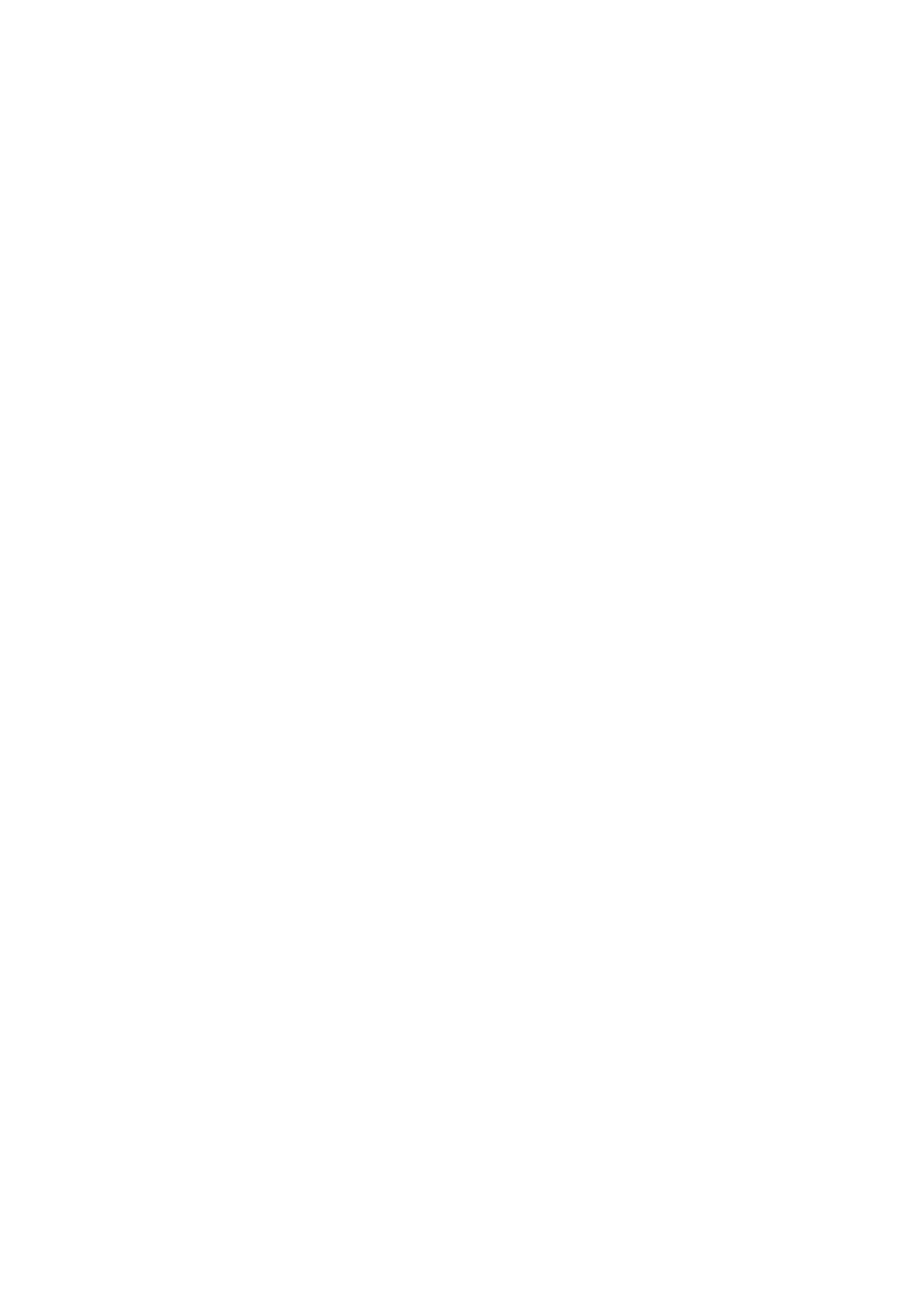## **LIST OF FIGURES**

| Figure 1 The location of Segoma Forest Reserve in relation to other East Usambara forests 10              |  |
|-----------------------------------------------------------------------------------------------------------|--|
|                                                                                                           |  |
|                                                                                                           |  |
|                                                                                                           |  |
|                                                                                                           |  |
|                                                                                                           |  |
|                                                                                                           |  |
|                                                                                                           |  |
|                                                                                                           |  |
|                                                                                                           |  |
|                                                                                                           |  |
|                                                                                                           |  |
|                                                                                                           |  |
|                                                                                                           |  |
|                                                                                                           |  |
|                                                                                                           |  |
|                                                                                                           |  |
|                                                                                                           |  |
|                                                                                                           |  |
| Figure 20 Areas of highest disturbance in relation to the distribution of tree and shrub individuals that |  |
|                                                                                                           |  |
| Figure 21 Areas of highest disturbance in relation to the distribution of tree and shrub species that are |  |
|                                                                                                           |  |
| Figure 22 Areas of highest disturbance in relation to the distribution of tree and shrub individuals that |  |
|                                                                                                           |  |
| Figure 23 Areas of highest disturbance in relation to the distribution of tree and shrub species that are |  |
|                                                                                                           |  |
|                                                                                                           |  |
|                                                                                                           |  |
|                                                                                                           |  |
|                                                                                                           |  |
|                                                                                                           |  |
|                                                                                                           |  |
|                                                                                                           |  |
| Figure 31 Areas of highest disturbance in relation to the distribution of animal species that are both    |  |
|                                                                                                           |  |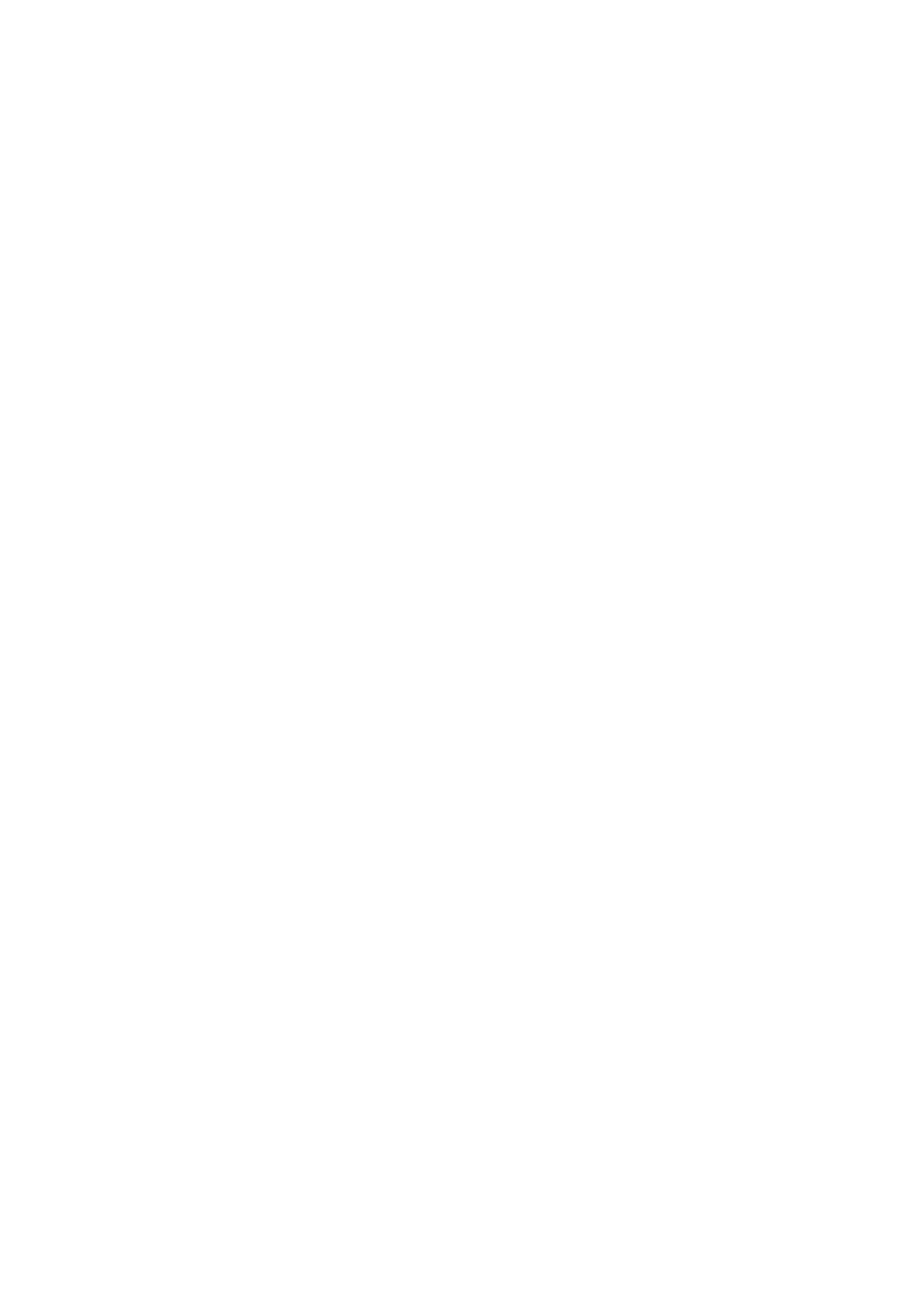## **EXECUTIVE SUMMARY**

Segoma Forest Reserve, situated in the East Usambara Mountains in north-east Tanzania was gazetted in 1955. It is located in Muheza District, Tanga Region and covers an area of 1933.8 ha between 80 - 920m asl, encompassing submontane, lowland and plantation forest.

As part of the East Usambara Catchment Forest Project (from 1999 East Usambara Conservation Area Management Programme, EUCAMP), Frontier-Tanzania conducted a biological survey of Segoma Forest Reserve in January 1998 and between July - September 1998 for a total of 78 research-days. The systematic vegetation survey covered all parts of the reserve with a sampling intensity of 0.25% of the area, the zoological survey was focused on five trapping sites. This report provides an inventory of the trees, shrubs, herbs, mammals, reptiles, amphibians, birds and butterflies recorded during the survey. The report also describes patterns of human disturbance within the reserve. The species richness, endemism and ecological affinities of the taxa recorded are summarised as Table 1.

| Taxon            | Total no.<br>of<br>species | % forest<br>dependent | No. of non-<br>forest<br>species | No. of<br>endemics | No. of<br>near-<br>endemics | No. of forest<br>dependent<br>endemics and<br>near-endemics |
|------------------|----------------------------|-----------------------|----------------------------------|--------------------|-----------------------------|-------------------------------------------------------------|
| Trees and shrubs | 207                        | 27                    |                                  | 4                  | 31                          | 15                                                          |
| <b>Mammals</b>   | 31                         | 38.7                  |                                  |                    | 3                           |                                                             |
| <b>Birds</b>     | 50                         | 32                    | 15                               | 0                  |                             |                                                             |
| Reptiles         | 29                         | 41.4                  | 2                                |                    | 6                           |                                                             |
| Amphibians       | 19                         | 42                    |                                  |                    |                             |                                                             |
| <b>Total</b>     | 336                        | n/a                   | 36                               |                    | 48                          | 33                                                          |

**Table 1** Summary of biodiversity of taxa surveyed.

Segoma Forest Reserve is part of a larger forest block that includes Kwamgumi and Bamba Ridge Forest Reserves. In terms of conservation it is significant as habitat for a number of endemic and threatened species including the East Usambara endemic plant *Cola scheffleri*. It is also a good example of lowland forest and relative to other East Usambara forest reserves surveyed by Frontier-Tanzania it has above average botanical species richness.

In terms of fauna, the reserve is home to one critically endangered, three endangered and 13 vulnerable species according to IUCN categories. The reserve has a high diversity of reptiles, particularly snakes, of which 15 species were recorded.

Poles and timber continue to be taken illegally from within the reserve. Evidence of pitsawing was observed throughout the reserve on five of the eight transects, although no active pit-sawing was observed during this survey.

The information collected will be used for management planning by the EUCAMP. The survey results are also available as a baseline for monitoring. The data are stored on a Microsoft Access database in the EUCAMP library in Tanga, and parts of it are available on the Internet at the address: www.usambara.com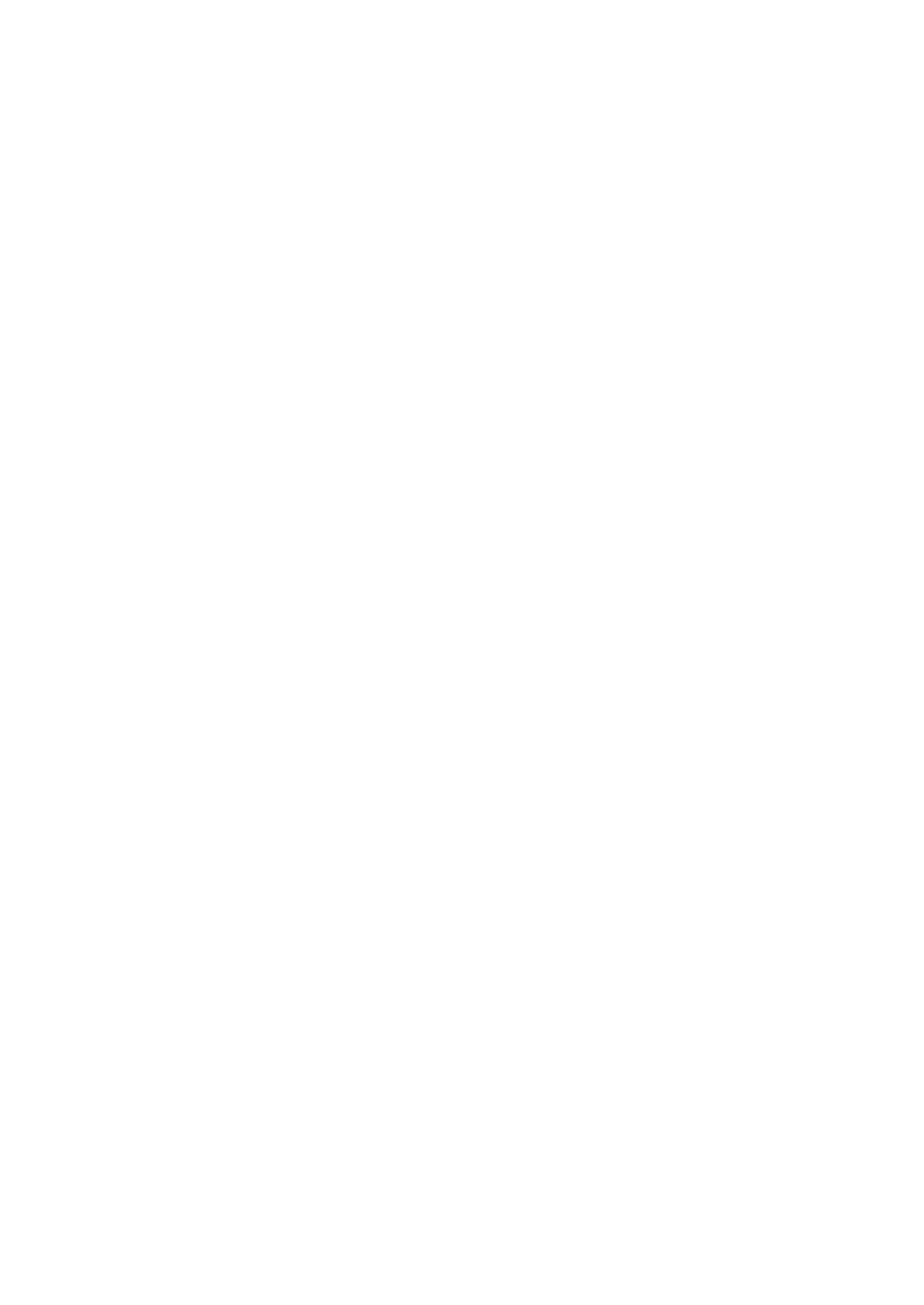The East Usambara forests in north-eastern Tanzania are part of the Eastern Arc mountains. More than one hundred years of biological interest and research have shown that these forests have a unique diversity of flora and fauna, and an exceptionally high degree of endemism. They have gained global recognition as being part of a Biodiversity Hotspot (Conservation International), an Endemic Bird Area (BirdLife International), a Centre of Plant Diversity (WWF and IUCN) and a Globally Important Ecoregion (WWF). Since 1990, the East Usambara Conservation Area Management Programme (EUCAMP) (formerly known as the East Usambara Catchment Forest Project (EUCFP)) has worked in the East Usambara Mountains with the mission to protect these natural forests. The project is implemented by the Forestry and Beekeeping Division (FBD) of the Ministry of Natural Resources and Tourism (MNRT) with financial support from the Government of Finland, and technical support from Metsähallitus Consulting .

Although a considerable amount of biological information exists from the East Usambaras much of this is restricted to the Amani area and systematic surveys elsewhere are few. In order to get more comprehensive information on the forests, biodiversity surveys were initiated and contracted in July 1995. The surveys are conducted by Frontier Tanzania, a joint venture between the University of Dar es Salaam and the Society for Environmental Exploration, together with EUCAMP. The aim of the surveys is to provide systematic baseline information on the biological values of different forests as a basis for management planning and long-term monitoring, as well as training forestry staff in the use of biological inventory techniques. They will also help setting of priorities in the conservation of this valuable area.

The surveys have been carried out over ten-week field phases. The programme involves short-term expatriate volunteer research assistants, permanent EUCAMP, Frontier-Tanzania, University of Dar es Salaam, and Tanzania Forestry Research Institute staff, as well as an international network of taxonomists and other experts. The surveys have become progressively more systematic and quantitative, and have already resulted in the discovery of several previously unknown taxa. This will further raise awareness of the unique conservation values of the East Usambaras. EUCAMP has also commissioned the development of a biodiversity database, a work which also contributed the maps to these reports. All data collected during the surveys is entered in this database, which is linked to the Tanzanian national biodiversity database available at the UDSM.

The reports are the result of the work of many people – too many to be listed here. We would like to thank all of them for their invaluable effort. We hope that the surveys will make yet another contribution to the long historic chain of efforts to study and understand these unique forests. Perhaps even more than that we hope that this information will contribute to a better management and conservation of the East Usambaras so that the beauty of the area will continue to amaze coming generations and that the light in the tunnel will become the bright future.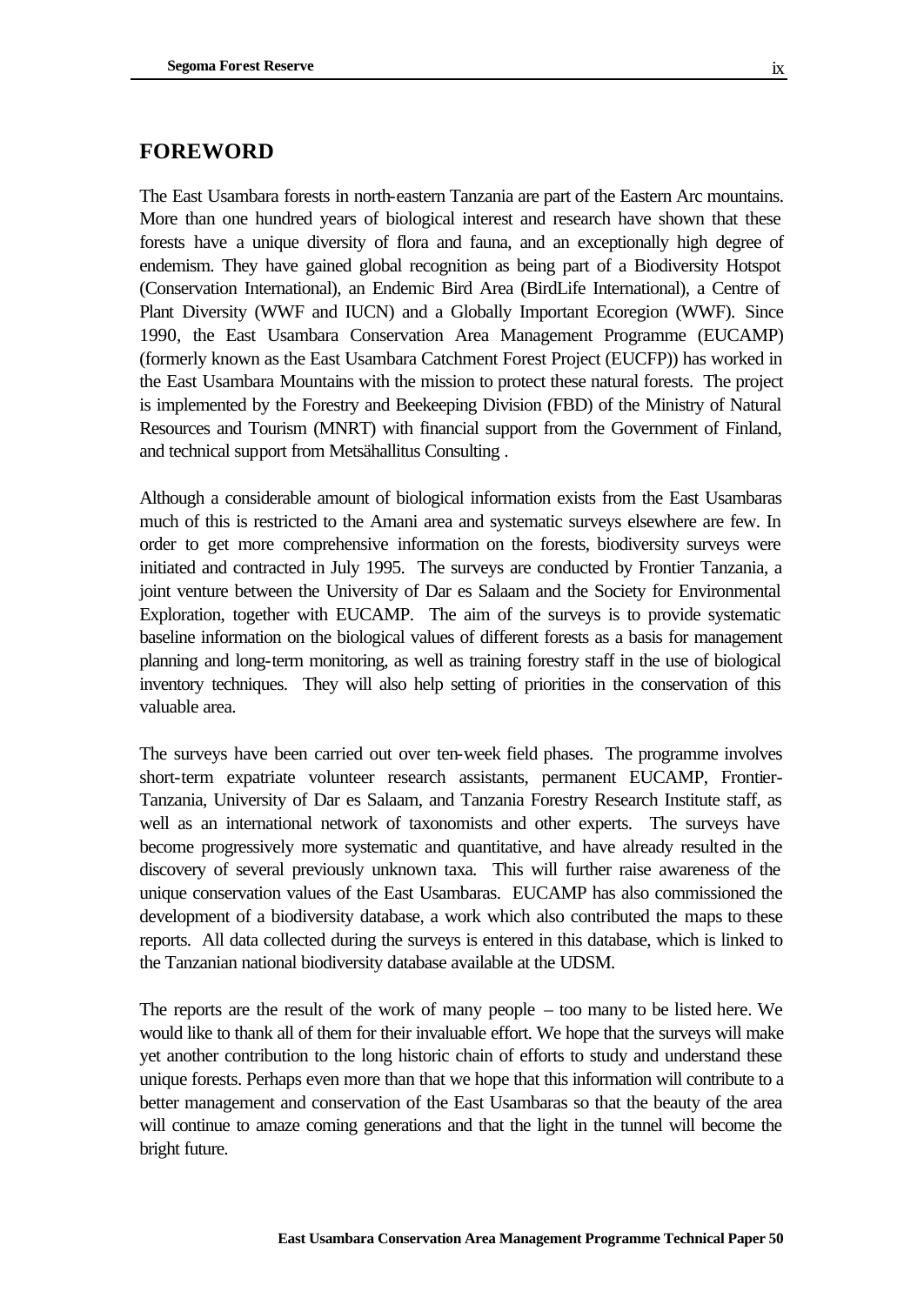Evarist Nashanda Dr V. Pohjonen Project Manager Chief Technical Adviser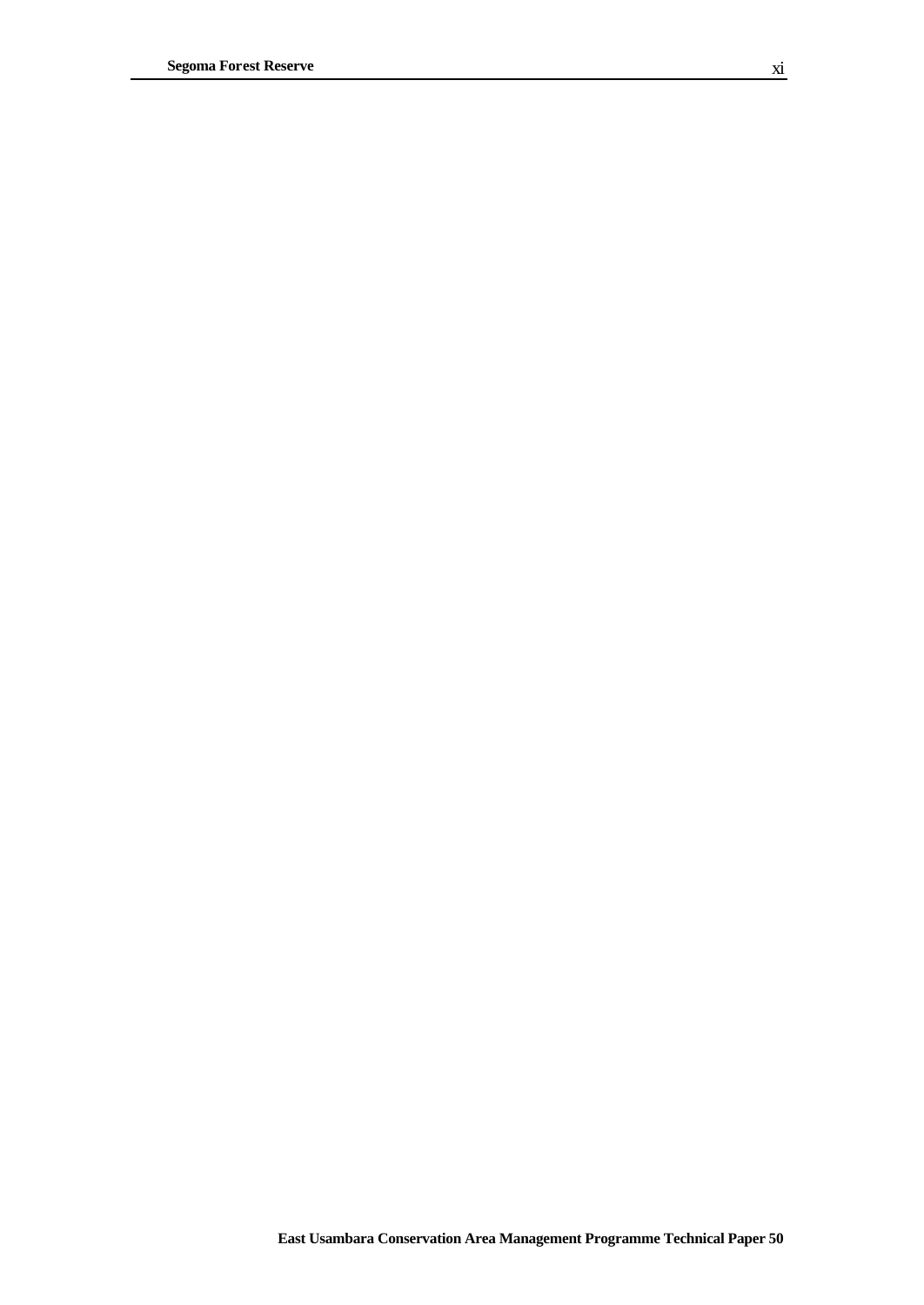## **ACKNOWLEDGEMENTS**

This report is the culmination of the advice, co-operation, hard work and expertise of many people. In particular we would like to thank the following people:

| <b>MANAGEMENT</b>                                  |                                                                                                                                                                               |  |  |
|----------------------------------------------------|-------------------------------------------------------------------------------------------------------------------------------------------------------------------------------|--|--|
| FRONTIER-TANZANIA                                  |                                                                                                                                                                               |  |  |
| Managing Director of SEE:<br>Director of Research: | Eibleis Fanning<br>Leigh Stubblefield / Dr D. Stanwell-Smith                                                                                                                  |  |  |
| <b>UDSM</b> Co-ordinators:                         | Prof. K. M. Howell and Dr M. Muruke                                                                                                                                           |  |  |
|                                                    |                                                                                                                                                                               |  |  |
| <b>EUCAMP:</b>                                     |                                                                                                                                                                               |  |  |
| <b>Chief Technical Advisor:</b>                    | Dr S. Johansson (until 1998) and Dr V. Pohjonen (from 1999)                                                                                                                   |  |  |
| Project Manager:                                   | Mr Katigula (until 1997, now deceased) and Mr E. Nashanda<br>(from 1998)                                                                                                      |  |  |
|                                                    |                                                                                                                                                                               |  |  |
| <b>FIELD RESEARCH</b>                              |                                                                                                                                                                               |  |  |
| FRONTIER-TANZANIA                                  |                                                                                                                                                                               |  |  |
| <b>Research Assistants:</b>                        | Henry Baumer, Daniel Bridges, Claire Bullen, Geoffrey<br>Caesar, Michael Cheetham, Ben Deakin, Duncan Ellis, Sean<br>Hill, Phil Hoolihan, Sally Huband, Helen Goddard, Edward |  |  |
|                                                    | Mannsaker, Andy Marshall, Barry Marston, Andrew Mellor,<br>Paul Monteith, Ben Moody, Claire Percy, Daniel Saer,                                                               |  |  |
|                                                    | Adam Seaward, Richard Silcock, Vicky Stanley, Angie                                                                                                                           |  |  |
|                                                    | Stephenson, Jon Stokes, Sam Thompson, Olivia Scholtz and<br>Amy Wilson.                                                                                                       |  |  |
|                                                    |                                                                                                                                                                               |  |  |
| Project Co-ordinator:                              | Nike Doggart                                                                                                                                                                  |  |  |
|                                                    | Assistant Research Co-ordinator: Kathryn Doody, Roy Hinde and Liana Joseph                                                                                                    |  |  |
| Logistics Co-ordinator:                            | <b>James Davey</b>                                                                                                                                                            |  |  |
| <b>Field Assistants:</b>                           | Hassani Abadi, Ramathan Rajabu and Zahara Rashidi.                                                                                                                            |  |  |
| <b>EUCAMP:</b>                                     | Raymond R. Kilenga, Albert Ntemi, Rashidi Shughuli,                                                                                                                           |  |  |
|                                                    | Restiel Materu, Emmanuele Msoffe and Seleman Hamad.                                                                                                                           |  |  |
| <b>TECHNICAL SUPPORT</b>                           |                                                                                                                                                                               |  |  |
| We would also thank to thank the following staff:  |                                                                                                                                                                               |  |  |
| <b>UDSM:</b>                                       | Prof. K. M. Howell and Dr C. Msuya, Department of                                                                                                                             |  |  |
|                                                    | Zoology and Marine Biology.                                                                                                                                                   |  |  |
| <b>TAFORI:</b>                                     | Ahmed Mndolwa and Iddi Rajabu, Botanists.                                                                                                                                     |  |  |
|                                                    | We are also grateful to all of the taxonomists listed in Appendix II for providing us with the                                                                                |  |  |
| identifications of the zoological specimens.       |                                                                                                                                                                               |  |  |
| <b>REPORT WRITING</b>                              |                                                                                                                                                                               |  |  |
| Authors:                                           | Kathryn Doody, Nike Doggart, Liana Joseph, Raymond                                                                                                                            |  |  |
|                                                    | Kilenga and Albert Ntemi.                                                                                                                                                     |  |  |
| <b>Editorial Comments:</b>                         | Dr V. Pohjonen, Chief Technical Adviser for the East                                                                                                                          |  |  |
|                                                    | Usambara Conservation Area Management Programme;                                                                                                                              |  |  |
|                                                    | Prof. K. M. Howell from the University of Dar es Salaam<br>and Dr D. Stanwell-Smith, SEE. Neil Burgess, Technical                                                             |  |  |
|                                                    |                                                                                                                                                                               |  |  |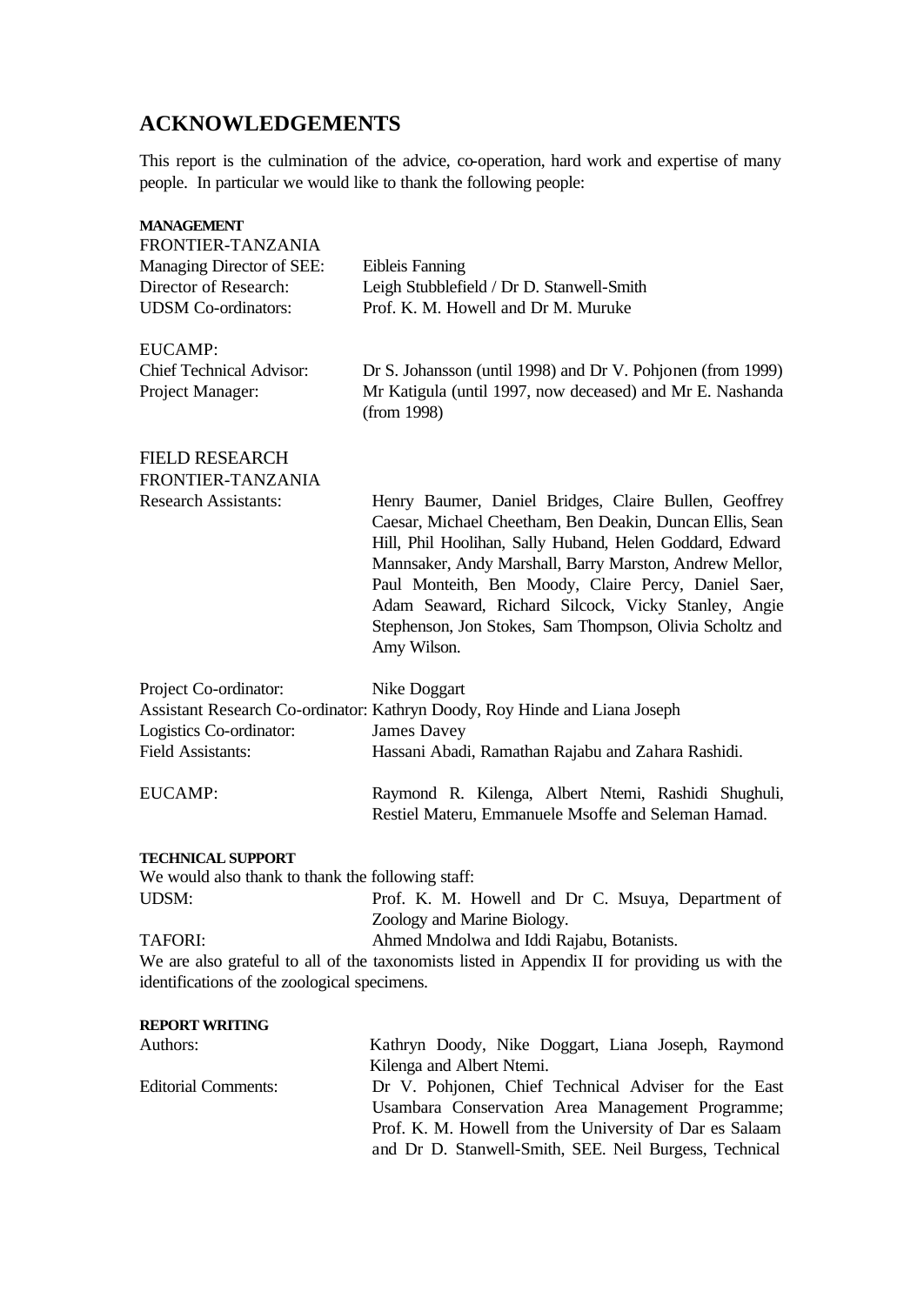Advisor for the Uluguru Mountains Biodiversity Conservation Project.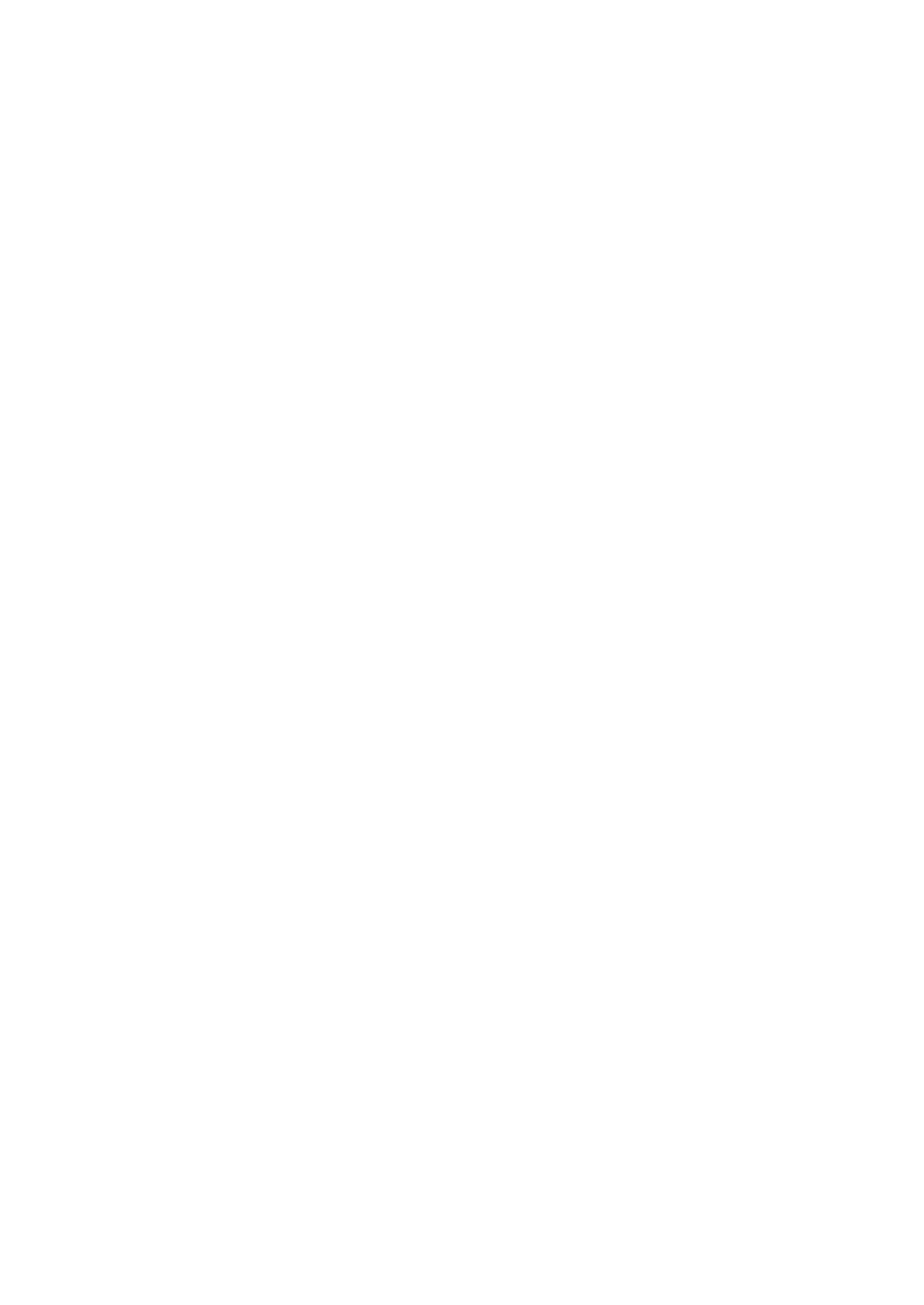## **1.0 INTRODUCTION**

### **1.1 The East Usambara Mountains and forest diversity**

The East Usambara Mountains are situated in north-east Tanzania within 40 km of the coastal town of Tanga between  $4^{\circ}48'$ -5 $^{\circ}13'$ S and  $38^{\circ}32'$ -38 $^{\circ}48'$ E. These mountains form part of a chain known as the Eastern Arc that stretches down the coast of East Africa from southern Kenya to southern Tanzania. This is a chain of isolated mountains composed of Precambrian rock exposed by block faulting and slow uprising (Griffiths, 1993). Being adjacent to the Indian Ocean, considerable orographic rainfall occurs in this area. The rainfall distribution is bi-modal, peaking between March and May and between September and December. The dry seasons are from June to August and January to March. However precipitation occurs in all months. Rainfall is greatest at higher altitudes and in the south-east of the mountains, increasing from 1,200 mm annually in the foothills to over 2,200 mm at higher altitudes. Because of the topographical and climatic interactions, the west-facing slopes of the mountains are drier compared to the east-facing slopes. Due to their age, isolation and their role as condensers of the moisture from the Indian Ocean, the East Usambara Mountains support ancient and unique forests, rich in endemic species (Hamilton, 1989).

Research in the East Usambara Mountains began in the late 1890s with substantial botanical collections being undertaken. Later, in 1928, surveys were undertaken on amphibians and by the 1930s detailed ornithological work had begun. Since these early studies biological research in the mountains has steadily increased. Recently, work in the area has also included an attempt to understand the drainage and catchment value of the mountain's forests (Bruen, 1989; Litterick, 1989).

The East Usambara forests have been likened to the African equivalent of the Galapagos Islands in terms of their endemism and biodiversity (Rodgers & Homewood, 1982; Howell, 1989). They are considered to be one of the most important forest blocks in Africa (Tye, 1994). Currently, at least 3450 species of vascular plants have been recorded in the Usambaras of which it is suggested that over one quarter are endemic or near-endemic (Iversen, 1991a). Many are threatened with extincition (Rodgers, 1996).

The forests of the East Usambaras are not only important for their biodiversity, they also play an important role in maintaining the hydrological cycle which feeds the Sigi River. The Sigi River is a vital water source for the local communities as well as supplying water for the large coastal town of Tanga. Deforestation in the area will lead to increased soil erosion particularly from the steeper slopes. Soil erosion is liable to result in more irregular run off and in deterioration in water quality due to siltation.

The latest survey of the East Usambaras, conducted by Johansson & Sandy (1996) shows that approximately 45,137 ha of the East Usambaras remain as natural forest. This can be divided into two types: submontane rain forest and lowland forest. Altitude is the factor differentiating these two forest types (Hamilton, 1989), with submontane forest generally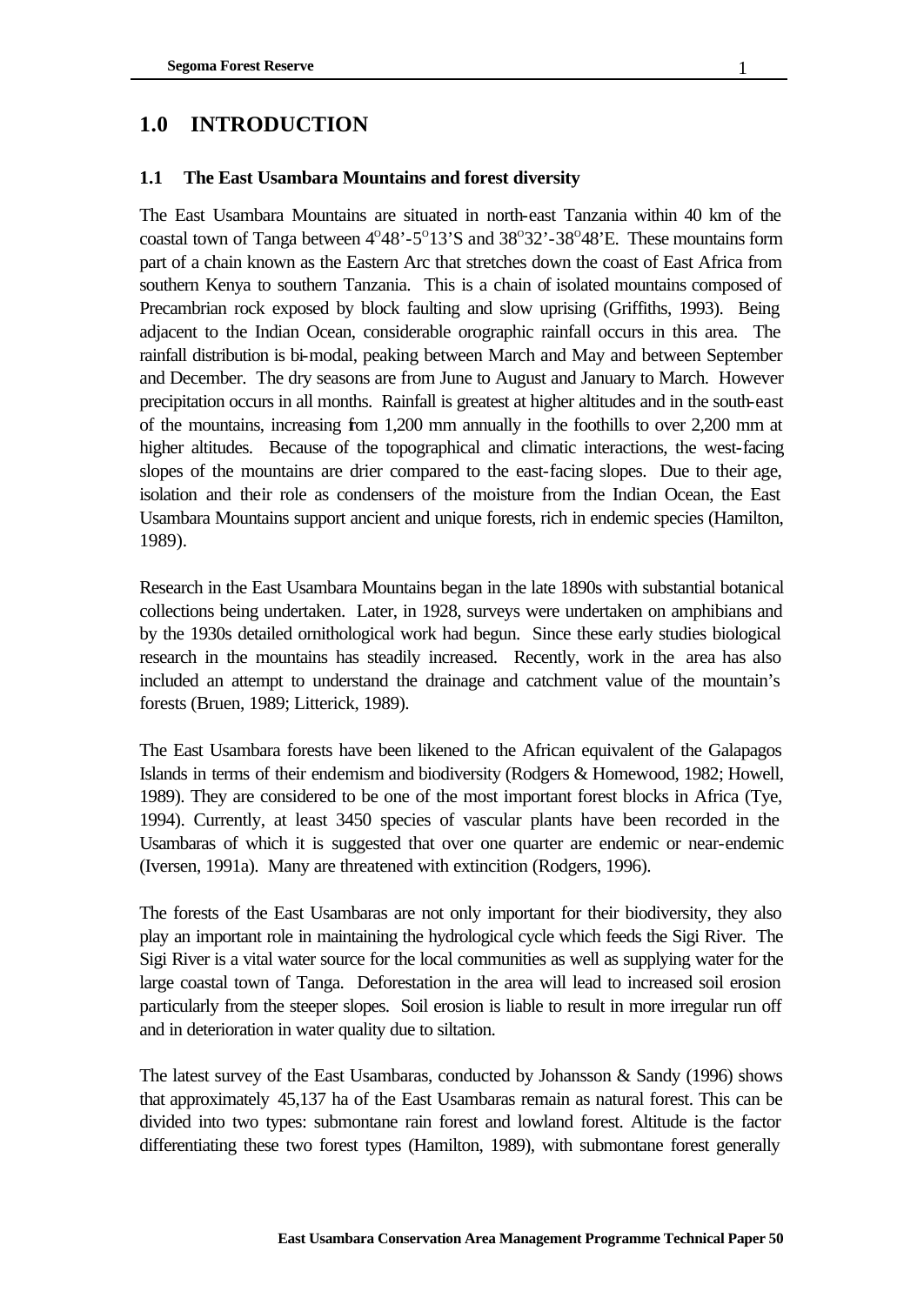occurring above 850m. The area recorded as forest in the East Usambaras according to these categories is described in Table 2.

| <b>Forest type</b> | Area    | % of area |
|--------------------|---------|-----------|
| Lowland forest     | 29497.4 | 62.9      |
| Submontane forest  | 12916.6 | 30.6      |
| Forest plantation  | 2723.6  | 6.5       |
| <b>TOTAL</b>       | 45137.6 |           |

**Table 2** Forest area in the East Usambaras (based on Johansson and Sandy 1996).

The mammals of the East Usambaras show limited endemism (Kingdon and Howell 1993). However, there are several species of special interest. These include: the restricted Zanj elephant shrew, *Rhynchocyon petersi,* which is common in the Usambaras (Collar & Stuart, 1987) yet listed as globally 'Endangered' by IUCN due to a decline in habitat extent and quality; Eastern tree hyrax, *Dendrohyrax validus*, listed as 'Vulnerable' by IUCN (1996) and the Lesser pouched rat, *Beamys hindei* which is considered 'Vulnerable by IUCN (1996).

There are at least 11 species of reptiles and amphibians endemic to the East and West Usambaras (Howell, 1993). The East Usambara Biodiversity Surveys provide further information on new species and species' range extensions. A new species of snake, *Prosymna semifasciata,* was recently found in Kwamgumi Forest Reserve (Broadley, 1995) and a new amphibian species *Stephopaedes usambarae* (Poynton, 1999) has been recorded by the surveys in Mtai and Kwamgumi Forest Reserves.

The forest avifauna of the East Usambaras has a high diversity with at least 110 species (Stuart, 1989). Six species occurring in the lowland forests are considered 'Vulnerable' to global extinction: Sokoke scops owl, *Otus ireneae*; Usambara eagle owl, *Bubo vosseleri*; Swynnerton's robin, *Swynnertonia swynnertoni*; East coast akalat, *Sheppardia gunningi*; Amani sunbird, *Anthreptes pallidigaster* and the Banded green sunbird, *Anthreptes rubritorques* (IUCN*,* 1996).

The East Usambaras are essentially forest 'islands' (Lovett, 1989). There has been natural forest in the area for several million years. The Usambaras harbour many species that have been geographically separated from their closest relatives for long periods. They also serve as a refuge for formerly widespread flora and fauna that have become extinct over much of their former area (Iversen, 1991).

These forests have been under continuous exploitative human pressure for at least 2,000 years (Schmidt, 1989). Until recently, especially before the past 50 years, (Kikula, 1989), this pressure was sustainable. However, the growing human population in the area is leading to increased pressure on the remaining natural forest, and represents the main threat to their survival.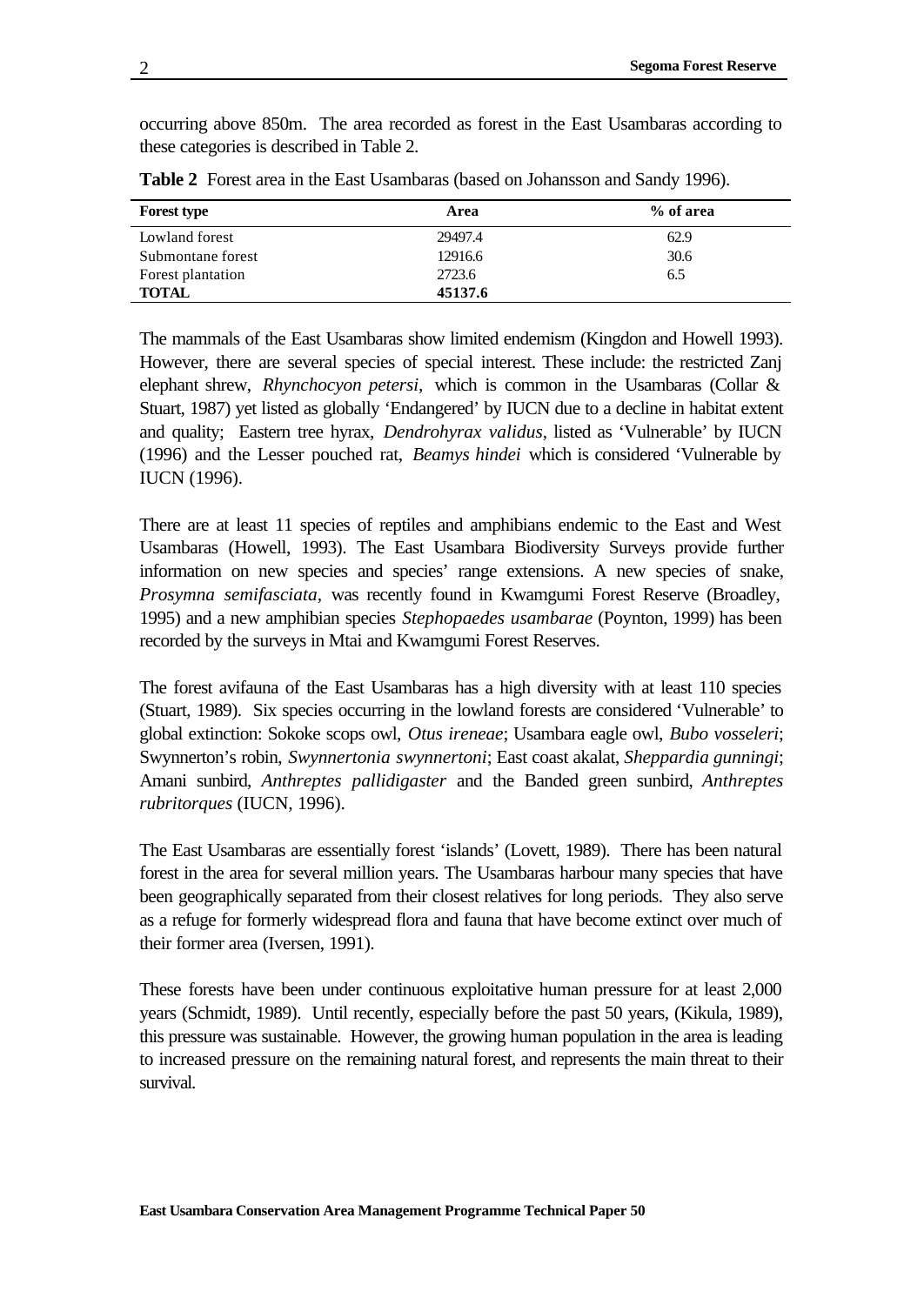## **1.2 Report structure**

This report provides a floral and faunal inventory of Segoma Forest Reserve. Each species is described in terms of its ecological requirements and its endemic status.

Ecological requirements are defined in terms of:

- **Forest dependent species (F):** Species dependent on primary forest only. It does not include forest edge or secondary forest species;
- **Forest non-dependent species (f)**: Forest dwelling but not dependent on primary forest: species occurring in primary forest as defined above as well as other vegetation types. It should be emphasised that many of these species are still dependent on a forest habitat albeit forest edge or disturbed forest. Most species in this category will still be adversely affected by forest destruction.
- **Non-forest species (O)**: These are species that do not normally occur in primary or secondary forest or forest edge.

Levels of endemism are defined in terms of:

- **Endemic (E):** Occurring only in the Usambara Mountains;
- **Near-endemic (N):** Species with ranges restricted to the Eastern Arc Mountains and / or the East African lowland forests;
- **Widespread (W):** Species with ranges extending beyond the Eastern Arc and East African lowland forests.

The typical habitat association of plant species is categorised as either:

- Lowland (L): Species occurring at altitudes of <850m.
- **Submontane (S):** Species occurring at altitudes of >850m.

This refers to the habitat in which they are typically found in East Africa rather than to where they have been recorded in the reserve.

These three criteria are used to analyse the uniqueness of the biodiversity of the reserve and its vulnerability to disturbance.

The categories are based on information from various sources. For plants the ecological type and endemic status are primarily based on Iversen (1991a). Forest dependent species refers to those species listed as being exclusively associated with Iversen's categories 1a (wet evergreen forest), 1b (dry evergreen forest) and / or 1c (riverine forest). Forest dwelling also includes other habitats.

The habitat type is based on Hamilton (1989). For those species not listed by Iversen or Hamilton, the information is taken from the Flora of Tropical East Africa.

| For the animals, the following references were used (in order of priority): |                                                   |  |
|-----------------------------------------------------------------------------|---------------------------------------------------|--|
| Mammals:                                                                    | Kingdon (1997), Kingdon (1989) and Kingdon (1974) |  |
| Birds:                                                                      | Zimmerman et al. (1996)                           |  |
| Reptiles:                                                                   | Howell (1993) and Broadley and Howell (1991).     |  |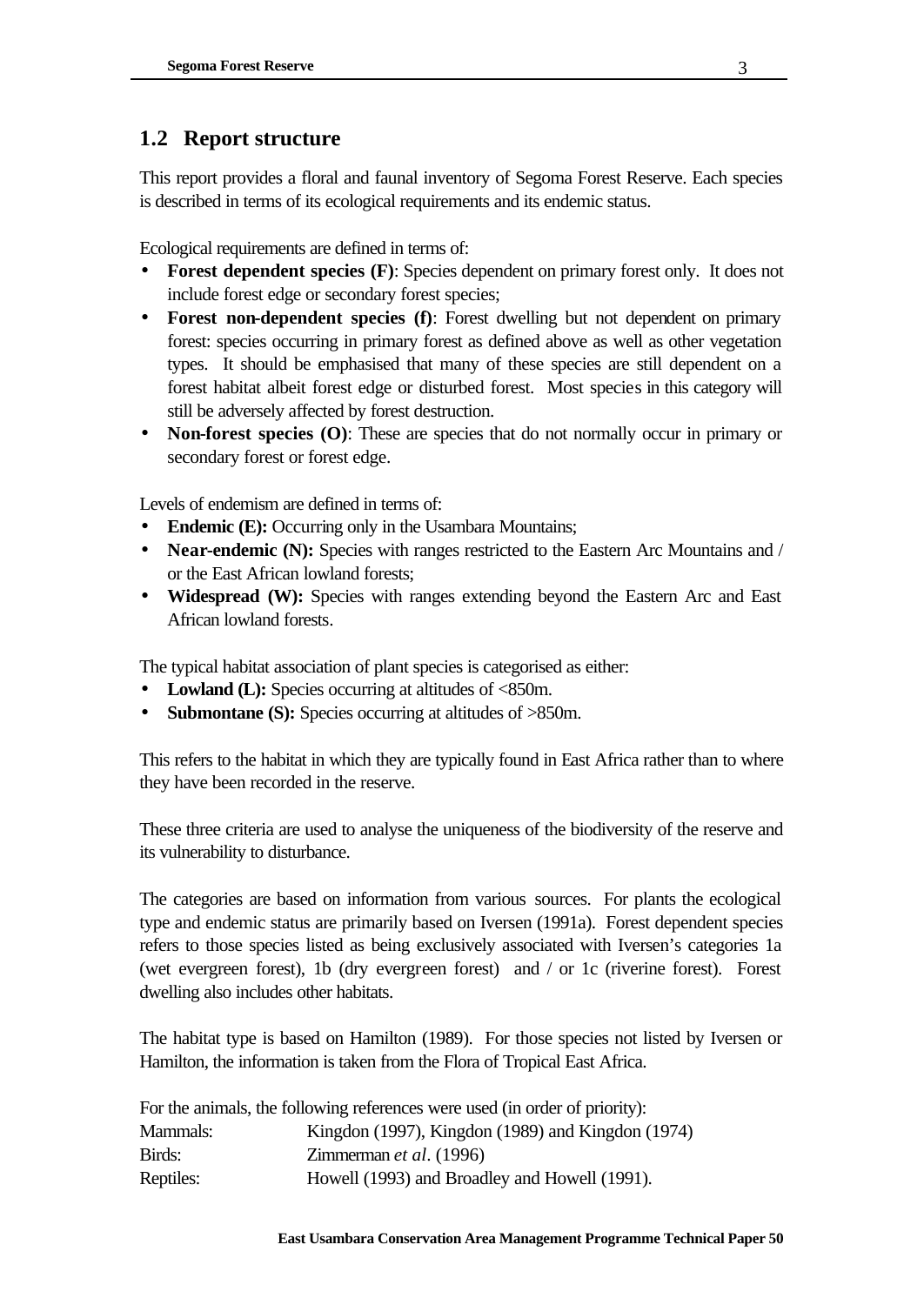```
Amphibians: Howell (1993)
Butterflies: Kielland (1990) and Larsen (1996)
```
The IUCN category of threat is cited for those animals listed in the 1996 IUCN red data books. However many Tanzanian species are not included in the 1996 IUCN red data book as insufficient data was available at the time of its publication. The IUCN status listed for the amphibians and reptiles is based on the National Biodiversity Database. The status of these species is undergoing national and international evaluation.

## **1.3 Maps**

The distribution of species within the reserve is presented as a series of maps. These are thematic maps where the size of each spot is directly proportional to the value that they represent. In those plots where no spot is shown, the relevant taxa were not surveyed.

## **1.4 Data and monitoring**

Data are stored in a Microsoft Access database (version 97), currently stored at the East Usambara Conservation Area Management Programme, Frontier-Tanzania and at the University of Dar es Salaam. Parts of it will shortly be available on the Internet. Zoological data are also stored on the National Biodiversity Database at the University of Dar es Salaam. This is also a Microsoft Access database. These data are geographically referenced and so can be used as a baseline for biodiversity monitoring.

## **1.5 Survey period and personnel**

The survey of Segoma Forest Reserve was conducted in January 1998 and between July and September 1998 for a total of 78 research-days. The survey was conducted by Frontier-Tanzania staff, Catchment Forest Officers, expatriate volunteers and local people from Maramba and Semdoe.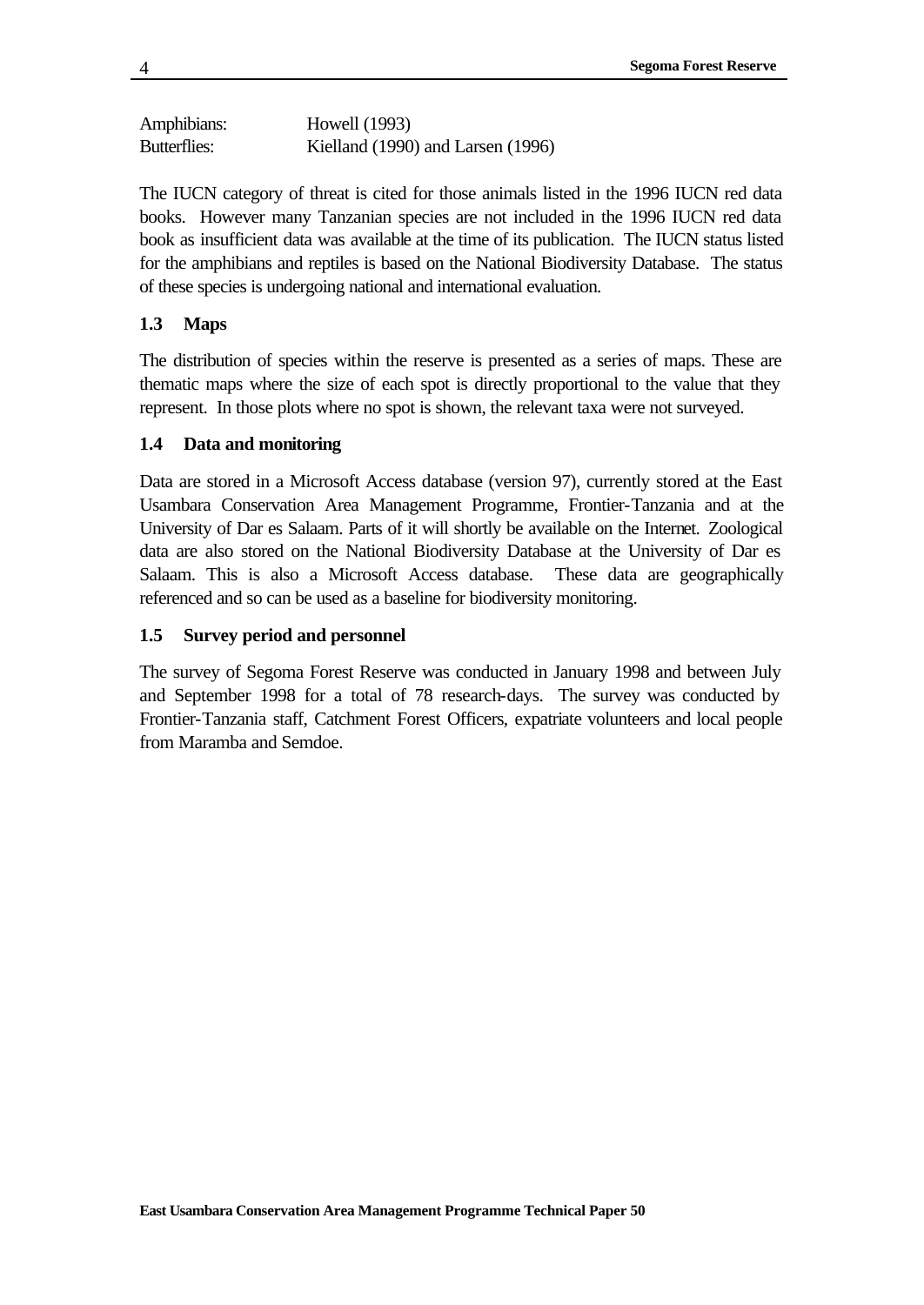## **2.0 AIMS OF THE SURVEY**

The specific aims of the survey as outlined in the Terms of Reference between the Frontier Tanzania Forest Research Programme and the East Usambara Conservation Area Management Programme are:

- to conduct biological baseline surveys in selected gazetted forests and in forests which are proposed for gazettement;
- to provide information on the biological value and importance of these forests in order to assist in the development of management plans and practices for these forests;
- to develop a system for monitoring aspects of forest biodiversity, both on a general as well as a forest-specific level.

Furthermore, the aims of the survey methods applied are:

- to sample the vegetation and tree species composition of six forests of the East Usambaras using systematic sampling techniques along systematically located vegetation transects, which sample approximately 0.25% of the area of each forest reserve;
- to assess levels of disturbance by systematically sampling the incidence of tree cutting, animal trapping and other illegal activities along the vegetation transects;
- to use standardised and repeatable methods to record biodiversity values of the forest in terms of small mammal, reptile, amphibian, and invertebrate species;
- to collect opportunistic data on all other groups of vertebrate and invertebrates. Species lists resulting from this will be compared against IUCN categories of threat and other conservation criteria in order to assess the overall biodiversity values of each forest.

By using standardised and repeatable methods these surveys provide an assessment of the biodiversity value of the forests, enabling their importance to be determined and their biodiversity value to be monitored in future.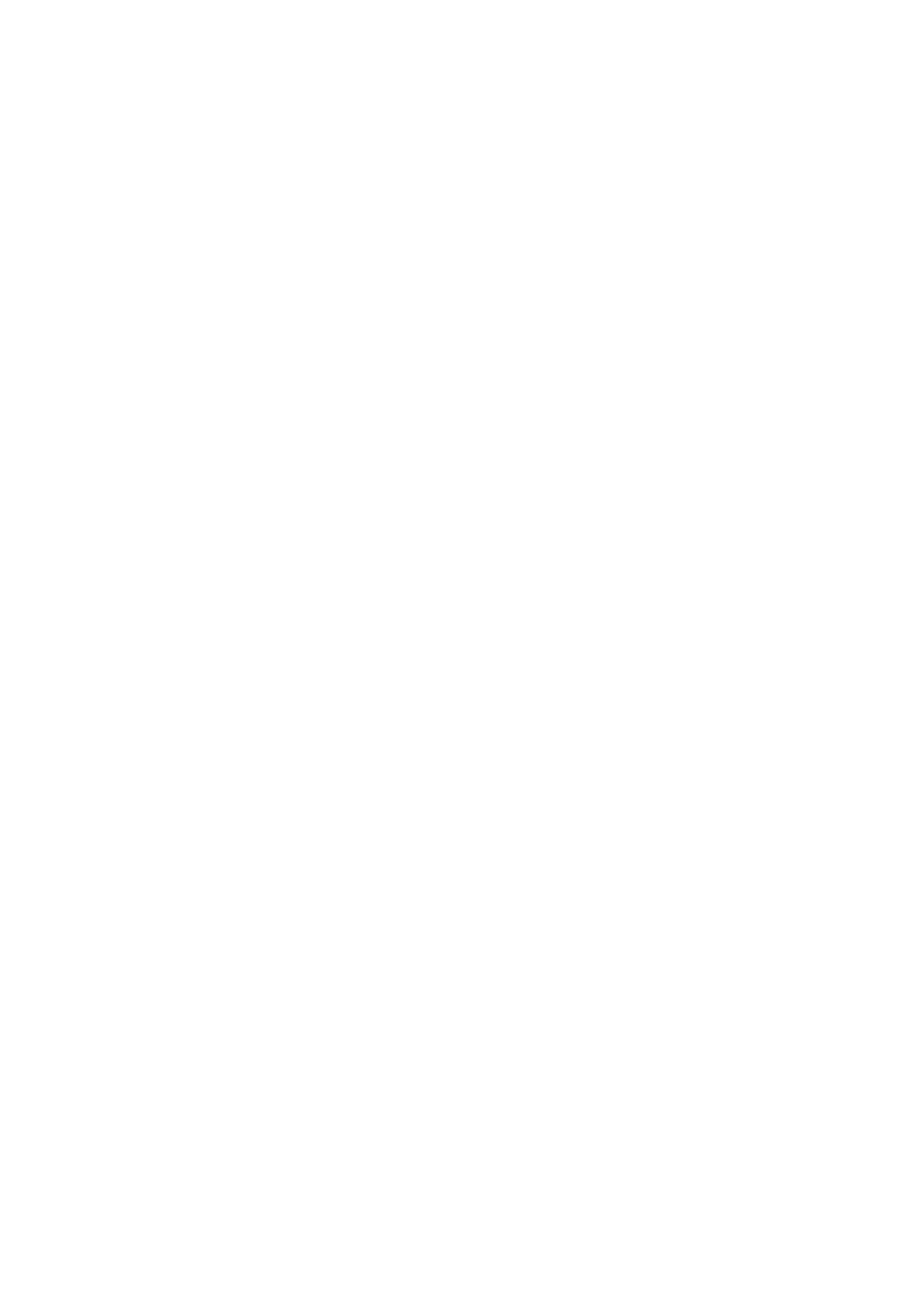## **3.0 DESCRIPTION OF THE FOREST**

## **3.1 General description**

## **3.1.1 Description**

| Name:   | Segoma Forest Reserve<br>Muheza District, Tanga Region, Tanzania.                                                          |
|---------|----------------------------------------------------------------------------------------------------------------------------|
| Area:   | 1168.2 ha (including proposed extended area: 1933.8 ha)                                                                    |
| Status: | Central Area Forest Reserve<br>Gazetted 1955, Gazettement notice GN 113                                                    |
| Maps:   | Ordnance Survey topographic maps 1: 50 000 Series Y742<br>Sheet 110/3 'Hemagoma' of 1988 and Sheet 110/4 'Gombero' of 1989 |
|         | Forest Division map: Jb 220                                                                                                |

## **3.1.2 Location**

| Lat/Long:  | $38^{\circ}43'E - 38'47'E$ , $4^{\circ}57S - 5^{\circ}01S$ |
|------------|------------------------------------------------------------|
| Elevation: | $80 - 920$ m above sea level (a.s.l.)                      |

Segoma Forest Reserve is situated in the central area of the East Usambaras northern forests, (Figure 1) on the northern side of the River Sigi and east of the Muzi River, approximately 40 km from Tanga. This reserve forms part of a forest continuum with the adjoining Kwamgumi and Bamba Ridge Forest Reserves. Kwamgumi F.R. is continuous along the entire northern boundary of Segoma F.R. and Bamba Ridge F.R forms the eastern boundary.

## **3.1.3 Topography**

The reserve encompasses the catchment basin for tributaries of the Sigi river. The Sigi river is the main catchment river of the East Usambara mountains. On the eastern border lies Muhinduro Peak of Bamba Ridge Forest Reserve. The north eastern corner of the reserve rises to Segoma Peak. (See Figure 2) The Muzi River marks some of the western border of the reserve.

## **3.1.4 Land use**

The latest survey of the area was carried out by Hyytiäinen (1995), and updated by Johansson & Sandy (1996). The results for Segoma Forest Reserve are summarised in Table 3 below. The majority of Segoma Forest Reserve can be classified as lowland forest.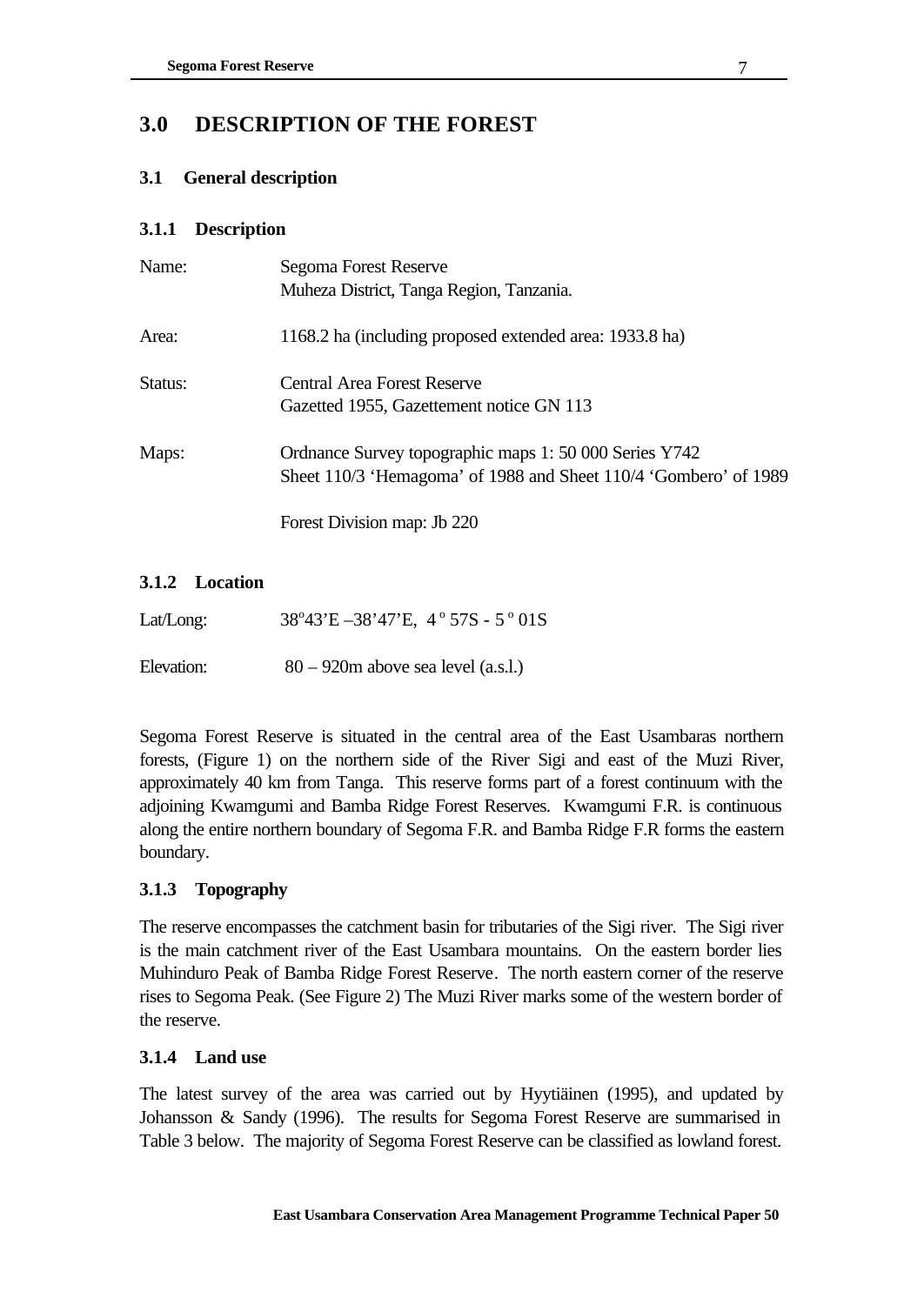| Land use catergories          | Area (ha) | Percent $(\% )$ |
|-------------------------------|-----------|-----------------|
| Lowland forest                | 1,840.4   | 98.0            |
| Submontane forest             | 11.2      | 0.6             |
| Peasant cultivation           | 0.7       | 0.04            |
| Ponds and rivers              | 1.5       | 0.08            |
| Barren land                   | 23.5      | 1.25            |
| <b>Total for the reserve:</b> | 1877.3    | 100.0           |

**Table 3** Land use distribution in Segoma Forest Reserve (Johansson & Sandy, 1996).

Note: The area surveyed by Johansson & Sandy is slightly different in area to the proposed forest extension.

#### **3.1.5 History and Status**

There has been human pressure on the East Usambara Mountains for at least 2000 years. In the 19<sup>th</sup> Century it appears populations were markedly lower in the East Usambaras relative to the West Usambaras with much of the area remaining forested. There are no records of settlements ever being established at higher elevations in Segoma Forest Reserve, however, at lower elevations there has been logging and cultivation.

In 1955, during the British colonial period, the 1168.2 ha of Segoma Forest Reserve was gazetted. At this time the primary access road to Tanga ran through the reserve along the Muzi River. This road is no longer in use and is impassable.

Since 1993 there have been proposals to extend Segoma F.R. by 765 ha to include the abandoned oil palm and citrus plantation in the south east of the reserve. This area was included in the biodiversity survey although it has not been gazetted as a forest reserve. There have also been proposals to amalgamate Kwamgumi, Bamba and Segoma Forest Reserves into one forest reserve. Gazettement of this single, extended forest reserve awaits a detailed survey of the forest boundary.

The plantation in the proposed south-east extension of the reserve primarily consists of citrus and oil palm. There are also rubber, cocoa and jack fruit trees. Products from these trees are no longer harvested commercially. Within the proposed extension there remains a grove of nutmeg trees which were still being managed and harvested at the time of the biodiversity survey. The estate's factory and network of roads are still visible although the forest is rapidly reclaiming the area. Close to the border with Bamba Forest Reserve there is a small reservoir formerly used for irrigating the plantation.

When the original company who planted the estate ran into difficulties the land was taken over by the Shirika la Wilaya Muheza la Maendeleo. Subsequently it was bought by a company called Swiftcom. Agreements have now been reached between Swiftcom and EUCAMP for the transfer of the land into the forest reserve. Gazettement of the forest extension into a government forest reserve awaits the final mapping of the boundary.

During the late 1980s Sikh Saw Mills a nationally owned subsidiary of the Tanzanian Wood Industry Corporation logged the forest and logging tracks are still evident.

**East Usambara Conservation Area Management Programme Technical Paper 50**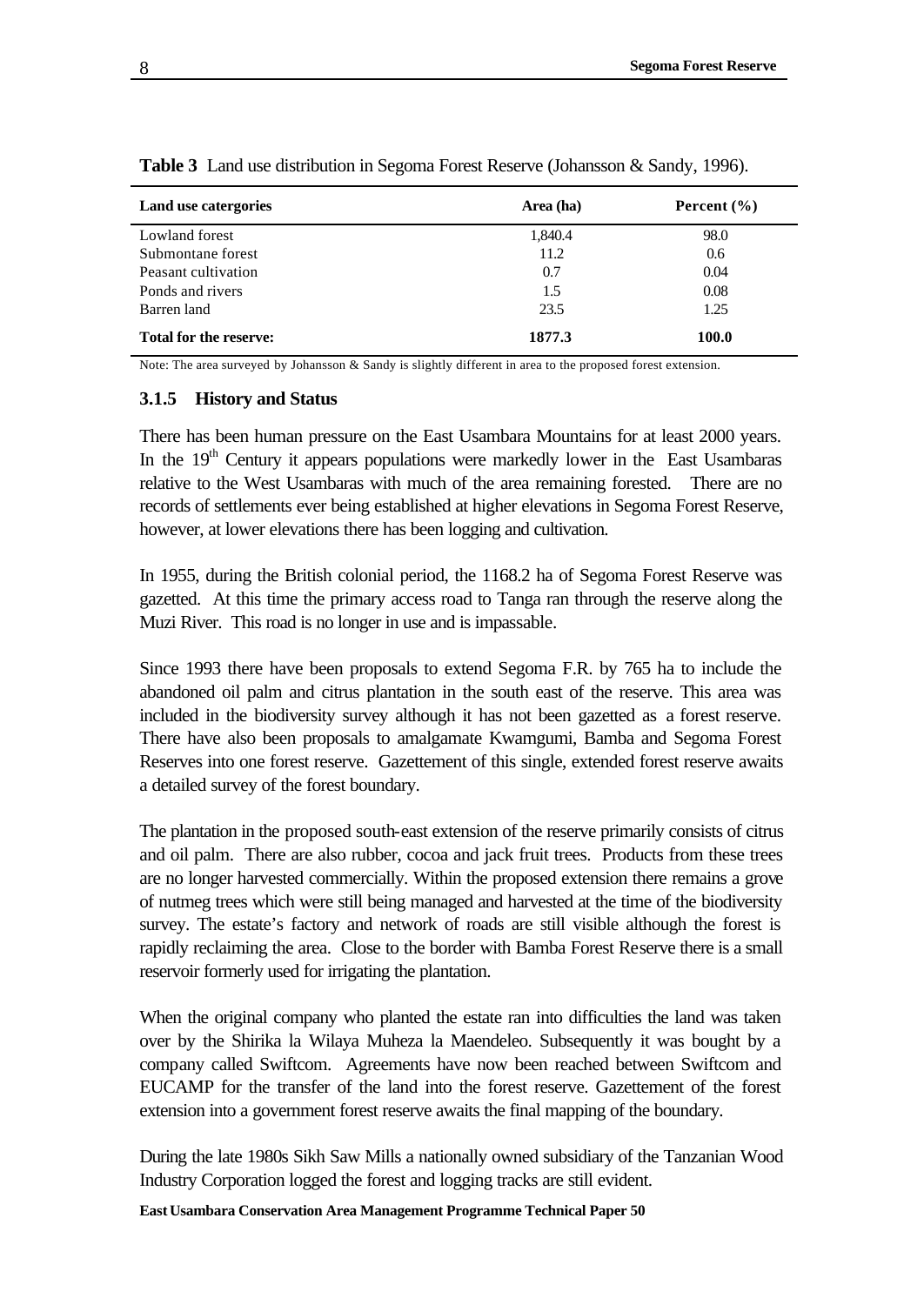Segoma Forest Reserve has cultural significance to the villager's as parts of the forest are an ancestral worship site. There are numerous tales about the forest being inhabited by willothe-wisps and other spirits.

A number of other researchers have visited the reserve recently including Westergaard (1994) and a Cambridge University Expedition (1994).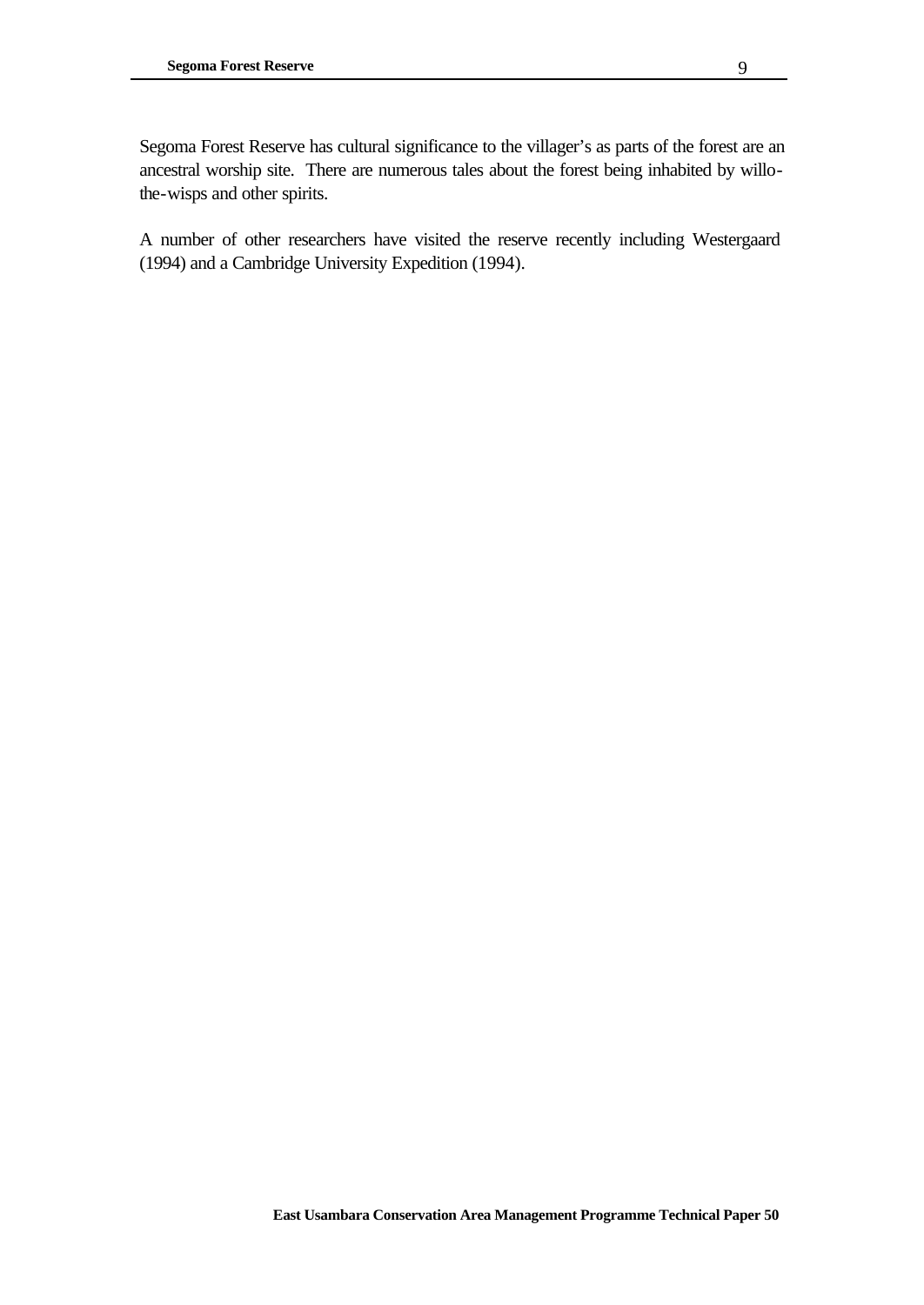

### **Figure 1** The location of Segoma Forest Reserve (including proposed extension) in relation to other East Usambara forests.

**East Usambara Conservation Area Management Programme Technical Paper 50**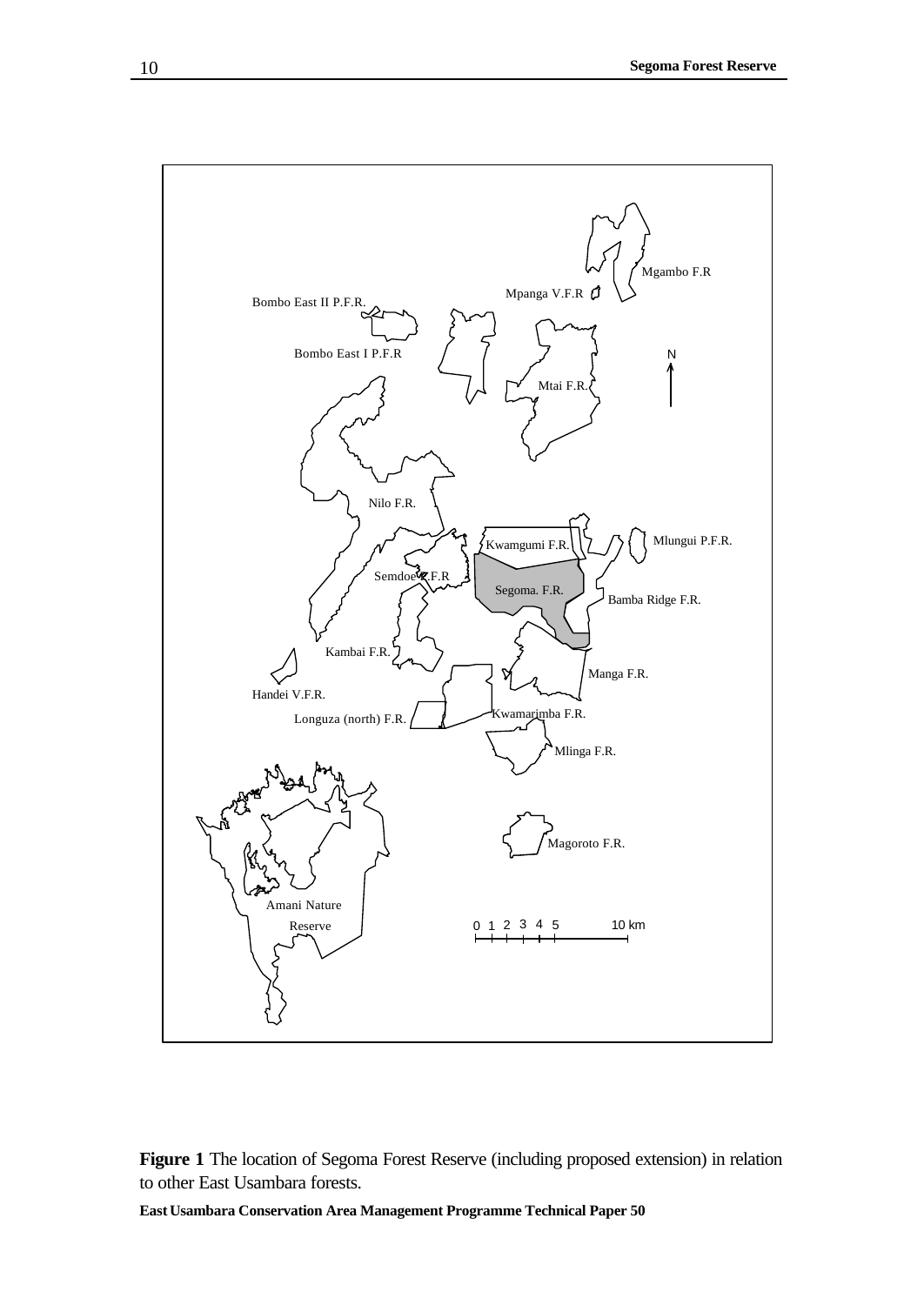

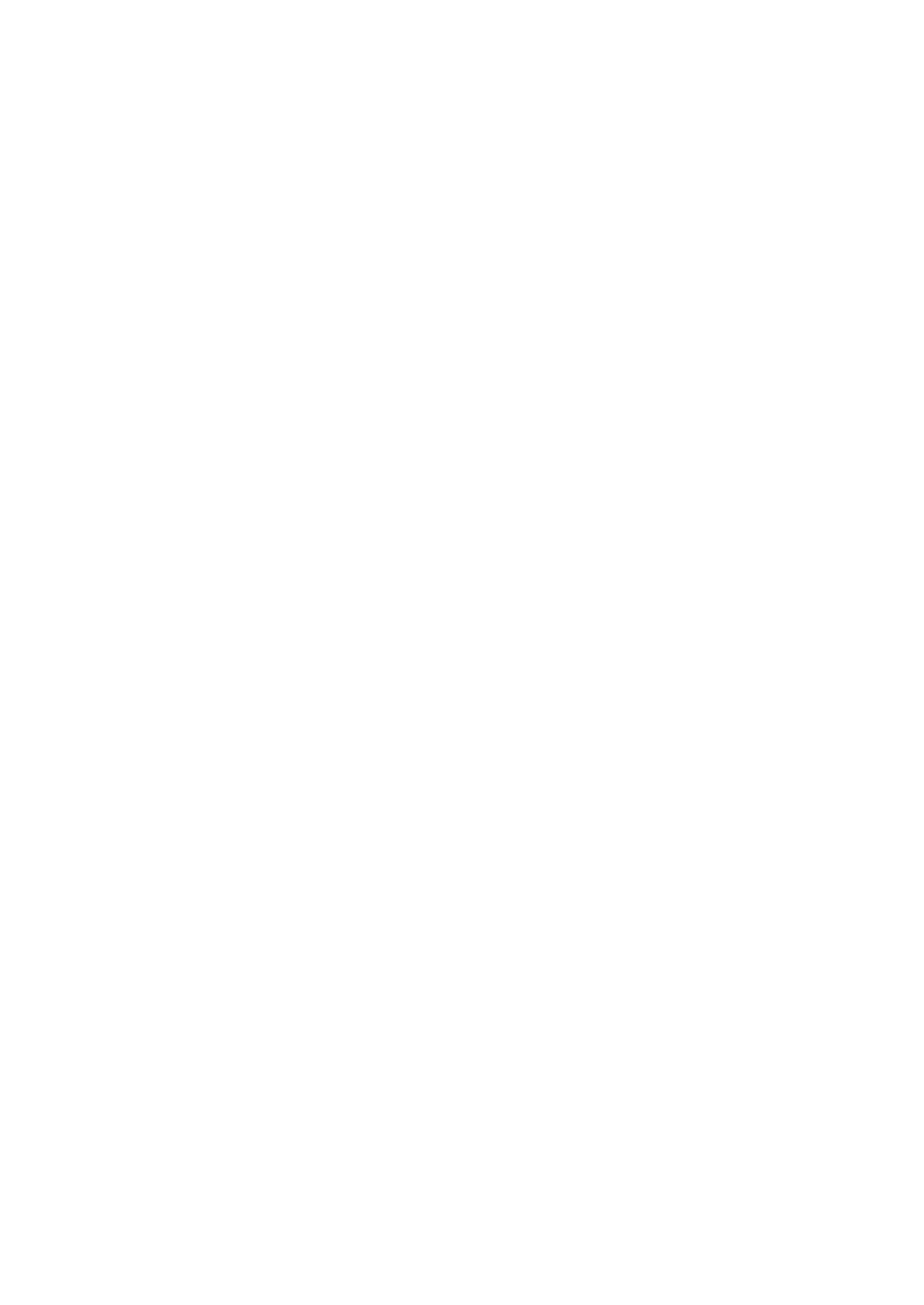# **4.0 VEGETATION**

By Kathryn Doody, Raymond Kilenga and Albert Ntemi

### **4.1 Introduction**

An inventory was conducted of the trees and shrubs found within the reserve. Simple, quantitative and repeatable methods were employed and the results are comparable with other forest surveys undertaken by FT FRP. Human disturbance within the forest was also documented. Botanical and disturbance data collected by this survey have been entered onto the EUCAMP database.

## **4.2 Methods**

The forest block is divided into a grid of numbered rectangles marked in the field by tagged transects. All methods are based on this grid system and are detailed in the FT FRP methodologies report (SEE, 1998). A brief description is presented below. The location of vegetation plots and disturbance transects are illustrated in Figure 3.

## **4.2.1 Forest composition**

Two methods were used to analyse forest composition and a third to assess disturbance: (1) quantitative vegetation analysis; (2) opportunistic observations and (3) disturbance transects.

## *4.2.1.1 Quantitative vegetation analysis*

The botanical survey was based on a 450m x 900m grid marked in the field using tagged transect lines. One plot 50m x 20m was sampled in each grid square, giving an approximate sampling intensity of 0.25%. Within each sample plot, every tree with a dbh (diameter at breast height) of 10cm and over was recorded, tagged and identified. Botanists from the Tanzanian Forestry Research Institute (TAFORI) provided the field identification of plant species.

The regeneration layer was recorded within 3m x 3m plots at the centre of each vegetation plot. All plants with a dbh below 10cm were recorded in these plots, including herbs.

## *4.2.1.2 Opportunistic observations*

Other botanical records were made on an opportunistic basis throughout the survey. Botanical specimens are held at the TAFORI Herbarium in Lushoto.

## *4.2.1.3 Disturbance transects*

Disturbance transects were used to record the intensity of pole cutting and logging in a forest block. The disturbance transects were based on the 450m x 900m grid prepared for the vegetation plots. Each transect running north-south was sampled from border to border. Disturbance was recorded by 50m section along the transect.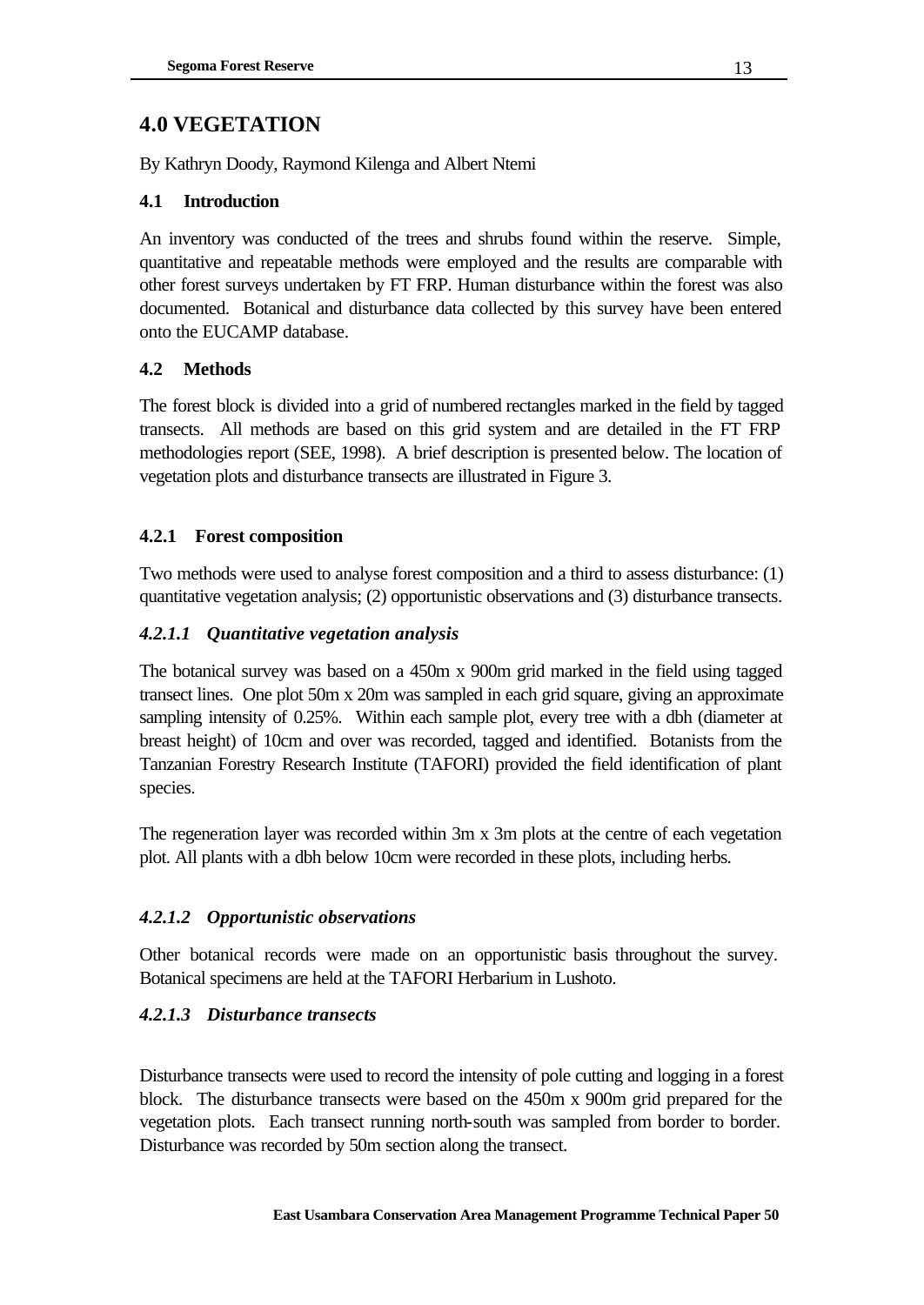Every self-standing tree and sapling (i.e. not lianas or creepers) above 5cm dbh was measured within an area 5m either side of each transect line. Each plant was recorded under one of three categories: live, cut or naturally fallen. Within these categories a distinction is made between poles and timbers. Poles are classified as having a dbh between 5 and 15cm and a minimum of 2m relatively straight trunk. Timber is classified as having a dbh > 15cm with a minimum 3m relatively straight trunk. These divisions are based on differences in use. Timber and pole cutting data are presented as an average per hectare.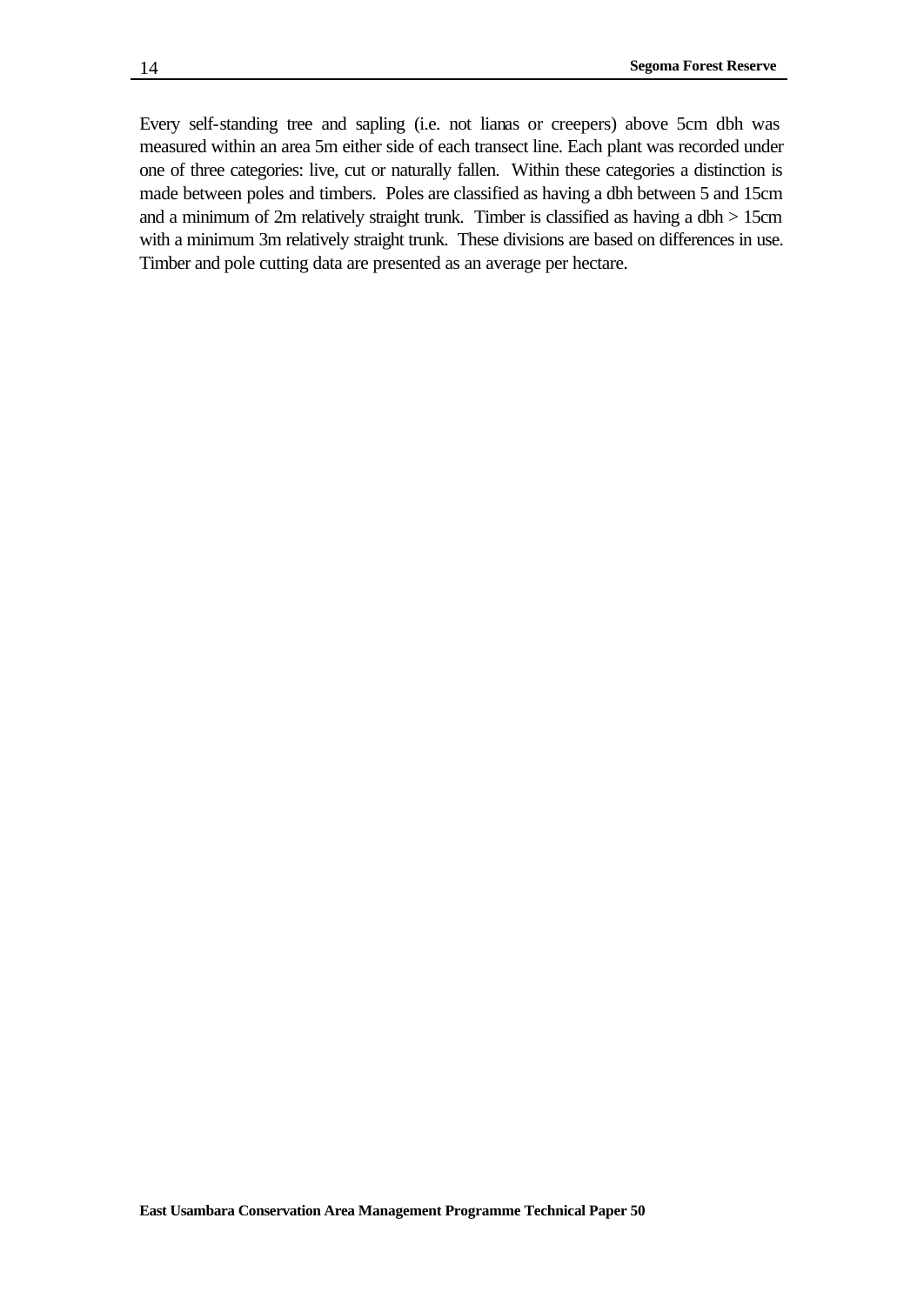

**Figure 3** Location of vegetation plots and disturbance transects in Segoma F.R..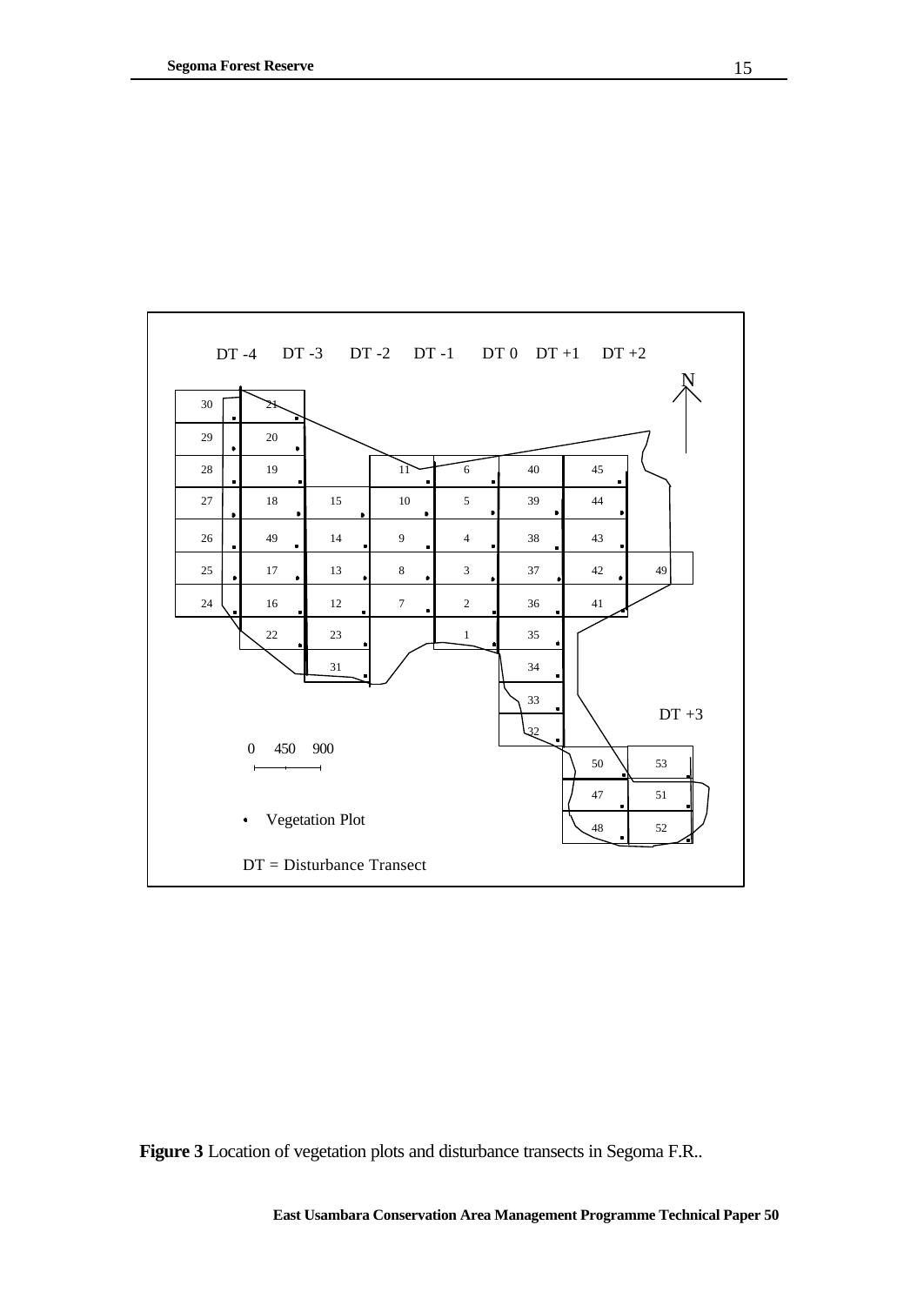### **4.3 Results**

## **4.3.1 Quantitative vegetation analysis**

Table 4 presents a checklist of the tree and shrub species recorded in the 20m x 50m vegetation plots. Species are described, where adequate information exists, in terms of their ecological type, their habitat and their endemic status. Nomenclature follows Iversen (1991a) and the Flora of Tropical East Africa.

| <b>Table 4</b> Checklist of trees and shrubs. |
|-----------------------------------------------|
|-----------------------------------------------|

| <b>Species</b>                         | <b>Ecological type</b> | Habitat <sup>2</sup> | <b>Endemic status</b> |
|----------------------------------------|------------------------|----------------------|-----------------------|
| <b>ANACARDIACEAE</b>                   |                        |                      |                       |
| Lannea schweinfurthii                  | F                      | L&S                  | W                     |
| Lannea welwitschii                     | $\mathbf{F}$           | L                    | ${\bf N}$             |
| Rhus natalensis                        | $\mathbf f$            | L&S                  | W                     |
| *Sorindeia madagascariensis            | $\mathbf f$            | S&L                  | W                     |
| <b>ANNONACEAE</b>                      |                        |                      |                       |
| Annona senegalensis                    | f                      | S&L                  | W                     |
| Enantia kummeriae                      | F                      | S                    | N                     |
| Lettowianthus stellatus <sup>1</sup>   | $\mathbf f$            | S&L                  | N                     |
| Monodora grandidieri                   | f                      | L&S                  | N                     |
| Uvariodendron gorgonis                 | $\mathbf f$            | S                    | N                     |
| *Xylopia parviflora                    | $\mathbf f$            | L                    | W                     |
| <b>APOCYNACEAE</b>                     |                        |                      |                       |
| *Funtumia africana                     | F                      | L&S                  | W                     |
| Holarrhena febrifuga <sup>1</sup>      | $\mathbf f$            | L&S                  | W                     |
| <i>*Tabernaemontana ventricosa</i>     | F                      | L                    | W                     |
| *Voacanga thouarsii                    | $\mathbf f$            | L&S                  | W                     |
| <b>BIGNONIACEAE</b>                    |                        |                      |                       |
| *Fernandoa magnifica                   | $\mathbf f$            | L                    | N                     |
| *Markhamia lutea                       | $\mathbf f$            | L&S                  | W                     |
| Stereospermum kunthianum               | f                      | L&S                  | W                     |
| <b>BOMBACACEAE</b>                     |                        |                      |                       |
| Bombax rhodognaphalon                  | $\mathbf f$            | L                    | N                     |
| Ceiba pentandra                        | $\mathbf f$            | S                    | W                     |
| <b>BORAGINACEAE</b>                    |                        |                      |                       |
| Ehretia cymosa                         | $\mathbf f$            | L&S                  | W                     |
| <b>BURSERACEAE</b>                     |                        |                      |                       |
| Commiphora eminii zimmermannii         | $\mathbf f$            | L                    | W                     |
| <b>CELASTRACEAE</b>                    |                        |                      |                       |
| Maytenus undata                        | $\mathbf f$            | S                    | W                     |
| Maytenus sp.                           |                        |                      |                       |
| Salacia lehmbachii var. usambarensis   | F                      | L&S                  | N                     |
| COMBRETACEAE                           |                        |                      |                       |
| Combretum padoides                     | $\mathbf f$            | L&S                  | W                     |
| *Combretum schumannii                  | $\mathbf f$            | L                    | N                     |
| <i>*Terminalia sambesiaca</i>          | $\mathbf f$            | L                    | W                     |
| <b>DRACAENACEAE</b>                    |                        |                      |                       |
| <i>*Dracaena steudneri<sup>1</sup></i> | $\mathbf f$            | S (forest gaps)      | W                     |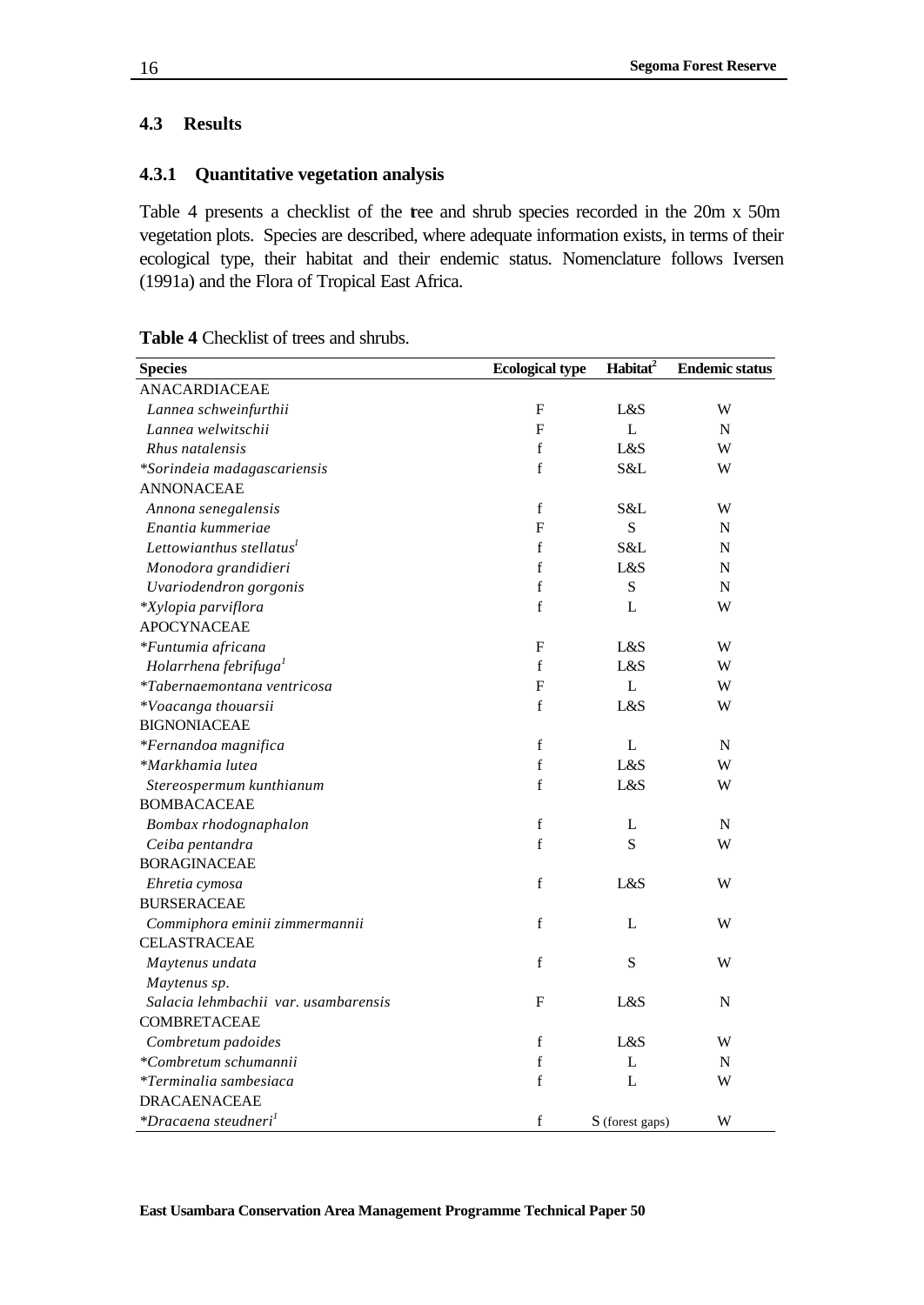#### **Table 4** continued.

| $1001C + 1001010C$<br><b>Species</b> | <b>Ecological type</b>    | Habitat <sup>2</sup>     | <b>Endemic status</b> |
|--------------------------------------|---------------------------|--------------------------|-----------------------|
| <b>EBENACEAE</b>                     |                           |                          |                       |
| *Diospyros kabuyeana                 | $\mathbf f$               | ${\bf S}$                | ${\bf N}$             |
| Diospyros mespiliformis              | $\mathbf f$               | L                        | W                     |
| *Diospyros natalensis                | $\mathbf f$               | L                        | W                     |
| *Diospyros squarrosa $^1$            | $\boldsymbol{\mathrm{F}}$ | L                        | W                     |
| <b>EUPHORBIACEAE</b>                 |                           |                          |                       |
| Antidesma membranaceum               | $\mathbf{F}$              | L&S                      | W                     |
| Bridelia cathartica melanthesoides   | F                         | L&S                      | W                     |
| Bridelia micrantha                   | f                         | L&S                      | W                     |
| Croton sylvaticus                    | $\mathbf f$               | L                        | W                     |
| Drypetes usambarica                  | $\mathbf f$               | S                        | N                     |
| Macaranga capensis                   | $\mathbf{F}$              | L&S                      | W                     |
|                                      |                           | (forest gaps)            |                       |
| Margaritaria discoidea               | f                         | S                        | W                     |
| *Manihot glaziovii                   | $\gamma$                  | L&S                      | W                     |
|                                      |                           |                          | (Introduced           |
|                                      |                           |                          | species)              |
| *Mildbraedia carprinifolia           | $\mathbf f$               | L&S                      | $\mathbf N$           |
| *Ricinodendron heudelotii            | $\mathbf f$               | L                        | W                     |
| Ricinus communis                     | $\mathbf f$               | L&S                      | W                     |
| Sapium ellipticum                    | $\mathbf f$               | L & S                    | W                     |
| Suregada zanzibarense                | $\mathbf f$               | L                        | W                     |
| <b>FLACOURTIACEAE</b>                |                           |                          |                       |
| Ludia mauritiana                     | $\mathbf f$               | L&S                      | W                     |
| <b>GUTTIFERAE</b>                    |                           |                          |                       |
| Harungana madagascariensis           | $\mathbf{F}$              | ${\bf S}$                | W                     |
| <b>LECYTHIDACEAE</b>                 |                           |                          |                       |
| Barringtonia racemosa                | $\mathbf f$               | L                        | W                     |
| LEGUMINOSAE: CAESALPINACEAE          |                           |                          |                       |
| Cynometra sp.                        |                           |                          |                       |
| *Dialium holtzii                     | f                         | L                        | ${\bf N}$             |
| Erythrophleum suaveolens             | F                         | L                        | W                     |
| Julbernardia magnistipulata          | $\mathbf f$               | L                        | N                     |
| *Scorodophloeus fischeri             | f                         | L                        | N                     |
| *Senna siamea <sup>1</sup>           |                           |                          |                       |
| LEGUMINOSAE: MIMOSACEAE              |                           |                          |                       |
| Acacia robusta                       | $\mathbf f$               | $\overline{\mathcal{C}}$ | W                     |
| Albizia adianthifolia                | $\mathbf f$               | L&S                      | W                     |
| Albizia anthelmentica                | $\mathbf f$               | L&S                      | W                     |
| Albizia glaberrima                   | $\mathbf f$               | L                        | W                     |
| Albizia gummifera                    | $\mathbf f$               | S & L                    | W                     |
| Albizia petersiana                   | $\mathbf f$               | L&S                      | W                     |
| Albizia saman <sup>1</sup>           |                           |                          |                       |
| Albizia zimmermanni                  | f                         | L                        | W                     |
| Newtonia buchananii                  | $\mathbf{F}$              | S                        | W                     |
| Newtonia paucijuga                   | $\mathbf{F}$              | L                        | ${\bf N}$             |
| *Parkia filicoidea                   | F                         | L&S                      | W                     |
| LEGUMINOSAE: PAPILIONACEAE           |                           |                          |                       |
| Erythrina caffra $1$                 | $\mathbf{O}$              | ${\bf S}$                | W                     |
| Millettia oblata intermedia          | $\boldsymbol{\mathrm{F}}$ | ${\bf S}$                | ${\bf N}$             |
| Millettia usambarensis               | $\mathbf O$               | L                        | ${\bf N}$             |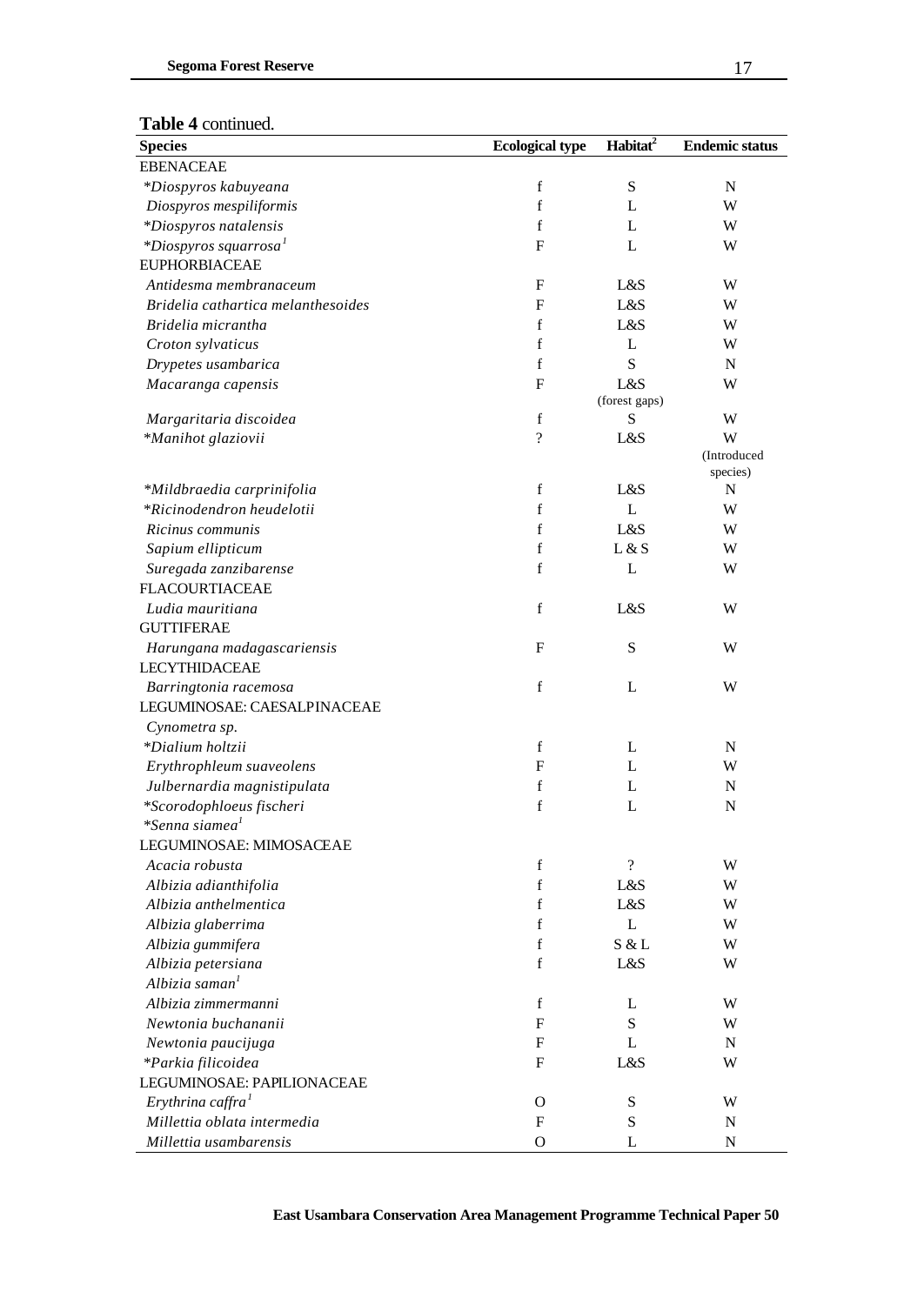#### **Table 4** continued.

| <b>Species</b>                                                | <b>Ecological type</b>    | Habitat <sup>2</sup>     | <b>Endemic status</b>    |
|---------------------------------------------------------------|---------------------------|--------------------------|--------------------------|
| Pterocarpus mildbraedii                                       | F                         | L                        | $\mathbf N$              |
| *Pterocarpus tinctorius                                       | F                         | S & L                    | W                        |
| <b>MELIACEAE</b>                                              |                           |                          |                          |
| Trichilia dregeana                                            | $\mathbf f$               | L                        | W                        |
| Trichilia emetica                                             | $\mathbf f$               | L&S                      | W                        |
| <b>MORACEAE</b>                                               |                           |                          |                          |
| *Antiaris toxicaria                                           | $\mathbf f$               | L & S                    | W                        |
| Artocarpus heterophyllus                                      | $\mathbf O$               | $\gamma$                 | W                        |
|                                                               |                           |                          | (Introduced species)     |
| Castilla elastica                                             | $\overline{\mathcal{L}}$  | $\overline{?}$           | W                        |
|                                                               |                           |                          | (Introduced species)     |
| Ficus exasperata                                              | $\mathbf f$               | L & S                    | W                        |
| Ficus lutea                                                   | f                         | L                        | W                        |
| <i>*Ficus sur</i>                                             | f                         | L&S                      | W                        |
| *Ficus sycomorus                                              | $\mathbf f$               | L                        | W                        |
| Ficus vallis-choudae                                          | $\mathbf f$               | L                        | W                        |
| Milicia excelsa                                               | $\mathbf f$               | L & S                    | W                        |
| *Slotiopsis usambarensis                                      | $\mathbf{F}$              | L                        | W                        |
| *Trilepisium madagascariensis                                 | $\mathbf f$               | L & S                    | W                        |
| <b>MYRTACEAE</b>                                              |                           |                          |                          |
| Psidium guajava                                               | $\mathbf f$               | L                        | W                        |
| <b>OCHNACEAE</b>                                              |                           |                          |                          |
| Ochna macrocalyx                                              | $\mathbf f$               | $\overline{\mathcal{L}}$ | W                        |
| <b>PALMAE</b>                                                 |                           |                          |                          |
| <i>Elaeis guineensis</i> <sup><math>I</math></sup> (oil palm) | $\mathbf F$               | L&S                      | W                        |
| PITTOSPARAECAEA                                               |                           |                          |                          |
| Pittosporum viridiflorum                                      | $\mathbf f$               | S                        | W                        |
| <b>RHAMNACEAE</b>                                             |                           |                          |                          |
| Maesopsis eminii                                              | F                         | S&L                      | W                        |
|                                                               |                           |                          | (Introduced species)     |
| Ziziphus pubescens                                            | f                         | L                        | W                        |
| Ziziphus mucronata                                            | O                         | L                        | W                        |
| <b>RUBIACEAE</b>                                              |                           |                          |                          |
| *Coffea robusta $^{1}$                                        | O                         | L&S                      | W                        |
| Hallea rubrostipulata                                         | $\mathbf f$               | ${\bf S}$                | W                        |
| Khaya anthotheica <sup>1</sup>                                | F                         | L&S                      | W                        |
| Leptactina platyphylla                                        | $\mathbf f$               | S                        | W                        |
| Oxyanthus speciosus                                           | F                         | S (forest gaps)          | W                        |
| Polysphaeria multiflora                                       | F                         | L                        | W                        |
| Psychotria griseola                                           | F                         | $\gamma$                 | N                        |
| *Rothmannia manganjae                                         | F                         | L&S                      | W                        |
| Rytigynia flavida                                             | F                         | ${\bf S}$                | N                        |
| *Rytigynia schumannii <sup>1</sup>                            | $\overline{\mathcal{L}}$  | $\gamma$                 | $\overline{\mathcal{L}}$ |
| Rytigynia $sp.$ <sup>1</sup>                                  | $\overline{\mathcal{L}}$  | $\overline{?}$           | $\overline{\mathcal{C}}$ |
| <i>*Tarenna pavettoides</i>                                   | F                         | L&S                      | W                        |
| Tarenna nigrescens <sup>1</sup>                               | $\mathbf f$               | L                        | W                        |
| *Tricalysia anomala                                           | $\boldsymbol{\mathrm{F}}$ | ${\bf S}$                | N                        |
| Tricalysia acidophylla                                        | $\mathbf f$               | L                        | ${\bf N}$                |
| Tricalysia myrtifolia                                         | $\mathbf f$               | S                        | W                        |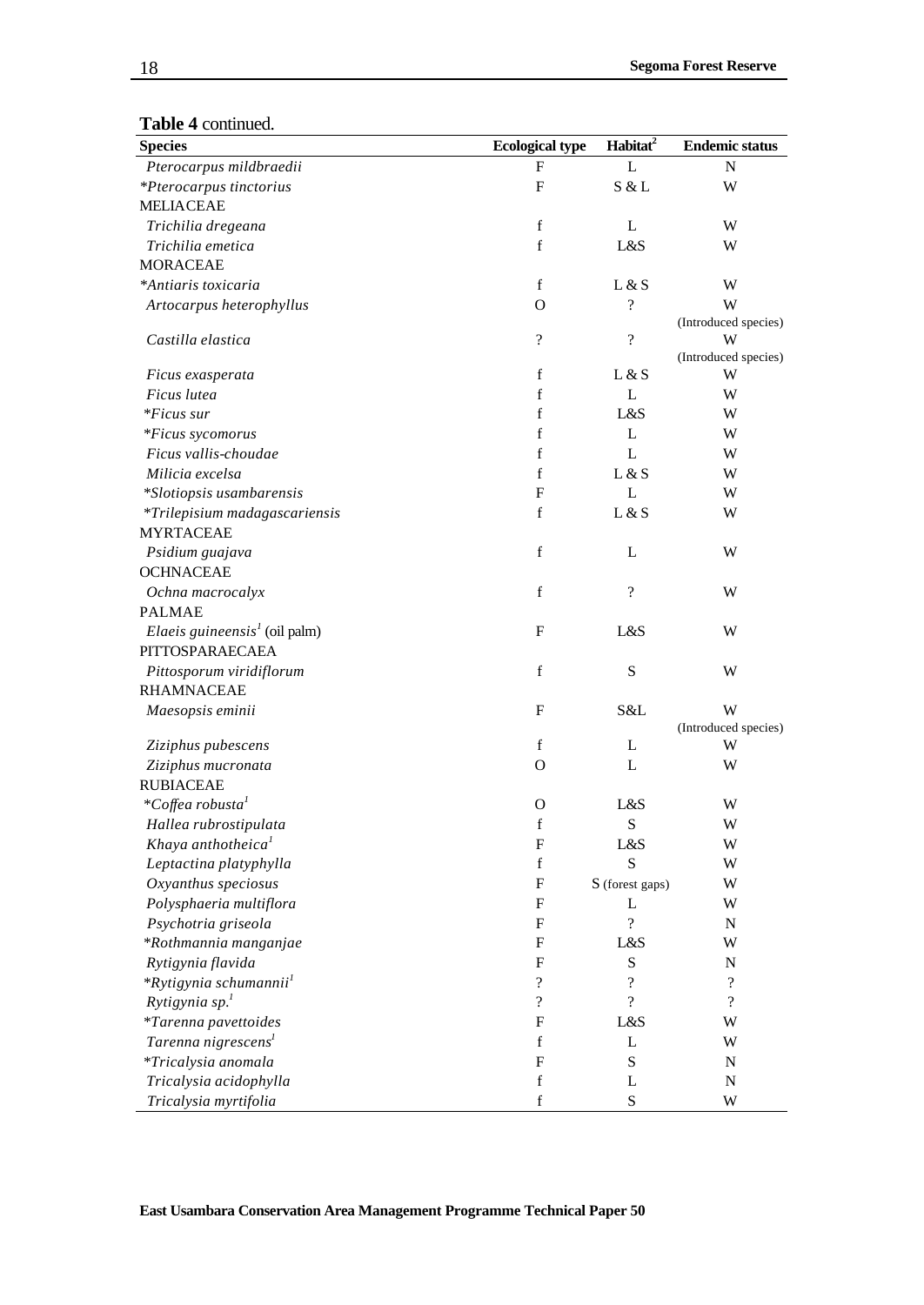#### **Table 4** continued.

| <b>Species</b>                                 | Ecol. type                 | Habitat <sup>2</sup>     | <b>Endemic status</b> |
|------------------------------------------------|----------------------------|--------------------------|-----------------------|
| <b>RUTACEAE</b>                                |                            |                          |                       |
| *Citrus aurantium <sup>1</sup>                 | $\mathbf O$                | $\overline{\mathcal{L}}$ | W                     |
| *Citrus limon <sup>1</sup>                     | $\mathbf{O}$               | $\overline{?}$           | W                     |
| Parvetta $sp11$                                | $\overline{\cdot}$         | $\overline{\cdot}$       | $\overline{\cdot}$    |
| <i>*Teclea nobilis</i>                         | f                          | S                        | W                     |
| Teclea simplicifolia                           | f                          | S                        | W                     |
| *Teclea trichocarpa                            | $\mathbf f$                | L&S                      | W                     |
| Zanthoxylum usambarense                        | $\mathbf F$                | S                        | W                     |
| SAPINDACEAE                                    |                            |                          |                       |
| Allophylus callophylus <sup>1</sup>            | $\mathbf f$                | S&L                      | W                     |
| *Blighia unijugata                             | F                          | L&S                      | W                     |
| *Deinbolla kilimandscharica                    | $\mathbf f$                | ${\bf S}$                | ${\bf N}$             |
| *Lecaniodiscus fraxinifolius                   | F                          | L                        | W                     |
| Melanodiscus oblongus <sup>1</sup>             | $\mathbf f$                | L&S                      | W                     |
| *Zanha golungensis                             | $\boldsymbol{F}$           | L&S                      | W                     |
| SAPOTACEAE                                     |                            |                          |                       |
| Chrysophyllum gorungusunum                     | F                          | ${\bf S}$                | W                     |
| *Englerophytum natalense                       | $\mathbf f$                | L&S                      | W                     |
| *Malacantha alnifolia                          | $\mathbf f$                | L&S                      | W                     |
| Malacantha cerasiferum <sup>1</sup>            | $\boldsymbol{?}$           | $\overline{\mathcal{L}}$ | $\gamma$              |
| *Manilkara sulcata                             | f                          | L                        | W                     |
| Manilkara sansibarensis <sup>1</sup>           | $\mathbf f$                | L                        | W                     |
|                                                | $\mathbf f$                | L                        |                       |
| Mimusopis kummel                               | $\mathbf F$                | L&S                      | W                     |
| *Pachystela msolo                              | $\mathbf f$                |                          | W                     |
| Vincentella passargei<br><b>STERCULIACEAE</b>  |                            | L                        | W                     |
| <i>*Cola clavata</i> <sup>1</sup>              |                            |                          |                       |
| <i>*Cola minor</i>                             | F                          | L                        | W                     |
|                                                | F                          |                          |                       |
| Cola scheffleri                                |                            | L<br>${\bf S}$           | E(EU)                 |
| Dombeya rotundifolia <sup>1</sup>              | $\mathbf O$<br>$\mathbf f$ | $\overline{\mathcal{L}}$ | W                     |
| Dombeya shupangae                              | $\mathbf F$                |                          | ${\bf N}$             |
| *Leptonychia usambarensis                      | F                          | L<br>L                   | ${\bf N}$<br>W        |
| Sterculia appendiculata                        | $\boldsymbol{?}$           | $\boldsymbol{?}$         | $\boldsymbol{?}$      |
| Tebroma cocoa <sup>1</sup><br><b>TILIACEAE</b> |                            |                          |                       |
|                                                | f                          | L                        | $\mathbf N$           |
| Grewia goetzeana<br>*Grewia holstii            | $\mathbf f$                | $\overline{?}$           | W                     |
| Nesogordonia holtzii <sup>1</sup>              |                            | L                        | $\mathbf N$           |
| <b>ULMACEAE</b>                                |                            |                          |                       |
| Celtis africana                                | F                          | L                        | W                     |
| *Celtis gomphophylla                           | F                          | L&S                      | W                     |
| Celtis mildbraedii                             | F                          | L&S                      | W                     |
| Celtis wightii                                 | $\mathbf f$                | S                        | W                     |
| VERBENACEAE                                    |                            |                          |                       |
| Premna chrysoclada                             | $\mathbf{O}$               | L                        | N                     |
| Vitex keniensis                                | F                          | S                        | W                     |
| <b>VIOLACEAE</b>                               |                            |                          |                       |
| *Rinorea ferruginea                            | F                          | ${\bf S}$                | W                     |
| Rinorea $sp.$ <sup>1</sup>                     | $\overline{?}$             | $\overline{\mathcal{L}}$ | $\overline{\cdot}$    |
| <i>*Rinorea albersii<sup>1</sup></i>           | F                          | S                        | E                     |
|                                                |                            |                          |                       |

<sup>1</sup> Species which do not appear in Iversen (1991b). Summary information is based on Ruffo *et al.* (1989), Lovett (1993) or the *Flora of Tropical East Africa*.

<sup>2</sup>Information is based on Ruffo *et al.* (1989).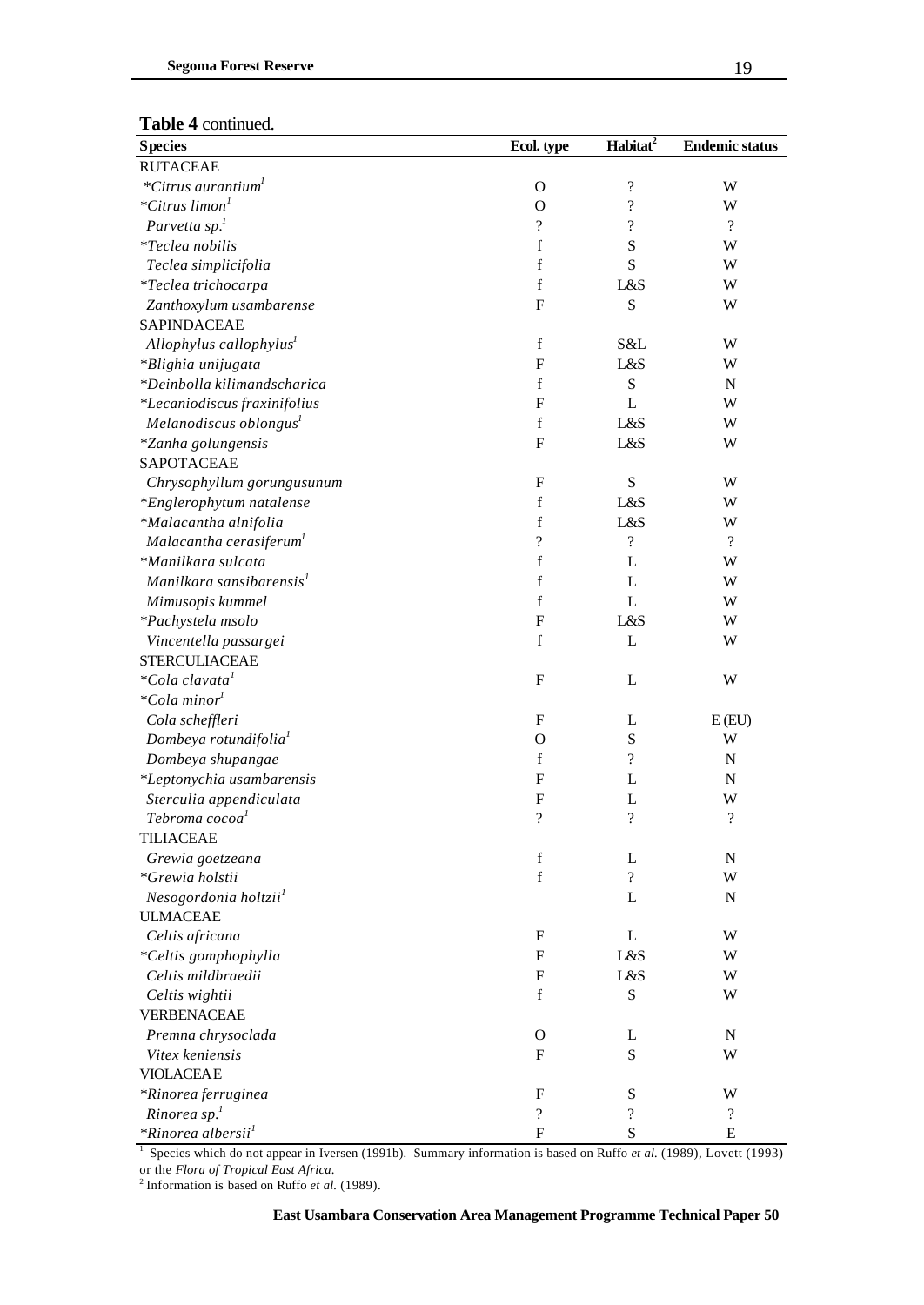#### Regeneration Layer

\**Trema orientalis*: species recorded in the regeneration layer are marked with an asterisk.

In Table 5, ten species are listed which were recorded in the regeneration layer but not in the larger vegetation plots.

| <b>Species</b>             | <b>Ecological type</b> | <b>Habitat</b> | <b>Endemic status</b> |
|----------------------------|------------------------|----------------|-----------------------|
| <b>ARALIACEAE</b>          |                        |                |                       |
| Cussonia zimmermannii      | F                      | L              | N                     |
| <b>BURSERACEAE</b>         |                        |                |                       |
| Commiphora africana        | $\gamma$               | $\gamma$       | $\gamma$              |
| <b>FLACOURTIACEAE</b>      |                        |                |                       |
| Grandidiera boivinii       | F                      | L&S            | W                     |
| <b>HERNANDIACEAE</b>       |                        |                |                       |
| Gyrocarpus americanus      | F                      | $\mathbf{I}$ . | W                     |
| LEGUMINOSAE: PAPILIONACEAE |                        |                |                       |
| <i>Millettia</i> sp.       | ?                      | $\gamma$       | $\gamma$              |
| <b>OCHNACEAE</b>           |                        |                |                       |
| Ochna sp.                  | ?                      | ?              | $\gamma$              |
| <b>RUBIACEAE</b>           |                        |                |                       |
| <i>Tricalysia</i> sp.      | ?                      | ?              | 9                     |
| <b>SAPINDACEAE</b>         |                        |                |                       |
| Deinbolla sp.              | ?                      | $\gamma$       | $\gamma$              |
| <b>ULMACEAE</b>            |                        |                |                       |
| <i>Trema orientalis</i>    | F                      | L&S            | W                     |
| <b>MIMOSOIDEAE</b>         |                        |                |                       |
| Leucaena leucocephla       | O                      | L&S            | W                     |

## **Table 5** Species recorded exclusively in the regeneration layer.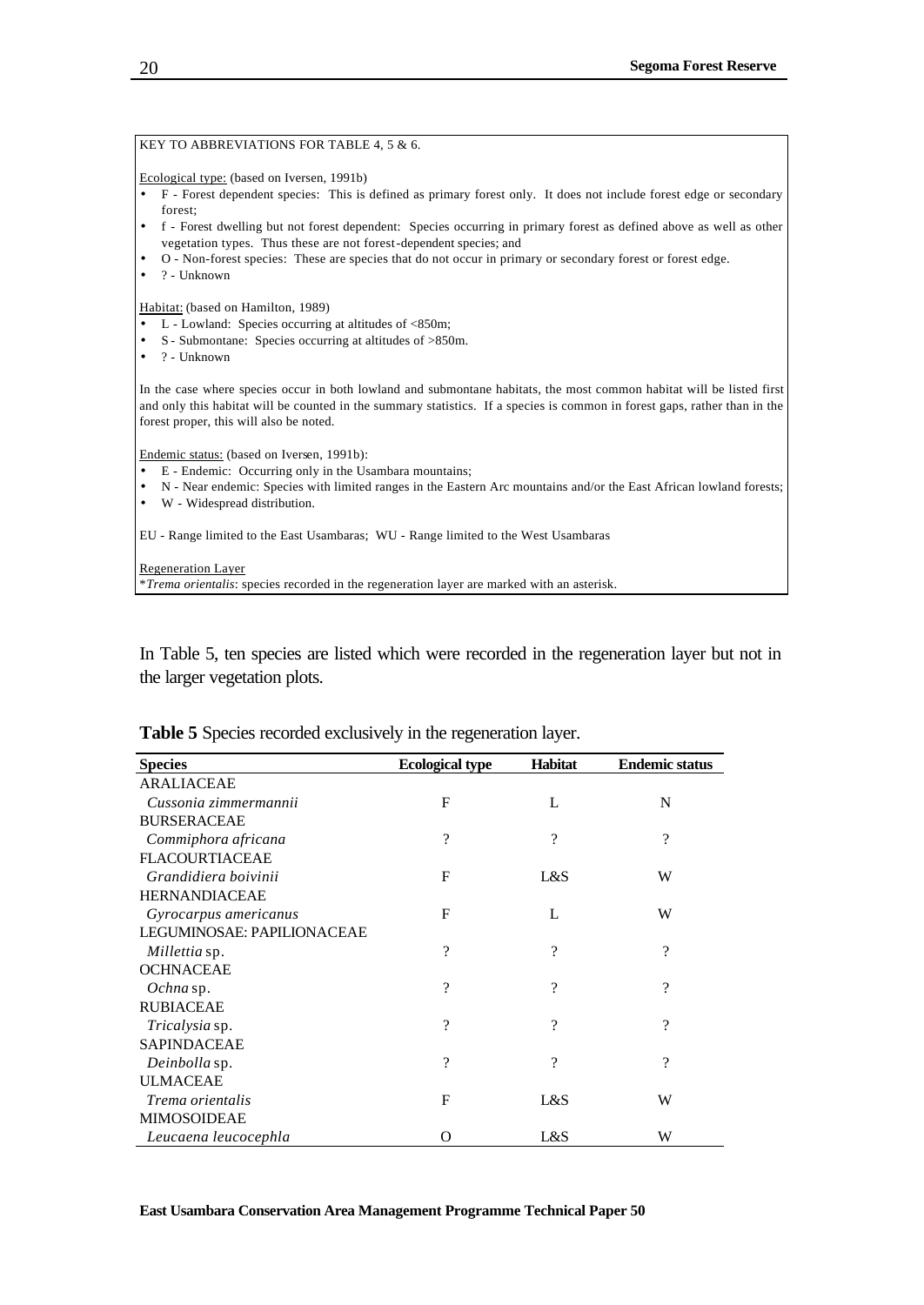| <b>Species</b>                          | <b>Ecological type</b>   | Habitat                  | <b>Endemic status</b>    |
|-----------------------------------------|--------------------------|--------------------------|--------------------------|
| <b>ACANTHACEAE</b>                      |                          |                          |                          |
| Cyclanthus bipartitus $^{12}$           | $\overline{\mathcal{C}}$ | $\overline{\mathcal{L}}$ | $\overline{\mathcal{C}}$ |
| Thunbergia grandifolia                  | F                        | S                        | W                        |
| <b>ANACARDIACEAE</b>                    |                          |                          |                          |
| Mangifera indica                        | F                        | L&S                      | W (introduced)           |
| <b>ANNONACEAE</b>                       |                          |                          |                          |
| Cananga odorata                         | $\Omega$                 | L                        | W (introduced)           |
| Polyceratocarpus scheffleri             | F                        | S&L                      | $\mathbf N$              |
| <b>APOCYNACEAE</b>                      |                          |                          |                          |
| Schizozygia coffaeoides                 | F                        | L                        | W                        |
| <b>ARACEAE</b>                          |                          |                          |                          |
| Callopsis volkensii                     | $\mathbf{F}$             | L                        | W                        |
| Monstera deliciosa <sup>12</sup>        | $\overline{\mathcal{L}}$ | $\overline{\mathcal{L}}$ | W (introduced)           |
| Philodendron sagittifolum <sup>12</sup> | $\overline{\mathcal{L}}$ | $\overline{\mathcal{L}}$ | $\gamma$                 |
| Scindapsus aureus <sup>12</sup>         | $\overline{\mathcal{L}}$ | $\overline{\mathcal{L}}$ | W                        |
| ARISTOLOCHIACEAE                        |                          |                          |                          |
| Aristolochia brasiliensis <sup>12</sup> | $\mathbf F$              | $\overline{\mathcal{L}}$ | W                        |
| <b>BIGNONIACEA</b>                      |                          |                          |                          |
| Tecomaria capensis                      | $\Omega$                 | L&S                      | W (introduced)           |
| <b>BURSERACEAE</b>                      |                          |                          |                          |
| Canarium mehenbethene <sup>12</sup>     | $\overline{\mathcal{L}}$ | $\overline{?}$           | $\overline{\mathcal{C}}$ |
| CAESALPINICEAE                          |                          |                          |                          |
| Glaricidia Sapium                       | $\Omega$                 | L                        | W (introduced)           |
| <b>COMBRETACEAE</b>                     |                          |                          |                          |
| Terminalia cattapa <sup>12</sup>        | $\overline{\mathcal{L}}$ | $\overline{?}$           | W                        |
| <b>CYCADACEAE</b>                       |                          |                          |                          |
| Cycas revoluta $12$                     | $\overline{\mathcal{L}}$ | $\overline{\mathcal{L}}$ | $\overline{?}$           |
| <b>CYCLANTHACEAE</b>                    |                          |                          |                          |
| Carludovica palmata <sup>12</sup>       | $\overline{\mathcal{L}}$ | $\overline{\mathcal{L}}$ | $\overline{\mathcal{L}}$ |
| <b>EUPHORBIACEAE</b>                    |                          |                          |                          |
| Hevea brasiliansis                      | $\Omega$                 | $\overline{\mathcal{L}}$ | W                        |
| Homalanthus populifolius                | F                        | S                        | W                        |
| Hura crepitans                          | $\mathbf F$              | L&S                      | W                        |
| Pycnocoma macrantha                     | F                        | S&L                      | E(EU)                    |
| Synadenium glaucescens                  | $\mathbf{O}$             | L&S                      | ${\bf N}$                |
| Tragia brevipes <sup>1</sup>            | F                        | L&S                      | W                        |
| <b>FLAGELLARIACEAE</b>                  |                          |                          |                          |
| Flagellaria guineensis <sup>1</sup>     | $\mathbf{O}$             | L                        | W                        |
| <b>GESNERIACEAE</b>                     |                          |                          |                          |
| Saintpaulia sp.                         | $\overline{\mathcal{L}}$ | $\overline{\mathcal{L}}$ | $\overline{?}$           |
| <b>GRAMINEAE</b>                        |                          |                          |                          |
| Bambusa bambosoides <sup>1</sup>        | F                        | $\overline{\mathcal{L}}$ | W                        |
| Bambusa vulgaris <sup>1</sup>           | $\mathbf{F}$             | $\overline{\mathcal{L}}$ | W                        |
| LEGUMINOSAEMIMOSOIDEAE                  |                          |                          |                          |
| Derris elliptica <sup>12</sup>          | $\overline{\mathcal{L}}$ | $\boldsymbol{?}$         | W (introduced)           |
| Albizia chinensis                       | F                        | $\overline{\mathcal{L}}$ | W                        |
| Entada pursaetha                        | F                        | L                        | W                        |
| Mimosa pudica                           | F                        | L&S                      | W                        |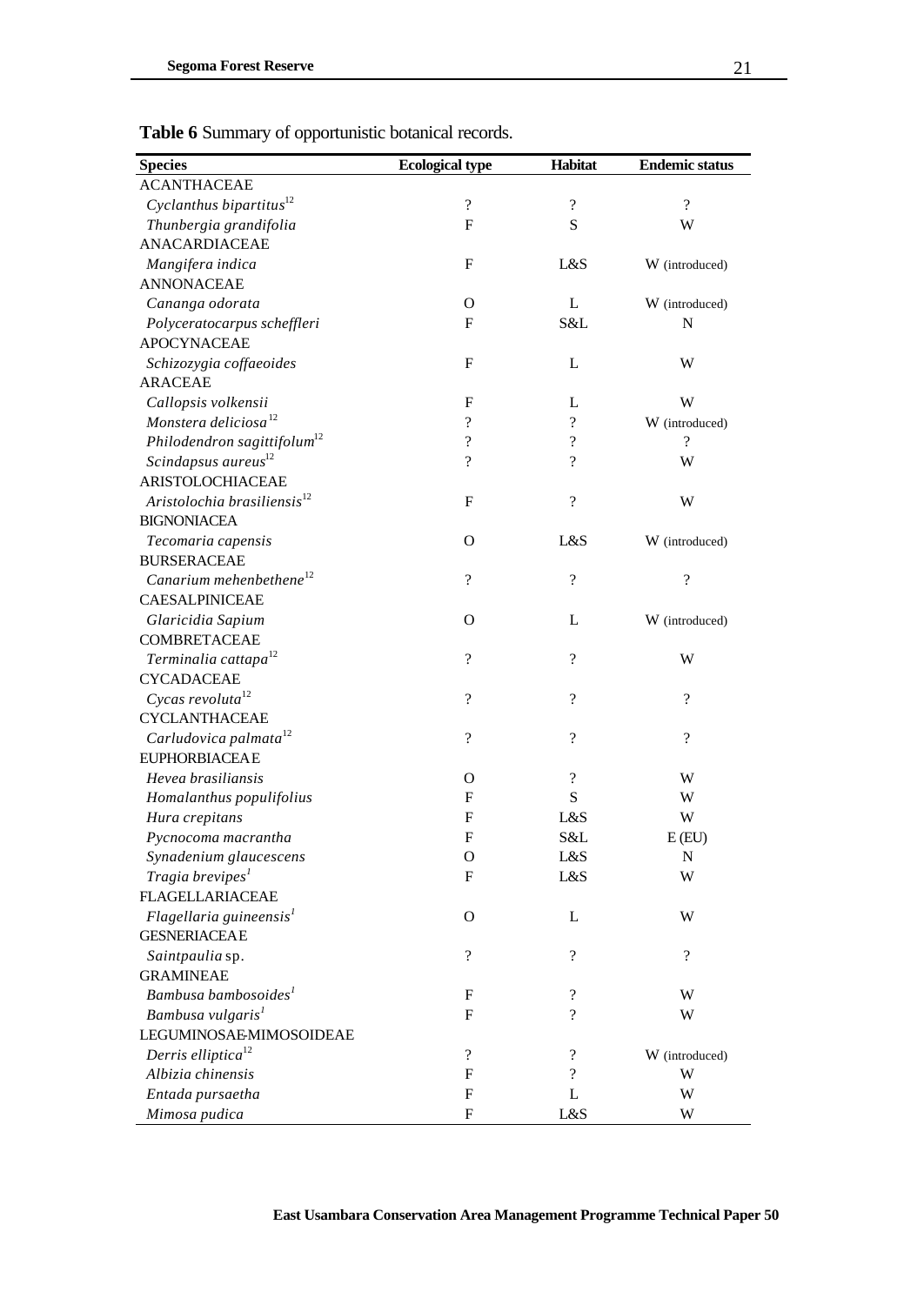| iv v communi<br><b>Species</b>                  | <b>Ecological type</b>   | Habitat                    | <b>Endemic status</b>    |
|-------------------------------------------------|--------------------------|----------------------------|--------------------------|
| LEGUMINOSAEPAPILIONOIDEAE                       |                          |                            |                          |
|                                                 | $\overline{\mathcal{C}}$ | $\overline{\mathcal{C}}$   | ?                        |
| Desmodium sp.<br>Dolichus oliveri               | $\Omega$                 | ${\bf S}$                  | W                        |
|                                                 | O                        | L&S                        | W                        |
| Mucuna pruriens<br><b>LILIACEAE</b>             |                          |                            |                          |
|                                                 | $\overline{\mathcal{L}}$ |                            | $\overline{\mathcal{L}}$ |
| Aloe sp.                                        |                          | $\overline{\mathcal{C}}$   |                          |
| <b>MALVACEAE</b>                                |                          | $\overline{\mathcal{L}}$   | $\overline{\mathcal{L}}$ |
| Abutilon sp.                                    | $\overline{\mathcal{C}}$ |                            |                          |
| <b>MUSACEAE</b>                                 |                          |                            |                          |
| Musa $rosea$ <sup>12</sup>                      | $\overline{\mathcal{C}}$ | $\overline{\cdot}$         | $\overline{\mathcal{L}}$ |
| Musa sp.                                        | $\overline{\mathcal{C}}$ | $\overline{\mathcal{L}}$   | $\overline{\mathcal{C}}$ |
| Musa textiles $^{12}$                           | $\overline{\mathcal{L}}$ | $\overline{\mathcal{L}}$   | $\overline{?}$           |
| <b>MYRISTICACEAE</b>                            |                          |                            |                          |
| Myristica fragans                               | $\Omega$                 | $\overline{\mathcal{L}}$   | W                        |
| <b>OCHNACEAE</b>                                |                          |                            |                          |
| Brackenridgea zanguebarica                      | $\mathbf{F}$             | ${\bf S}$                  | W                        |
| <b>OLEACEAE</b>                                 |                          |                            |                          |
| Chionanthus mildbraedii <sup>2</sup>            | $\mathbf{F}$             | $\boldsymbol{\mathcal{P}}$ | W                        |
| <b>PALMAE</b>                                   |                          |                            |                          |
| Arenga pinnata <sup>12</sup>                    | $\overline{\mathcal{C}}$ | $\boldsymbol{\mathcal{P}}$ | W (introduced)           |
| Chrysalidocarpus madagascariensis <sup>12</sup> | $\overline{\mathcal{L}}$ | $\gamma$                   | ?                        |
| Roystenia oleraceae <sup>12</sup>               | ?                        | $\overline{\mathcal{L}}$   | W (introduced)           |
| <b>PANDANACEAE</b>                              |                          |                            |                          |
| Pandanus stuhlmannii <sup>2</sup>               | $\Omega$                 | S                          | W                        |
| <b>PIPERACEAE</b>                               |                          |                            |                          |
| Piper betle                                     | $\mathbf{O}$             | L                          | W                        |
| Piper nigrum                                    | $\mathbf{O}$             | S&L                        | W                        |
| <b>RUTACEAE</b>                                 |                          |                            |                          |
| Citrus aurantifolia                             | Cultivated               | $\overline{\mathcal{L}}$   | W (introduced)           |
| Citrus medica                                   | Cultivated               | $\overline{\mathcal{L}}$   | W (introduced)           |
| Citrus paradisi                                 | Cultivated               | $\overline{\mathcal{L}}$   | W (introduced)           |
| Citrus reticulata                               | Cultivated               | $\overline{\mathcal{C}}$   | W (introduced)           |
| Citrus sinensis                                 | Cultivated               | $\overline{\mathcal{L}}$   | W (introduced)           |
| <b>SIMAROUBACEAE</b>                            |                          |                            |                          |
| Harrisonia abyssinica                           | $\mathbf{F}$             | $\overline{\cdot}$         | W                        |
| <b>SOLANACEAE</b>                               |                          |                            |                          |
| Capsicum spp.                                   | $\overline{\cdot}$       | $\boldsymbol{\mathcal{P}}$ | $\overline{\mathcal{L}}$ |
| <b>STERCULIACEAE</b>                            |                          |                            |                          |
| Cola usambarensis                               | $\mathbf{F}$             | S                          | E(EU)                    |
| <b>VERBENACEAE</b>                              |                          |                            |                          |
| Stachytarpheta jamaicensis                      | $\mathbf O$              | L                          | W                        |
| Tectona grandis                                 | ?                        | ?                          | W                        |
| ZAMIACEAE                                       |                          |                            |                          |
| Encephalartos hildebrandtii                     | F                        | ?                          | W                        |

#### **Table 6** continued.

<sup>1</sup> Species which do not appear in Iversen (1991b). Summary information is based on Ruffo *et al.* (1989), Lovett (1993) or the *Flora of Tropical East Africa*.

 $2^2$  Species which do not occur in the LEAP database (Knox, 2000).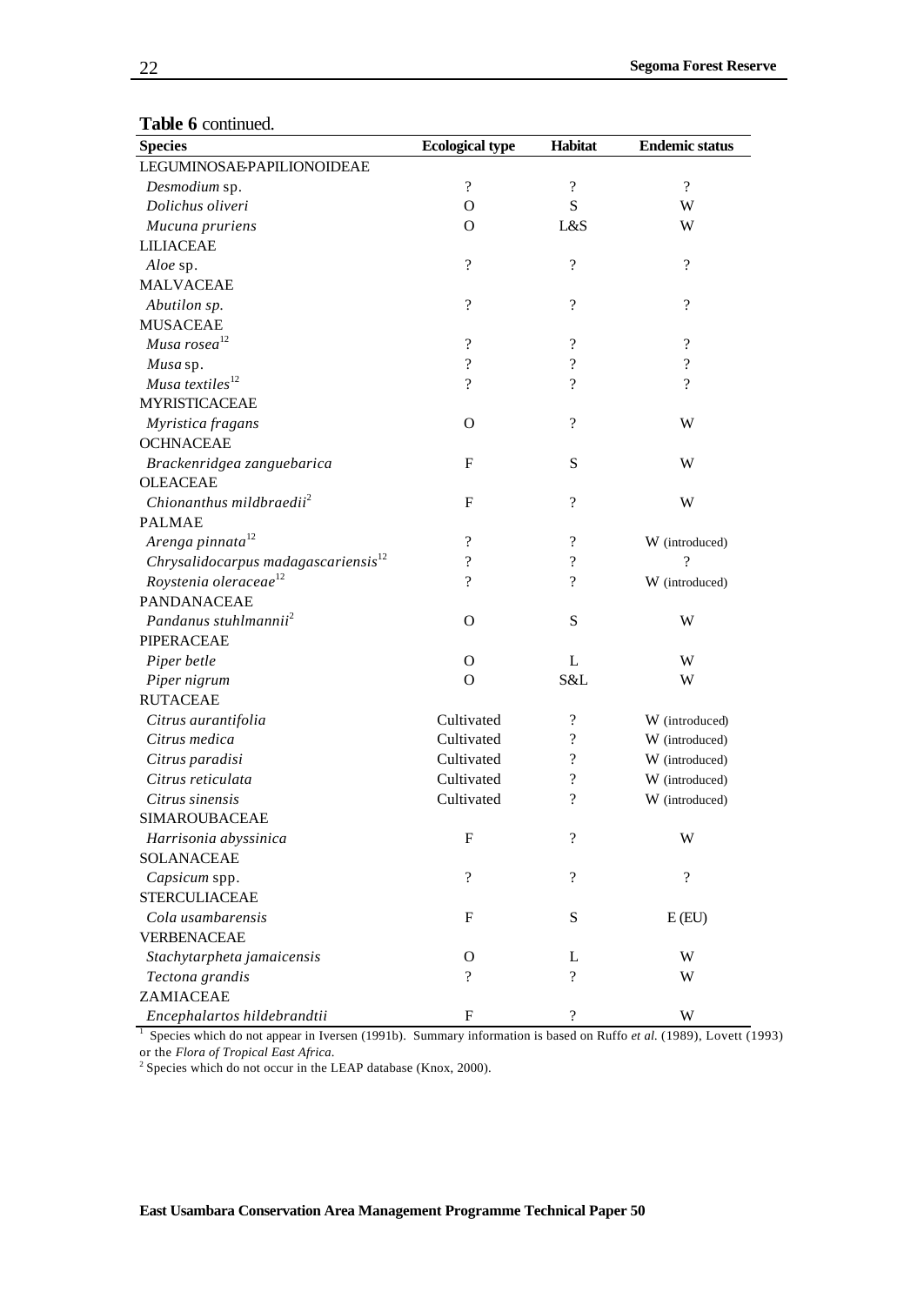



**Figure 4** Species accumulation rate of recorded species by vegetation plot.

In 1986 - 1987 a botanical survey was conducted in the East Usambaras (Ruffo et al. 1989). 32 species recorded in Segoma by the current survey were not recorded by Ruffo *et al*. in Segoma although they were recorded elsewhere in the Usambaras. These are listed in Table 7.

| <b>Species</b>                 | Location as previously recorded <sup>1</sup>                            |
|--------------------------------|-------------------------------------------------------------------------|
| Albizia glaberrima             | Southern and northern parts of main range, Longuza Forest               |
|                                | Reserve, Mlinga and Mtai                                                |
| Barringtonia racemosa          | Southern part of main range, Longuza Forest Reserve, Mlinga<br>and Mtai |
| Bridelia micrantha             | Southern part of main range, Lutindi Forest Reserve, Longuza            |
|                                | Forest Reserve and Mlinga                                               |
| Chrysophyllum gorungusunum     | Southern and northern parts of the reserve and Mtai                     |
| Commiphora eminii zimmermannii | Northern part of main range and Mtai                                    |
| Deinbolla kilimandscharica     | Southern part of main range and Sigi valley area                        |
| Dombeya shupangae              | Northern part of main range                                             |
| Drypetes usambarica            | Southern and northern parts of main range, Marimba and<br>Mlinga        |
| Ehretia cymosa                 | Southern and northern parts of main range                               |
| Erythrophleum suaveolens       | Southern part of main range, Longuza Forest Reserve, and                |
|                                | Mtai                                                                    |
| Ficus lutea                    | Southern and northern parts of main range, Longuza Forest               |
|                                | Reserve                                                                 |
| Grewia holstii                 | Longuza Forest Reserve                                                  |
| Hallea rubrostipulata          | Southern part of main range                                             |
| Harungana madagascariensis     | Southern and northern parts of main range, Longuza Forest               |

**Table 7** Tree and shrub species found outside their previously recorded range in the East Usambara Mountains.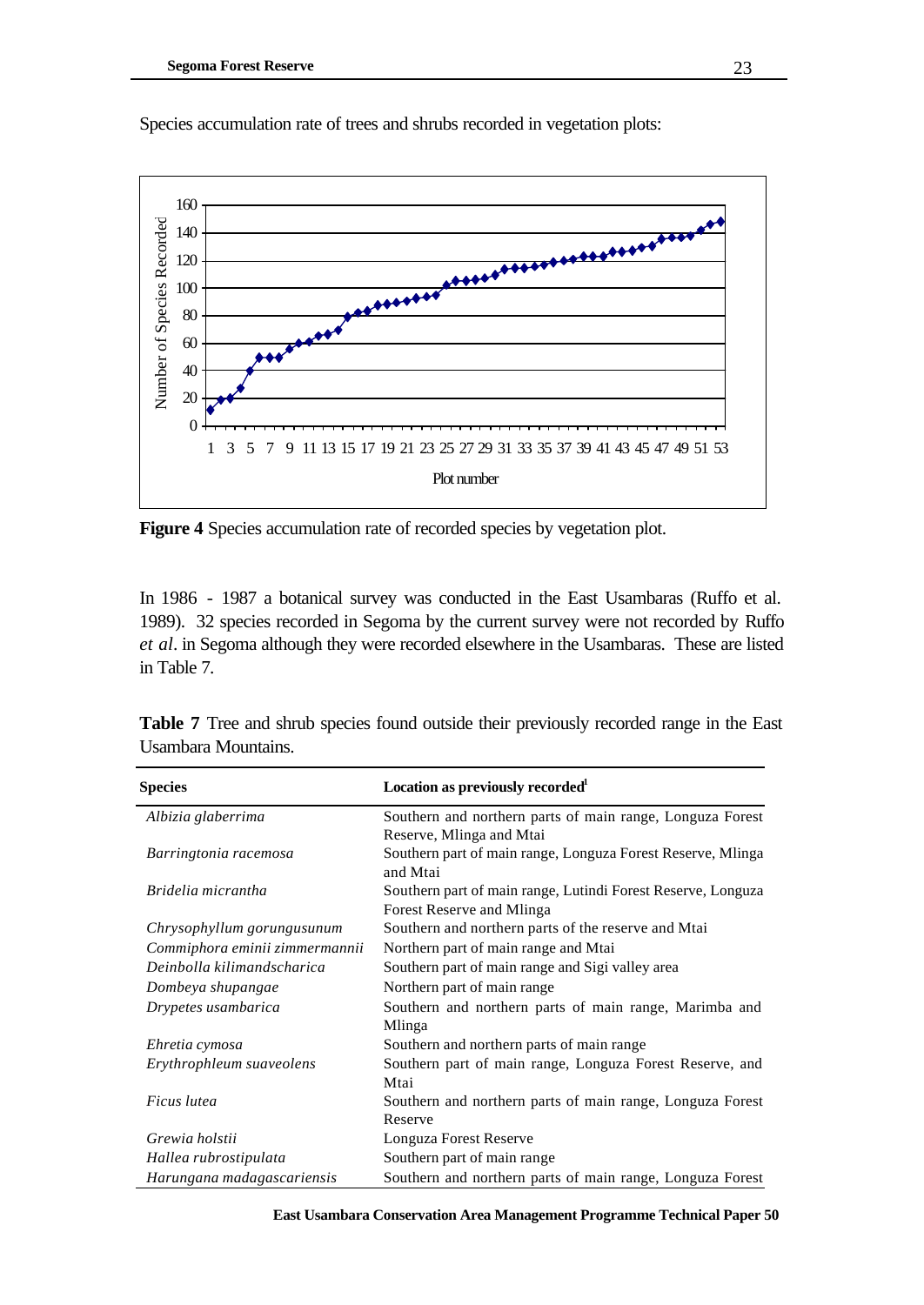| <b>Species</b>                                | Location as previously recorded <sup>1</sup>                                     |
|-----------------------------------------------|----------------------------------------------------------------------------------|
| Julbernardia magnistipulata                   | Southern part of main range, and Longuza Forest Reserve                          |
| Leptactina platyphylla                        | Southern part of main range                                                      |
| Lettowianthus stellatus $^I$                  | Southern part of main range                                                      |
| Manilkara sulcata                             | Northern parts of main range and Longuza Forest Reserve                          |
| Maytenus undata                               | Northern part of main range                                                      |
| Mildbraedia carprinifolia<br>(syn. M. fallax) | Marimba                                                                          |
| Monodora grandidieri                          | Longuza Forest Reserve                                                           |
| Newtonia buchananii                           | Southern and northern parts of main range, Longuza Forest                        |
|                                               | Reserve, Mlinga and Mtai                                                         |
| Oxyanthus speciosus                           | Southern part of main range, Longuza Forest Reserve and                          |
|                                               | Mlinga                                                                           |
| Pittosporum viridiflorum                      | Not seen during Ruffo survey 1989                                                |
| Pterocarpus tinctorius                        | Southern and northern parts of main range, Longuza Forest<br>Reserve, and Mlinga |
| Rothmannia manganjae                          | Southern and northern parts of main range, Longuza Forest                        |
|                                               | Reserve and Mtai                                                                 |
| Teclea simplicifolia                          | Lutindi Forest Reserve and Mtai                                                  |
| Teclea trichocarpa                            | Not seen during Ruffo survey 1989, but known from Longuza                        |
|                                               | <b>Forest Reserve</b>                                                            |
| Vincentella passargei                         | Mtai                                                                             |
| Voacanga thouarsii                            | Kwamkoro Forest Reserve and Amani Sigi Forest Reserve                            |
| Ziziphus mucronata                            | Mtai                                                                             |
| Ziziphus pubescens                            | Mtai                                                                             |

| Reserve and Mlinga |  |  |
|--------------------|--|--|
|--------------------|--|--|

**Table 7** continued.

 $1$ Information is based on Ruffo *et al.* (1989).

## **Ecological type** (refer to figures 5,6,7and 8)**:**

| Table 8 Summary of ecological type for tree and shrub species (based on Table 4). |  |  |  |  |  |  |  |  |
|-----------------------------------------------------------------------------------|--|--|--|--|--|--|--|--|
|-----------------------------------------------------------------------------------|--|--|--|--|--|--|--|--|

| <b>Ecological Type</b>           | Number of<br>species | % of total<br>number of<br>species | Number of<br><i>individuals</i> | % of total number<br>of individuals |
|----------------------------------|----------------------|------------------------------------|---------------------------------|-------------------------------------|
| (F) Forest dependent species     | 41                   | 27.7                               | 699                             | 33.1                                |
| (f) Non-forest dependent species | 84                   | 56.8                               | 1150                            | 54.4                                |
| (O) Non-forest species           | 9                    | 6.1                                | 184                             | 8.7                                 |
| Unknown                          | 14                   | 9.5                                | 81                              | 3.8                                 |
| <b>Total:</b>                    | 148                  | 100.0                              | 2114                            | 100.0                               |

## **Habitat** (refer to Figures 9 and 10)**:**

**Table 9** Summary of habitat for tree and shrub species (based on Table 4).

| <b>Habitat</b>         | Number of<br>species | % of total<br>number of<br>species | Number of<br><i>individuals</i> | % of total<br>number of<br><b>individuals</b> |
|------------------------|----------------------|------------------------------------|---------------------------------|-----------------------------------------------|
| (L) Lowland Species    | 92                   | 62.2                               | 1686                            | 79.7                                          |
| (S) Submontane Species | 36                   | 24.3                               | 247                             | 11.7                                          |
| Unknown                | 20                   | 13.5                               | 181                             | 8.6                                           |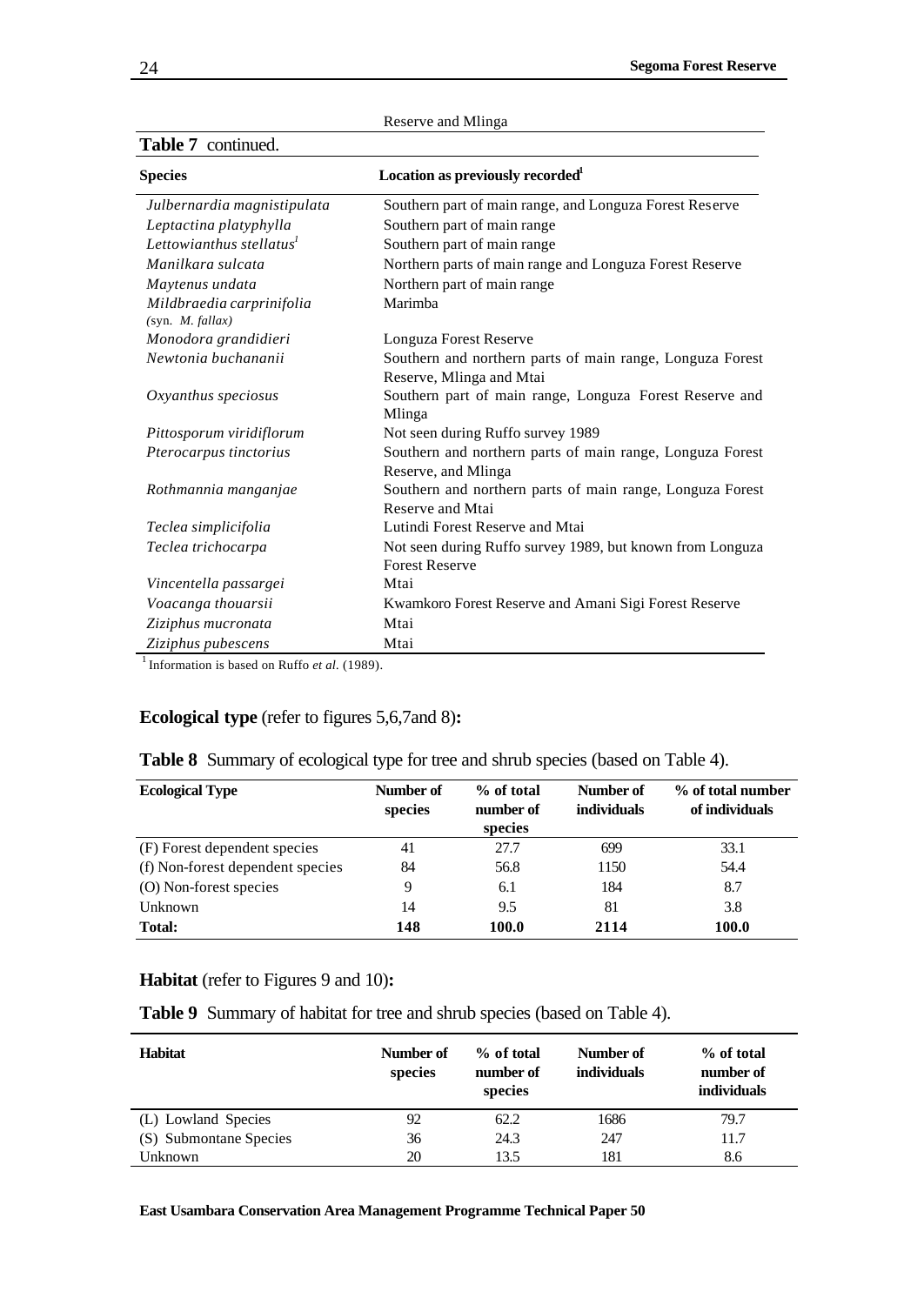| 70<br>. . |  | __ |
|-----------|--|----|
|           |  |    |

| <b>Total:</b> | 148<br>$\sim$ | 100.0 | 2114 | 100.0 |
|---------------|---------------|-------|------|-------|
|               |               |       |      |       |

|                | <b>Table 10</b> Submontane species occurring in lowland areas and the altitudes where they |  |  |  |  |  |
|----------------|--------------------------------------------------------------------------------------------|--|--|--|--|--|
| were recorded. |                                                                                            |  |  |  |  |  |

| <b>Species</b>                       | <b>Lowest Recorded Altitude (metres)</b> |
|--------------------------------------|------------------------------------------|
| Albizia gummifera                    | 125                                      |
| Allophylus callophylus               | 110                                      |
| Annona senegalensis                  | 105                                      |
| Ceiba pentandra                      | 125                                      |
| Celtis wightii                       | 160                                      |
| Chrysophyllum gorungusunum           | 160                                      |
| Deinbolla kilimandscharica           | 80                                       |
| Diospyros kabuyeana                  | 160                                      |
| Dombeya rotundifolia                 | 215                                      |
| Dracaena steudneri                   | 182                                      |
| Drypetes usambarica                  | 140                                      |
| Enantia kummeriae                    | 160                                      |
| Erythrina caffra (syn. E.lysistemon) | 125                                      |
| Hallea rubrostipulata                | 340                                      |
| Harungana madagascariensis           | 340                                      |
| Leptactina platyphylla               | 120                                      |
| Lettowianthus stellatus              | 105                                      |
| Maesopsis eminii                     | 110                                      |
| Margaritaria discoidea               | 215                                      |
| Maytenus undata                      | 100                                      |
| Millettia oblata intermedia          | 160                                      |
| Newtonia buchananii                  | 125                                      |
| Oxyanthus speciosus                  | 160                                      |
| Pittosporum viridiflorum             | 105                                      |
| Pterocarpus tinctorius               | 135                                      |
| Rinorea albersii                     | 200                                      |
| Rinorea ferruginea                   | 80                                       |
| Rytigynia flavida                    | 340                                      |
| Sorindeia madagascariensis           | 105                                      |
| Teclea nobilis                       | 240                                      |
| Teclea simplicifolia                 | 115                                      |
| Tricalysia anomala                   | 80                                       |
| Tricalysia myrtifolia syn T. pallens | 200                                      |
| Uvariodendron gorgonis               | 125                                      |
| Vitex keniensis (syn. V. balbi)      | 135                                      |
| Zanthoxylum usambarense              | 160                                      |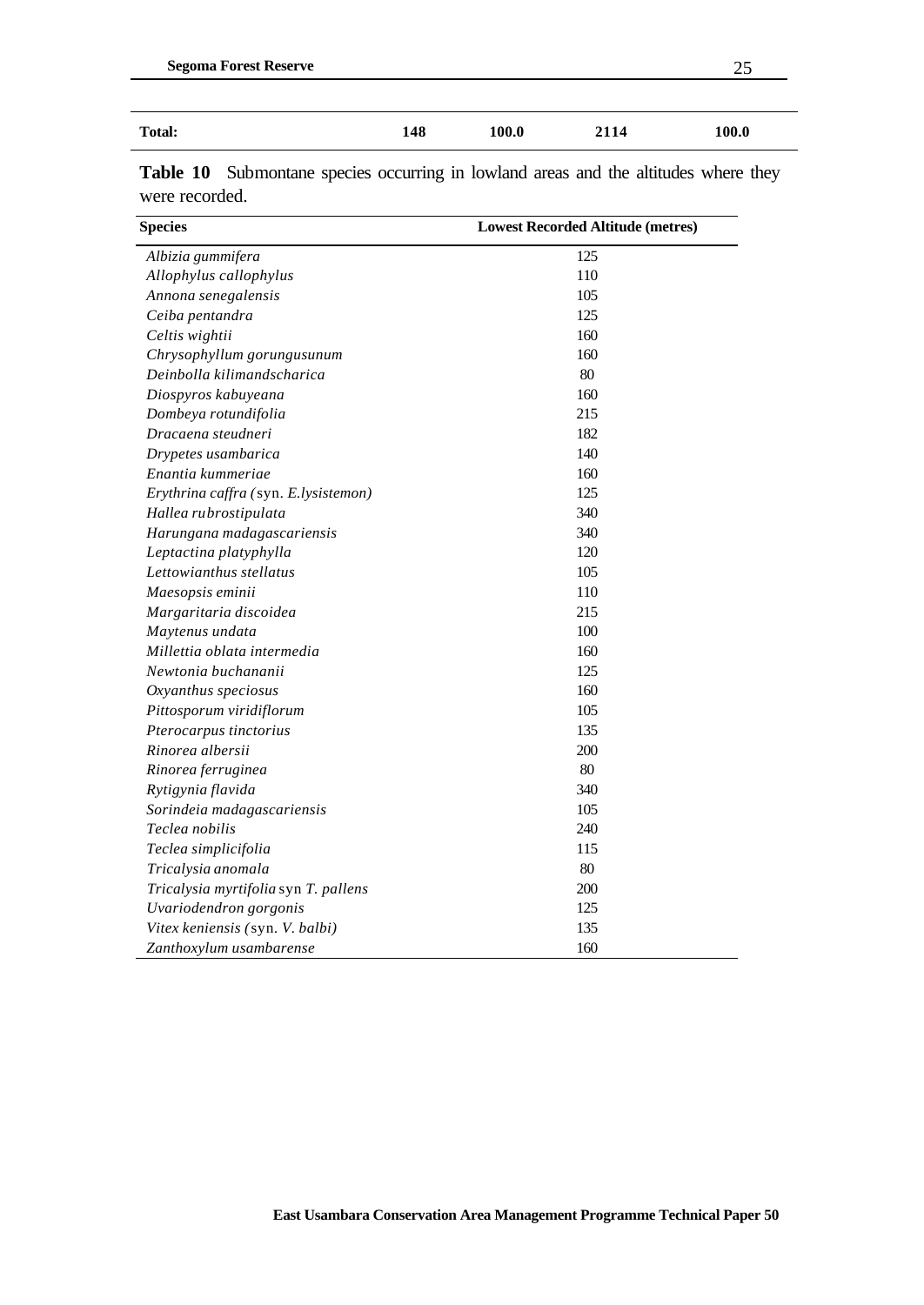### **Endemic status** (refer to figures 11,12,13,14)**:**

| <b>Endemic status</b> | Number of<br>species | % of total number of<br>species | Number of<br>individuals | % of total number of<br>species |
|-----------------------|----------------------|---------------------------------|--------------------------|---------------------------------|
| (E) Endemic           | $2(1-EU)*$           | 1.4                             | 13                       | 0.6                             |
| (N) Near Endemic      | 29                   | 19.6                            | 351                      | 16.6                            |
| (W) Widespread        | 106                  | 71.6                            | 1694                     | 80.1                            |
| Unknown               | 11                   | 7.4                             | 56                       | 2.6                             |
| <b>Total:</b>         | 148                  | 100.0                           | 2114                     | 100.0                           |

**Table 11** Summary of endemic status for tree and shrub species (based on Table 4).

\* EU - East Usambara mountains

#### **Timber value**

Formerly logging was permitted in Segoma Forest Reserve. Table 10 lists the most commonly extracted trees (Ruffo, 1989) to give an indication of the remaining populations of these species.

**Table 12** The abundance of selected timber species.

| <b>Species</b>      | Number of plots in which % of plots in Total individuals % of all stems |               |    |     |
|---------------------|-------------------------------------------------------------------------|---------------|----|-----|
|                     | present                                                                 | which present |    |     |
| Milicia excelsa     |                                                                         |               | 39 |     |
| Khaya anthotheica   |                                                                         |               |    | 0.1 |
| Newtonia buchananii |                                                                         |               |    |     |
| Ocotea usambarensis |                                                                         |               |    |     |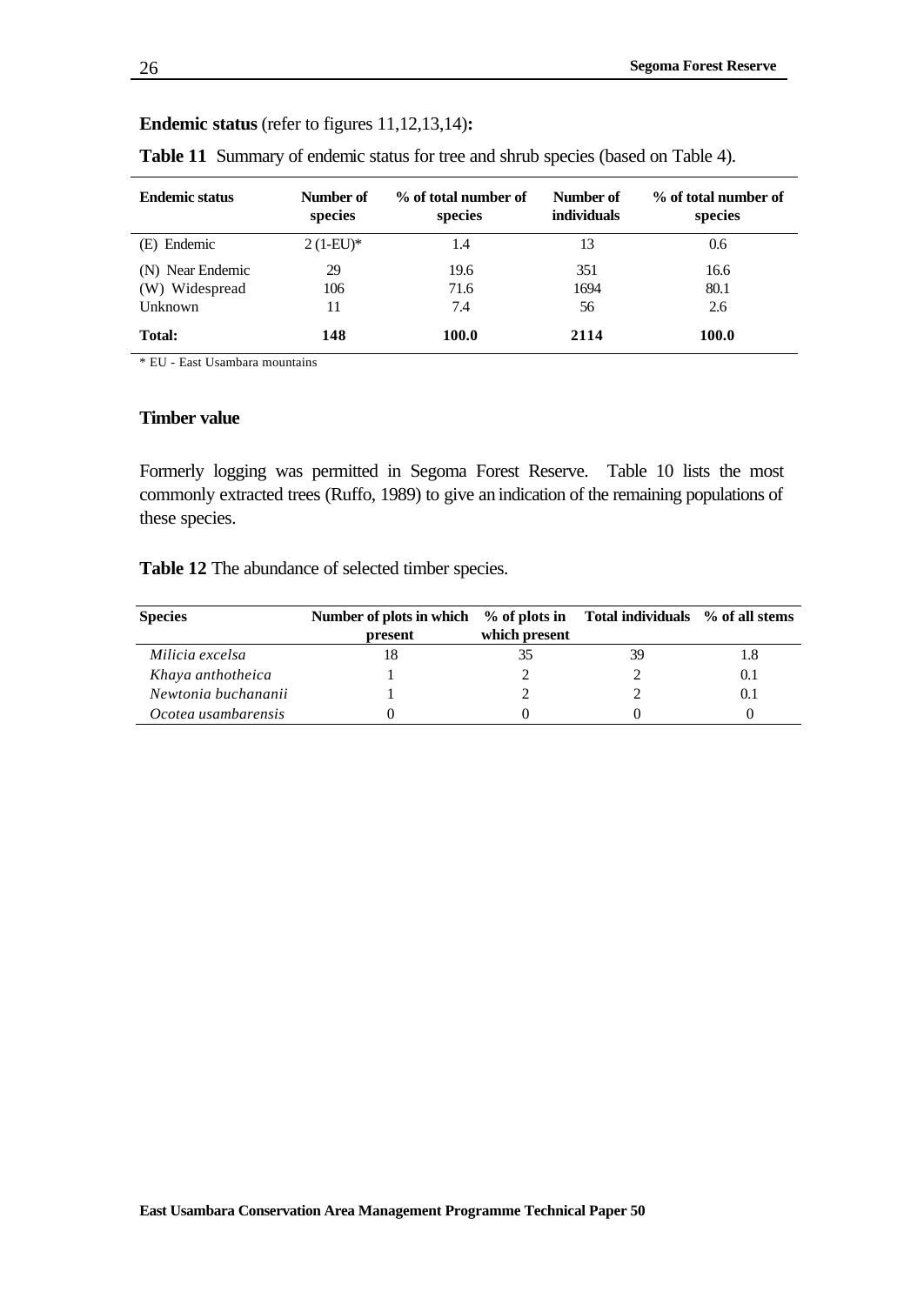

**Figure 5** Distribution of forest dependent tree and shrub individuals in Segoma F.R..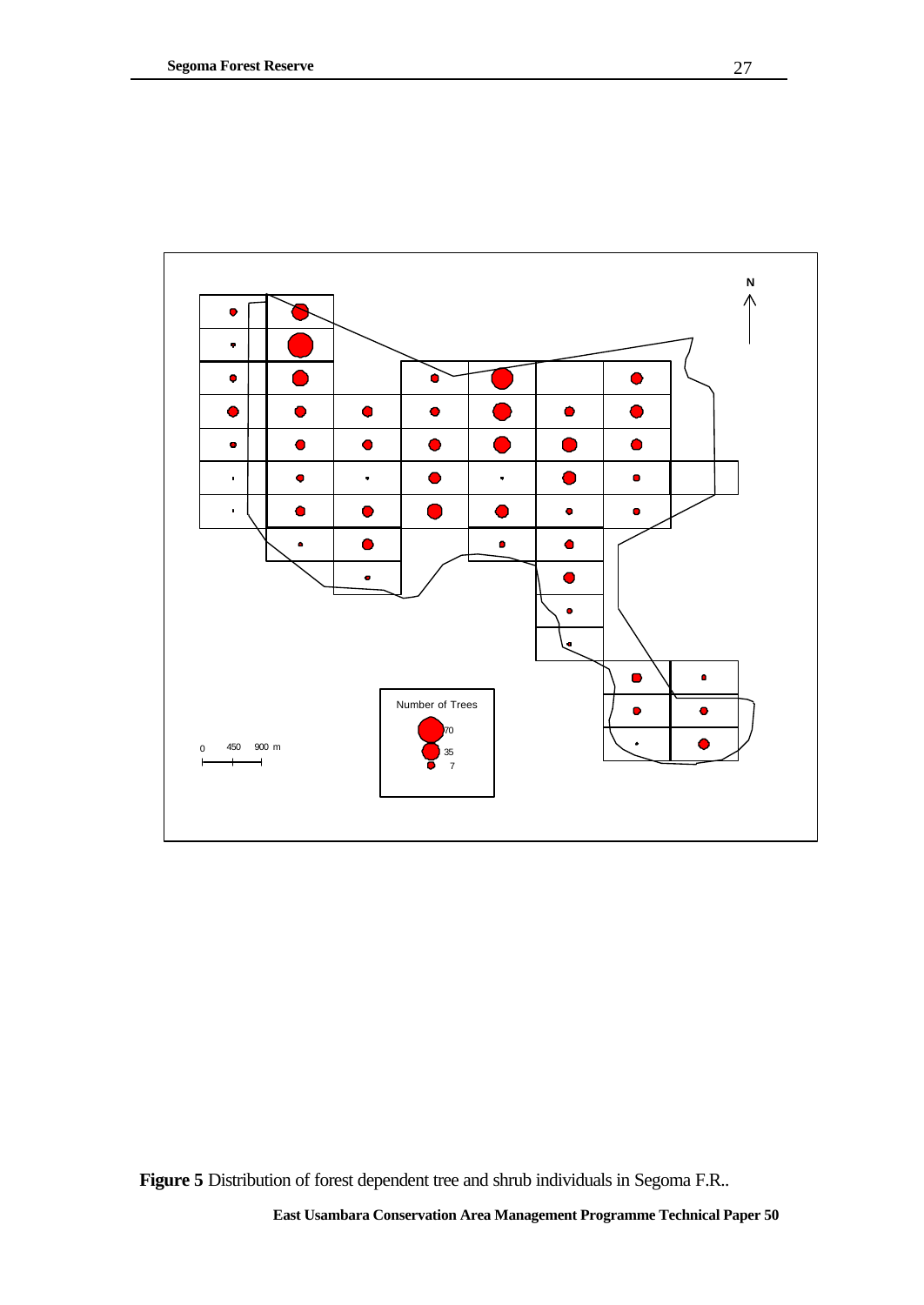

**East Usambara Conservation Area Management Programme Technical Paper 50 Figure 6** Distribution of forest dependent tree and shrub species in Segoma F.R..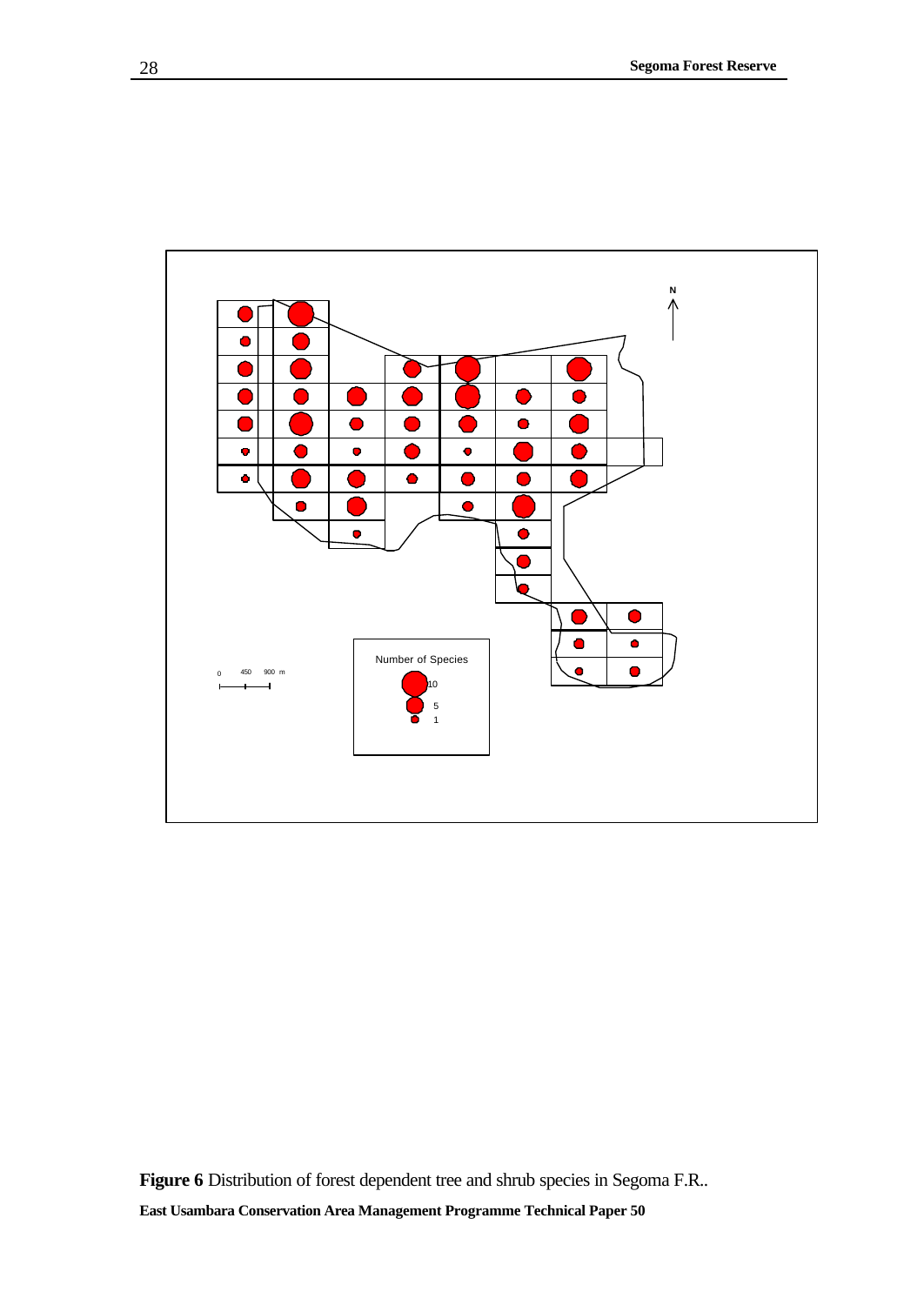

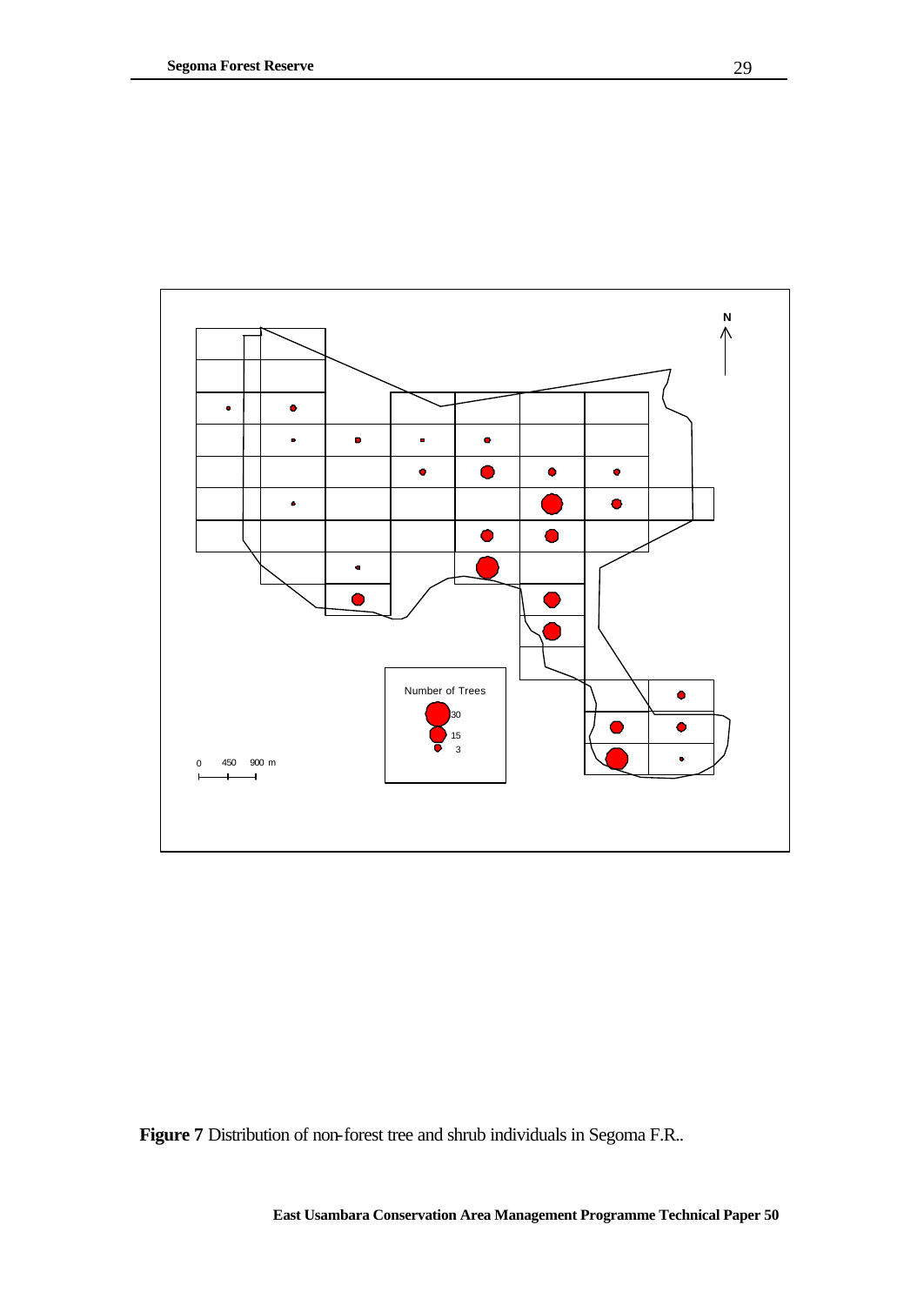

**Figure 8** Distribution of non-forest tree and shrub species in Segoma F.R..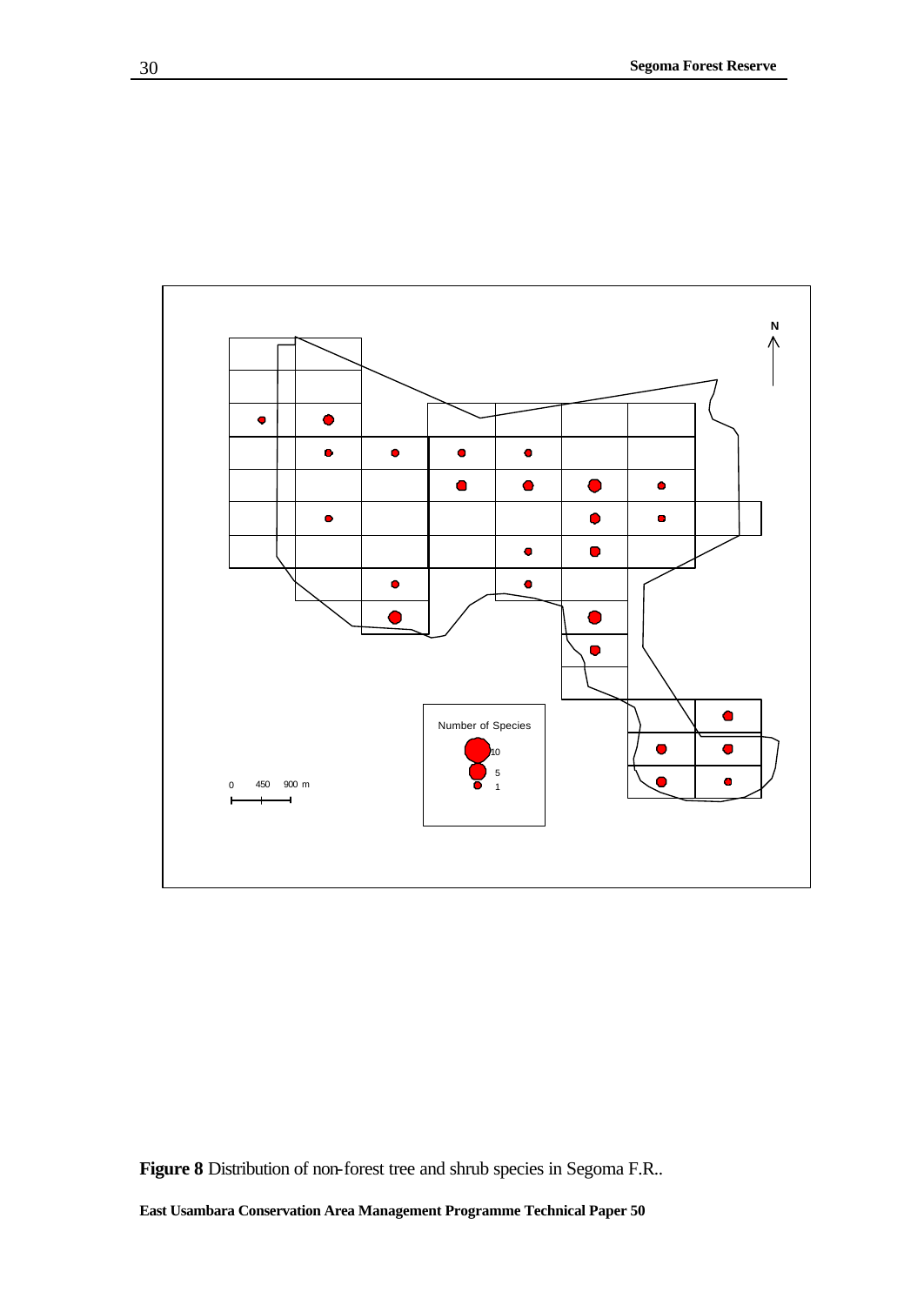

**Figure 9** Distribution of submontane tree and shrub individuals in Segoma F.R..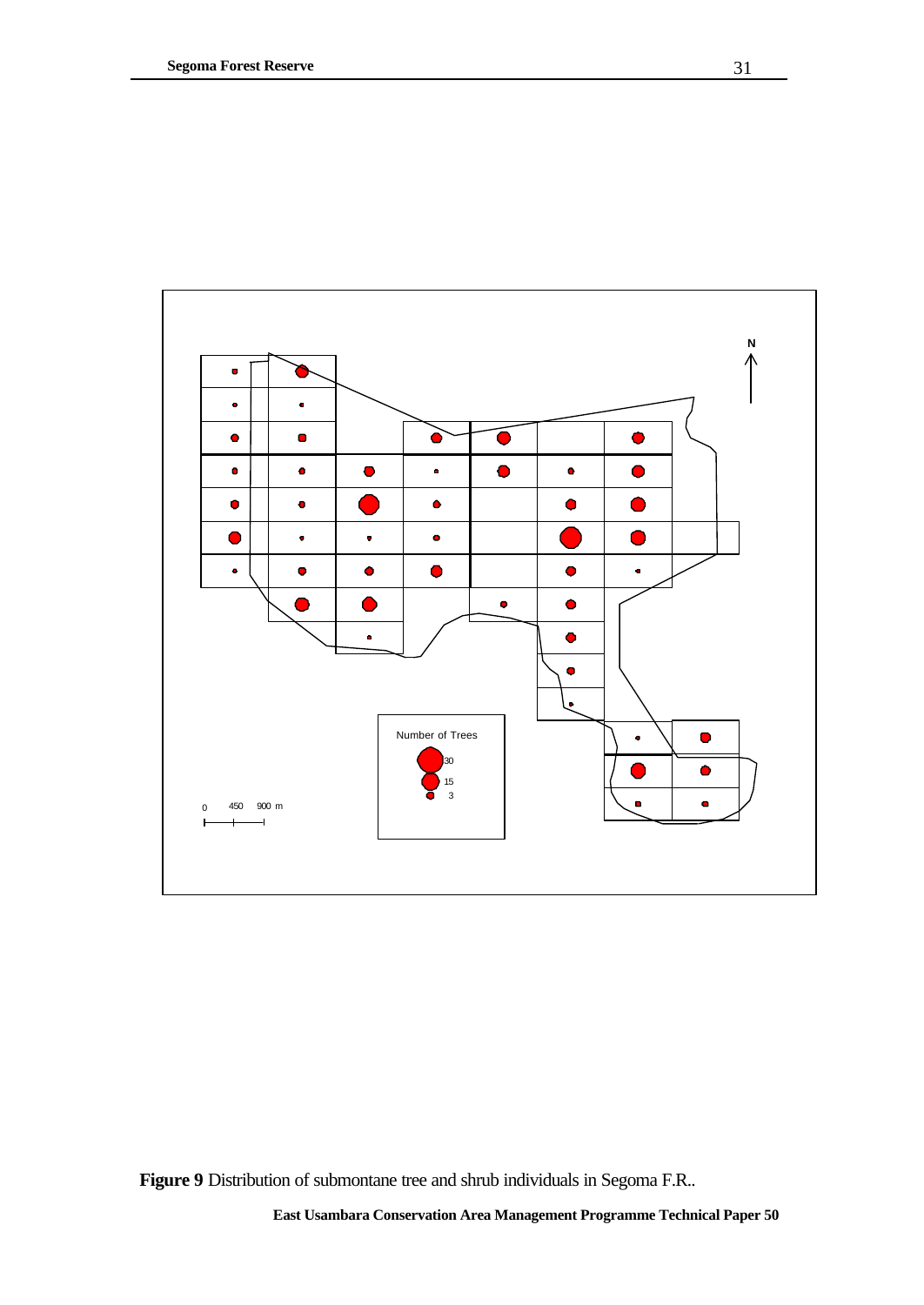

**Figure 10** Distribution of submontane tree and shrub species in Segoma F.R..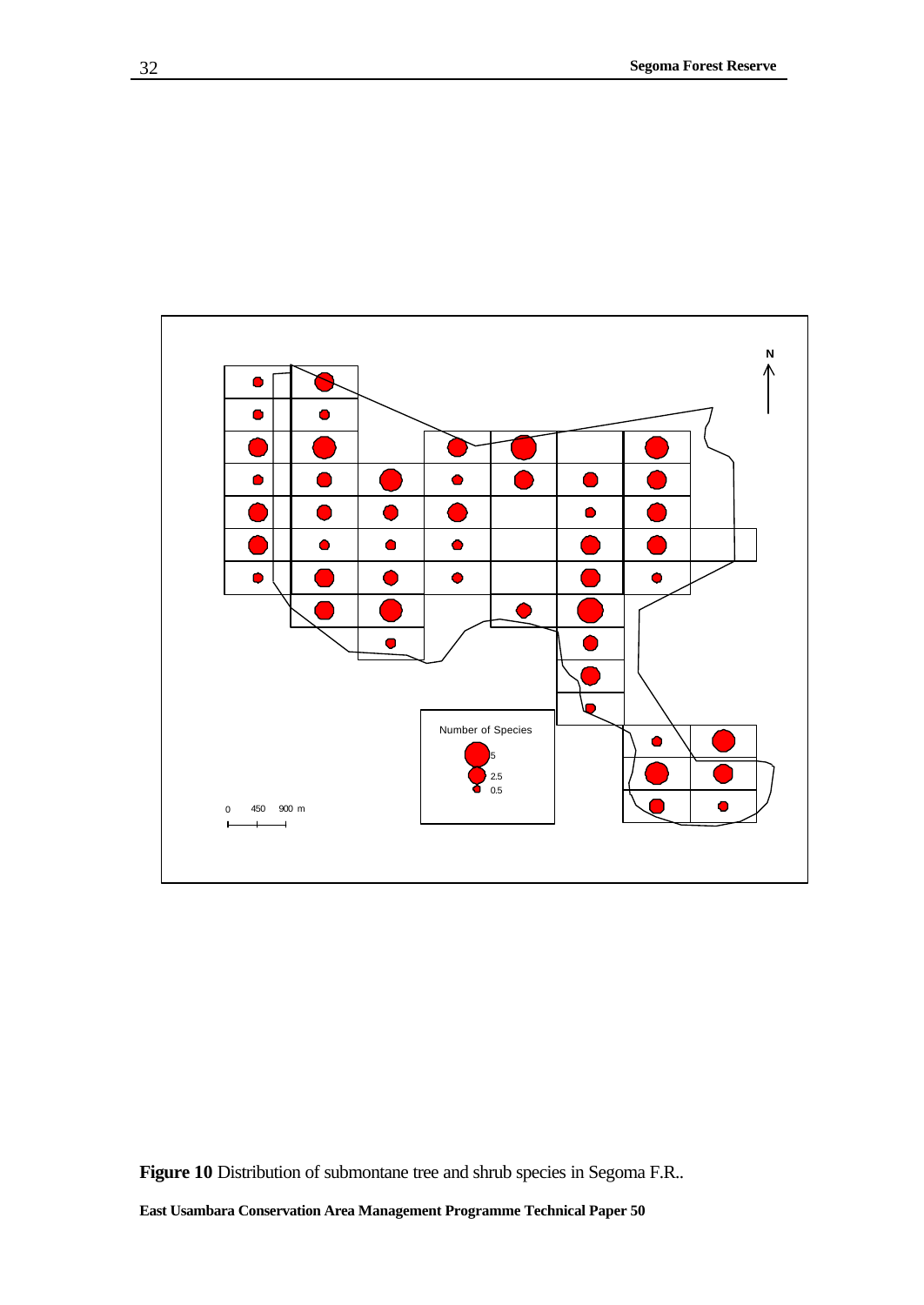

**Figure 11** Distribution of endemic tree and shrub individuals in Segoma F.R..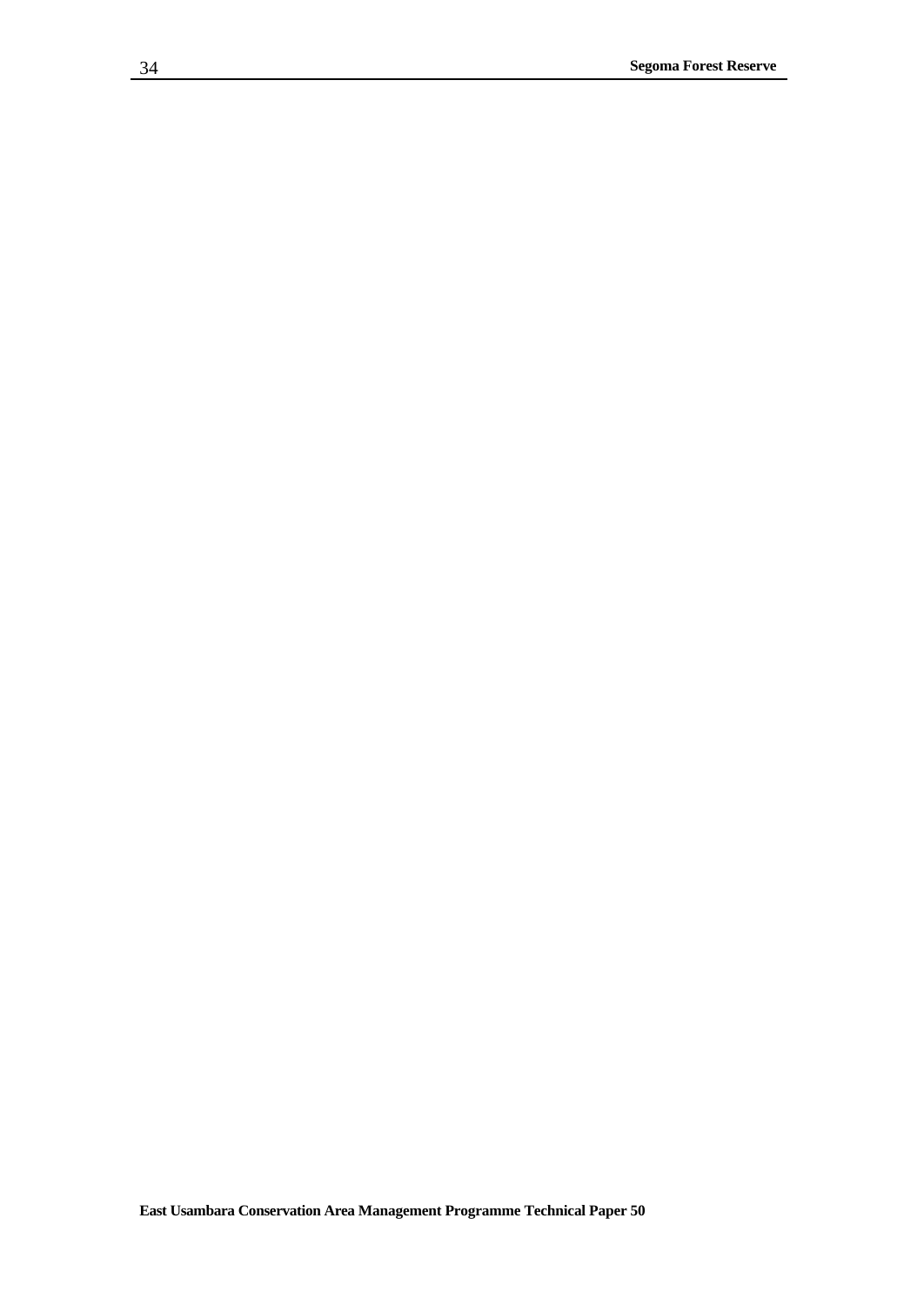

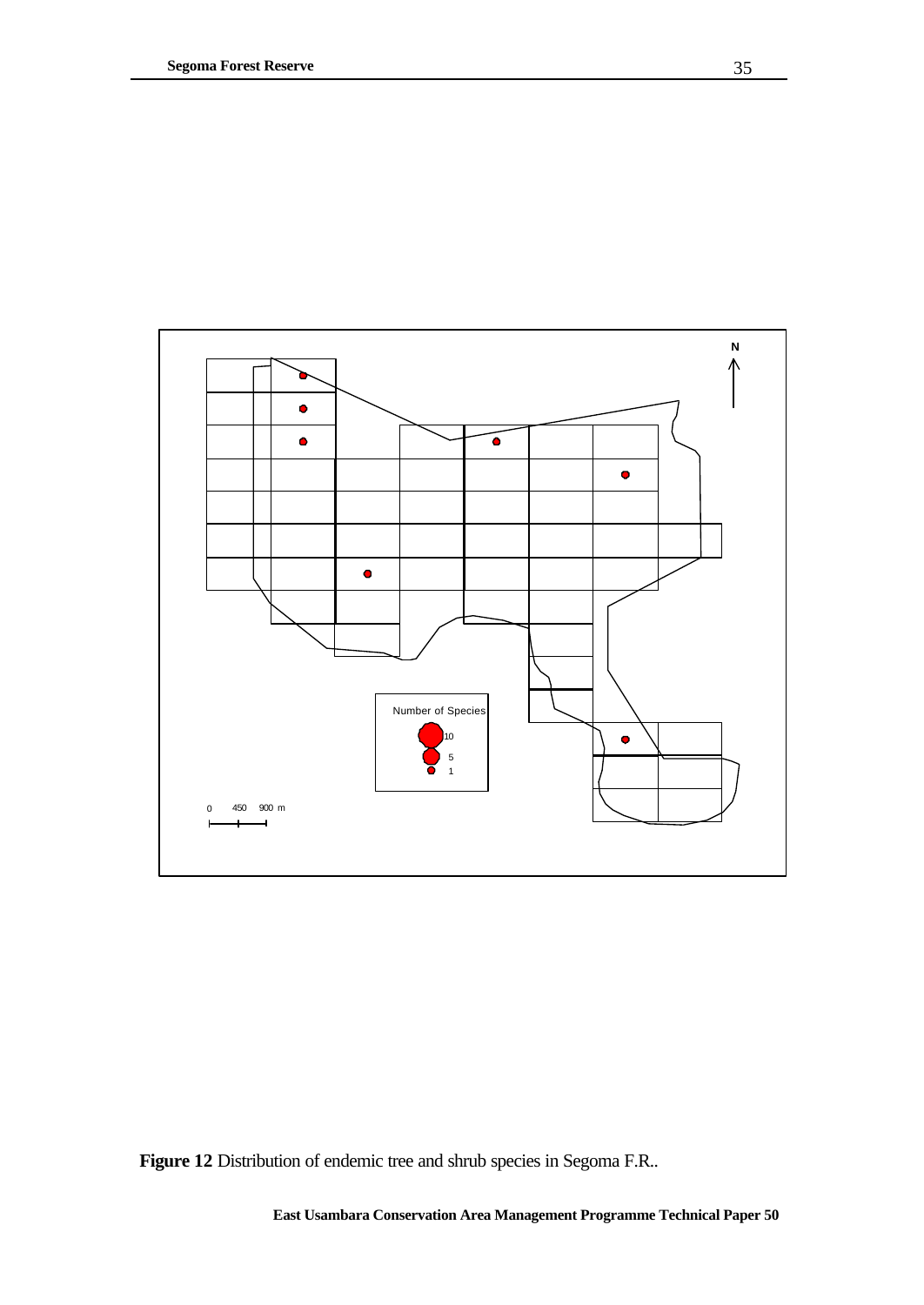

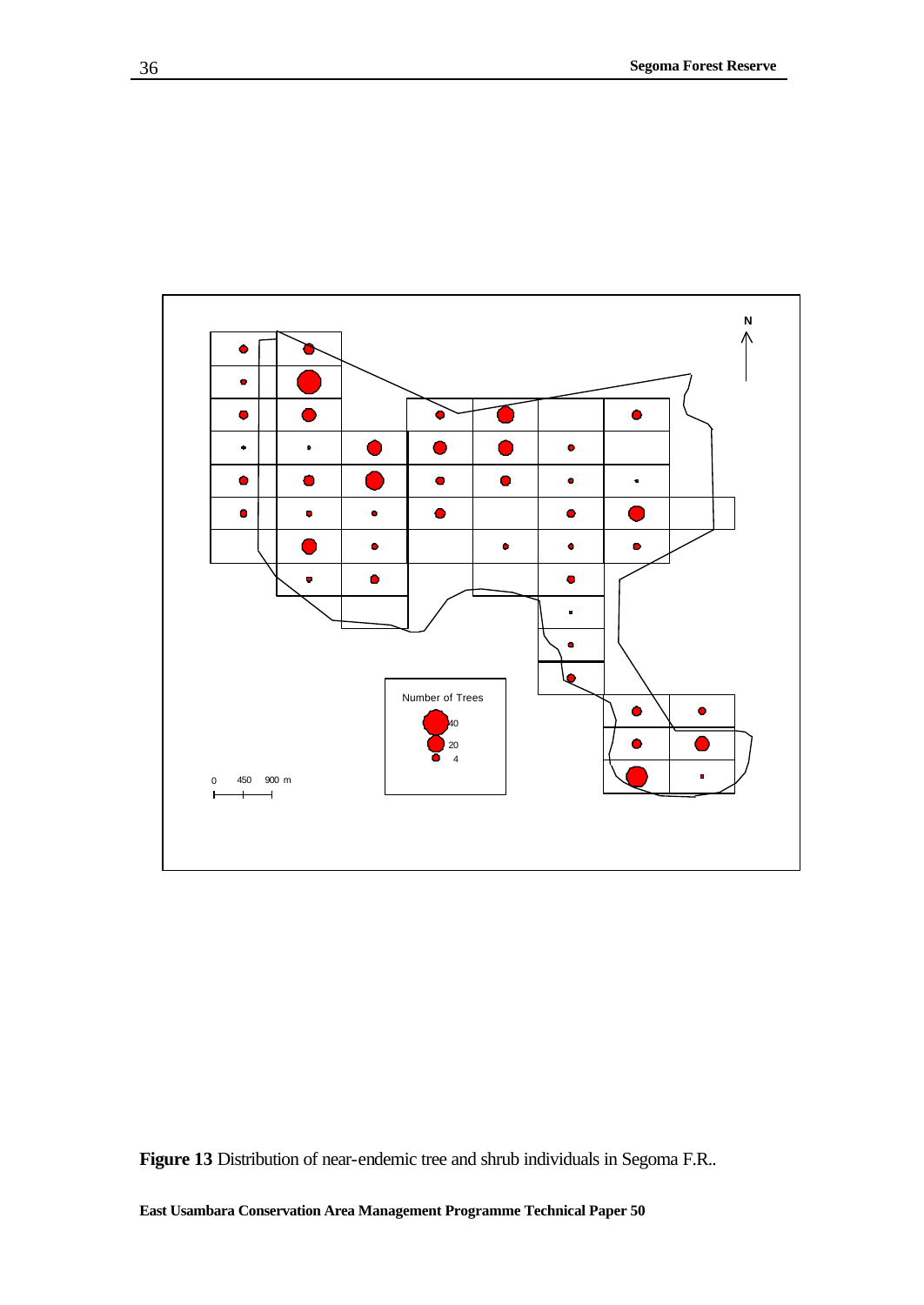

**Figure 14** Distribution of near-endemic tree and shrub species in Segoma F.R..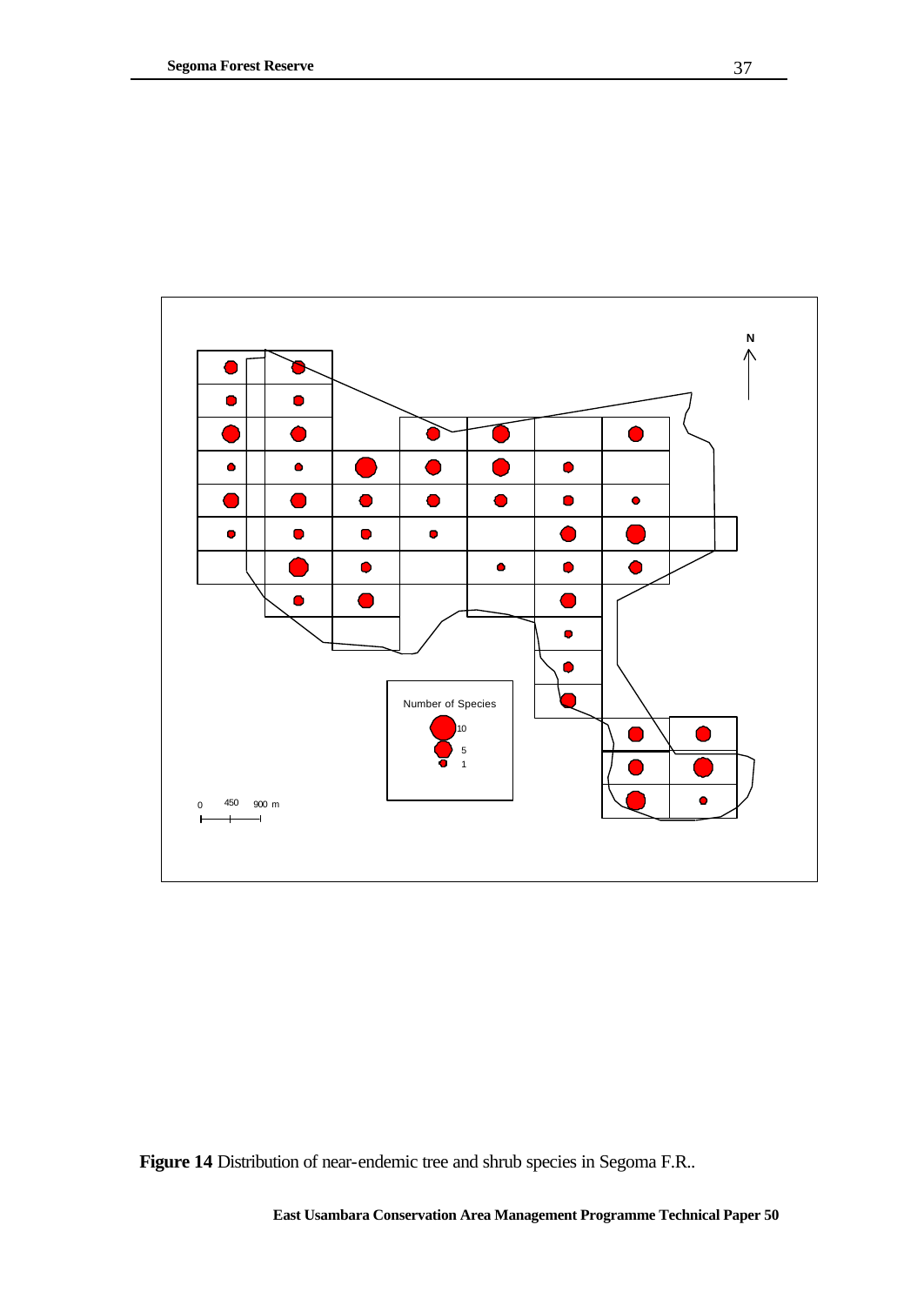

**Figure 15** Vegetation of Segoma Forest Reserve.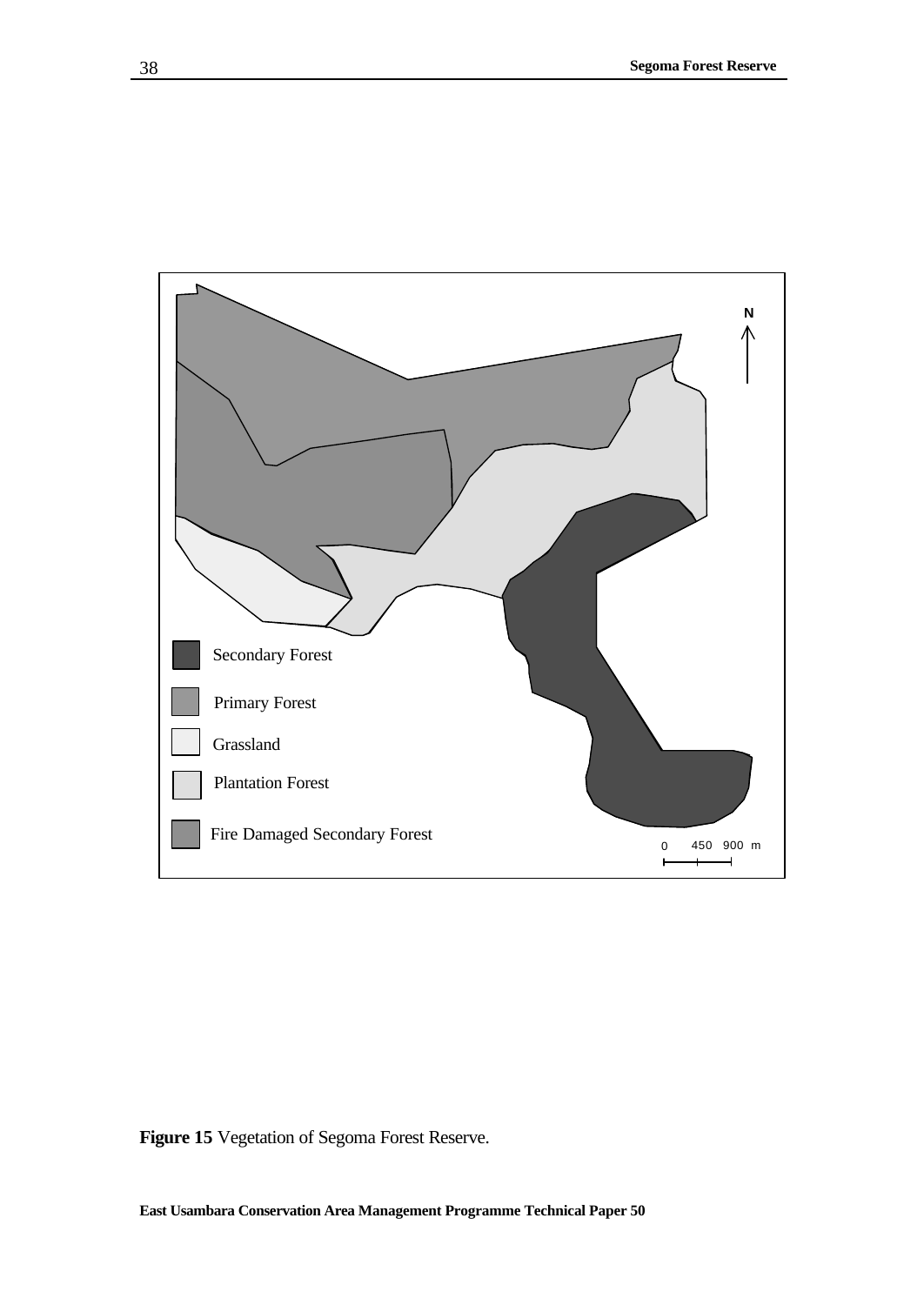#### **4.3.2 Disturbance transects**

Pole and timber extraction was recorded along all eight transects. The results are summarised in Table 13 for poles and Table 14 for timber. The term pole refers to all stems 5 – 15cm dbh, the term timber refers to stems > 15cm dbh. Other disturbances recorded systematically are discussed in the summary.

| <b>Transect</b><br>number | Length of<br>transect(m) | <b>Total poles</b><br>sampled | <b>Standing</b><br>poles | Cut poles | Average<br>cut poles<br>per ha | <b>Naturally</b><br>fallen poles | Average<br>fallen poles<br>per ha |
|---------------------------|--------------------------|-------------------------------|--------------------------|-----------|--------------------------------|----------------------------------|-----------------------------------|
| $-4$                      | 3000                     | 1042                          | 867                      | 13        | 4.3                            | 162                              | 54.0                              |
| $-3$                      | 3600                     | 1862                          | 1589                     | 5         | 1.4                            | 268                              | 74.4                              |
| $-2$                      | 2670                     | 1239                          | 862                      | 23        | 8.6                            | 354                              | 132.6                             |
| $-1$                      | 2250                     | 1434                          | 1163                     | 2         | 0.9                            | 269                              | 119.6                             |
| $\theta$                  | 2450                     | 2451                          | 2238                     | 23        | 9.4                            | 190                              | 77.6                              |
|                           | 3750                     | 2391                          | 2064                     | 14        | 3.7                            | 313                              | 83.5                              |
| 2                         | 3350                     | 2543                          | 2245                     | 8         | 2.4                            | 290                              | 86.6                              |
| 3                         | 1550                     | 917                           | 779                      | 5         | 3.2                            | 133                              | 85.8                              |

**Table 13** Disturbance transect results for pole counts.

Note: A pole is defined as 5-15cm dbh with 2m straight trunk.



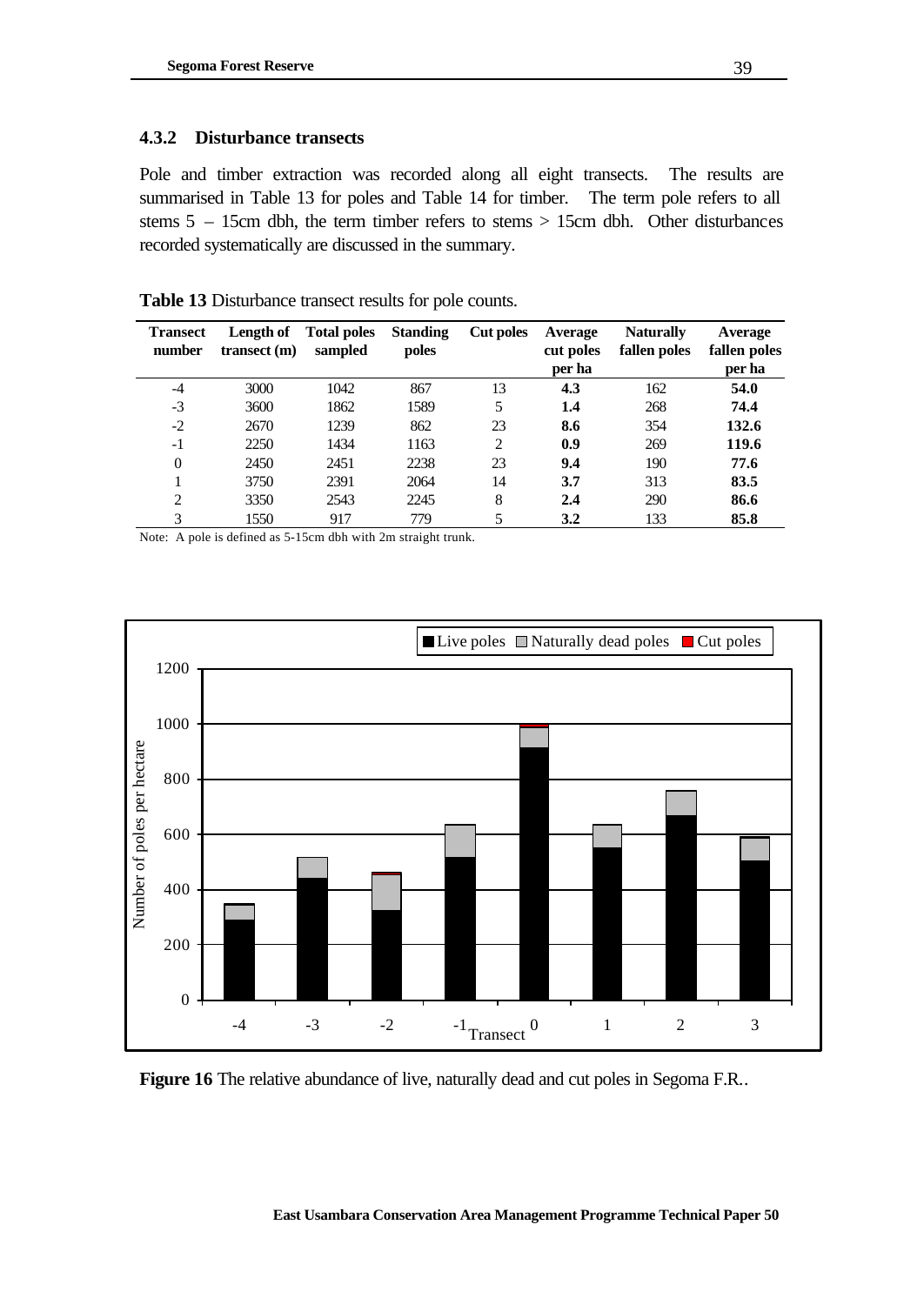

**Figure 17** Rate of Pole cutting in Segoma F.R.(1998).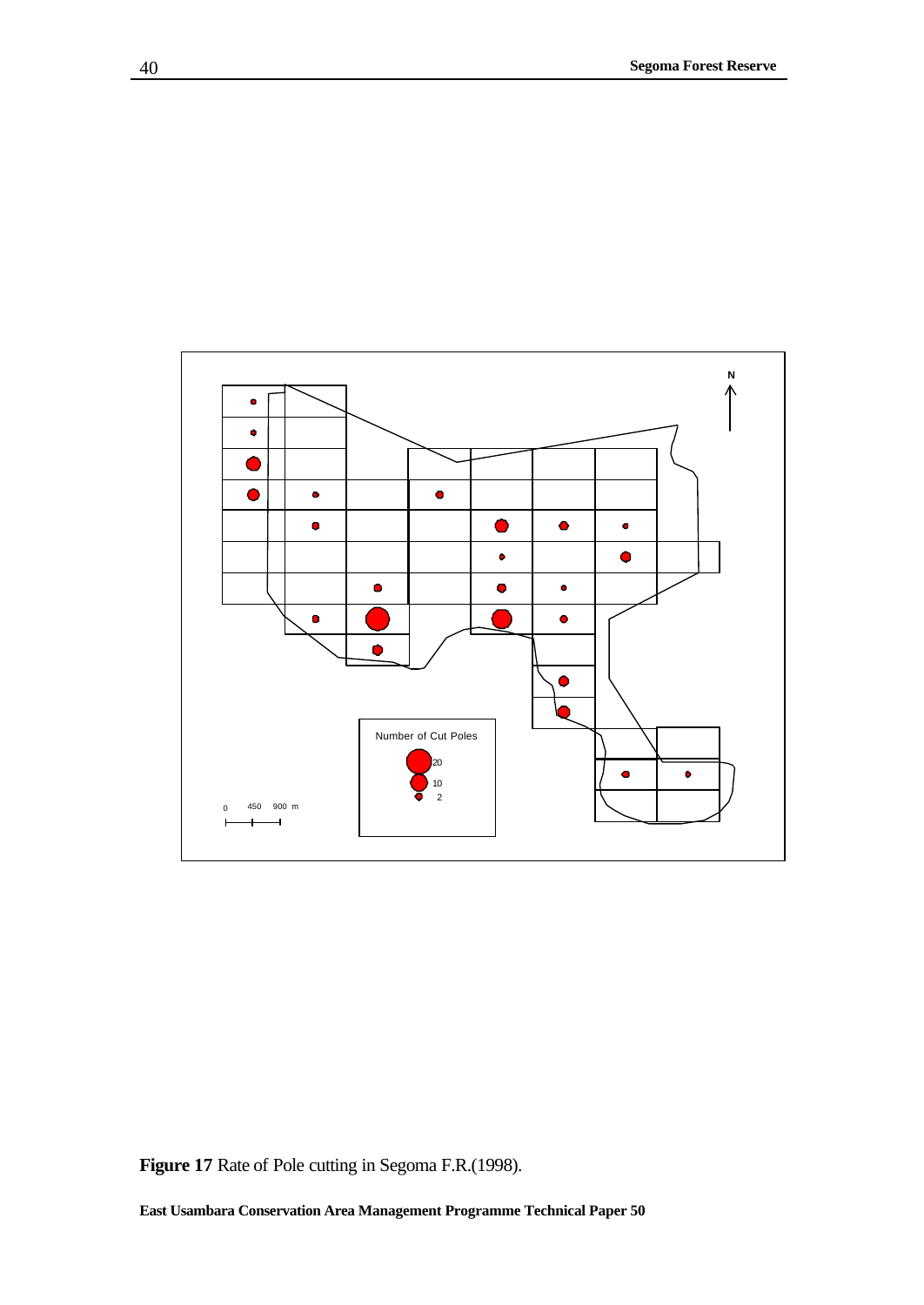| <b>Transect</b><br>number | Length of<br>transect(m) | <b>Total</b><br>timber | <b>Standing</b><br>timber |                | Cut timber Average cut<br>timber per | <b>Naturally</b><br>fallen | Average<br>fallen timber |
|---------------------------|--------------------------|------------------------|---------------------------|----------------|--------------------------------------|----------------------------|--------------------------|
|                           |                          | sampled                |                           |                | ha                                   | timber                     | per ha                   |
| $-4$                      | 3000                     | 735                    | 655                       | $\overline{4}$ | 1.3                                  | 76                         | 25.3                     |
| $-3$                      | 3600                     | 1177                   | 1042                      | 9              | 2.5                                  | 126                        | 35.0                     |
| $-2$                      | 2670                     | 1076                   | 862                       | 28             | 10.5                                 | 186                        | 69.7                     |
| $-1$                      | 2250                     | 1276                   | 929                       | 14             | 6.2                                  | 333                        | 148.0                    |
| $\theta$                  | 2450                     | 1185                   | 1013                      | 28             | 11.4                                 | 144                        | 58.8                     |
|                           | 3750                     | 1159                   | 929                       | 37             | 9.9                                  | 193                        | 51.5                     |
| 2                         | 3350                     | 1198                   | 948                       | 6              | 1.8                                  | 244                        | 72.8                     |
| 3                         | 1550                     | 605                    | 521                       |                | 0.6                                  | 83                         | 53.5                     |

**Table 14** Disturbance transect results for timber counts.

Note: Timber is defined as >15cm dbh and 3m straight trunk.



Figure 18 The relative abundance of live, naturally dead and cut timber in Segoma F.R..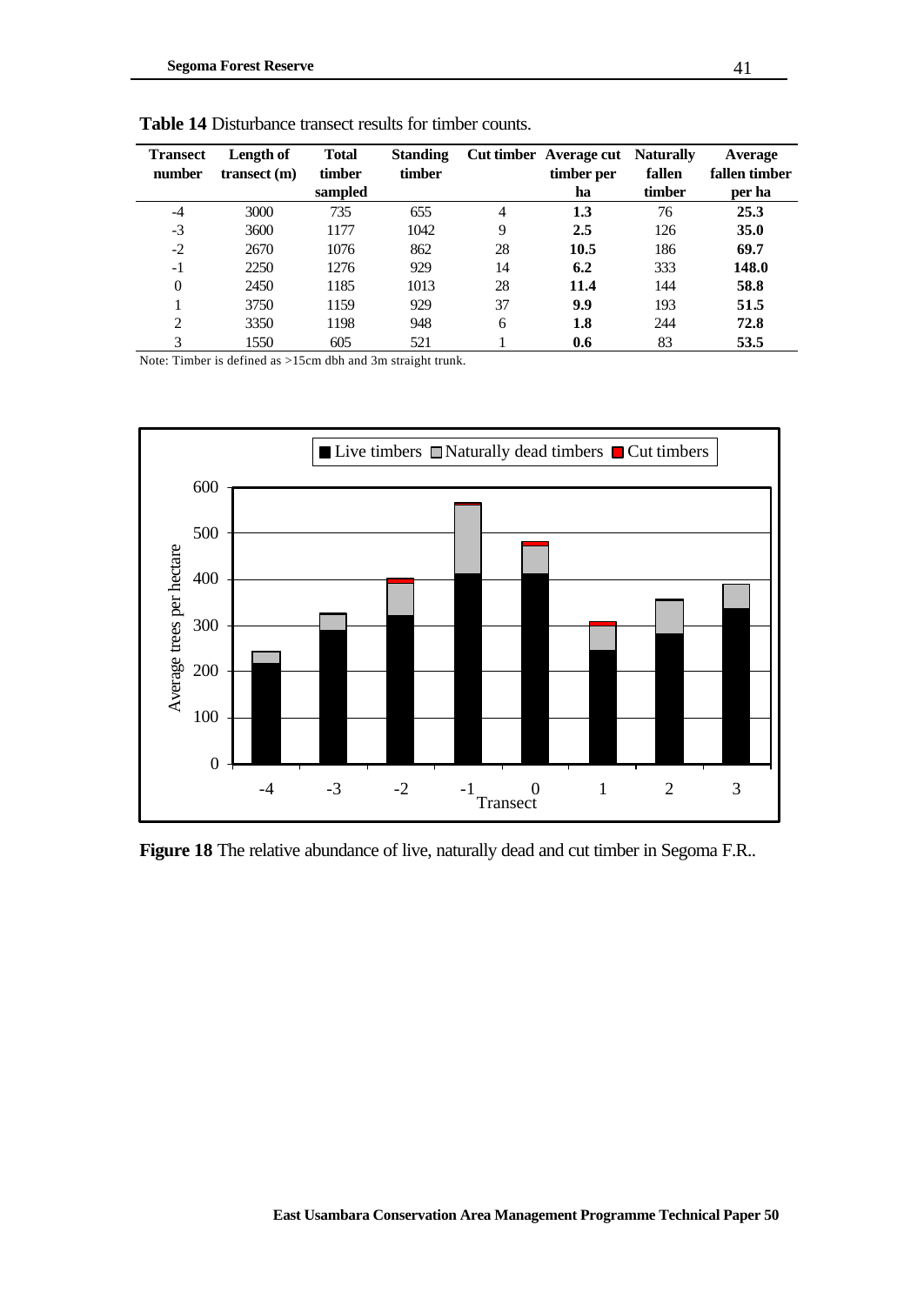

**Figure 19** Rate of timber extraction in Segoma F.R.(1998).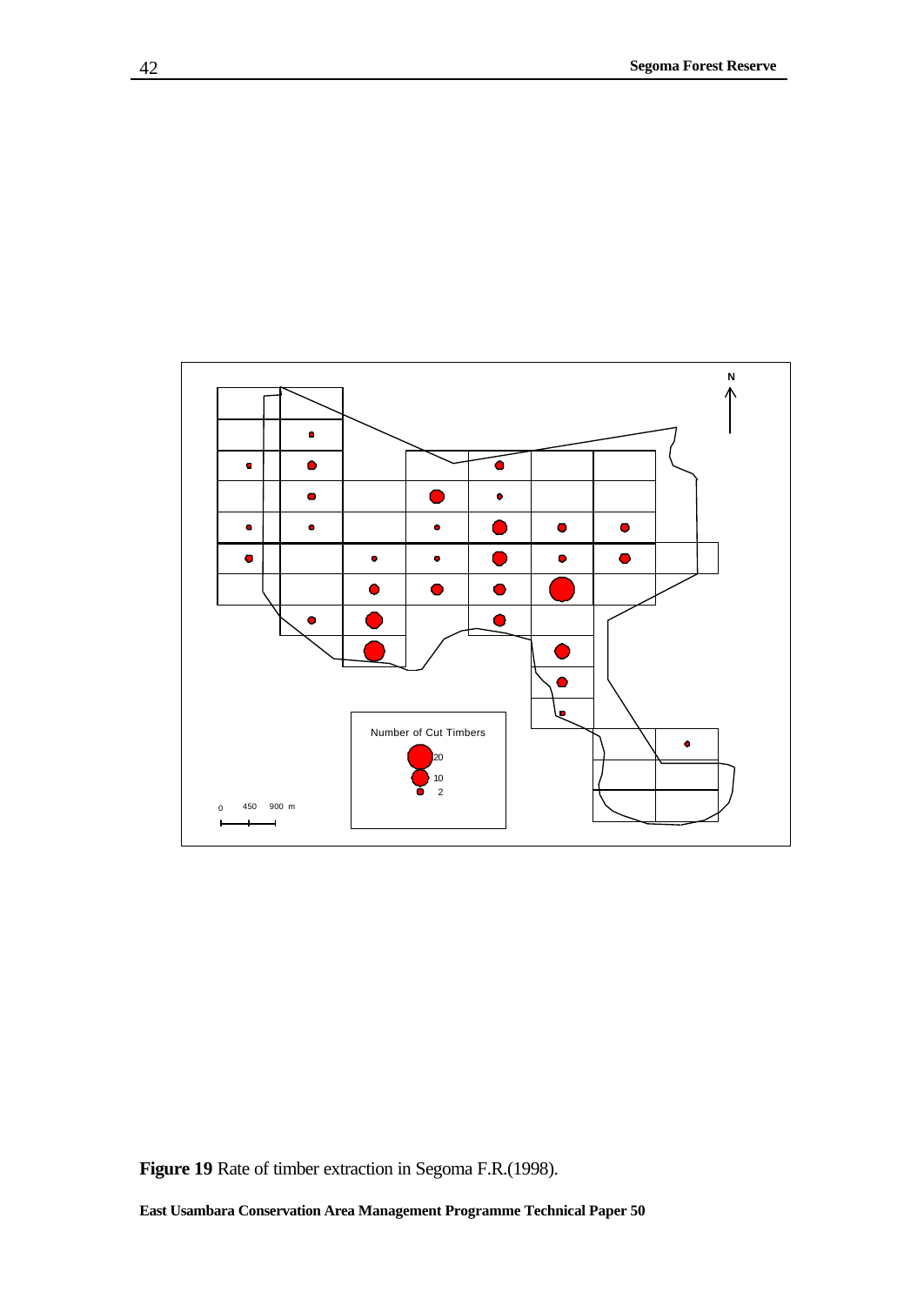

Figure 20 Areas of highest disturbance in relation to the distribution of tree and shrub individuals that are both forest dependent and endemic in Segoma F.R..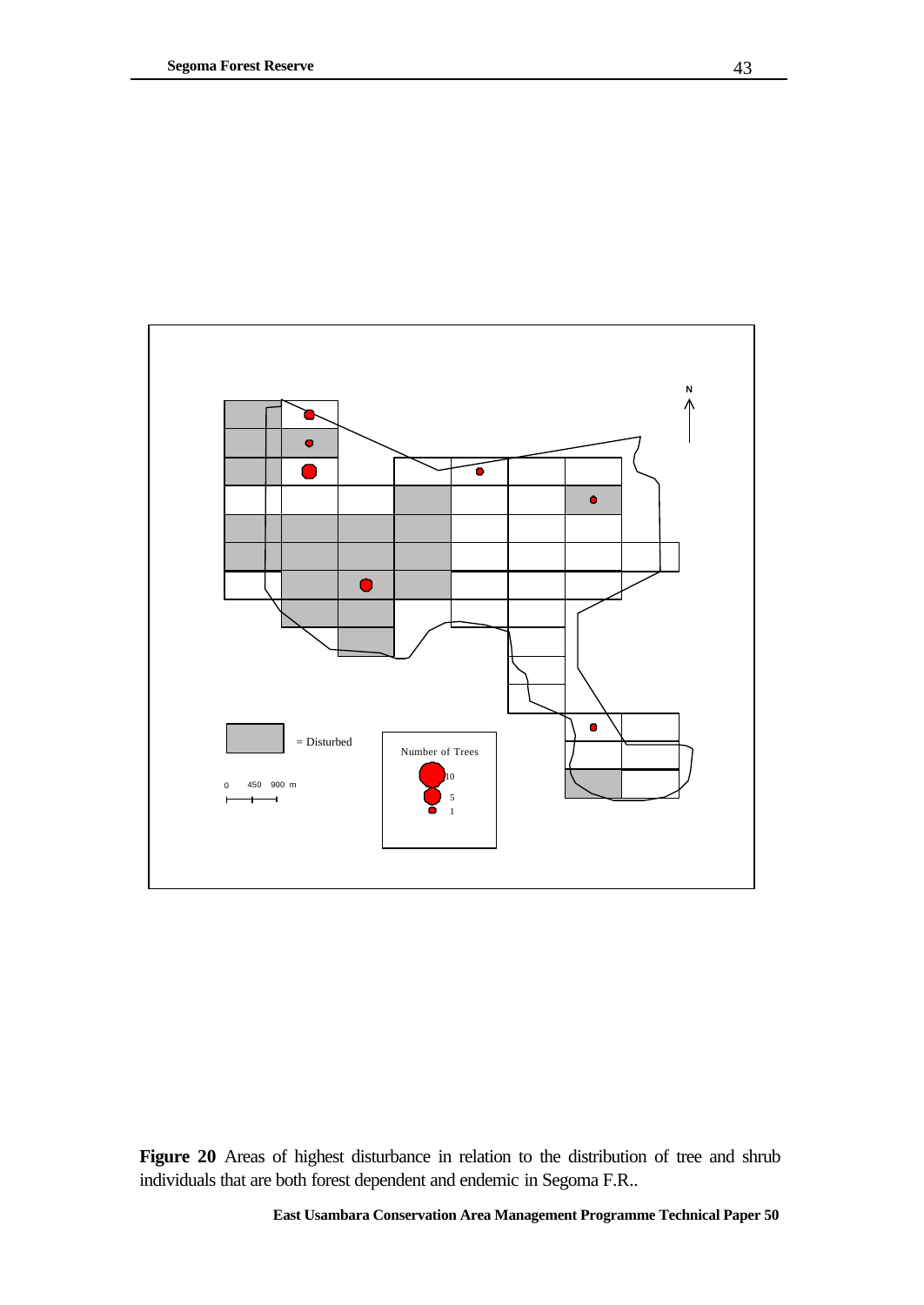

Figure 21 Areas of highest disturbance in relation to the distribution of tree and shrub species that are both forest dependent and endemic in Segoma F.R..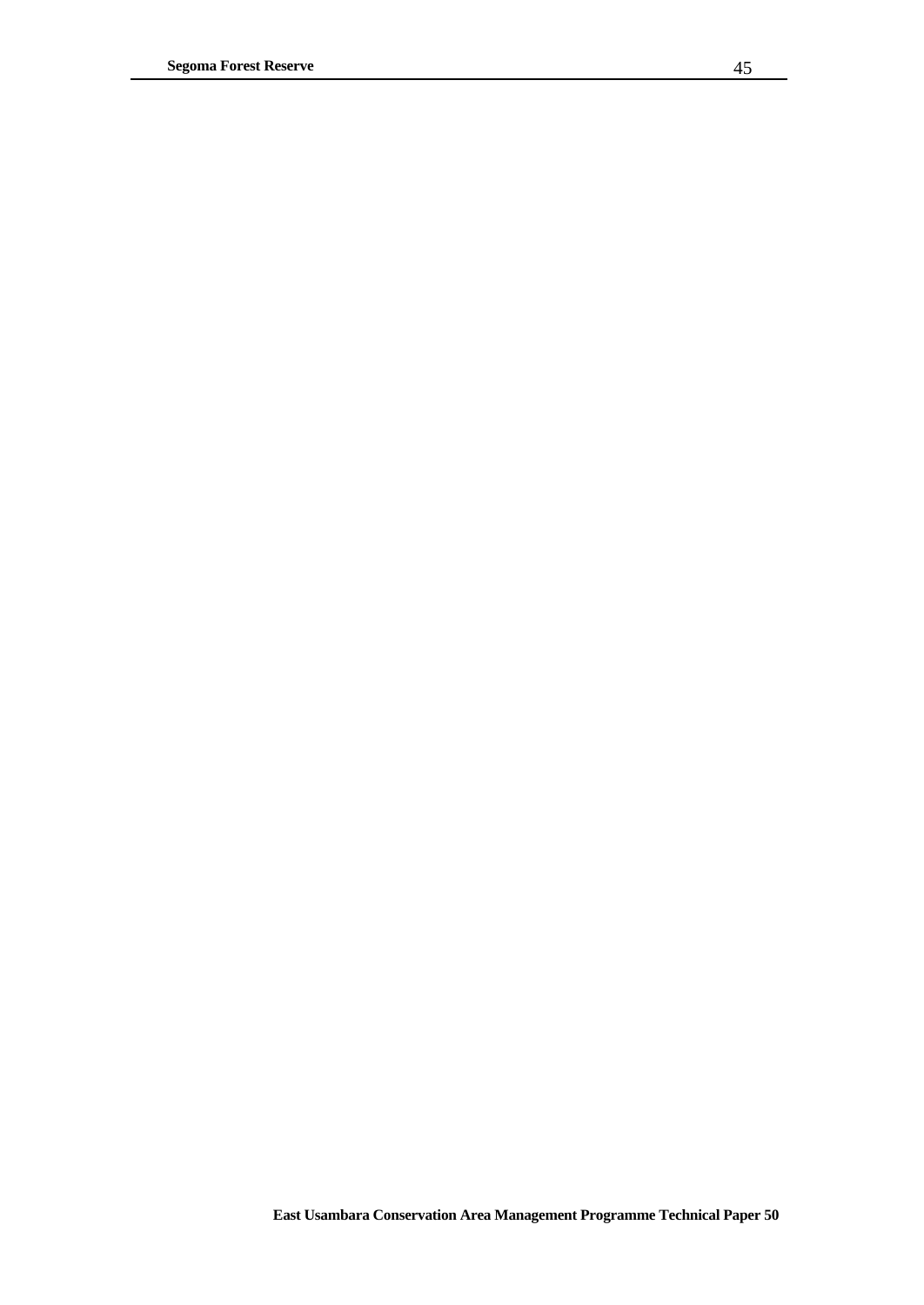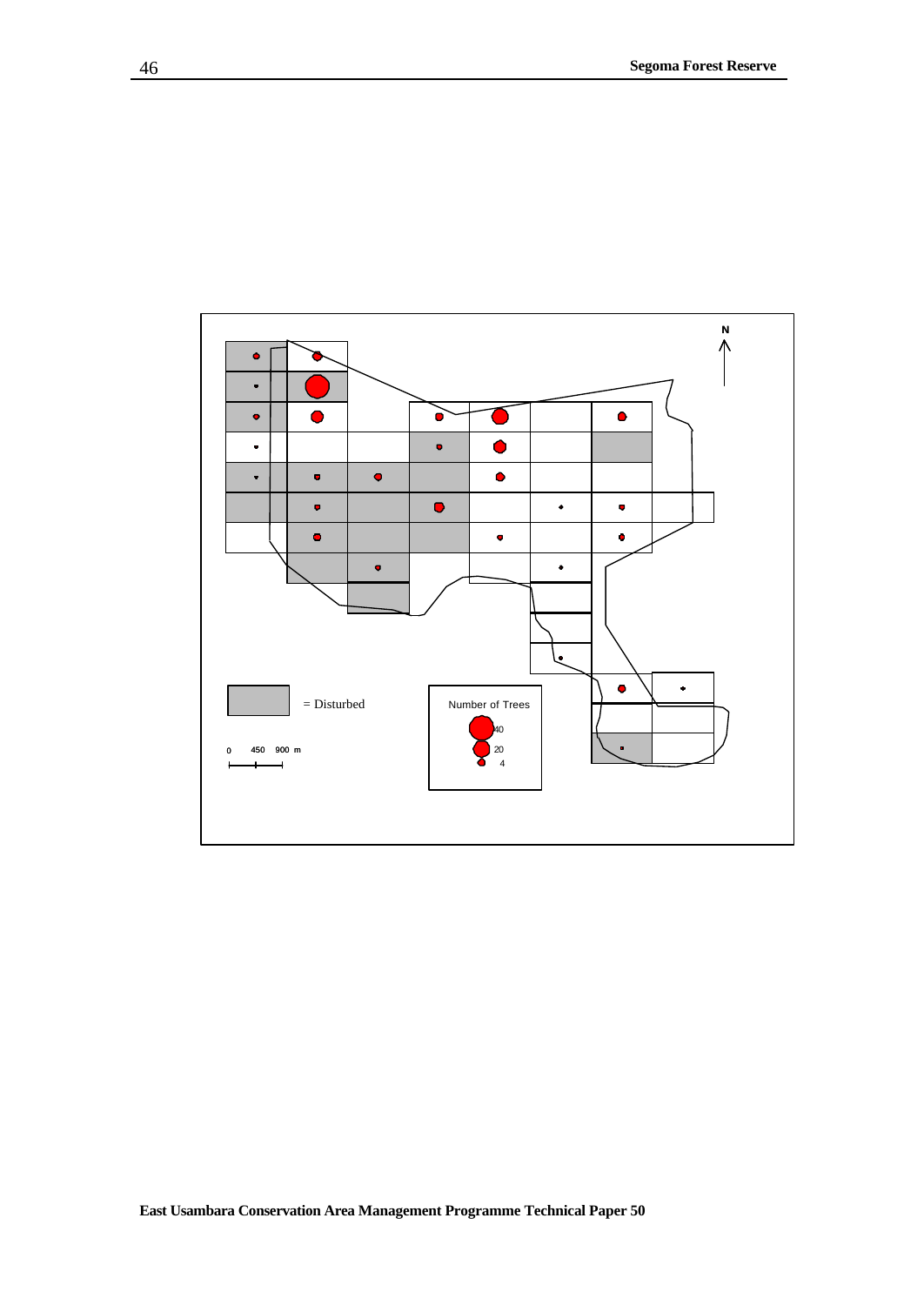Figure 22 Areas of highest disturbance in relation to the distribution of tree and shrub individuals that are both forest dependent and near-endemic in Segoma F.R..

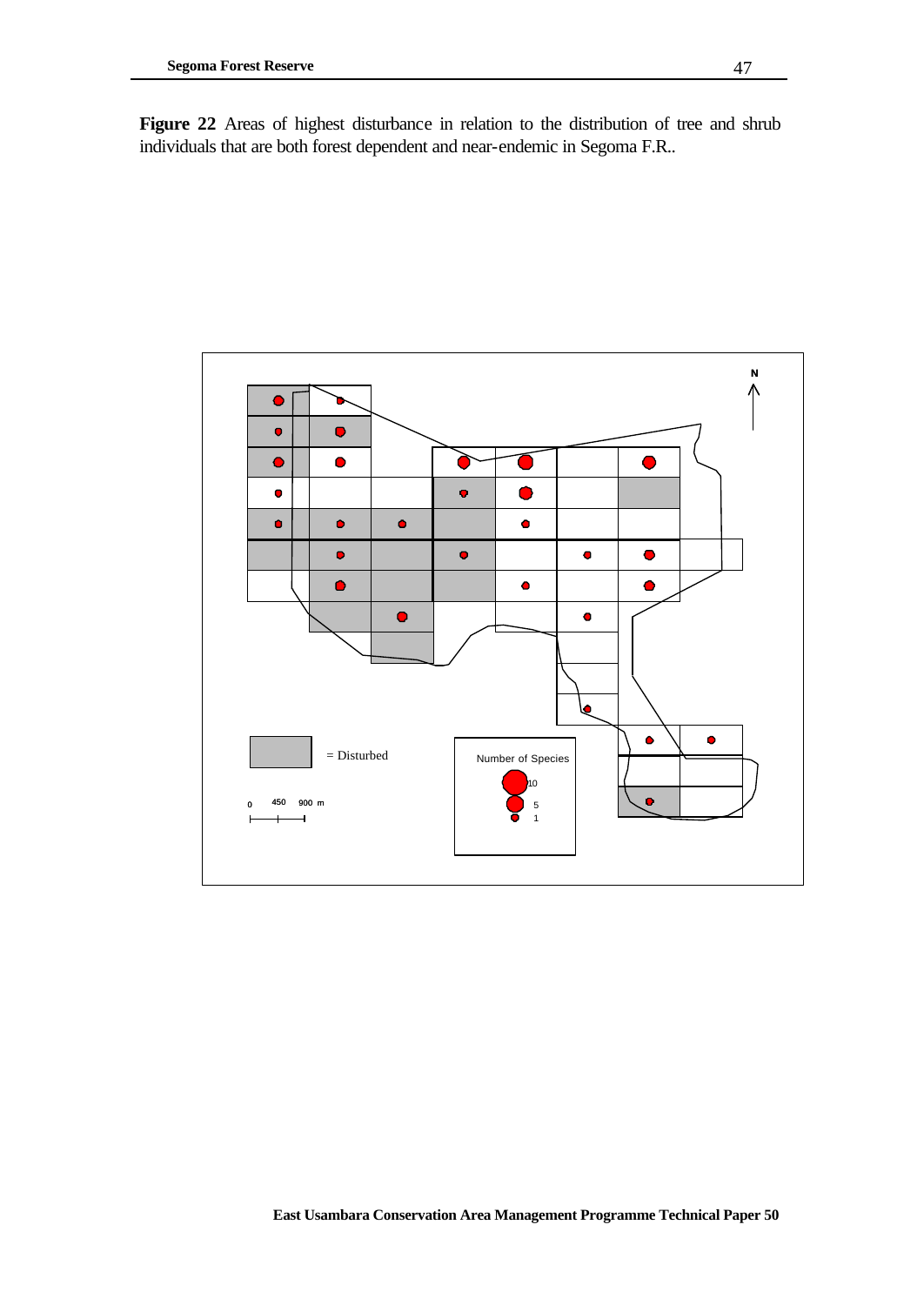**Figure 23** Areas of highest disturbance in relation to the distribution of tree and shrub species that are both forest dependent and near-endemic in Segoma F.R..

#### **4.4 Discussion**

#### *Species richness*

In the systematic vegetation plots 2114 individual trees and shrubs were surveyed, representing 148 species from 33 families. An additional twelve species were recorded in the regeneration plots. Casual observations from outside of the vegetation plots recorded an additional 59 species from 31 families including 18 families not previously recorded.

In total 207 species from 51 families were recorded.

Of the 51 plots systematically surveyed, 46 (90%) of the plots analysed were recorded as lowland forest, 3 (6%) as colonising forest, 1 (2%) as bamboo and 1 (2%) as riverine forest.

Relative to the other ten forest reserves in the East Usambaras surveyed by Frontier-Tanzania, the botanical diversity of Segoma is above average.

#### *Species Accumulation Rates*

The species accumulation rate for the 50m x 20m vegetation plots increases rapidly initially and then declines slightly (see **Figure 4**). The species accumulation curve does not reach an asymptote, indicating that the list of vascular plants of 10cm dbh and larger is incomplete. Casual observations may bring the list closer to being comprehensive.

#### *Ecological Type*

Forest dependent species defined as limited to primary forest only were recorded 699 times. This represents 33.1% of all specimens recorded. The most common forest dependent tree is *Funtumia africana*. Twelve (29.2%) of the forest dependent species are also endemic or near-endemic to the Usambaras.

Nine species characteristic of more open habitats were recorded in 23 of the 51 plots. The plantation species, *Citrus aurantium* is the most common non-forest species in the forest reserve.

#### *Habitat*

Of the tree species surveyed with known altitude characteristics, 71.9% were considered to be typical of lowland forest and 28.1% are considered typical of submontane forest. All vegetation plots in Segoma Forest Reserve occur in lowland forest, however submontane species occur in 94.1% of the plots surveyed. This data indicates the variability in the ecological requirements and niches of these submontane species. The most common submontane species is *Ceiba pentandra*.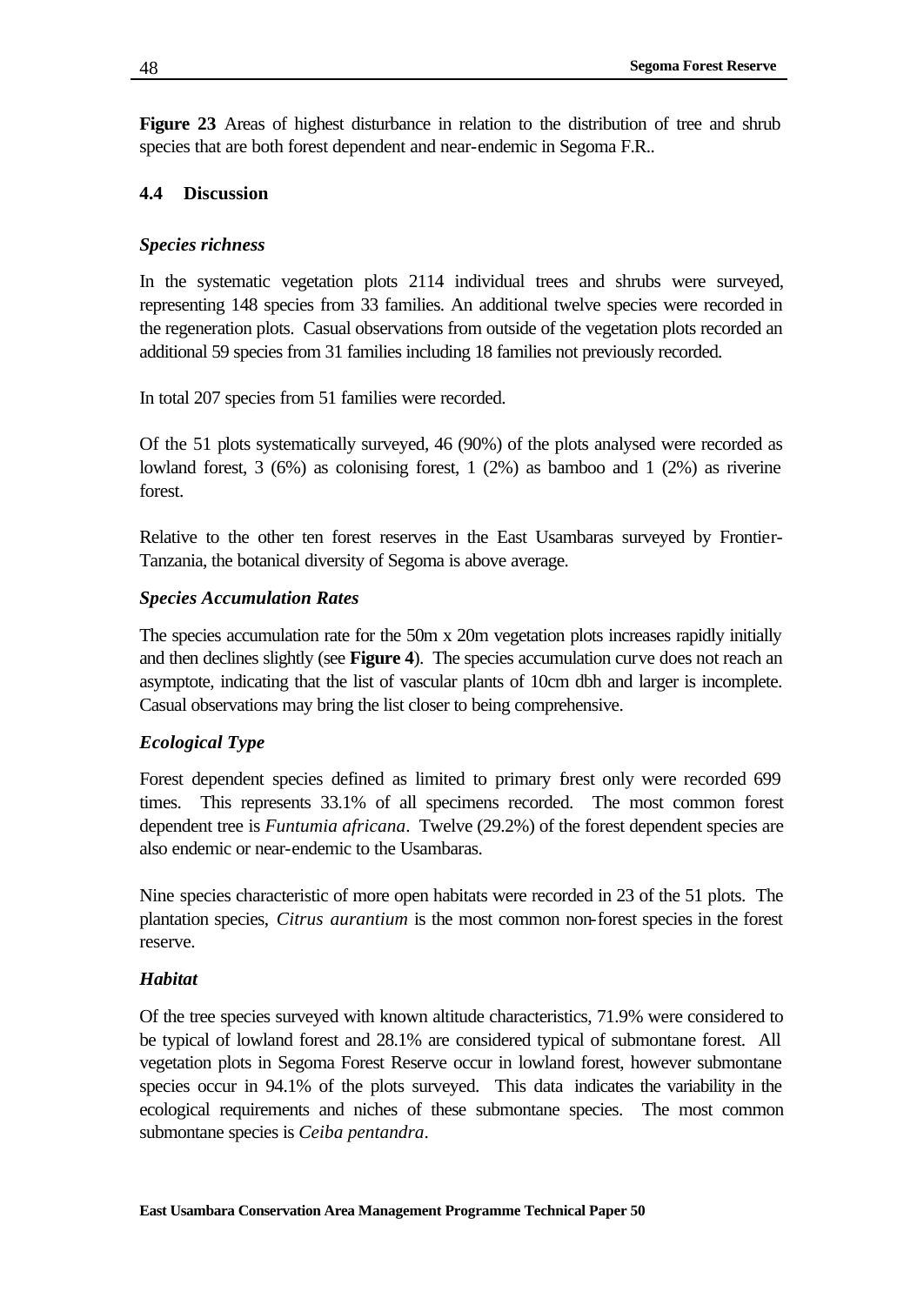## *Endemic Status*

Of the plant species recorded, 106 (71.6%) have widespread distributions. Near-endemics contribute 29 species (19.6%) from 16 families to the floristic composition of the reserve. These near-endemics are found in 45 of the 51 plots surveyed (88.2%) and account for 351 of the surveyed specimens or 16.6% of all recorded trees and shrubs in the reserve. Of the 51 plots surveyed, 11 were found to have greater than ten near-endemic individuals. The most common near-endemic in the reserve is *Leptonychia usambarensis*. Of the 29 nearendemic species, ten species are also considered to be forest dependent. Two nearendemics are non-forest species *Millettia usaramensis* and *Premna chrysoclada*.

Two of the species surveyed are endemic to the Usambaras. These are *Cola scheffleri*  which is endemic to the East Usambaras and *Rinorea angustifolia* var. *albersii* which is endemic to the East and West Usambaras.

## *Range Extensions*

The following 23 species recorded in this survey were not recorded by Iversen (1991b): *Lettowianthus stellatus*, *Holarrhena febrifuga*, *Dracaena steudneri*, *Diospyros squarrosa*, *Albizia saman*, *Senna siamea*, *Erythrina caffra*, *Elaeis guineensis*, *Coffea robusta*, *Rytigynia schumannii*, *Tarenna nigrescens*, *Citrus aurantium*, *Citrus limon*, *Allophylus callophylus*, *Melanodiscus* (*Glenniea*) *oblongus*, *Malacantha cerasiferum*, *Manilkara sansibarensis*, *Cola clavata*, *Cola minor*, *Dombeya rotundifolia*, *Teobroma cocoa*, *Nesogordonia holtzii*, and *Rinorea albersii.*

### *Regeneration*

Within the regeneration plots, 32.4% of the species found in the main vegetation plots were recorded. The endemic species *Rinorea angustifolia* var. *albersii* was recorded regenerating, however, the endemic species *Cola scheffleri* was not recorded regenerating.

None of the three principle timber species found within the reserve, *Khaya anthotheica*, *Milicia excelsa* and *Newtonia buchananii* were recorded in the regeneration layer.

### *Disturbance*

In January and February 1997, fires damaged large areas of Segoma Forest Reserve. The fires were associated with the failure of the short rains between September and December 1996. Fire fighting attempts were not successful and the fires burned for many days. Evidence of fire was observed on five of the eight transects, and particularly widespread damage was recorded on the western side of the reserve.

Evidence of pit-sawing was observed throughout the reserve on five of the eight transects, although none of these were in use during the survey period. Cut timbers, planks and poles were found on about half of the transects and evidence of cultivation was recorded on the southern edge of the reserve.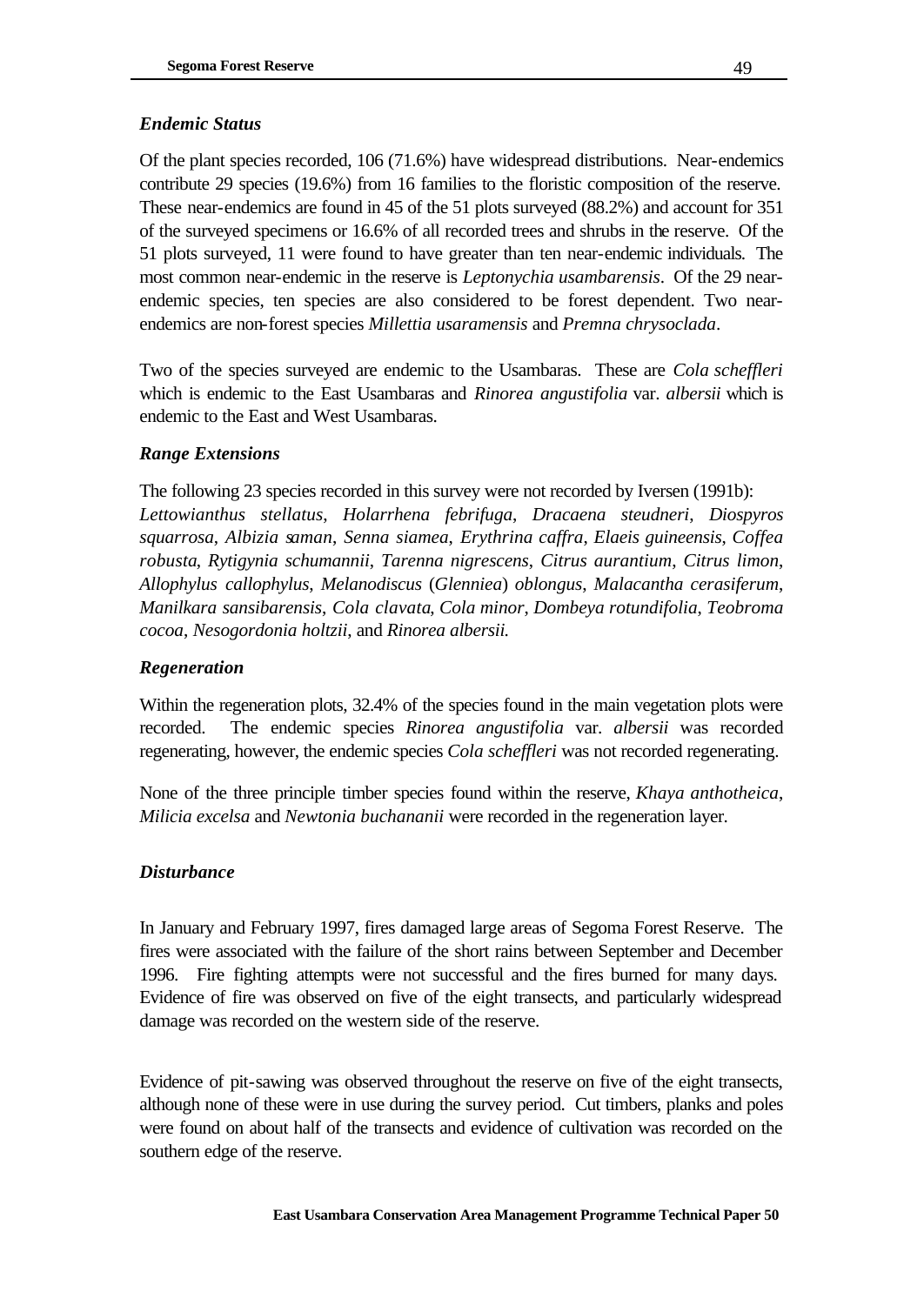Throughout the south-eastern proposed extension of the reserve, exotic species have been cultivated within the plantation. In this area there is a network of roads and bridges which were still clearly visible at the time of the survey. The abandoned machinery, buildings and vehicles of the estate are still present although gradually being covered by vegetation.

The invasive species *Maesopsis eminii* was recorded in Plots 18 and 21 in the west of Segoma. Since its introduction into the area this species has spread rapidly in the Usambara Mountains particularly around Amani where there is concern that it may begin to dominate the forest (Binggeli, 1989). This species remains rare in Segoma Forest Reserve.

Numerous traps were recorded during the survey particularly in the vicinity of the old Tanga road which is still used as a footpath. The reservoir is popular for fishing, although this is illegal, and there are a number of well-used camp sites in this area.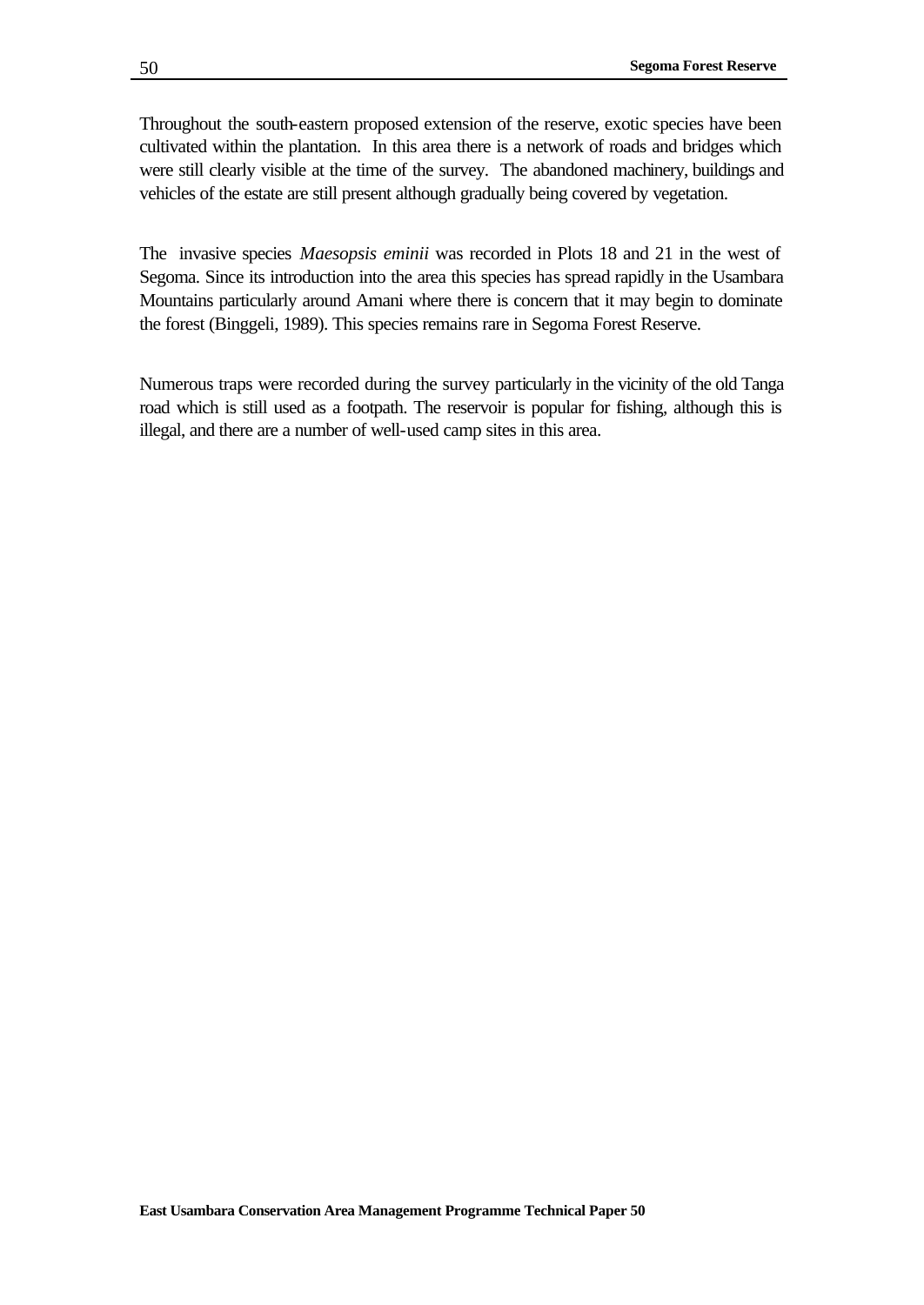# **5.0 FAUNA**

By Kathryn Doody, Nike Doggart and Liana Joseph.

## **5.1 Introduction**

The faunal biodiversity of Segoma Forest Reserve was studied using systematic and replicable survey methods. An inventory was compiled of mammal, reptile, amphibian and selected invertebrate species. The results of the inventory were analysed to assess the biodiversity value of the reserve.

## **5.2 Methods**

Methods used during the survey are described in detail in the FT FRP methodologies report (SEE¸1996). A brief description is presented below. The locations of trap sites are presented in Figure 24.

## **5.2.1 Mammals**

The aim of this survey was to compile a species list of the reserve's mammals. Five different methods were used to sample mammals within Segoma Forest Reserve: (1) snap trap and Sherman live trap lines, (2) bucket pitfalls, (3) bat netting (4) dung surveys and (5) opportunistic observations. Unless otherwise indicated, specimens were identified by Prof. K. M. Howell or by Dr. D. Kock (see Appendix 2). Specimens are deposited at the Department of Zoology and Marine Biology, University of Dar es Salaam and at the Frankfurt Zoological Museum.

## *5.2.1.1 Snap-trap and Sherman-trap lines*

Rodents were sampled using fifty large break-back traps (snap-traps) and fifty Sherman live traps. Typically the traps were set out in three lines of approximately 33, with traps positioned at least 2m apart. The traps were set each evening and checked early the following morning. The traps were baited with fried coconut rolled in peanut butter. Each mammal caught was weighed and measured and detailed habitat notes were recorded. Trapping and biometric data was recorded on standardised data sheets.

## *5.2.1.2 Bucket pitfall trapping*

The bucket pitfall traps consisted of three lines of eleven 20 litre plastic buckets sunk flush to ground level in a linear transect. These were positioned approximately 5m apart. A continuous piece of plastic sheeting ran perpendicular to the ground across the centre of each bucket forming a 'drift fence'. A lip of plastic sheeting was kept on the ground onto which soil and leaf litter was placed. Animals were channelled along the plastic to one of the buckets. The bucket pitfalls, acting as live traps, were designed to sample shrews within the forest. Each mammal captured was weighed and measured. Trapping and biometric information were recorded on standardised data sheets.

## *5.2.1.3 Bat netting*

Nocturnal mist netting was used to sample the forest's bats. Mist nets were placed near potential roost sites and across flight "corridors", such as paths and rivers. Nets were set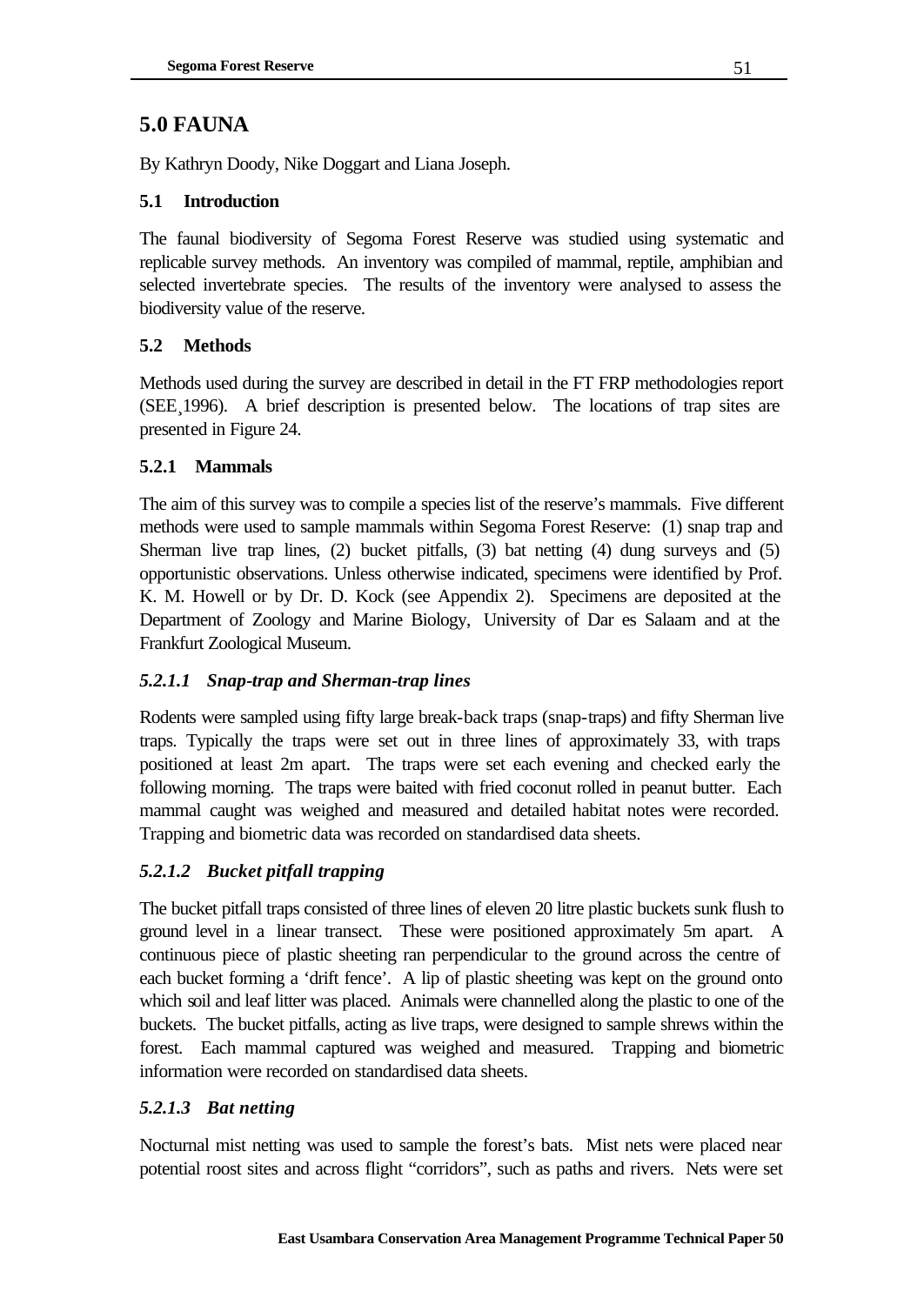up at dusk, observed continuously throughout the night and closed shortly before dawn. Each bat caught was weighed and measured at the netting site. Trapping and biometric information was recorded on standardised data sheets.

## *5.2.1.4 Dung survey*

The aim of this study is to provide baseline information on the population size of the reserve's more cryptic mammals, particularly duiker.

The tagged transects were surveyed for dung from one border to another border of the reserve. The transects are walked by a team of three people. One person surveyed 2m on one side of the transect, the other person, 2m on the other side. The third person recorded the findings.

## *5.2.1.5 Mammal observations*

Observations of other mammals, particularly primates, were recorded throughout the survey

## **5.2.2 Birds**

Birds were observed on a casual basis. The list is a provisional list only as no netting was carried out.

## **5.2.3 Reptiles**

The aim of this study was to compile a species list of the reserve's reptiles. Grounddwelling reptiles were sampled using bucket pitfall traps (see 5.2.1.2 above). Opportunistic captures were also made by hand. Unless otherwise indicated, taxonomic identifications were made by Prof. K. M. Howell or Dr D. Broadley (see Appendix 2). Specimens are deposited at the Department of Zoology and Marine Biology, University of Dar es Salaam and at the Natural History Museum of Zimbabwe.

## **5.2.4 Amphibians**

The aim of this study was to compile a species list of the reserve's amphibians. Grounddwelling amphibians were sampled using the bucket pitfall method (see 5.2.1.2 above). Opportunistic captures were also made, particularly of tree frogs. After rain, typical amphibian habitats were targeted for sampling. Unless otherwise indicated, taxonomic identifications were made by Prof. K. M. Howell or by Prof. J. Poynton (see Appendix 2). Specimens are deposited at the Department of Zoology and Marine Biology, University of Dar es Salaam and at the British Natural History Museum.

### **5.2.5 Invertebrates**

Three groups of invertebrates were sampled: (1) butterflies; (2) molluscs and (3) millepedes.

### *5.2.5.1 Butterflies*

The aim of this study was to compile a species list of the reserve's butterflies. Butterflies were sampled using Blendon-style traps set in the tree canopy. Rotting banana was used as bait. Traps were checked at midday. Five traps were set for 10 days in each of the five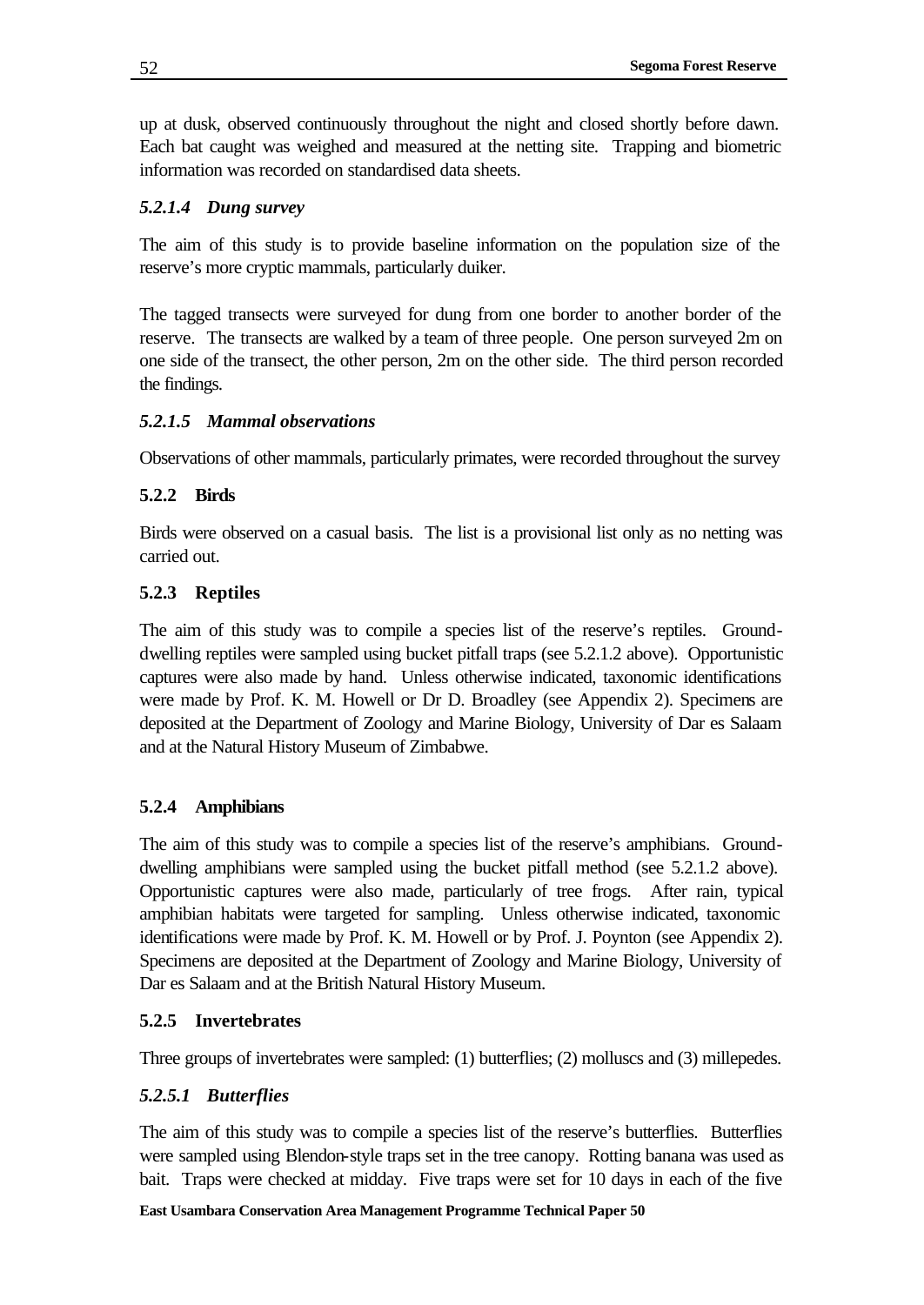trapping sites. Unless otherwise indicated, taxonomic identifications were made by Steve Collins (see Appendix 2). Specimens are deposited at the African Butterfly Research Institute.

## *5.2.5.2 Molluscs*

The aim of this study was to compile a species list of the reserve's molluscs. At each trapping site three plots with representative microhabitats were selected. At each of these sites a 1m x 1m quadrat was established. In this square, the leaf litter and the first 3cm of soil was searched carefully for molluscs. All specimens were collected. Due to the limited number of mollusc specialists taxonomic identifications of the specimens collected were not available at the time of writing this report. Specimens are currently held at the Zoological Museum of the University of Copenhagen.

## *5.2.5.3 Millipedes*

The aim of this study was to compile a species list of the reserve's millipedes. At each trapping site three sites with representative microhabitats were selected. At each of these sites a 3m x 3m quadrat was established. In this square, the leaf litter and the first 3cm of soil was searched carefully for millipedes. All specimens were collected. Due to the limited number of millipede specialists taxonomic identifications of the specimens collected were not available at the time of writing this report. Specimens are deposited at the Virginia Museum of Natural History.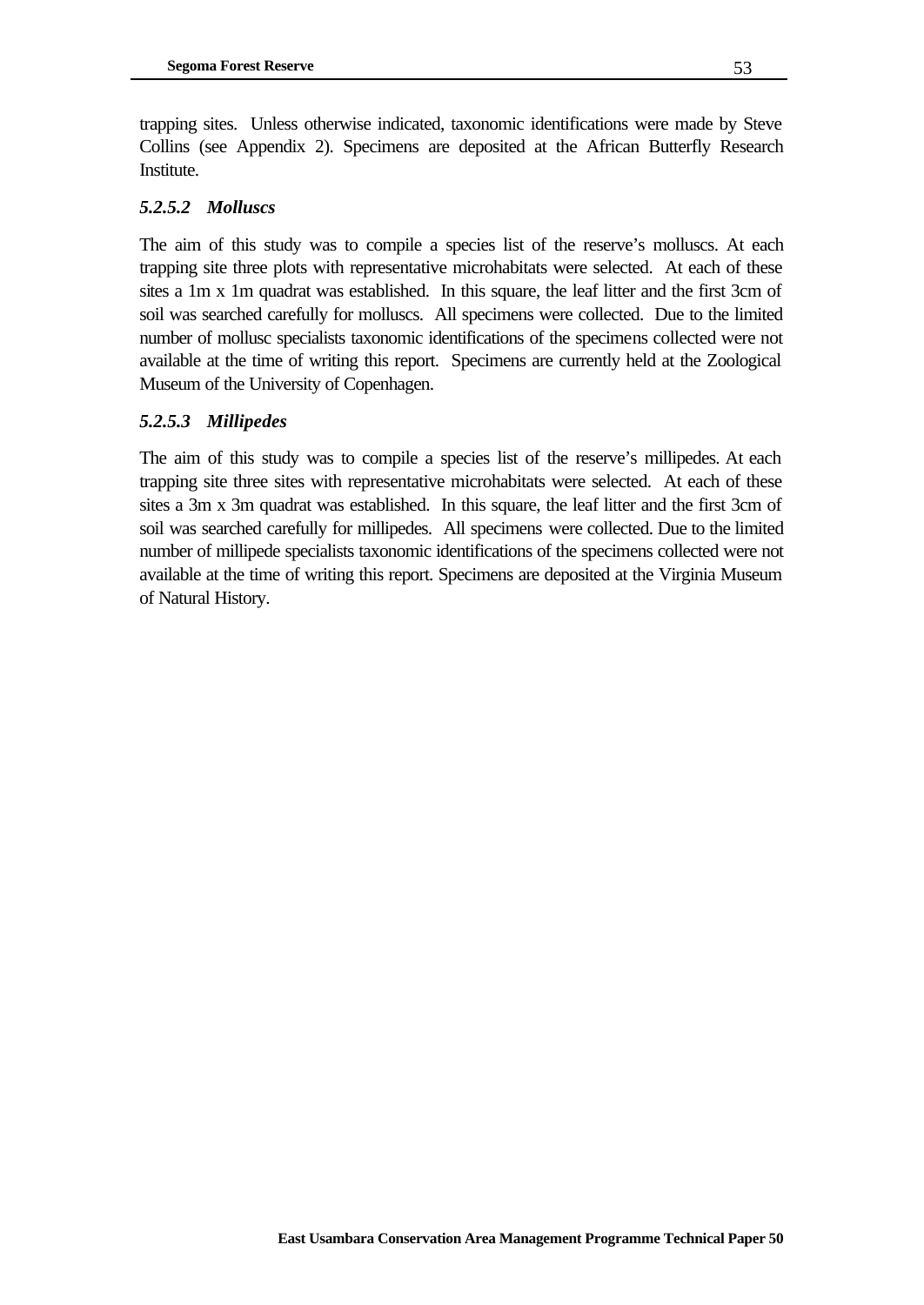#### **5.3 Trapping sites and sampling intensity**

Five trapping sites were placed in areas representative of habitats within the forest reserve. Table 15 describes the sites and Tables 16 and 17 summarise the sampling intensity for each site and for each trapping method.

| <b>Plot</b><br>number | <b>Vegetation type</b>   | Altitude (m) | <b>Topography</b>  | <b>Slope</b><br>(degrees) |
|-----------------------|--------------------------|--------------|--------------------|---------------------------|
|                       | <b>Plantation forest</b> | 180          | Gentle lower slope | Nil                       |
| 16                    | Lowland forest           | 150          | Gentle lower slope | Nil                       |
| 15                    | Lowland forest           | $320 - 340$  | Gentle mid-slope   | Nil                       |
| 40                    | Lowland forest           | $600 - 620$  | Gentle mid slope   |                           |
| 49                    | <b>Plantation forest</b> | $240 - 260$  | Gentle lower slope | 15                        |

**Table 15** Summary descriptions of trapping sites.

**Table 16** Sampling intensity by trap night (number of nights x number of traps).

| <b>Trapping method</b> | Plot 1                    | Plot 16                | Plot 15                      | Plot 40            | Plot 49               |
|------------------------|---------------------------|------------------------|------------------------------|--------------------|-----------------------|
| Date                   | Jan $17 - Jan$<br>26 1998 | July $12 - 21$<br>1998 | July $25 - Aug$<br>3 1 9 9 8 | Aug 9 - 18<br>1998 | Aug $21 - 30$<br>1998 |
| Snap traps             | 993                       | 974                    | 984                          | 994                | 977                   |
| Bucket pitfall*        | 330                       | 330                    | 330                          | 330                | 330                   |
| Butterfly traps        | 50                        | 50                     | 50                           | 50                 | 50                    |
| Molluscs**             | 3                         | 3                      | 3                            | 3                  | 3                     |
| Millipedes**           | 3                         | 3                      | 3                            | 3                  | 3                     |

\* Each bucket represents one trap night.

\*\*This represents plots sampled not trap nights – Molluscs 1m x 1m plot, Millipedes 3m x 3m plot.

| <b>Site description</b>                     | <b>Sampling</b><br>intensity<br>(hours) | <b>Altitude</b> | <b>Topography</b>   |
|---------------------------------------------|-----------------------------------------|-----------------|---------------------|
| Over River<br>Sito, Palm<br>Nut/Oil<br>Palm | 12                                      | 180             | Valley floor        |
| plantation forest                           |                                         |                 |                     |
| Across road near camp, plantation and       | 12                                      | 120             | Gentle lower slope  |
| lowland forest                              |                                         |                 |                     |
| Plot 1: Across Stream, Oil palm plantation  | 24                                      | 120             | Gentle lower slope  |
| forest                                      |                                         |                 |                     |
| Plot 15: At entrance to small cave, lowland | 8                                       | 320             | Gentle mid slope    |
| forest.                                     |                                         |                 |                     |
| Plot 40: Lowland forest                     | 12                                      | 550             | Gentle mid slope    |
| Plot 49: Herb. Marsh/Swamp next to fish     | 12                                      | 240             | Gentle lower slope. |

#### **Table 17** Summary of bat-netting sites.

**East Usambara Conservation Area Management Programme Technical Paper 50**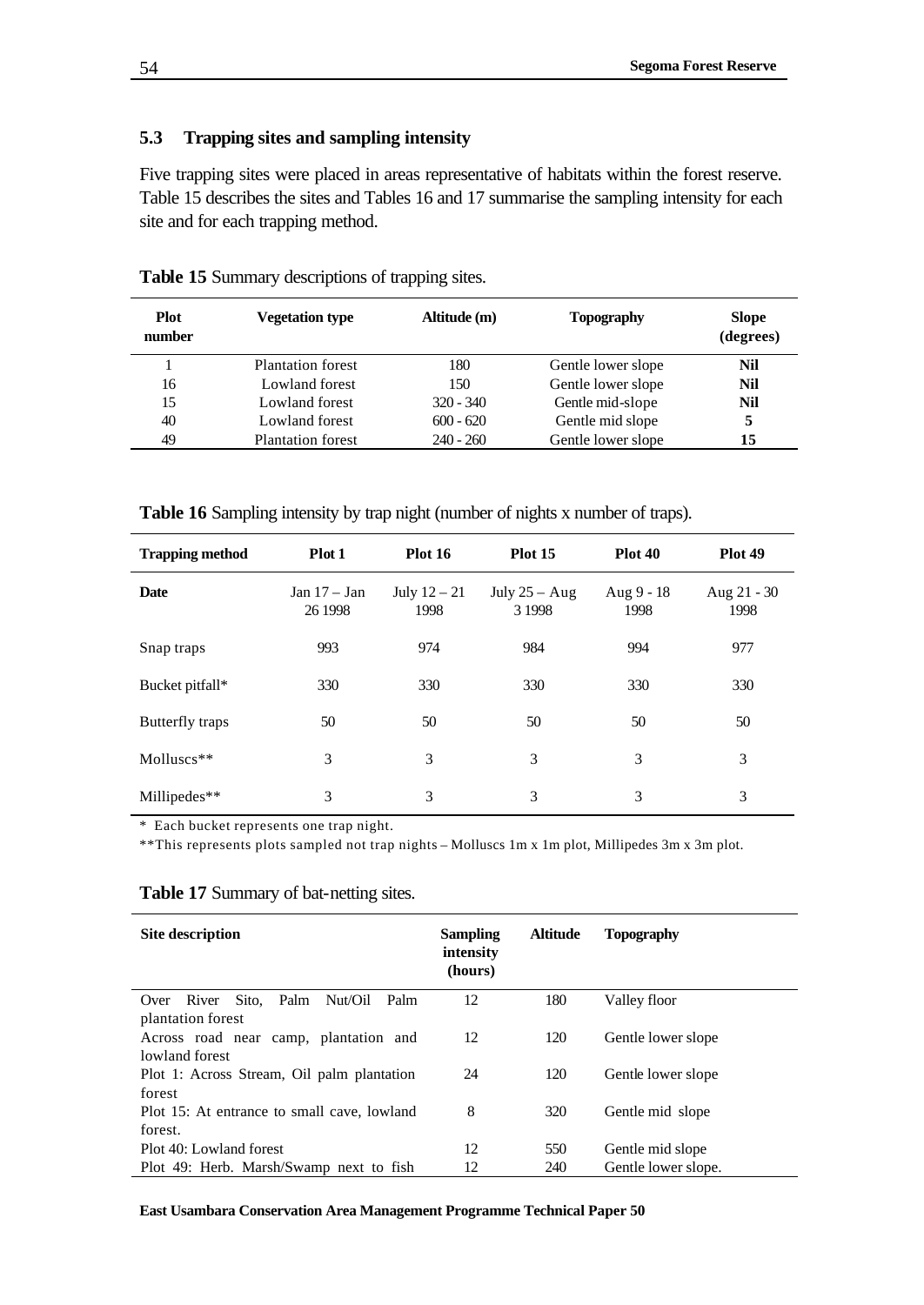pond, plantation forest.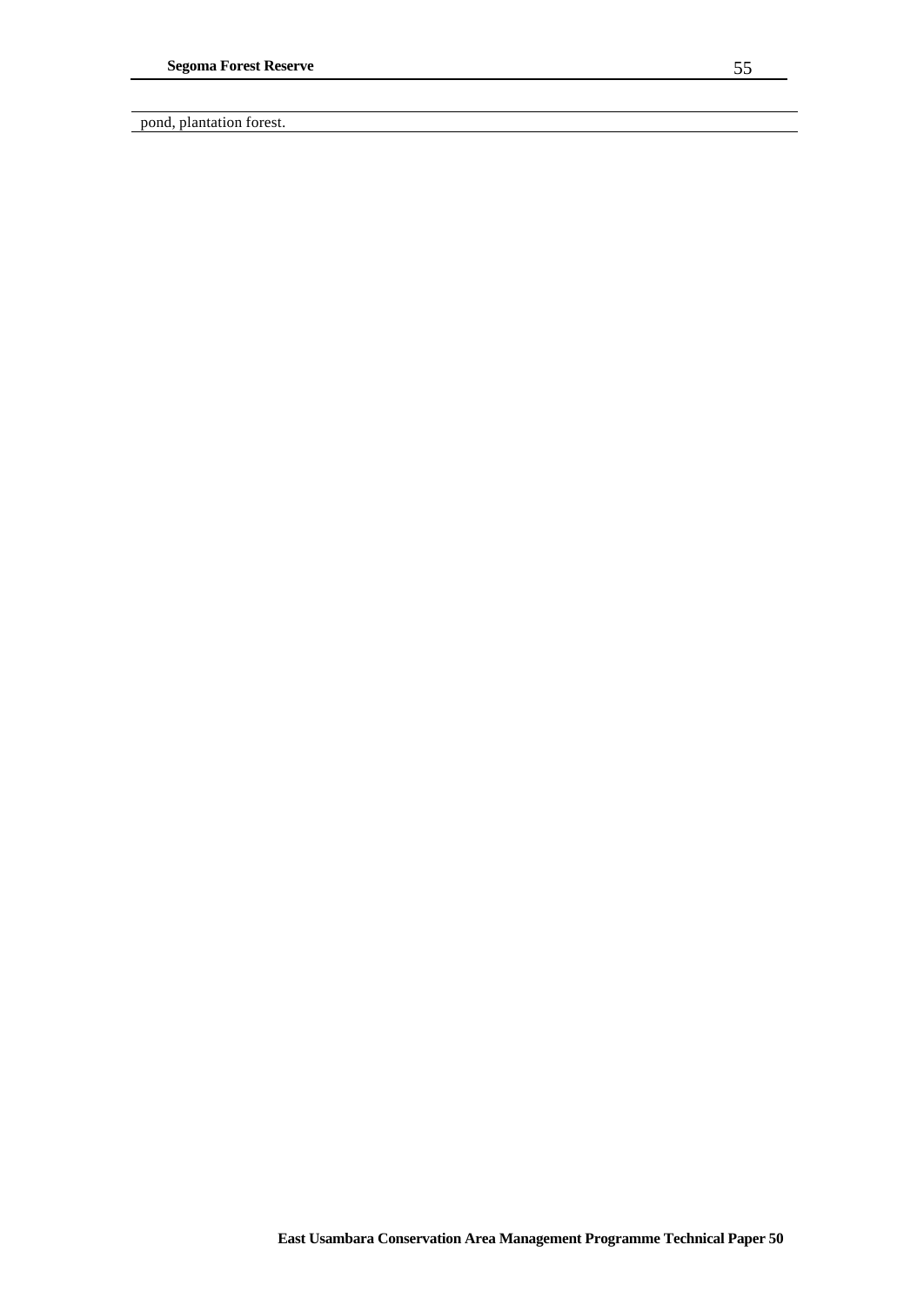

**Figure 24** Location of trapping sites in Segoma F.R..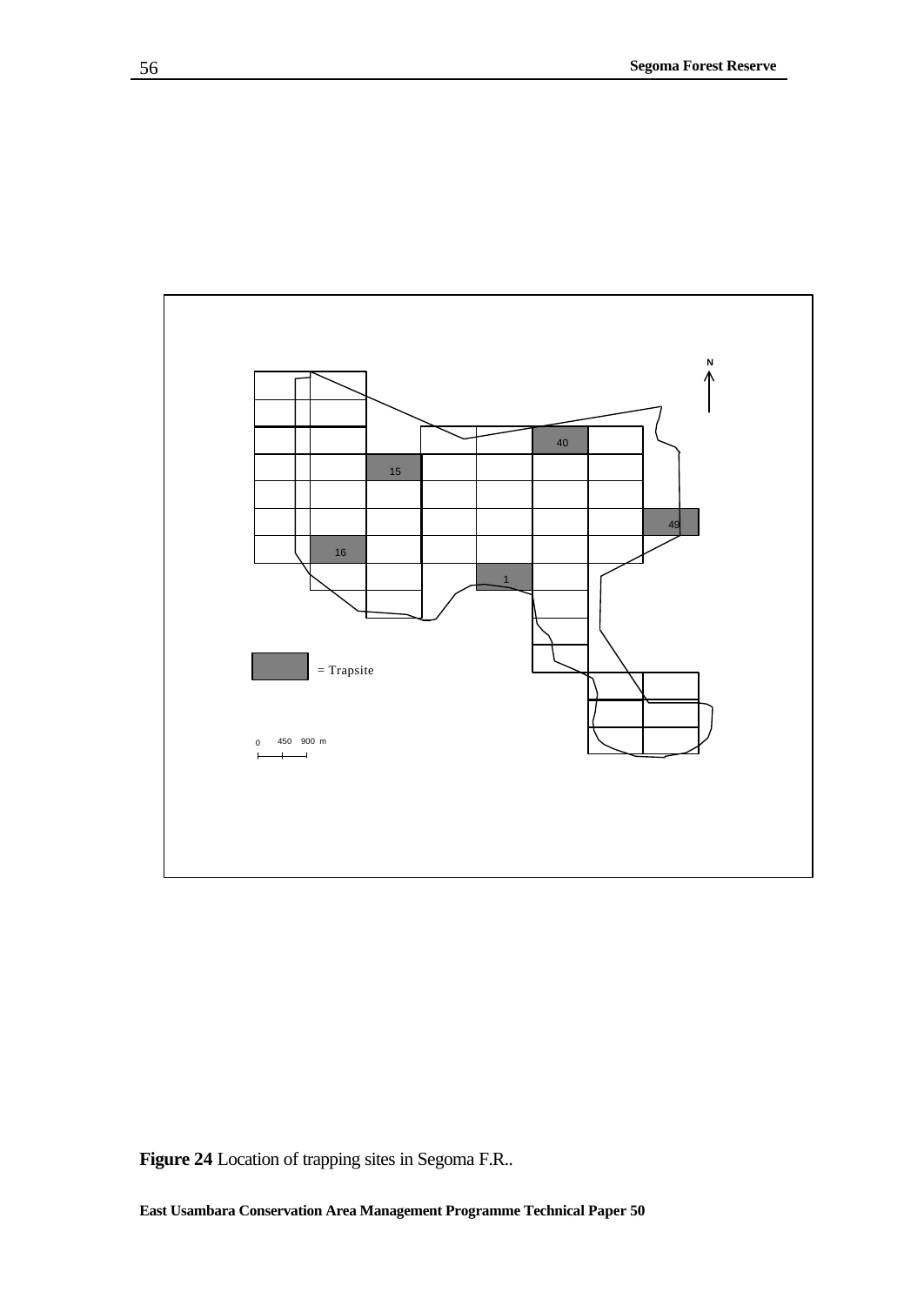## **5.4 Results**

### **5.4.1 Mammals**

### *5.4.1.1 Small mammals (not bats)*

A total of 108 specimens were retained for taxonomic purposes. These specimens represent at least 11 species from five families. Many have yet to be identified to species level. Ecological type, endemic status and IUCN status were compiled from the National Biodiversity Database (UDSM, 1996), IUCN (1996) and Kingdon (1989). Nomenclature follows Kingdon (1997) and Kingdon (1989).

**Table 18** Summary of small mammals.

| <b>Species</b>                | Ecol.<br>type | End.<br>status | <b>IUCN</b><br>status | Capture location by plot and<br>number collected |                |                |                |              | <b>Total</b> |                |
|-------------------------------|---------------|----------------|-----------------------|--------------------------------------------------|----------------|----------------|----------------|--------------|--------------|----------------|
|                               |               |                |                       | $\mathbf{1}$                                     | 16             | 15             | 40             | 49           | <b>OR</b>    |                |
| <b>CRICETIDAE</b>             |               |                |                       |                                                  |                |                |                |              |              |                |
| Lesser pouched rat            |               |                |                       |                                                  |                |                |                |              |              |                |
| Beamys hindei                 | $\mathbf{F}$  | $\mathbf N$    | $\mathbf V$           |                                                  | $\mathbf{1}$   |                |                |              |              | 3              |
| <b>MURIDAE</b>                |               |                |                       |                                                  |                |                |                |              |              |                |
| Brush-furred mice             |               |                |                       |                                                  |                |                |                |              |              |                |
| Lophuromys sp.                |               |                |                       |                                                  |                |                | 3              |              |              | 3              |
| Narrow-footed woodland mice   |               |                |                       |                                                  |                |                |                |              |              |                |
| Grammomys sp.                 |               |                |                       |                                                  |                |                | $\mathbf{1}$   |              |              | $\mathbf{1}$   |
| Soft-furred rats              |               |                |                       |                                                  |                |                |                |              |              |                |
| Praomys sp.                   |               |                |                       |                                                  | $\overline{4}$ | 8              | $\overline{4}$ | $\mathbf{1}$ |              | 17             |
| Common mice                   |               |                |                       |                                                  |                |                |                |              |              |                |
| Mus sp.                       |               |                |                       |                                                  |                | $\mathbf{1}$   |                | $\mathbf{1}$ |              | $\mathbf{2}$   |
| <b>Black</b> rat              |               |                |                       |                                                  |                |                |                |              |              |                |
| Rattus rattus                 | $\Omega$      | W              |                       | $\overline{2}$                                   | $\overline{4}$ | $\overline{c}$ |                |              |              | 8              |
| African dormice               |               |                |                       |                                                  |                |                |                |              |              |                |
| Graphiurus sp.                |               |                |                       |                                                  |                |                | $\mathbf{1}$   |              |              | 1              |
| Rodents not yet identified by |               |                |                       | 49                                               |                |                |                |              |              | 49             |
| taxonomist                    |               |                |                       |                                                  |                |                |                |              |              |                |
| <b>SORICIDAE</b>              |               |                |                       |                                                  |                |                |                |              |              |                |
| White-toothed shrews          |               |                |                       |                                                  |                |                |                |              |              |                |
| Crocidura sp.                 |               |                |                       | $\tau$                                           | 9              | 3              | 3              | $\mathbf{1}$ |              | 23             |
| <b>PROCAVIDAE</b>             |               |                |                       |                                                  |                |                |                |              |              |                |
| Tree hyrax                    |               |                |                       |                                                  |                |                |                |              |              |                |
| Dendrohyrax sp.               |               |                |                       |                                                  |                | $\mathbf{1}$   |                |              | $\mathbf{1}$ | $\overline{2}$ |
| <b>VIVERRIDAE</b>             |               |                |                       |                                                  |                |                |                |              |              |                |
| <b>Blotched</b> genet         |               |                |                       |                                                  |                |                |                |              |              |                |
| Genetta tigrina               | f             | W              |                       |                                                  |                |                |                |              | 1            | 1              |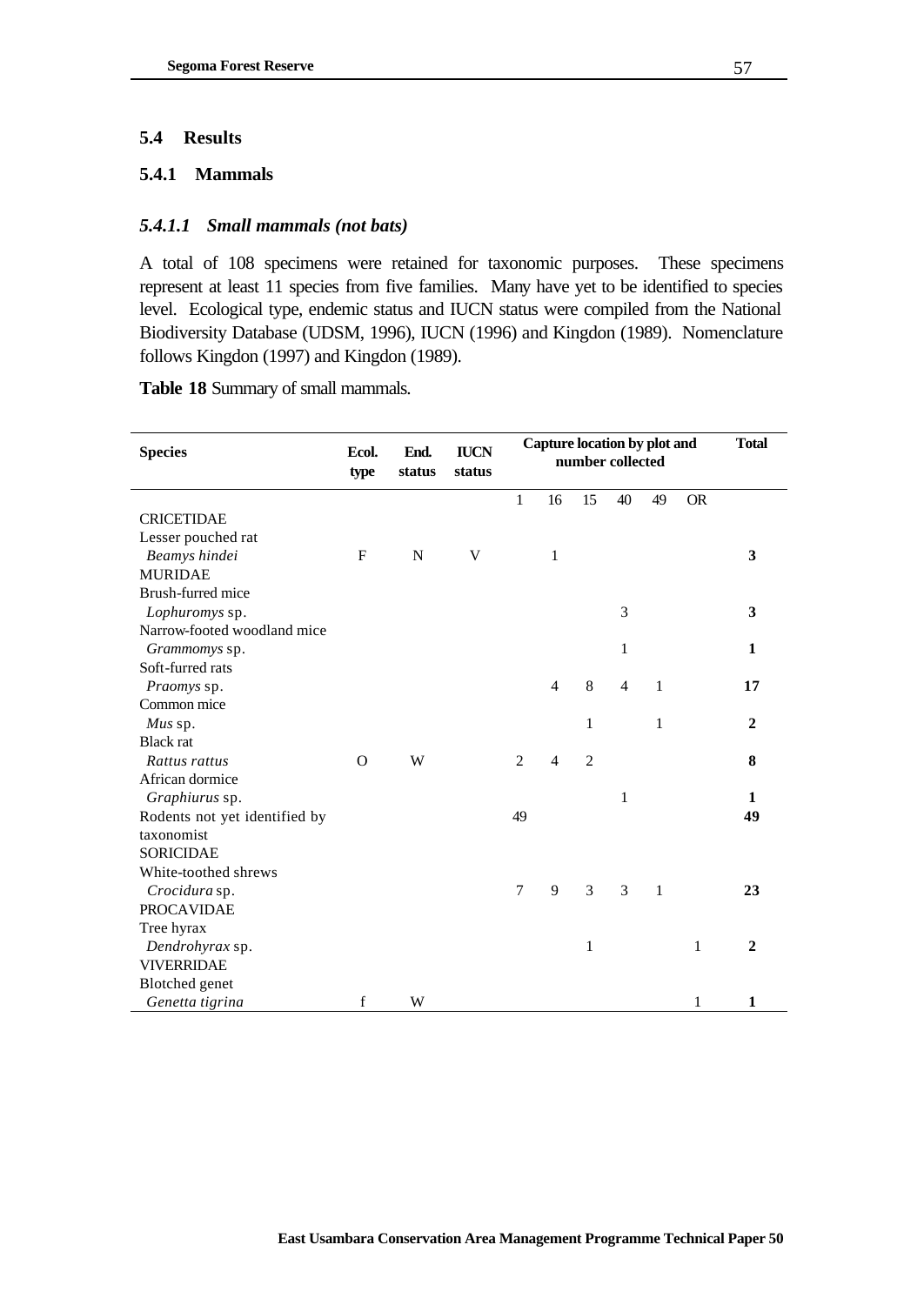| KEY TO ABBREVIATIONS FOR TABLE 18 (Definitions based on those described in the botanical section of this                     |
|------------------------------------------------------------------------------------------------------------------------------|
| report).                                                                                                                     |
|                                                                                                                              |
| Ecological (ecol.) type:                                                                                                     |
| F - Forest dependent species: This is defined as primary forest only. It does not include forest edge or secondary           |
| forest:                                                                                                                      |
| f - Forest dwelling but not forest dependent: Species occurring in primary forest as defined above as well as other<br>l e i |
| vegetation types. Thus these are not forest-dependent species; and                                                           |
| O - Non-forest species: These are species that do not occur in primary or secondary forest or forest edge.<br>l e            |
|                                                                                                                              |
| Endemic (end.) status:                                                                                                       |
| N - Near endemic: Species with limited ranges usually only including coastal forest and/or East African lowland              |
| forests:                                                                                                                     |
| W - Widespread distribution.                                                                                                 |
|                                                                                                                              |
| <b>IUCN</b> status:                                                                                                          |
| V - Vulnerable                                                                                                               |
|                                                                                                                              |
| OR Outside reserve                                                                                                           |

#### *5.4.1.2 Dung survey*

Dung from at least six mammal species were recorded. Identifications were made based on a reference collection, discussions with local hunters and using Walker (1988). It is difficult to determine the dung of particular duiker species and so the differentiation between *Sylvicapra grimmia* and *Cephalophus monticola* may not be reliable.

|                 |                           | <b>Duiker</b>   |           |                 | <b>Bushbuck</b> | <b>Hyrax</b> |           |  |
|-----------------|---------------------------|-----------------|-----------|-----------------|-----------------|--------------|-----------|--|
| <b>Transect</b> | <b>Transect</b><br>length | Dung<br>sitings | Rate / ha | Dung<br>sitings | Rate / ha       | Dung sitings | Rate / ha |  |
| -4              | 3000                      |                 | 1.7       | 0               | 0.0             | 0            | 0.0       |  |
| $-3$            | 3600                      | 4               | 5.6       | 0               | 0.0             |              | 0.0       |  |
| $-2$            | 2670                      |                 | 1.9       | 0               | 0.0             |              | 1.9       |  |
| $-1$            | 2250                      |                 | 2.2       | 0               | 0.0             |              | 0.0       |  |
| 0               | 2450                      |                 | 10.2      |                 | 2.0             |              | 2.0       |  |
|                 | 3750                      | 4               | 5.3       | 0               | 0.0             |              | 2.7       |  |
| ↑               | 3350                      |                 | 7.5       | 0               | 0.0             | 0            | 0.0       |  |
|                 | 1550                      |                 | 3.3       |                 | 0.0             |              | 0.0       |  |

**Table 19** Abundance of duiker, bushbuck and hyrax dung.

| <b>Species</b>         | Ecol.<br><b>Type</b> | End.<br>status | <b>IUCN</b><br>status | <b>Times</b><br>encountered | <b>Altitudinal range</b><br>(m) |
|------------------------|----------------------|----------------|-----------------------|-----------------------------|---------------------------------|
| <b>CERCOPITHECIDAE</b> |                      |                |                       |                             |                                 |
| Cercopithecus mitis    | f                    | W              |                       | $\overline{4}$              | $250 - 400$                     |
| <b>CRICETIDAE</b>      |                      |                |                       |                             |                                 |
| Cricetomys sp.         | 9                    | ?              |                       | 3                           | $100 - 350$                     |
| <b>PROCAVIIDAE</b>     |                      |                |                       |                             |                                 |
| Dendrohyrax validus    |                      | W              | v                     | 6                           | $300 - 620$                     |
| <b>BOVIDAE</b>         |                      |                |                       |                             |                                 |
| Cephalophus harveyi    |                      | W              |                       | 4                           | $50 - 150$                      |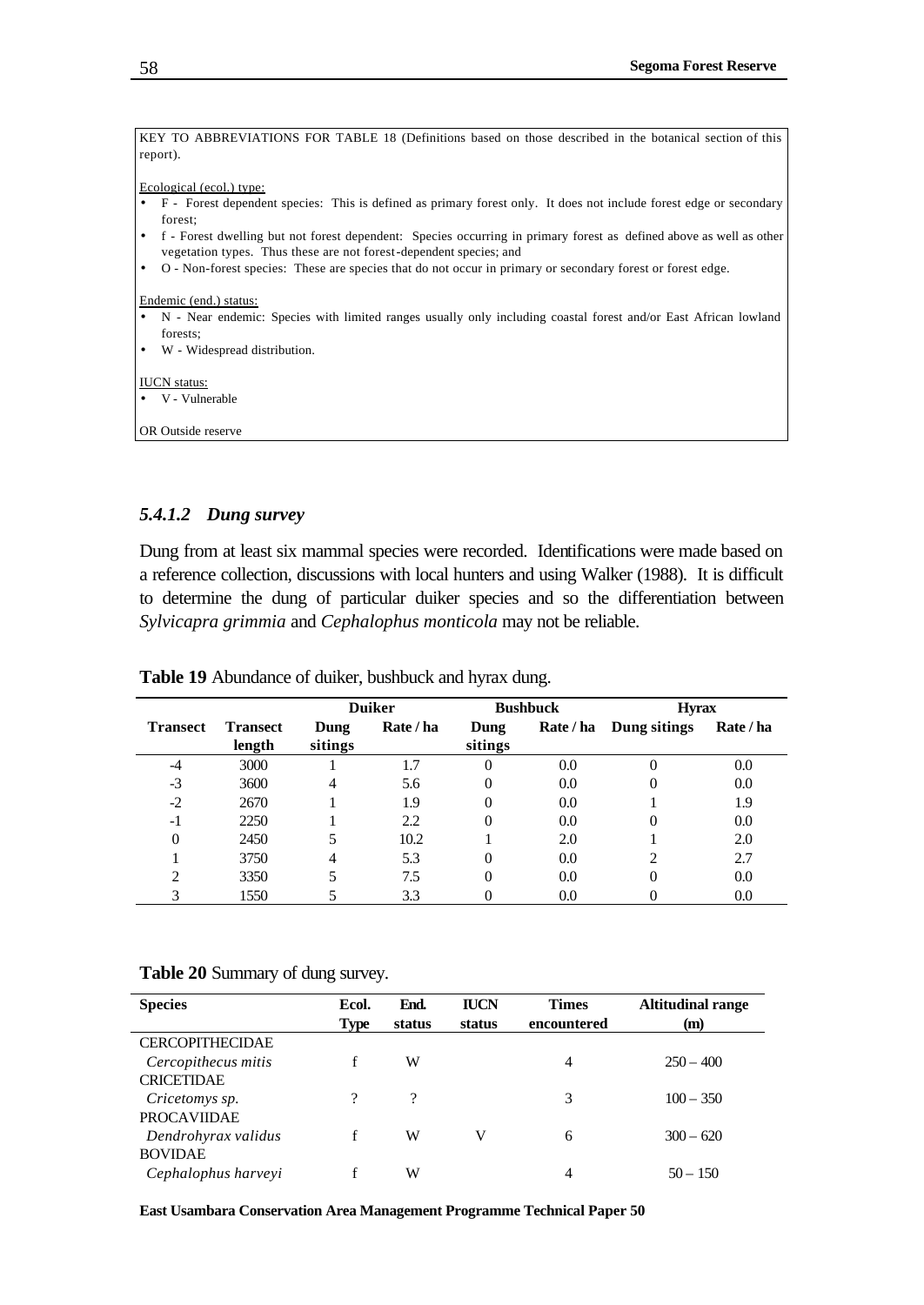| <b>Segoma Forest Reserve</b> |  |   |    |             |  |  |
|------------------------------|--|---|----|-------------|--|--|
| Sylvicapra grimmia           |  | W | 16 | $160 - 380$ |  |  |
| Cephalophus monticola        |  | W | 15 | $180 - 480$ |  |  |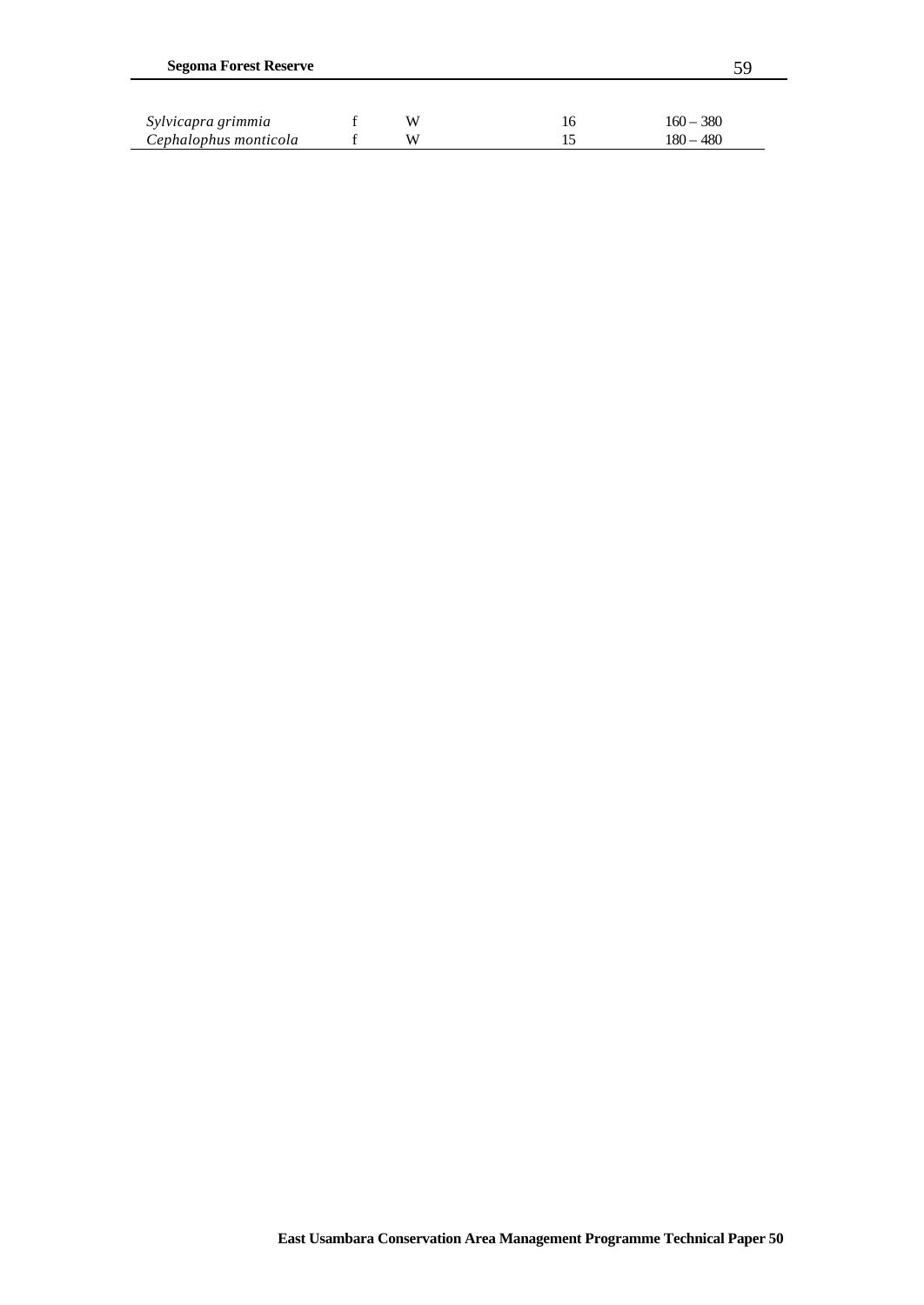### *5.4.1.3 Mammal observations*

A total of 13 species from eight families were observed but not retained for taxonomic purposes. Ecological type, endemic status and IUCN status were compiled from the National Biodiversity Database (UDSM, 1996), IUCN (1996) and Kingdon (1989).

**Table 21** Summary of mammal observations.

| <b>Species</b>             | <b>Certainty</b> | <b>Ecological</b><br>type | <b>Endemic</b><br>status | <b>IUCN</b><br>status | <b>Observation</b><br>location by plot |
|----------------------------|------------------|---------------------------|--------------------------|-----------------------|----------------------------------------|
| <b>COLOBIDAE</b>           |                  |                           |                          |                       |                                        |
| Angola pied colobus        |                  |                           |                          |                       |                                        |
| Colobus angolensis         | Definite         | F                         | W                        |                       | 1, 4, 12, 14, 15, 16,                  |
|                            |                  |                           |                          |                       | 36, 42, 49                             |
| <b>CERCOPITHECIDAE</b>     |                  |                           |                          |                       |                                        |
| Yellow baboon              |                  |                           |                          |                       |                                        |
| Papio cynocephalus         | Definite         | $\mathbf f$               | W                        |                       | 1, 3, 8, 23, 35, 41,                   |
|                            |                  |                           |                          |                       | 49                                     |
| Vervet monkey              |                  |                           |                          |                       |                                        |
| Cercopithecus aethiops     | Definite         | $\mathbf f$               | W                        |                       | $\mathbf{1}$                           |
| Gentle monkey              |                  |                           |                          |                       |                                        |
| Cercopithecus mitis        | Definite         | $\mathbf f$               | W                        |                       | 1, 2, 5, 7, 12, 13, 15,                |
|                            |                  |                           |                          |                       | 16, 19, 23, 37, 49                     |
| <b>GALAGONIDAE</b>         |                  |                           |                          |                       |                                        |
| Small-eared galago         |                  |                           |                          |                       |                                        |
| Otolemur garnetti          | Definite         | $\mathbf f$               | $\mathbf N$              |                       | 1                                      |
| <b>MACROSCELIDIDAE</b>     |                  |                           |                          |                       |                                        |
| Four-toed elephant shrew   |                  |                           |                          |                       |                                        |
| Petrodromus tetradactylus  | Probable         | $\mathbf f$               | W                        |                       | $\mathbf{1}$                           |
| Zanj elephant shrew        |                  |                           |                          |                       |                                        |
| Rhynchocyon petersi        | Probable         | f                         | ${\bf N}$                | EN                    | 3, 12                                  |
| <b>SCIURIDAE</b>           |                  |                           |                          |                       |                                        |
| Red-bellied coast squirrel |                  |                           |                          |                       |                                        |
| Paraxerus palliatus        | Probable         | F                         | W                        |                       | 1                                      |
| <b>CRICETIDAE</b>          |                  |                           |                          |                       |                                        |
| Pouched rat                |                  |                           |                          |                       |                                        |
| Cricetomys sp.             | Definite         |                           | W                        |                       | Unknown                                |
| <b>PROCAVIDAE</b>          |                  |                           |                          |                       |                                        |
| Eastern tree hyrax         |                  |                           |                          |                       |                                        |
| Dendrohyrax validus        | Definite         | $\mathbf f$               | W                        | $\mathbf V$           | 40 Frequently                          |
|                            |                  |                           |                          |                       | heard                                  |
| <b>BOVIDAE</b>             |                  |                           |                          |                       |                                        |
| Blue duiker                |                  |                           |                          |                       |                                        |
| Cephalophus monticola      | Probable         | F                         | W                        |                       | 1, 14                                  |
| Bushbuck                   |                  |                           |                          |                       |                                        |
| Tragelaphus scriptus       | Probable         | $\mathbf f$               | W                        |                       | 18                                     |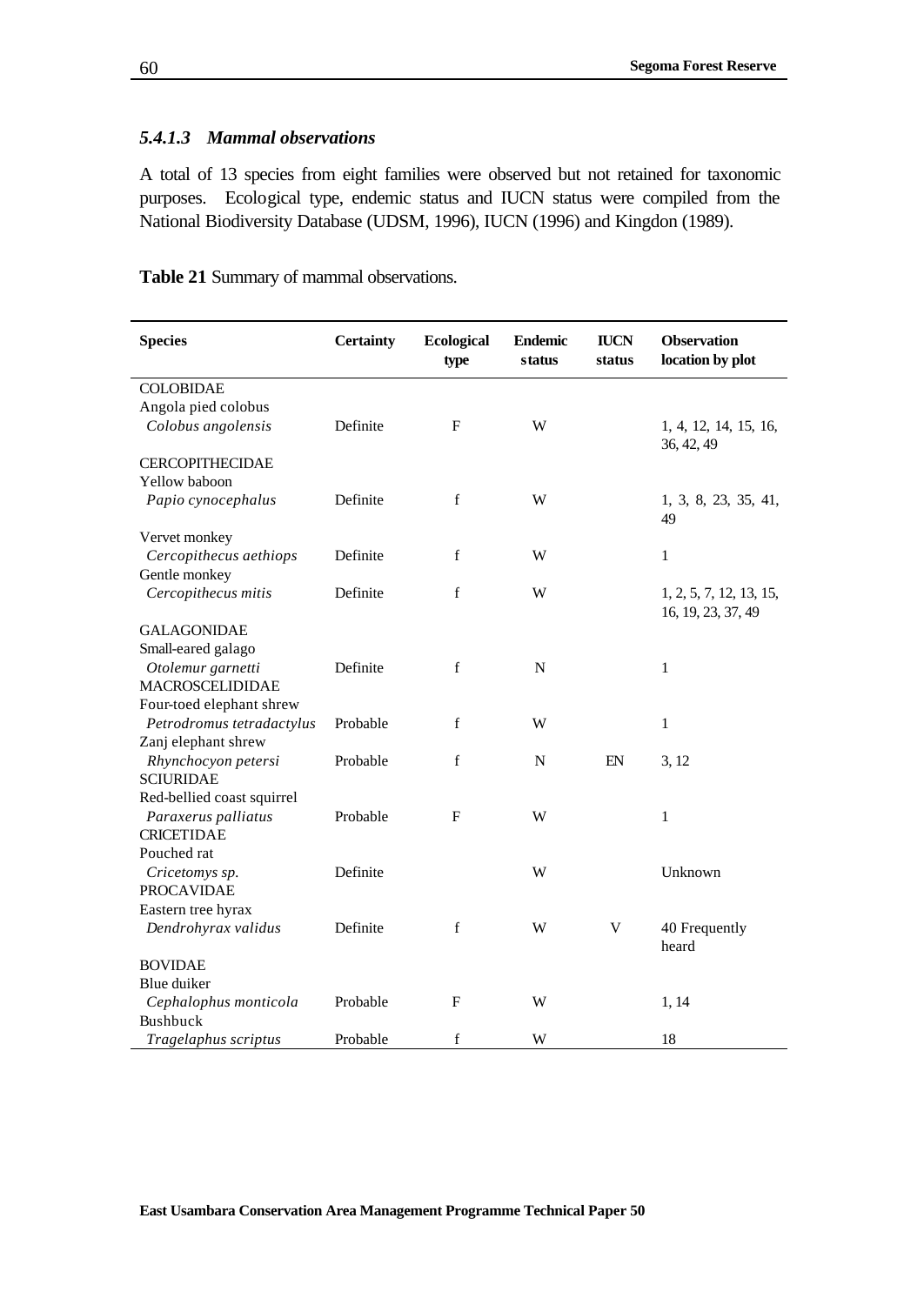KEY TO ABBREVIATIONS FOR TABLE 20 & 21 (Definitions based on those described in the botanical section of this report).

Ecological type:

- F Forest dependent species: This is defined as primary forest only. It does not include forest edge or secondary forest;
- f Forest dwelling but not forest dependent: Species occurring in primary forest as defined above as well as other vegetation types. Thus these are not forest-dependent species; and
- O Non-forest species: These are species that do not occur in primary or secondary forest or forest edge.

Endemic status:

- E Endemic: Occurring only in the Usambara mountains;
- N Near endemic: Species with limited ranges usually only including coastal forest and/or East African lowland forests;
- W Widespread distribution.

IUCN status:

- NT Near-threatened
- EN Endangered
- V Vulnerable

OR - Refers to observations outside but in proximity to the reserve to be considered associated to it.

? - No data available

Certainty: Indicates the probability of the correctness of the identity of the species observed;

Definite: Can be regarded as occurring in the reserve.

 Probable: Identification is likely but requires further information before being considered on the reserve's species list.

Possible: Species identification is may not be accurate.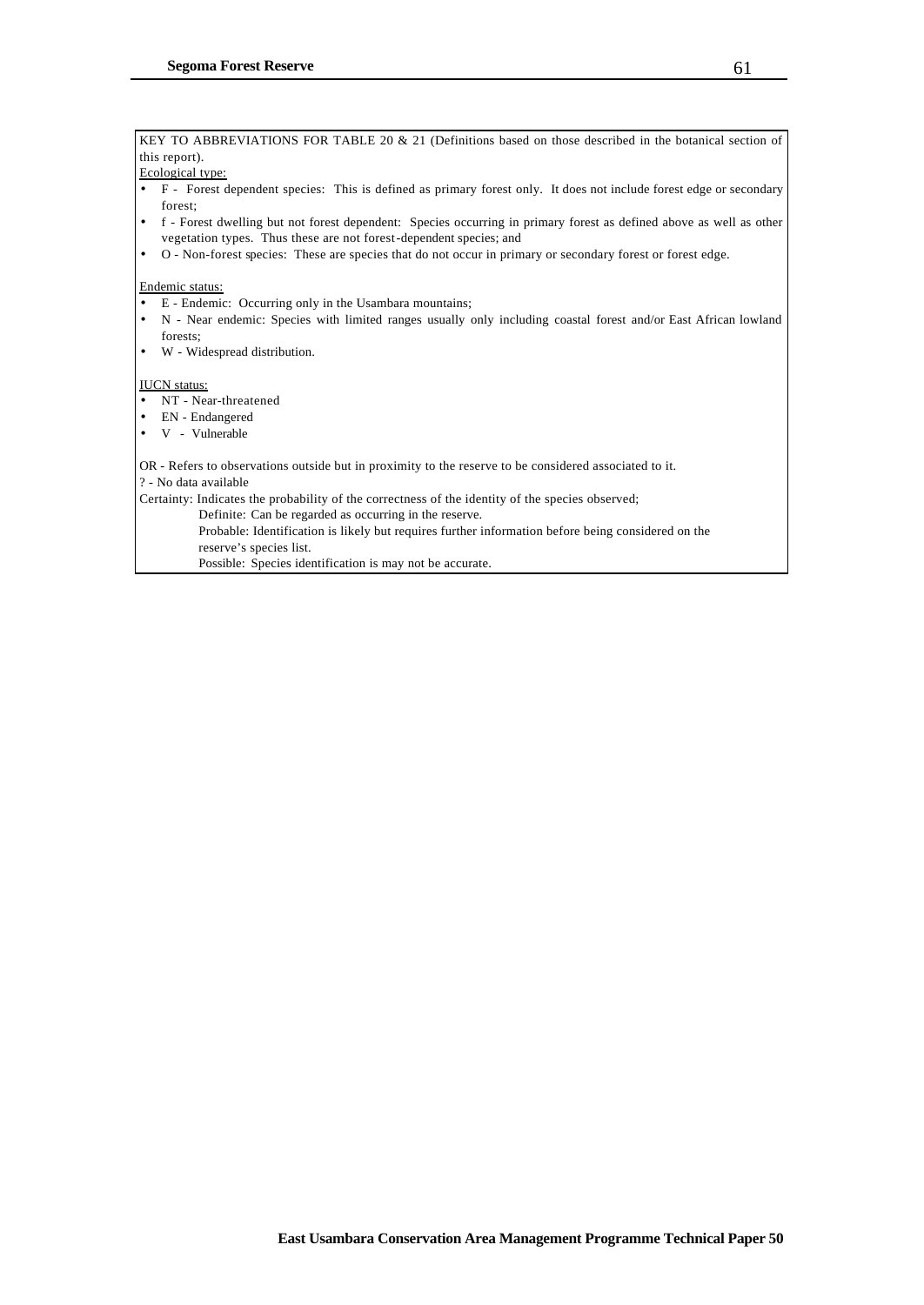### *5.4.1.4 Bats*

A total of 11 individuals were retained for taxonomic purposes, a further two individuals were caught, identified and then released. These represent six species from four families. Ecological type, endemic status and IUCN status were compiled from the National Biodiversity Database (UDSM, 1996), IUCN (1996) and Kingdon (1974). Nomenclature follows Kingdon (1997).

|  | Table 22 Summary of bats. |  |
|--|---------------------------|--|
|--|---------------------------|--|

| <b>Species</b>               | Ecol.<br><b>Type</b> | End.<br>status | <b>IUCN</b><br>status | Capture location by plot and number<br>collected |    |    |    |           |              |
|------------------------------|----------------------|----------------|-----------------------|--------------------------------------------------|----|----|----|-----------|--------------|
|                              |                      |                |                       | 1                                                | 15 | 40 | 49 | <b>OR</b> | <b>Total</b> |
| Megachiroptera               |                      |                |                       |                                                  |    |    |    |           |              |
| <b>PTEROPODIDAE</b>          |                      |                |                       |                                                  |    |    |    |           |              |
| Egyptian rousette bat        |                      |                |                       |                                                  |    |    |    |           |              |
| Rousettus aegyptiacus leachi | f                    | W              |                       | 5                                                |    | 1  |    |           | 6            |
| Collared fruit bat           |                      |                |                       |                                                  |    |    |    |           |              |
| Myonycteris relicta          | $\mathbf{F}$         | W              | V                     |                                                  |    |    |    | 1         |              |
| Microchiroptera              |                      |                |                       |                                                  |    |    |    |           |              |
| <b>RHINOLPHIDAE</b>          |                      |                |                       |                                                  |    |    |    |           |              |
| Horseshoe bat                |                      |                |                       |                                                  |    |    |    |           |              |
| Rhinolophus hildebrandti     | f                    | W              |                       |                                                  |    |    | 1  |           |              |
| <b>HIPPOSIDERIDAE</b>        |                      |                |                       |                                                  |    |    |    |           |              |
| Leaf-nosed bat               |                      |                |                       |                                                  |    |    |    |           |              |
| Hipposideros cyclops langi   | $\mathbf{F}$         | W              |                       |                                                  | 3  |    |    |           | 3            |
| VESPERTILIONIDAE             |                      |                |                       |                                                  |    |    |    |           |              |
| Serotine bat                 |                      |                |                       |                                                  |    |    |    |           |              |
| Eptesicus flavescens         | ?                    | $\gamma$       |                       |                                                  |    |    | 1  |           | 1            |
| House bat                    |                      |                |                       |                                                  |    |    |    |           |              |
| <i>Scotophilus</i> sp.       | ?                    | $\mathcal{P}$  |                       |                                                  |    |    |    |           | 1            |

KEY TO ABBREVIATIONS FOR TABLE 22 (Definitions based on those described in the botanical section of this report).

Ecological (Ecol.) type:

- F Forest dependent species: This is defined as primary forest only. It does not include forest edge or secondary forest;
- f Forest dwelling but not forest dependent: Species occurring in primary forest as defined above as well as other vegetation types. Thus these are not forest-dependent species; and
- O Non-forest species: These are species that do not occur in primary or secondary forest or forest edge.

#### Endemic (End.) status:

W - Widespread distribution.

IUCN status:

• V - Vulnerable

OR - Refers to observations outside but in proximity to the reserve to be considered associated to it.

? - No data available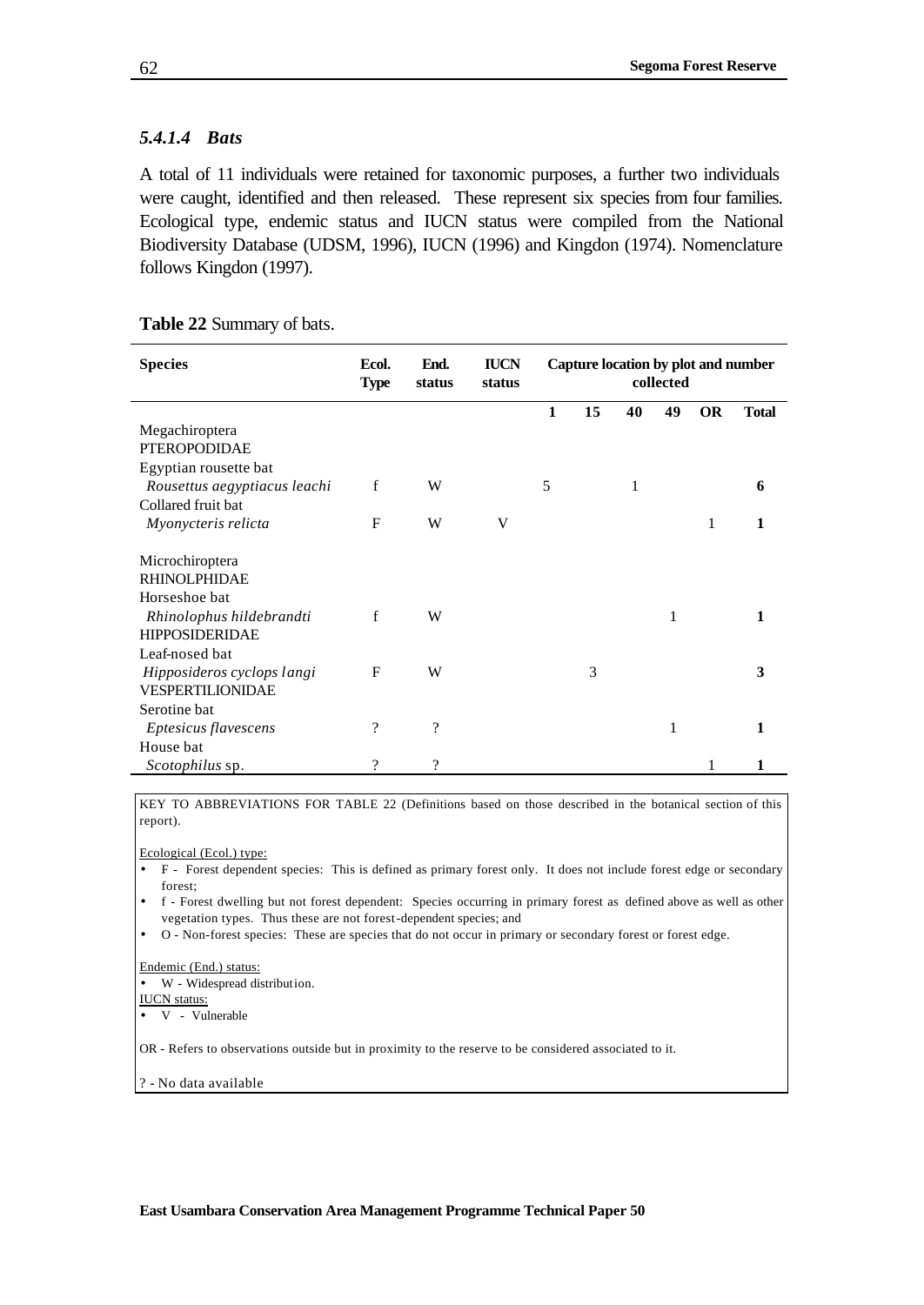

**Figure 25** Distribution of forest dependent mammal species in Segoma F.R..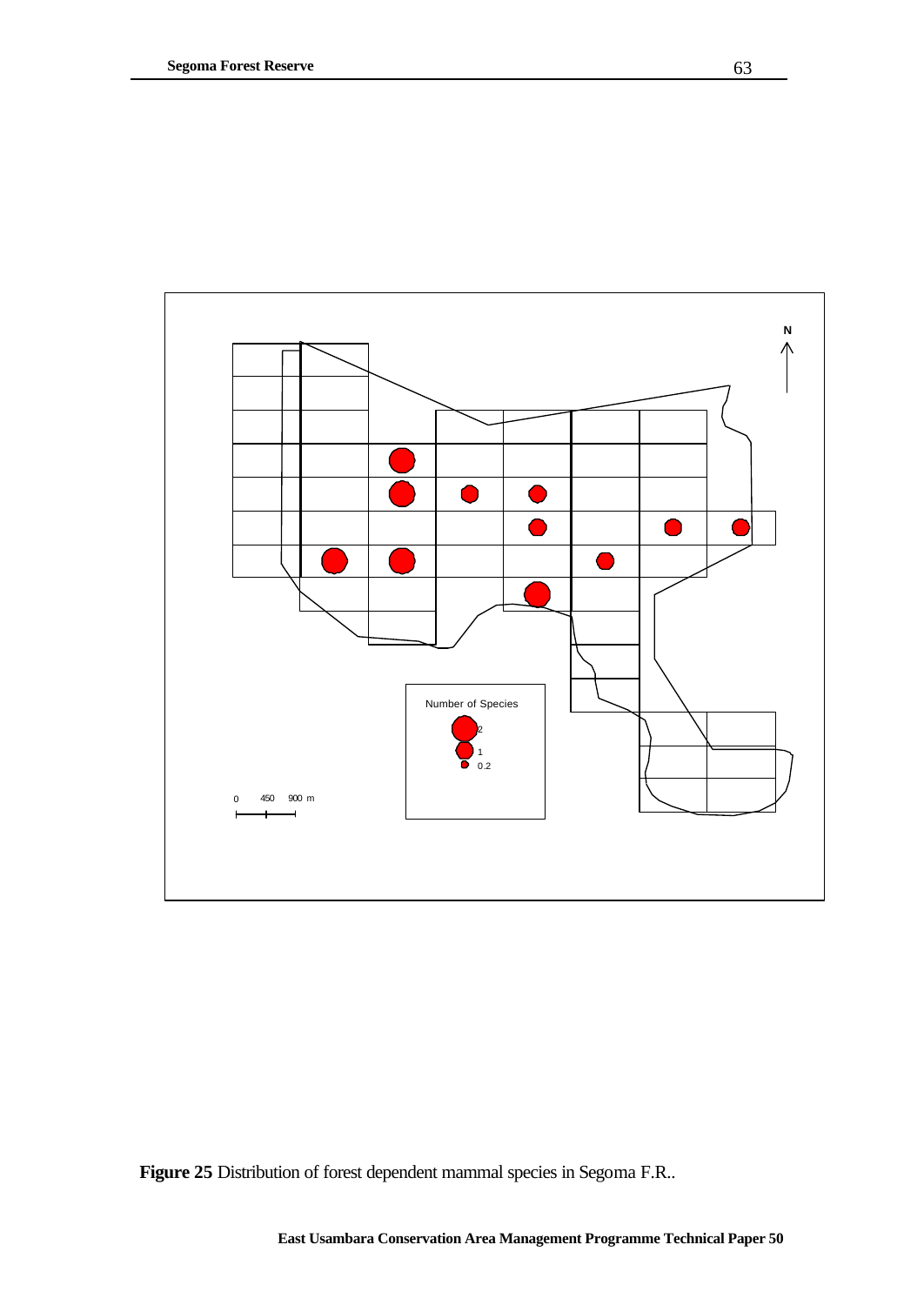

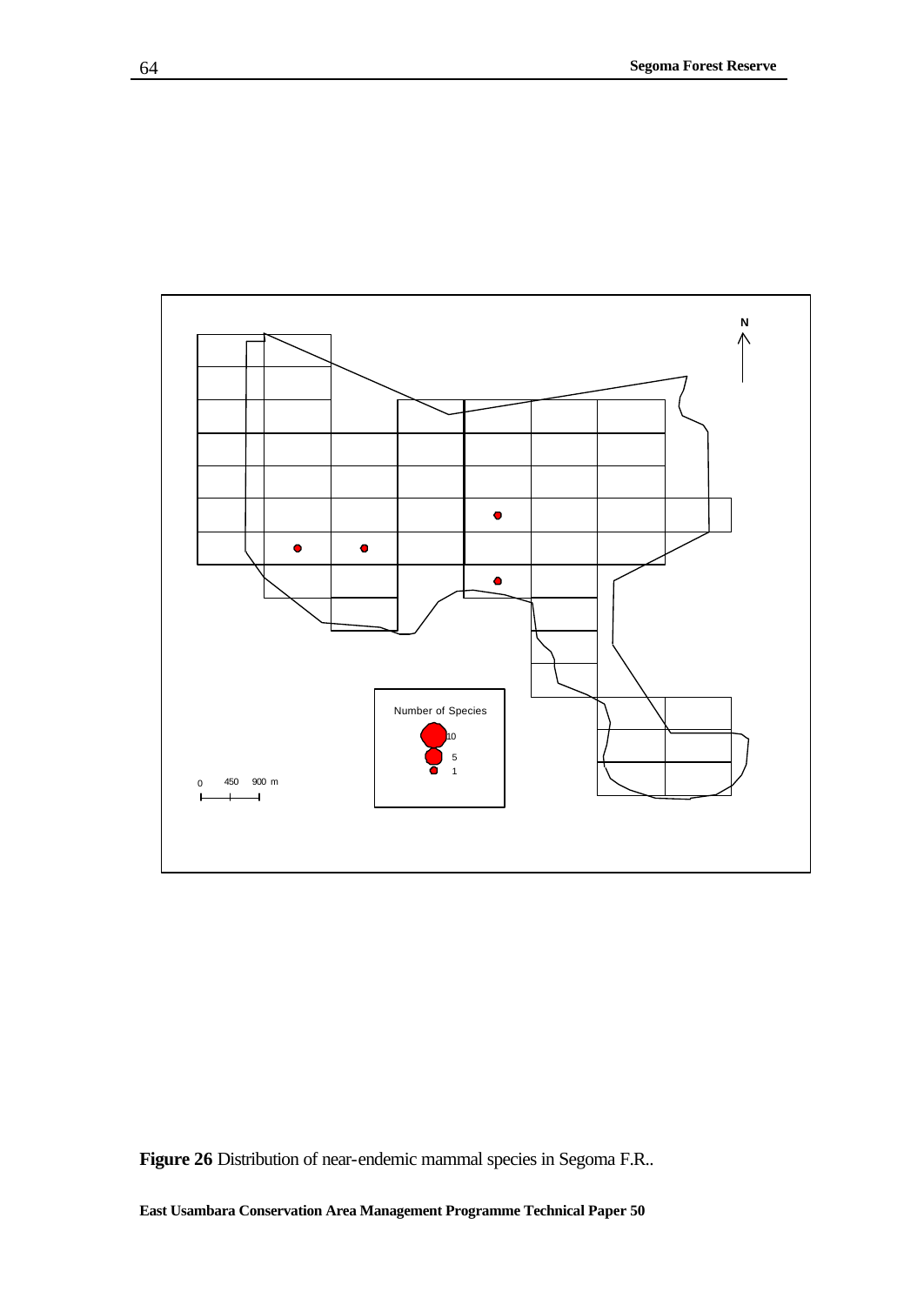### **5.4.2 Birds**

A total of 50 species from 30 families. Ecological type, endemic status and IUCN status were compiled from the National Biodiversity Database (1997), IUCN (1996) and Zimmerman *et al.* (1996).

|  | Table 23 Summary of birds. |  |
|--|----------------------------|--|
|--|----------------------------|--|

| <b>Species</b>                  | Ecol. type                  | End.         | <b>IUCN</b> | <b>CITES</b>   |             |
|---------------------------------|-----------------------------|--------------|-------------|----------------|-------------|
|                                 |                             |              | status      | status         |             |
| <b>ARDEIDAE</b>                 |                             |              |             |                |             |
| Ardeola ralloides               | Squacco heron               | $\mathbf{O}$ | W           |                |             |
| Butorides striatus atricapillus | Green-backed heron          | O            | W           |                |             |
| <b>SCOPIDAE</b>                 |                             |              |             |                |             |
| Scopus umbretta umbretta        | Hamerkop                    | $\mathbf{O}$ | W           |                |             |
| <b>ACCIPITRIDAE</b>             |                             |              |             |                |             |
| Polyboroiodes typus             | African harrier hawk        | f            | W           | LC             |             |
| Aquila wahlbergi                | Wahlberg's eagle            | O            | W           |                |             |
| Stephanoaetus coronatus         | African crowned eagle       | f            | W           | LC             | $\mathbf I$ |
| Gypohierax angolensis           | Palm-nut vulture            | $\mathbf{O}$ | W           | LC             | $\Pi$       |
| Buteo buteo vulpinus            | Common buzzard              | f            | W           |                |             |
| <b>HELIORNITHIDAE</b>           |                             |              |             |                |             |
| Podica senegalensis somereni    | African finfoot             | F            | W           |                |             |
| <b>NUMIDIDAE</b>                |                             |              |             |                |             |
| Gutter sp.                      | Guineafowl sp.              |              |             |                |             |
| <b>COLUMBIDAE</b>               |                             |              |             |                |             |
| Aplopelia larvata larvata       | Lemon dove                  | F            | W           |                |             |
| Coluba delegorguei              | Eastern bronze-naped pigeon | F            | W           |                |             |
| Treron calva                    | African green pigeon        | O            | W           |                |             |
| Turtur tympanistria             | Tambourine dove             | F            | W           |                |             |
| <b>MUSOPHAGIDAE</b>             |                             |              |             |                |             |
| Tauraco fischeri                | Fischer's turaco            | F            | W           | <b>NT</b>      | Π           |
| <b>CUCULIDAE</b>                |                             |              |             |                |             |
| Centropus superciliosus         | White browed coucal         | O            | W           |                |             |
| <b>STRIGIDAE</b>                |                             |              |             |                |             |
| Strix woodfordii                | African wood-owl            | f            | W           |                |             |
| <b>TROGONIDAE</b>               |                             |              |             |                |             |
| Apaloderma narina               | Narina trogon               | F            | W           |                |             |
| <b>ALCEDINIDAE</b>              |                             |              |             |                |             |
| Alcedo cristata                 | Malachite kingfisher        | O            | W           |                |             |
| Halcyon albiventris             | Brown-hooded kingfisher     | O            | W           |                |             |
| <b>PHOENICULIDAE</b>            |                             |              |             |                |             |
| Phoeniculus purpureus           | Green wood-hoopoe           | F            | W           |                |             |
| <b>BUCEROTIDAE</b>              |                             |              |             |                |             |
| <b>Bycanistes bucinator</b>     | Trumpeter hornbill          | F            | W           |                |             |
| Tockus alboterminatus           | Crowned hornbill            | F            | W           |                |             |
| <b>CAPITONIDAE</b>              |                             |              |             |                |             |
| Stactolaema leucotis            | White-eared barbet          | F            | W           |                |             |
| Stactolaema olivacea            | Green barbet                | $\mathbf{F}$ | W           | $_{\text{LC}}$ |             |
| <b>INDICATORIDAE</b>            |                             |              |             |                |             |
| Indicator variegatus            | Scaly-throated honeyguide   | f            | W           |                |             |
| <b>PICIDAE</b>                  |                             |              |             |                |             |
| Campethera cailliautii          | Green-backed woodpecker     | f            | W           |                |             |
| <b>MOTACILLIDAE</b>             |                             |              |             |                |             |
| Motacilla aguimp vidua          | African pied wagtail        | O            | W           |                |             |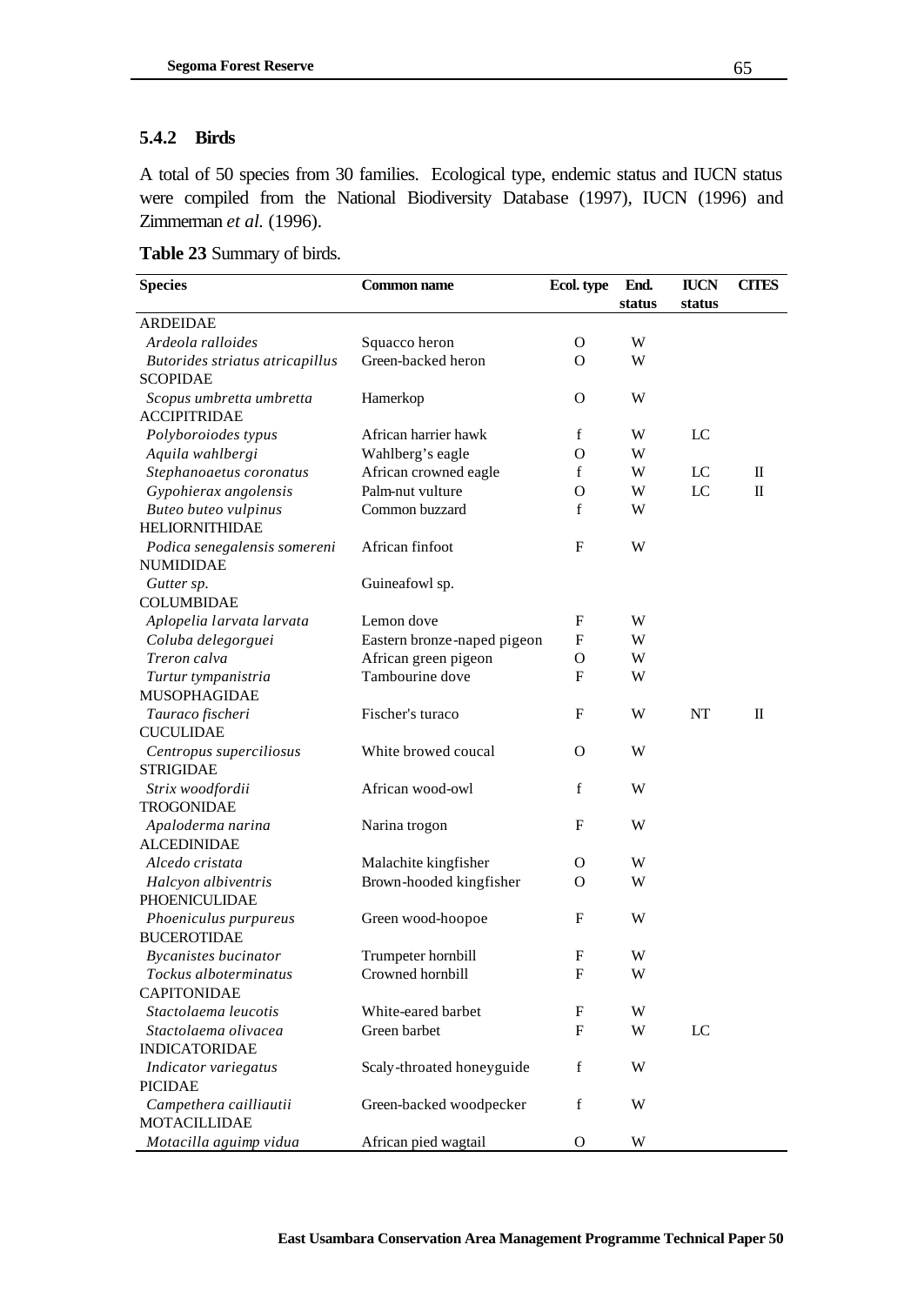| <b>Species</b><br><b>Common name</b> |                             | Ecol.                     | End.        | <b>IUCN</b>               | <b>CITES</b> |
|--------------------------------------|-----------------------------|---------------------------|-------------|---------------------------|--------------|
|                                      |                             | <b>Type</b>               | status      | status                    |              |
| Motacilla clara                      | Mountain wagtail            | f                         | W           |                           |              |
| <b>PYCNONOTIDAE</b>                  |                             |                           |             |                           |              |
| Pycnonotus barbatus                  | Common bulbul               | $\mathbf f$               | W           |                           |              |
| <b>TURDIDAE</b>                      |                             |                           |             |                           |              |
| Swynnertonia swynnertoni             | Swynnerton's robin          | F                         | $\mathbf N$ | $\ensuremath{\mathsf{V}}$ |              |
| Cossypha natalensis                  | Red-capped robin-chat       | $\mathbf f$               | W           |                           |              |
| Neocossyphus rufus                   | Red-tailed ant thrush       | $\mathbf f$               | W           |                           |              |
| <b>MUSCICAPIDAE</b>                  |                             |                           |             |                           |              |
| Muscicapa caerulescens               | Ashy flycatcher             | $\mathbf f$               | W           |                           |              |
| <b>SYLVIIDAE</b>                     |                             |                           |             |                           |              |
| Prinia subflava                      | Tawny flanked prinia        | $\Omega$                  | W           |                           |              |
| <b>MONARCHIDAE</b>                   |                             |                           |             |                           |              |
| Erythrocercus holochlorus            | Little yellow flycatcher    | $\mathbf f$               | W           |                           |              |
| Terpsiphone viridis                  | African paradise flycatcher | $\mathbf f$               | W           |                           |              |
| Trochocercus cyanomelas              | Blue-mantled crested        | F                         | W           |                           |              |
|                                      | flycatcher                  |                           |             |                           |              |
| <b>PLATYSTEIRIDAE</b>                |                             |                           |             |                           |              |
| Batis mixta                          | Forest batis                | $\mathbf f$               | W           |                           |              |
| <b>PRIONOPIDAE</b>                   |                             |                           |             |                           |              |
| Prionops retzii                      | Retz's helmetshrike         | $\mathbf f$               | W           |                           |              |
| <b>DICRURIDAE</b>                    |                             |                           |             |                           |              |
| Dicrurus adsimsilis                  | Common drongo               | f                         | W           |                           |              |
| Dicrurus ludwigii                    | Square-tailed drongo        | $\mathbf f$               | W           |                           |              |
| ORIOLIDAE                            |                             |                           |             |                           |              |
| Oriolus chlorocephalus               | Green headed oriole         | $\boldsymbol{\mathrm{F}}$ | W           |                           |              |
| <b>STURNIDAE</b>                     |                             |                           |             |                           |              |
| Cinnyricinclus leucogaster           | Violet-backed starling      | F                         | W           |                           |              |
| NECTARINIIDAE                        |                             |                           |             |                           |              |
| Anthreptes collaris                  | Collared sunbird            | $\mathbf f$               | W           |                           |              |
| Nectarinia venusta                   | Variable sunbird            | $\mathbf O$               | W           |                           |              |
| <b>PLOCEIDAE</b>                     |                             |                           |             |                           |              |
| Euplectes nigroventris               | Zanzibar red bishop         | O                         | W           |                           |              |
| Ploceus bicolor                      | Dark-backed weaver          | F                         | W           |                           |              |
| Ploceus cucullatus                   | Black-headed weaver         | $\Omega$                  | W           |                           |              |
| <b>ESTRILDIDAE</b>                   |                             |                           |             |                           |              |
| Estrilda astrild                     | Common waxbill              | $\Omega$                  | W           |                           |              |

#### **Table 23** continued.

KEY TO ABBREVIATIONS FOR TABLE 23 (Definitions based on those described in the botanical section of this report).

#### Ecological (Ecol.) type:

- F Forest dependent species: This is defined as primary forest only. It does not include forest edge or secondary forest;
- f Forest dwelling but not forest dependent: Species occurring in primary forest as defined above as well as other vegetation types. Thus these are not forest-dependent species; and
- O Non-forest species: These are species that do not occur in primary or secondary forest or forest edge.

#### Endemic (End.) status:

- N Near endemic: Species with limited ranges usually only including coastal forest and/or East African lowland forests;
- W Widespread distribution.

#### IUCN Status.

- V Vulnerable
- LC Least Concern
- NT Near Threatened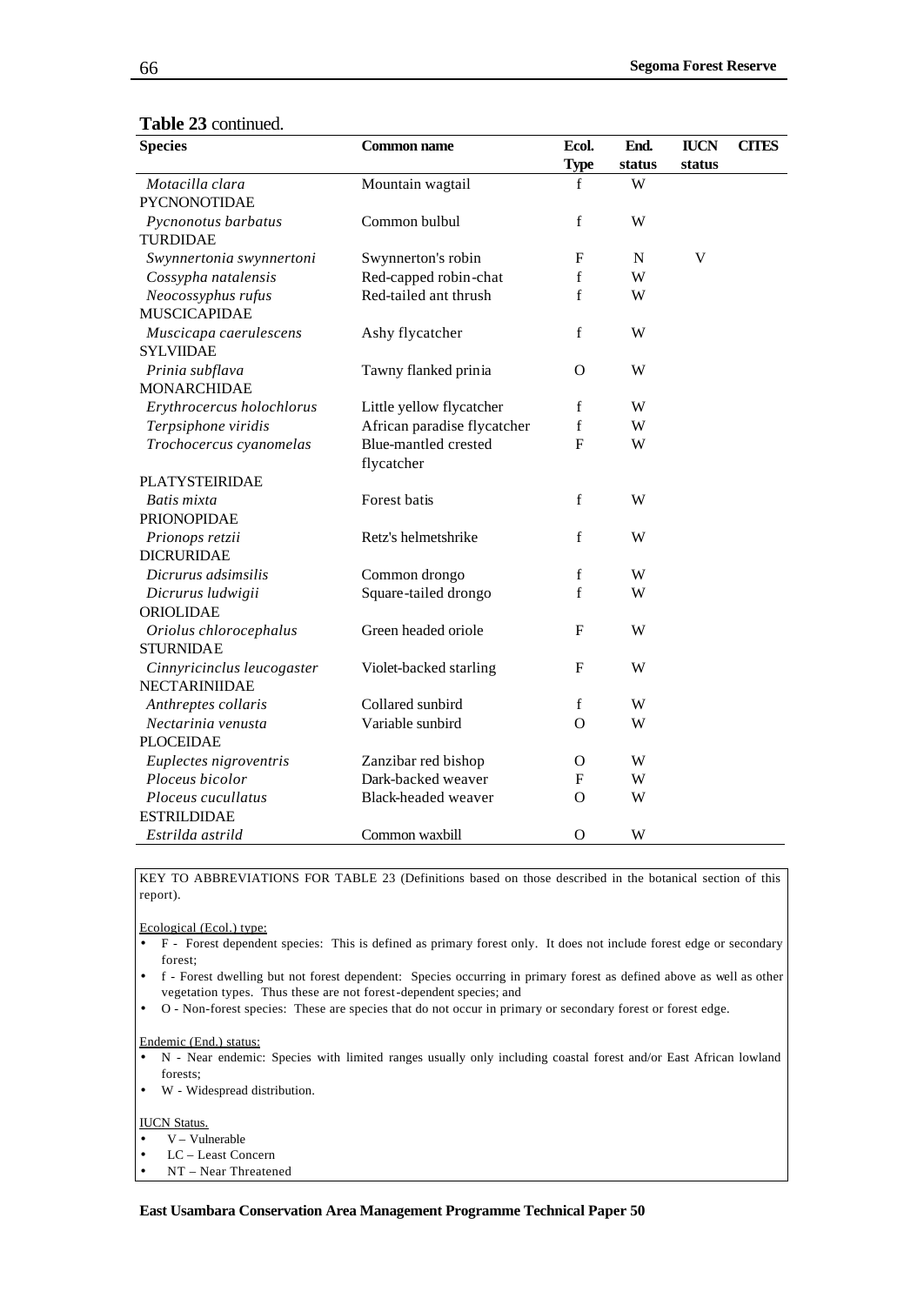#### **CITES**

• II – Listed on CITES Appendix II

**Table 24** Ranges of near-endemic bird species (Zimmerman, 1996).

| Near-endemic species     | <b>Range</b>             |
|--------------------------|--------------------------|
| Swynnerton's robin       |                          |
| Swynnertonia swynnertoni | East Usambara Mountains. |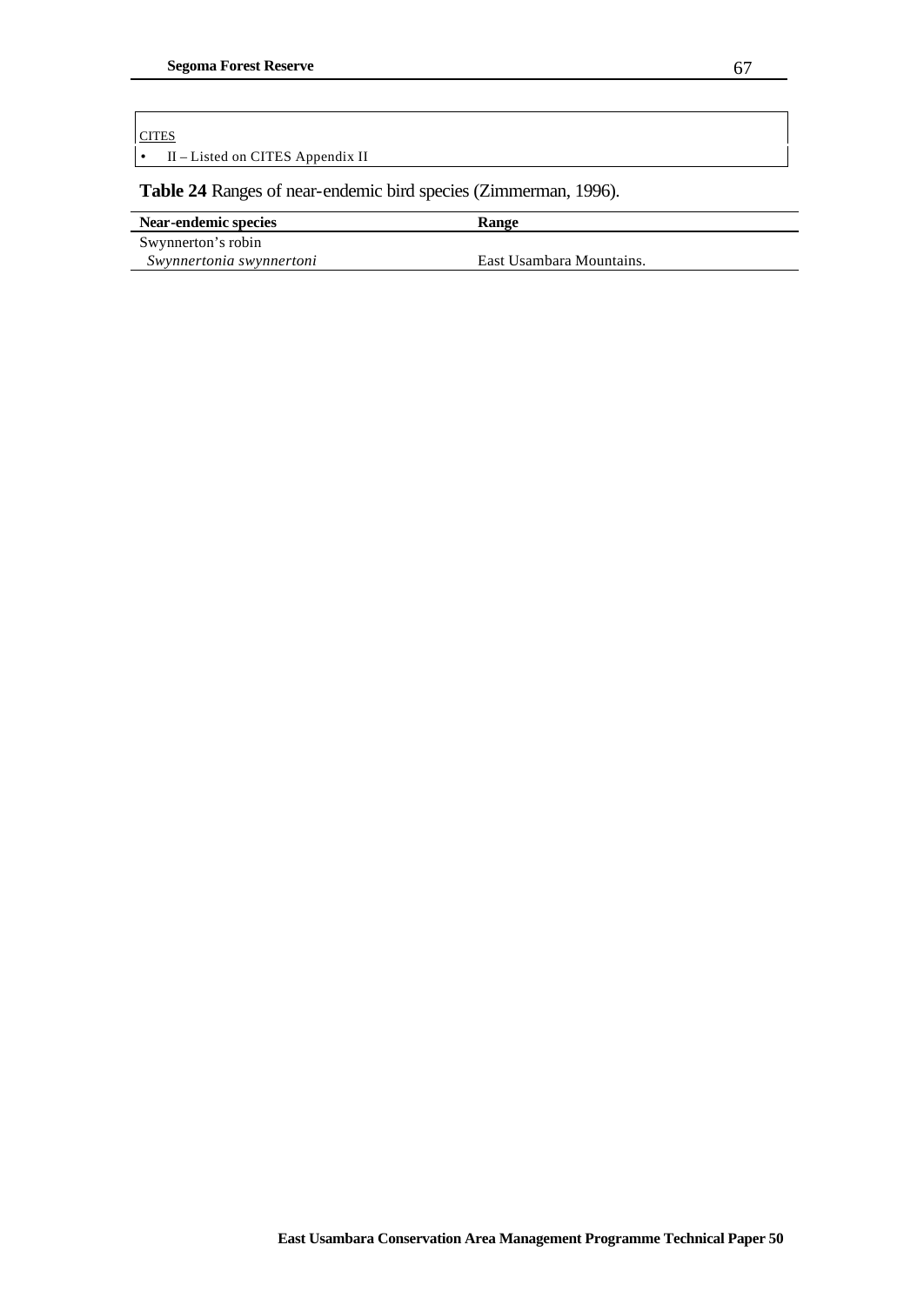## **5.4.3 Reptiles**

A total of 76 individuals were retained for taxonomic purposes. These specimens represent 27 species from 11 families. Ecological type, endemic status and IUCN status were compiled from the National Biodiversity Database (1996), IUCN (1996), Broadley & Howell (unpubl.), Howell (1993), and Branch (1994).

|  | Table 25 Summary of reptiles. |  |
|--|-------------------------------|--|
|--|-------------------------------|--|

| <b>Species</b>                         | Ecol.<br><b>Type</b> | End.<br>Status status | <b>IUCN</b>             |                |                |                 |              | collected      |              | Capture location by plot and number |                               |                |                |
|----------------------------------------|----------------------|-----------------------|-------------------------|----------------|----------------|-----------------|--------------|----------------|--------------|-------------------------------------|-------------------------------|----------------|----------------|
|                                        |                      |                       |                         | $\mathbf{1}$   | 16             | 15 <sup>1</sup> | 40           | 49             | 35           | <b>Plots</b><br>with 1<br>spec.     | $\overline{O}$<br>$\mathbf R$ | ${\bf U}$<br>K | <b>Total</b>   |
| <b>TESTUDINIDAE</b>                    |                      |                       |                         |                |                |                 |              |                |              |                                     |                               |                |                |
| South-eastern hinge-backed<br>tortoise |                      |                       |                         |                |                |                 |              |                |              |                                     |                               |                |                |
| Kinixys b. belliana                    | $\mathbf f$          | W                     |                         |                |                |                 |              |                |              |                                     | 1                             |                | 1              |
| <b>CHAMAELEONIDAE</b>                  |                      |                       |                         |                |                |                 |              |                |              |                                     |                               |                |                |
| Bearded pigmy-chameleon                |                      |                       |                         |                |                |                 |              |                |              |                                     |                               |                |                |
| Rhampholeon brevicaudatus              | $\mathbf{F}$         | ${\bf N}$             | $\overline{\mathsf{V}}$ | 1              |                | 1               |              | $\overline{2}$ | $\mathbf{1}$ |                                     | 1                             |                | 6              |
| Common flap-necked chameleon           |                      |                       |                         |                |                |                 |              |                |              |                                     |                               |                |                |
| Chamaeleo dilepis                      | $\mathbf f$          | W                     |                         |                |                |                 |              |                |              | 52                                  |                               |                | 1              |
| <b>GEKKONIDAE</b>                      |                      |                       |                         |                |                |                 |              |                |              |                                     |                               |                |                |
| Uluguru forest gecko                   |                      |                       |                         |                |                |                 |              |                |              |                                     |                               |                |                |
| Cnemaspis barbouri                     | $\mathbf F$          | N                     | EN                      |                |                |                 | 4            | 3              |              |                                     |                               |                | 7              |
| Baobab gecko                           |                      |                       |                         |                |                |                 |              |                |              |                                     |                               |                |                |
| Hemidactylus                           | $\mathbf f$          | W                     |                         |                |                |                 | 1            |                |              | 24                                  |                               |                | $\mathbf{2}$   |
| platycephalus                          |                      |                       |                         |                |                |                 |              |                |              |                                     |                               |                |                |
| Tropical house gecko                   |                      |                       |                         |                |                |                 |              |                |              |                                     |                               |                |                |
| Hemidactylus mabouia                   | f                    | W                     |                         | $\overline{2}$ |                |                 |              |                |              |                                     |                               |                | $\overline{2}$ |
| Lygodactylus capensis grotei           |                      | W                     |                         |                |                |                 |              |                |              |                                     | 1                             |                | $\mathbf{1}$   |
| <b>SCINCIDAE</b>                       |                      |                       |                         |                |                |                 |              |                |              |                                     |                               |                |                |
| Speckle-lipped skink                   |                      |                       |                         |                |                |                 |              |                |              |                                     |                               |                |                |
| Mabuya maculilabris                    | $\mathbf{F}$         | W                     |                         | $\overline{2}$ | $\overline{2}$ |                 | $\mathbf{1}$ | $\mathbf{1}$   |              |                                     | 1                             |                | 7              |
| Common striped skink                   |                      |                       |                         |                |                |                 |              |                |              |                                     |                               |                |                |
| Mabuya striata                         |                      | W                     |                         | 1              |                |                 |              |                |              |                                     |                               |                | 1              |
| Kilimanjaro five-toed skink            |                      |                       |                         |                |                |                 |              |                |              |                                     |                               |                |                |
| Leptosiaphos kilimensis                | $\mathbf F$          | W                     | $\mathbf V$             |                |                |                 | 1            |                |              |                                     |                               |                | 1              |
| CORDYLIDAE                             |                      |                       |                         |                |                |                 |              |                |              |                                     |                               |                |                |
| East African spiny-tailed lizard       |                      |                       |                         |                |                |                 |              |                |              |                                     |                               |                |                |
| Cordylus t. tropidosternum             | $\mathbf f$          | W                     |                         |                |                |                 |              |                |              | 12, 42                              |                               |                | $\overline{2}$ |
| <b>LEPTOTYPHLOPIDAE</b>                |                      |                       |                         |                |                |                 |              |                |              |                                     |                               |                |                |
| Merker's worm-snake                    |                      |                       |                         |                |                |                 |              |                |              |                                     |                               |                |                |
| Leptotyphlops scutifrons               | f                    | W                     |                         | 1              |                |                 |              |                |              |                                     |                               |                | 1              |
| merkeri                                |                      |                       |                         |                |                |                 |              |                |              |                                     |                               |                |                |
| <b>VIPERIDAE</b>                       |                      |                       |                         |                |                |                 |              |                |              |                                     |                               |                |                |
| Eastern gaboon viper                   |                      |                       |                         |                |                |                 |              |                |              |                                     |                               |                |                |
| Bitis gabonica                         | F                    | W                     |                         |                |                |                 |              |                |              |                                     | 1                             |                | 1              |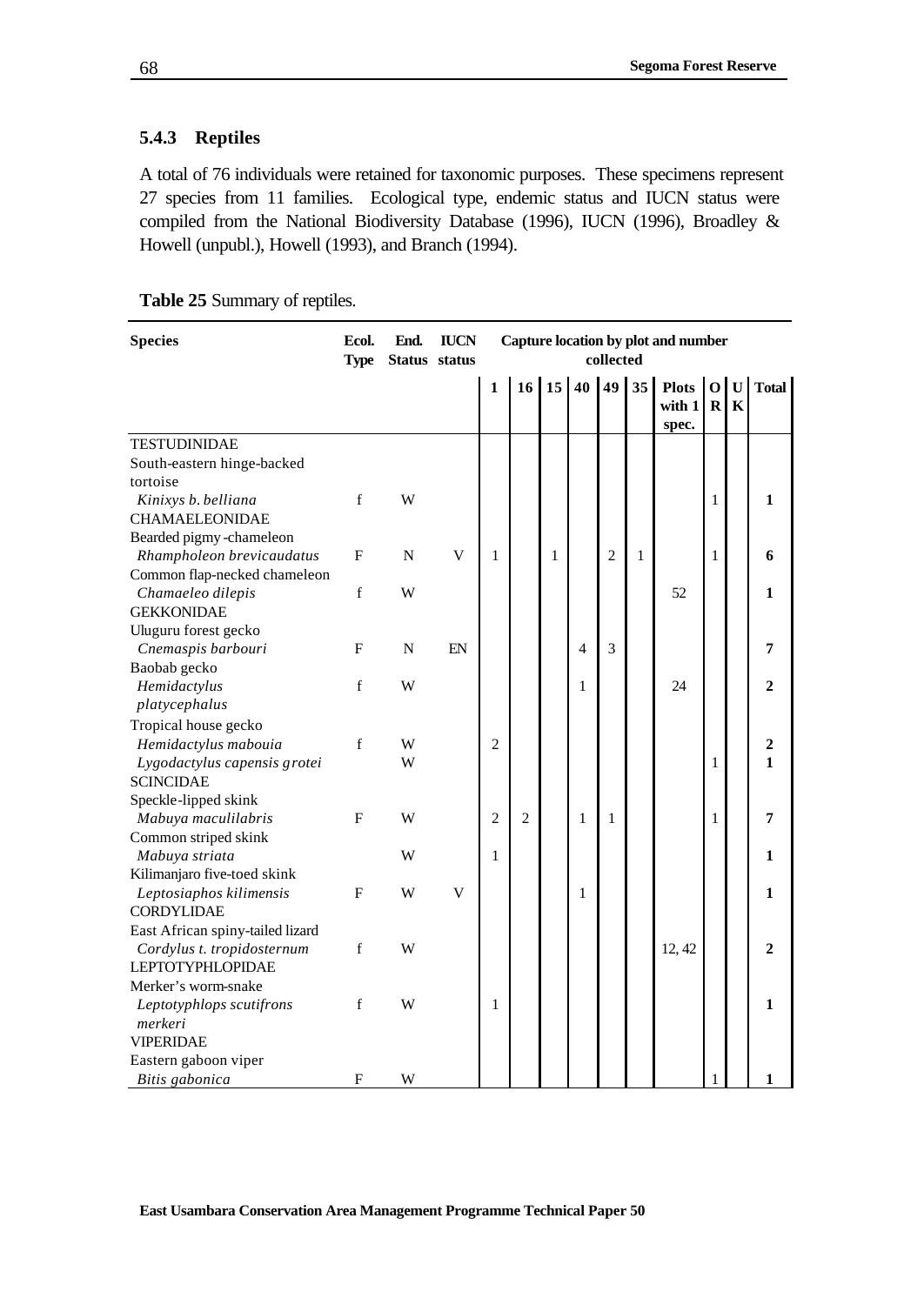## **Table 25** continued.

| <b>Species</b>              | Ecol.<br><b>Type</b>     | End.<br><b>Status</b> | <b>IUCN</b><br>status     |                |              |    |              | collected |                | Capture location by plot and number |                               |                             | <b>Total</b>            |
|-----------------------------|--------------------------|-----------------------|---------------------------|----------------|--------------|----|--------------|-----------|----------------|-------------------------------------|-------------------------------|-----------------------------|-------------------------|
|                             |                          |                       |                           | 1              | 16           | 15 | 40           | 49 35     |                | <b>Plots</b><br>with 1<br>spec.     | $\overline{O}$<br>$\mathbf R$ | $\mathbf{U}$<br>$\mathbf K$ |                         |
| <b>BOIDAE</b>               |                          |                       |                           |                |              |    |              |           |                |                                     |                               |                             |                         |
| Northern African python     |                          |                       |                           |                |              |    |              |           |                |                                     |                               |                             |                         |
| Python sebae                | $\Omega$                 | W                     |                           |                |              |    |              |           |                |                                     | 1                             |                             | 1                       |
| <b>ELAPIDAE</b>             |                          |                       |                           |                |              |    |              |           |                |                                     |                               |                             |                         |
| Eastern green mamba         |                          |                       |                           |                |              |    |              |           |                |                                     |                               |                             |                         |
| Dendroaspis angusticeps     | f                        | W                     |                           |                |              |    |              |           |                | 25                                  |                               |                             | 1                       |
| Usambara garter-snake       |                          |                       |                           |                |              |    |              |           |                |                                     |                               |                             |                         |
| Elapsoidea nigra            | $\mathbf F$              | $\mathbf N$           | $\mathbf V$               | 3              |              |    |              |           |                | 36                                  | $\mathbf{1}$                  |                             | 5                       |
| <b>COLUBRIDAE</b>           |                          |                       |                           |                |              |    |              |           |                |                                     |                               |                             |                         |
| Common house-snake          |                          |                       |                           |                |              |    |              |           |                |                                     |                               |                             |                         |
| Lamprophis capensis         | $\mathbf{F}$             | W                     |                           |                |              |    |              |           |                | 33                                  | 1                             |                             | $\overline{2}$          |
| Usambara forest-snake       |                          |                       |                           |                |              |    |              |           |                |                                     |                               |                             |                         |
| Buhoma vauerocegae          | $\mathbf{F}$             | $\mathbf N$           | V                         |                |              |    |              |           |                |                                     | 1                             |                             | $\mathbf{1}$            |
| Usambara centipede-eater    |                          |                       |                           |                |              |    |              |           |                |                                     |                               |                             |                         |
| Aparallactus werneri        | $\mathbf F$              | $\mathbf N$           | $\mathbf V$               | 3              | $\mathbf{1}$ |    |              |           |                |                                     | 1                             |                             | 5                       |
| Olive marsh-snake           |                          |                       |                           |                |              |    |              |           |                |                                     |                               |                             |                         |
| Natriciteres olivacea       | $\Omega$                 | W                     |                           | 3              |              |    |              |           |                |                                     | $\mathbf{1}$                  | $\mathbf{1}$                | 5                       |
| Half-banded shovel-snout    |                          |                       |                           |                |              |    |              |           |                |                                     |                               |                             |                         |
| Prosymna semifasciata       | $\mathbf F$              | E                     | CR                        |                |              |    |              |           | $\overline{2}$ |                                     |                               |                             | $\overline{2}$          |
| Spotted bush-snake          |                          |                       |                           |                |              |    |              |           |                |                                     |                               |                             |                         |
| Philothamnus punctatus      | $\mathbf f$              | W                     |                           | $\overline{c}$ |              |    |              | 1         |                | 13, 25                              |                               |                             | 5                       |
| Usambara green-snake        |                          |                       |                           |                |              |    |              |           |                |                                     |                               |                             |                         |
| Philothamnus macrops        | ${\bf F}$                | ${\bf N}$             | $\ensuremath{\mathsf{V}}$ |                |              |    | $\mathbf{1}$ |           |                | 2, 4, 7,<br>9,37                    |                               |                             | 6                       |
| Tornier's cat snake         |                          |                       |                           |                |              |    |              |           |                |                                     |                               |                             |                         |
| Crotaphopeltis tornieri     | F                        | W                     | V                         | $\overline{2}$ |              |    |              | 1         |                |                                     | 1                             |                             | $\overline{\mathbf{4}}$ |
| Northern marbled tree-snake |                          |                       |                           |                |              |    |              |           |                |                                     |                               |                             |                         |
| Dipsadoboa flavida          | $\overline{\mathcal{L}}$ | W                     | $\overline{?}$            | $\mathbf{1}$   |              |    |              |           |                |                                     | 1                             |                             | $\overline{2}$          |
| broadleyi                   |                          |                       |                           |                |              |    |              |           |                |                                     |                               |                             |                         |
| Mozambique vine snake       |                          |                       |                           |                |              |    |              |           |                |                                     |                               |                             |                         |
| Thelotornis capensis        | f                        | W                     |                           |                |              | 1  |              |           |                | 5                                   |                               | 1                           | 3                       |
| mossambicanus               |                          |                       |                           |                |              |    |              |           |                |                                     |                               |                             |                         |

## **Table 26** Ranges for endemic and near-endemic reptile species recorded (Howell, 1993).

| <b>Endemic Species</b>      | Range                                              |
|-----------------------------|----------------------------------------------------|
| Prosymna semifasciata       | East Usambaras                                     |
| <b>Near-endemic Species</b> | Range                                              |
| Philothamnus macrops        | East Usambaras; West Usambaras; Coastal forest     |
| Elapsoidea nigra            | East Usambaras; West Usambaras; Ulugurus           |
| Leptosiaphos kilimensis     | Kenya, Northern Tanzania                           |
| Rhampholeon brevicaudatus   | East Usambaras; Ulugurus; Uzungwas; Coastal forest |
| Cnemaspis barbouri          | East Usambaras; Ulugurus                           |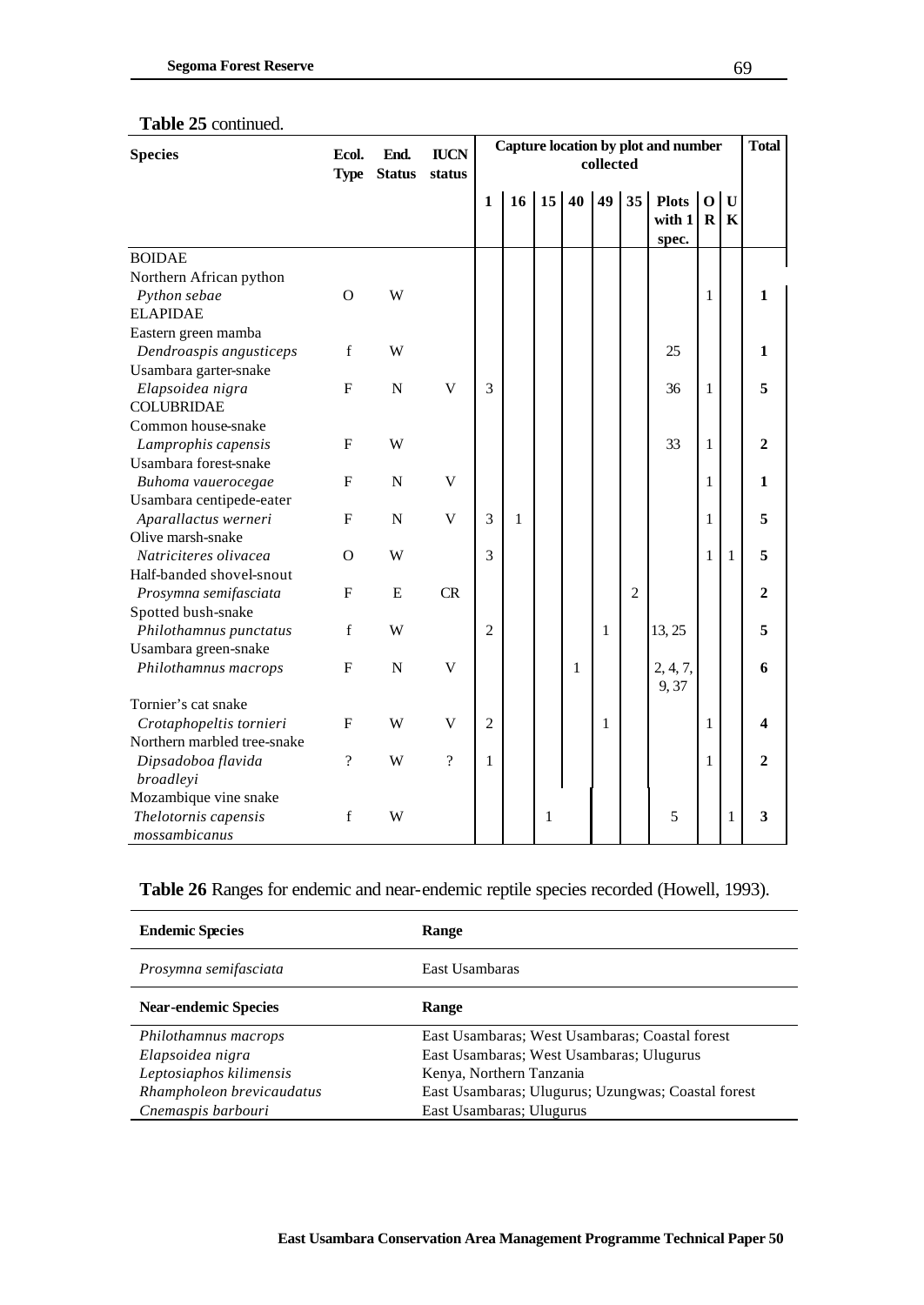An additional three species from three families were observed but not collected.

| <b>Species</b>                   | <b>Certainty</b> | <b>Ecological</b><br>type | <b>Endemic</b><br>status | <b>Observation</b><br>location |
|----------------------------------|------------------|---------------------------|--------------------------|--------------------------------|
| <b>LACERTIDAE</b>                |                  |                           |                          |                                |
| Eastern serrate-toed tree-lizard |                  |                           |                          |                                |
| Holaspis guentheri laevis        | Probable         | F                         | W                        | Plot 49                        |
| <b>VARANIDAE</b>                 |                  |                           |                          |                                |
| Nile monitor                     |                  |                           |                          |                                |
| Varanus niloticus                | Probable         | F                         | W                        | Plot 49, 2                     |
| <b>BOIDAE</b>                    |                  |                           |                          |                                |
| Northern African python          |                  |                           |                          |                                |
| Python s. sebae                  | Certain          | Ω                         | W                        | Plot 7                         |

#### **Table 27** Summary of reptile observations.

KEY TO ABBREVIATIONS FOR TABLE 25, 26 & 27 (Definitions based on those described in the botanical section of this report).

#### Ecological type:

- F Forest dependent species: This is defined as primary forest only. It does not include forest edge or secondary forest;
- f Forest dwelling but not forest dependent: Species occurring in primary forest as defined above as well as other vegetation types. Thus these are not forest-dependent species; and
- O Non-forest species: These are species that do not occur in primary or secondary forest or forest edge.

#### Endemic status:

- E Endemic: Occurring only in the Usambara mountains;
- N Near endemic: Species with limited ranges usually only including coastal forest and/or East African lowland forests;
- W Widespread distribution.

#### IUCN status:

- CR Critical Risk
- EN Endangered
- V Vulnerable
- NT Near-threatened
- DD Data deficient

OR - Refers to observations outside but in proximity to the reserve to be considered associated to it.

UK - Unknown capture location

? - No data available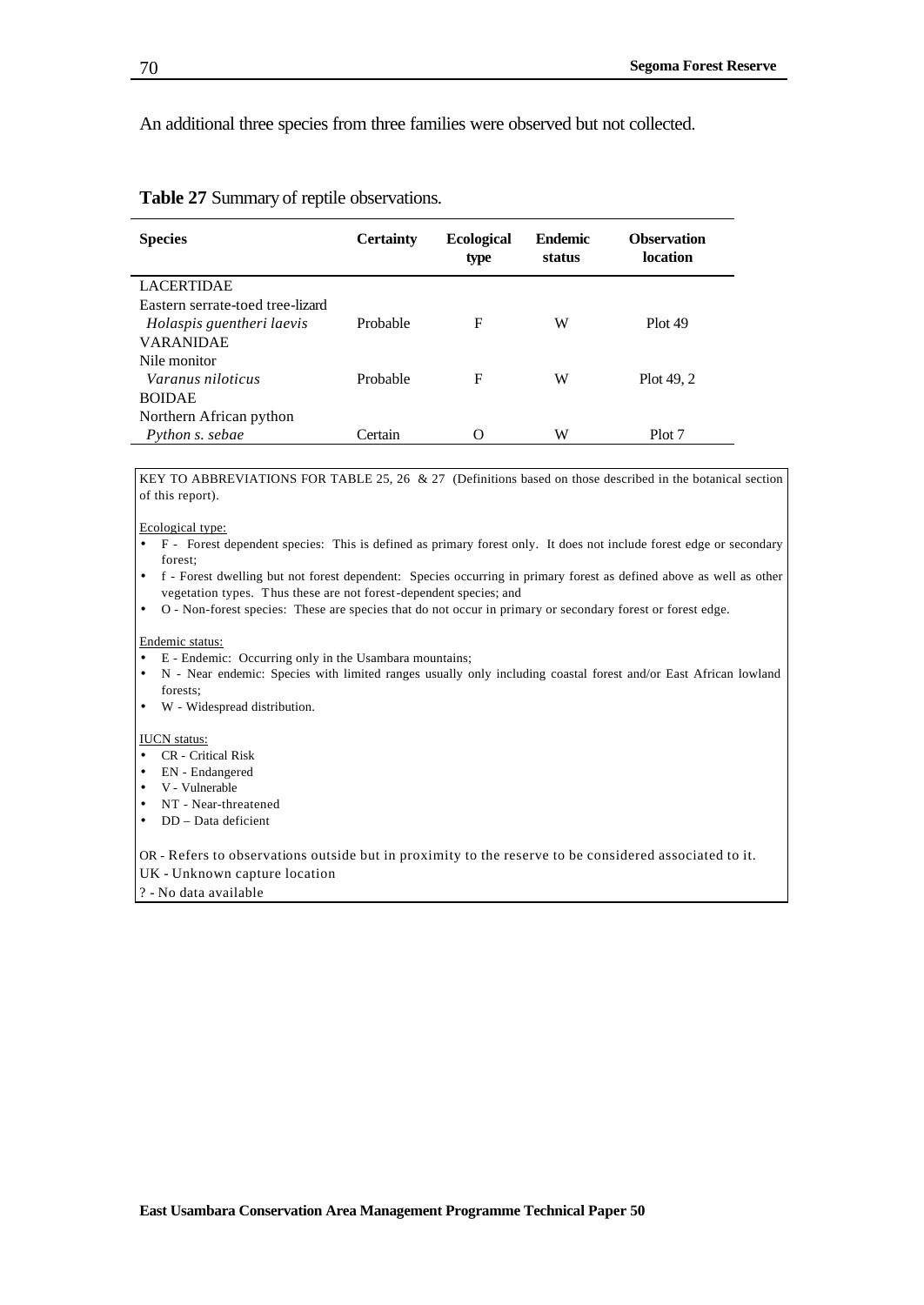

**Figure 27** Distribution of forest dependent reptile species in Segoma F.R..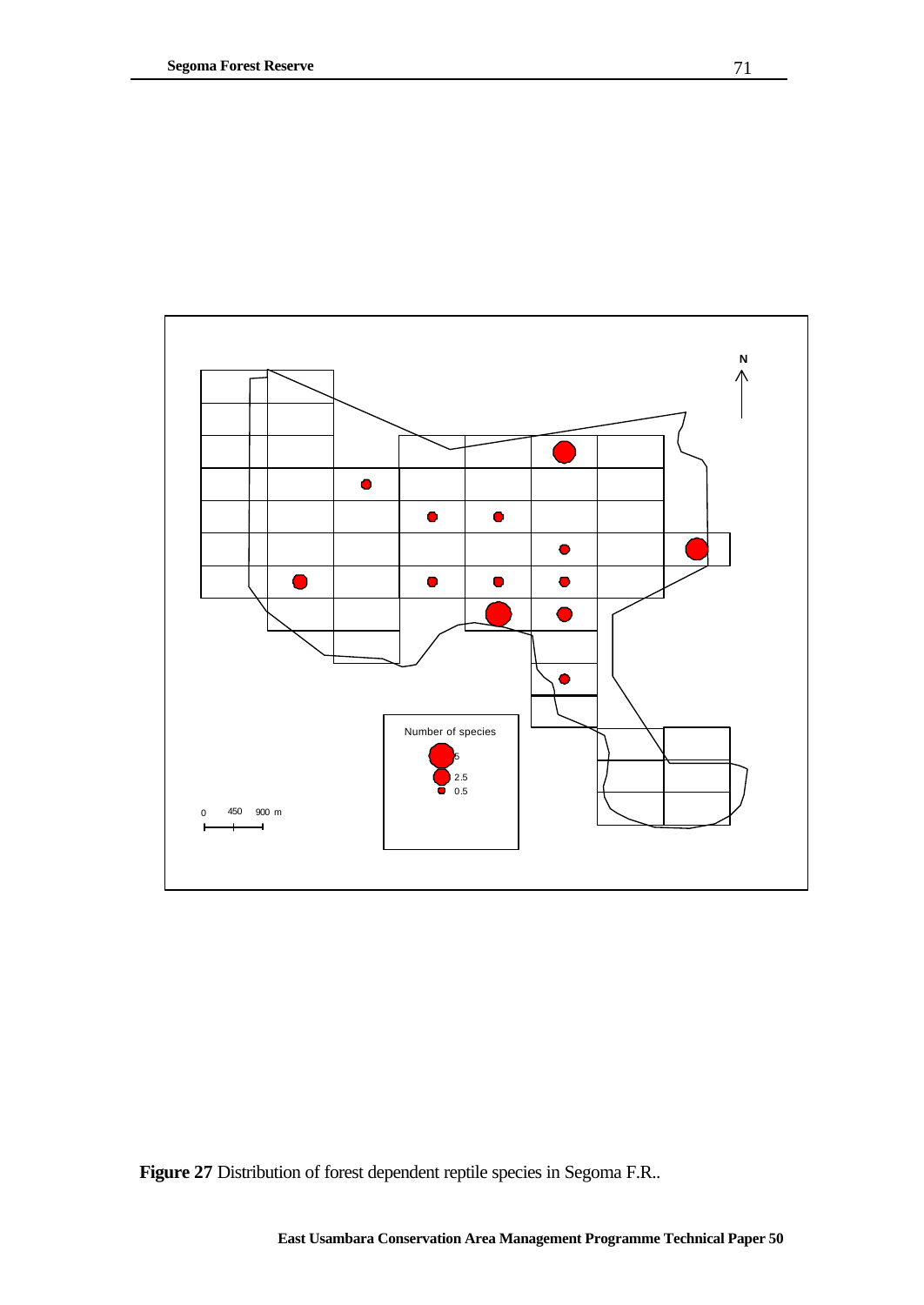

**Figure 28** Distribution of near-endemic reptile species in Segoma F.R..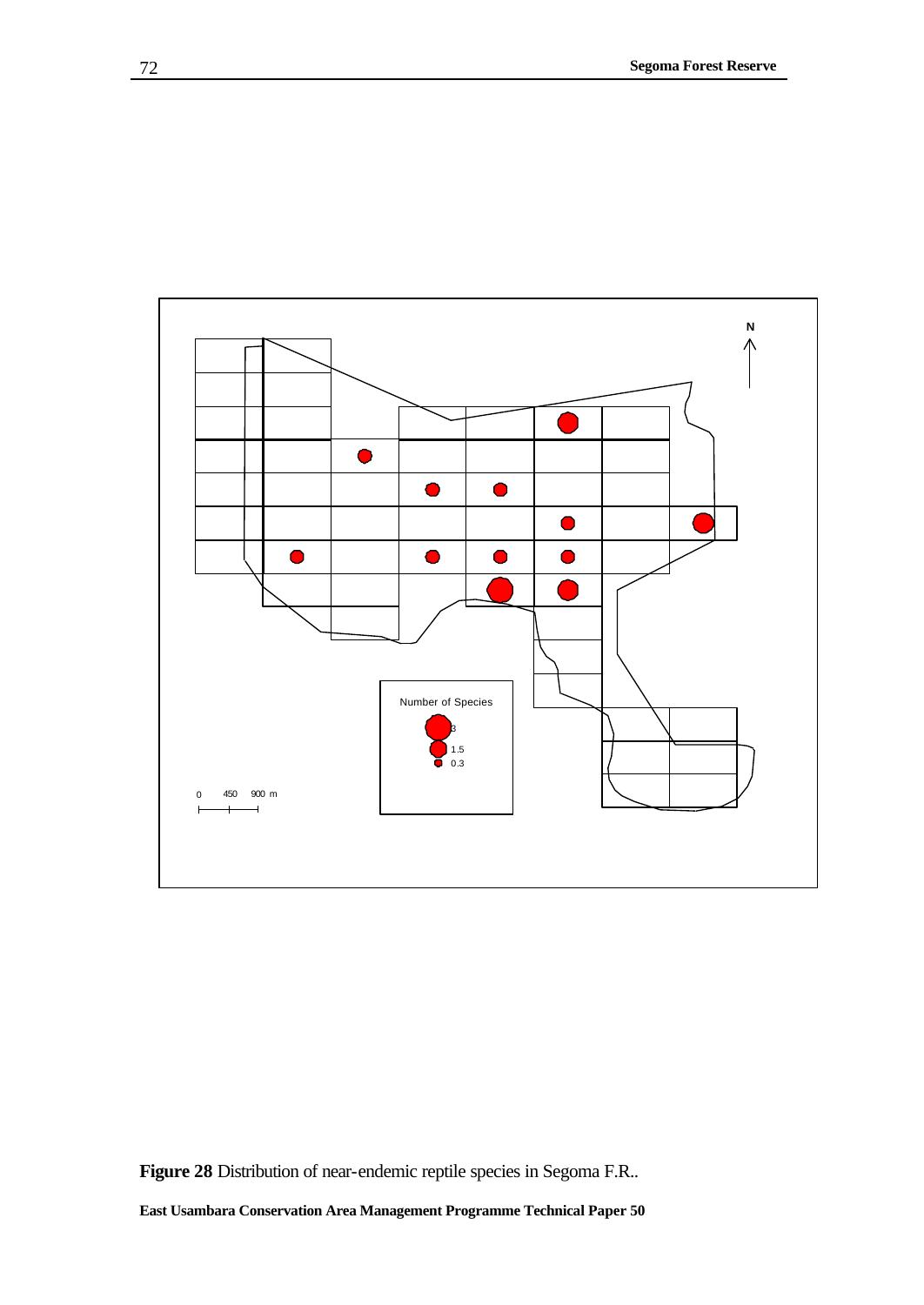### **5.4.4 Amphibians**

A total of 292 individuals were retained for taxonomic purposes. These specimens represent 19 species from 9 families. Ecological type, endemic status and IUCN status were compiled from the National Biodiversity Database (UDSM, 1996), IUCN (1996) and Poynton & Broadley (1991). Identifications were provided by either K. M. Howell or J. C. Poynton. Common names are from Passmore & Carruthers (1995).

**Table 28** Summary of amphibians.

|                                                        | Ecol.                     | End.        | <b>IUCN</b> |              |                | Capture site by plot and number collected |                |    |                |                |                |                                       | <b>Total</b>     |
|--------------------------------------------------------|---------------------------|-------------|-------------|--------------|----------------|-------------------------------------------|----------------|----|----------------|----------------|----------------|---------------------------------------|------------------|
|                                                        |                           | Type status | status      |              |                |                                           |                |    |                |                |                |                                       |                  |
|                                                        |                           |             |             | <b>OR</b>    | $\mathbf{1}$   | 12                                        | 15             | 16 | 42             | 40             | 49             | Plots<br>with a<br>single<br>specimen |                  |
| <b>ARTHROLEPTIDAE</b>                                  | $\mathbf f$               | W           |             |              | 11             |                                           | 9              | 82 |                |                | $\overline{4}$ |                                       | 107              |
| Arthroleptis xenodactyloides<br>Shovel-footed squeaker |                           |             |             | 1            |                |                                           |                |    |                |                |                |                                       |                  |
| Arthroleptis stenodactylus                             | $\mathbf f$               | W           |             |              | 14             |                                           | 14             | 18 |                | $\mathfrak{2}$ |                | 7                                     | 49               |
| Arthroleptis sp.                                       |                           |             |             |              | 3              |                                           | $\mathfrak{2}$ | 10 |                | 3              | 3              | $\overline{c}$                        | 22               |
| <b>BUFONIDAE</b>                                       |                           |             |             |              |                |                                           |                |    |                |                |                |                                       |                  |
| Bufo brauni                                            | $\mathbf{F}$              | $\mathbf N$ | $\mathbf V$ |              | $\overline{c}$ |                                           |                | 20 |                |                | 1              | $\overline{c}$                        | 24               |
| Flat-backed toad                                       |                           |             |             |              |                |                                           |                |    |                |                |                |                                       |                  |
| <b>Bufo</b> maculatus                                  | $\mathbf O$               | W           |             | 1            | 4              |                                           |                | 3  |                |                |                |                                       | 8                |
| Bufo sp.                                               |                           |             |             |              |                |                                           |                |    |                |                | 1              |                                       | 1                |
| Stephopaedes usambarae                                 |                           |             |             |              |                | $\overline{c}$                            |                |    |                |                |                | 18                                    | 3                |
| Nectophrynoides tornieri                               | $\boldsymbol{\mathrm{F}}$ | $\mathbf N$ | V           |              |                |                                           |                |    |                | $\mathbf{1}$   |                |                                       | $\mathbf{1}$     |
| Mertensophryne micranotis                              | $\overline{F}$            | $\mathbf N$ | EN          |              | 1              |                                           |                |    |                |                |                |                                       | 1                |
| <b>HEMISIDAE</b>                                       |                           |             |             |              |                |                                           |                |    |                |                |                |                                       |                  |
| Mottled shovel-nosed frog                              |                           |             |             |              |                |                                           |                |    |                |                |                |                                       |                  |
| Hemisus marmoratus                                     | f                         | W           |             |              | $\overline{c}$ |                                           |                | 1  |                |                |                |                                       | 3                |
| <b>HYPEROLIIDAE</b>                                    |                           |             |             |              |                |                                           |                |    |                |                |                |                                       |                  |
| Leptopelis sp                                          |                           |             |             |              |                |                                           |                |    |                | 1              |                |                                       | 1                |
| Leptopelis flavomaculatus                              | $\mathbf{F}$              | W           |             |              | 3              | 1                                         |                |    |                | 3              | 1              | $\overline{c}$                        | 9                |
| Leptopelis uluguruensis                                | $\rm F$                   | $\mathbf N$ | $\mathbf V$ |              |                |                                           |                |    |                | $\overline{2}$ |                |                                       | $\overline{2}$   |
| Leptopelis vermiculatus                                | $\boldsymbol{\mathrm{F}}$ | $\mathbf N$ | <b>NT</b>   | $\mathbf{1}$ |                |                                           |                |    |                |                |                |                                       | 1                |
| Afrixalus fornasinii                                   | f                         | W           |             |              | $\overline{c}$ |                                           |                | 1  |                | 4              |                |                                       | 7                |
| MICROHYLIDAE                                           |                           |             |             |              |                |                                           |                |    |                |                |                |                                       |                  |
| Callulina kreffti                                      | $\mathbf F$               | $\mathbf N$ | $\mathbf V$ |              | 1              |                                           |                |    |                | 3              |                |                                       | 3                |
| <b>RANIDAE</b>                                         |                           |             |             |              |                |                                           |                |    |                |                |                |                                       |                  |
| East African puddle frog                               |                           |             |             |              |                |                                           |                |    |                |                |                |                                       |                  |
| Phrynobatrachus acridoides                             | f                         | W           |             | 1            | 4              |                                           |                |    |                |                | 3              |                                       | 8                |
| Arthroleptides martiensseni                            | $\mathbf F$               | $\mathbf N$ | $\mathbf V$ |              | $\overline{c}$ |                                           | 6              |    |                | 4              |                | 17 & 4                                | 14               |
| Ptychadena sp                                          |                           |             |             | 2            | $\overline{2}$ |                                           |                |    |                |                |                |                                       | 4                |
| <b>RHACOPHORIDAE</b>                                   |                           |             |             |              |                |                                           |                |    |                |                |                |                                       |                  |
| Foam nest frog                                         |                           |             |             |              |                |                                           |                |    |                |                |                |                                       |                  |
| Chiromantis xerampelina                                | f                         | W           |             |              | $\overline{c}$ |                                           |                |    |                |                |                |                                       | 2                |
| <b>PIPIDAE</b>                                         |                           |             |             |              |                |                                           |                |    |                |                |                |                                       |                  |
| Tropical platanna                                      | $\mathbf f$               | W           |             |              |                |                                           |                |    |                |                |                |                                       |                  |
| Xenopus muelleri                                       |                           |             |             |              | 1              |                                           |                |    |                |                |                | 36                                    | $\boldsymbol{2}$ |
| <b>SCOLECOMORPHIDAE</b>                                |                           |             |             |              |                |                                           |                |    |                |                |                |                                       |                  |
| Scolecomorphus sp.                                     |                           |             |             |              |                |                                           |                |    | $\overline{2}$ |                |                |                                       | $\overline{2}$   |
| Unidentified                                           |                           |             |             |              |                |                                           |                | 15 |                | 1              |                | 36                                    | 18               |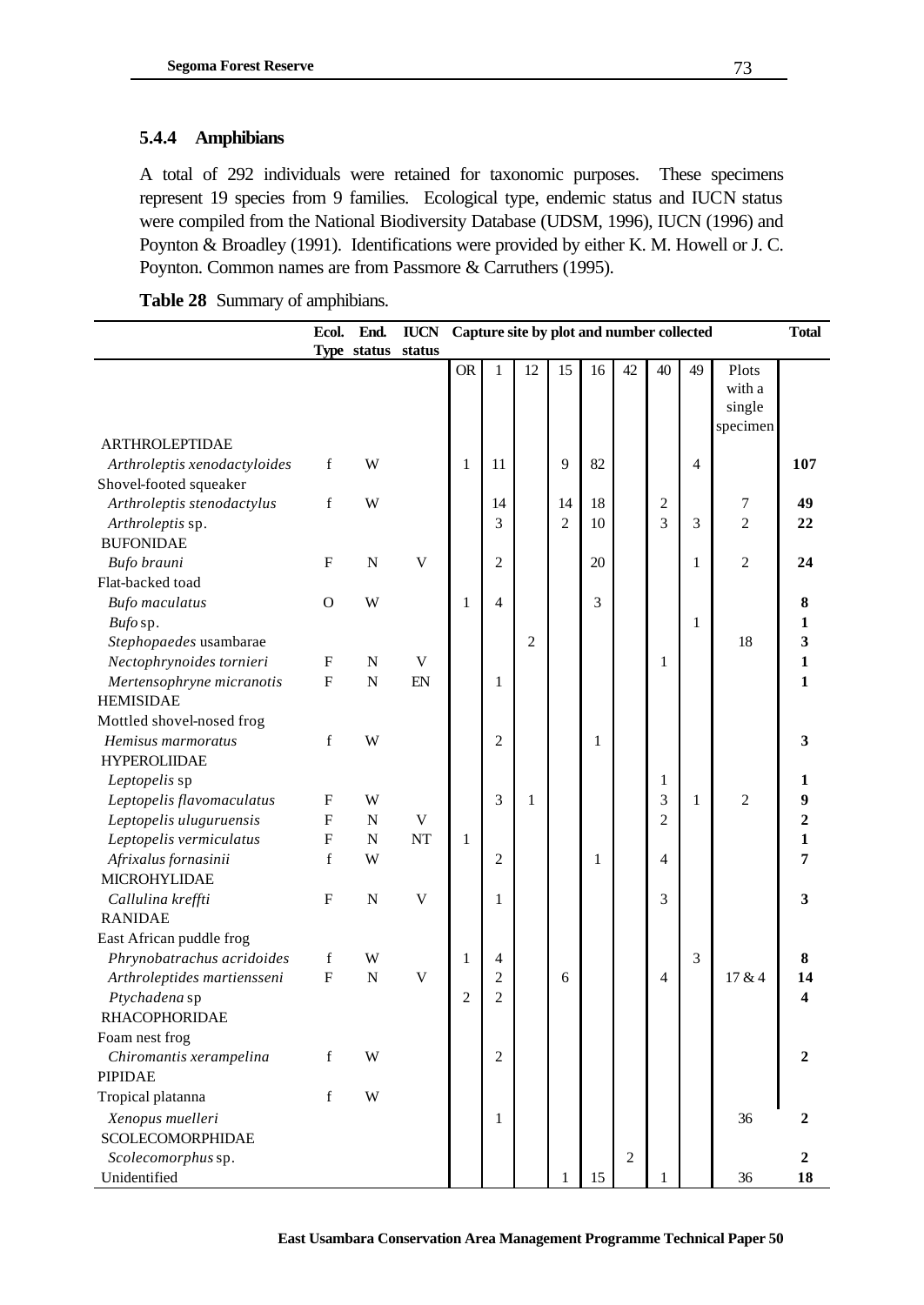KEY TO ABBREVIATIONS FOR TABLE 28 (Definitions based on those described in the botanical section of this report).

#### Ecological type:

- F Forest dependent species: This is defined as primary forest only. It does not include forest edge or secondary forest;
- f Forest dwelling but not forest dependent: Species occurring in primary forest as defined above as well as other vegetation types. Thus these are not forest-dependent species; and
- O Non-forest species: These are species that do not occur in primary or secondary forest or forest edge.

#### Endemic status:

- E Endemic: Occurring only in the Usambara mountains;
- N Near endemic: Species with limited ranges usually only including coastal forest and/or East African lowland forests;
- W Widespread distribution.

#### IUCN status:

- EN Endangered
- V Vulnerable
- NT Near-threatened

OR - Refers to observations outside but in proximity to the reserve to b e considered associated to it.

**Table 29** Ranges for endemic and near-endemic amphibian species recorded (Howell, 1993).

| Near-endemic species        | <b>Range</b>                                         |  |  |  |  |  |
|-----------------------------|------------------------------------------------------|--|--|--|--|--|
| Bufo brauni                 | East Usambaras; West Usambaras; Ulugurus; Uzungwas;  |  |  |  |  |  |
| Nectophrynoides tornieri    | East Usambara, Uluguru, Nguru and Udzungwa Mountains |  |  |  |  |  |
| Mertensophryne micranotis   | Coastal Forests and East Usambaras.                  |  |  |  |  |  |
| Leptopelis uluguruensis     | East Usambaras; West Usambaras; Uluguru; Nguru and   |  |  |  |  |  |
|                             | Udzungwa Mountains                                   |  |  |  |  |  |
| Leptopelis vermiculatus     | East Usambaras; West Usambaras; Shimba Hills, Kenya  |  |  |  |  |  |
| Arthroleptides martiensseni | East Usambaras; West Usambaras; Uluguru; Nguru and   |  |  |  |  |  |
|                             | Udzungwa Mountains.                                  |  |  |  |  |  |
| Callulina kreffti           | East Usambaras; West Usambaras; Uluguru; Nguru and   |  |  |  |  |  |
|                             | Udzungwa Mountains also Taita Hills, Kenya           |  |  |  |  |  |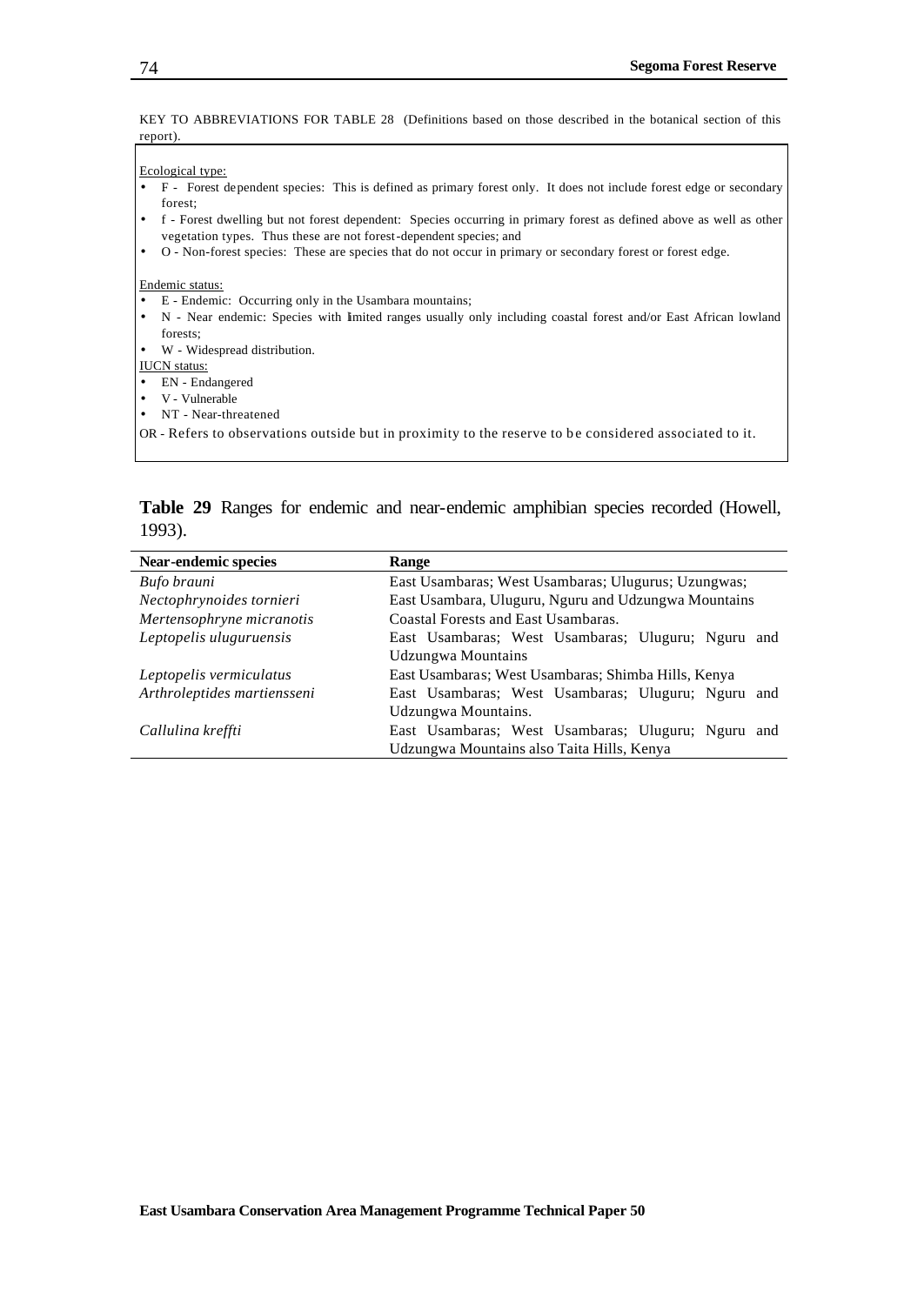

**Figure 29** Distribution of forest dependent amphibian species in Segoma F.R..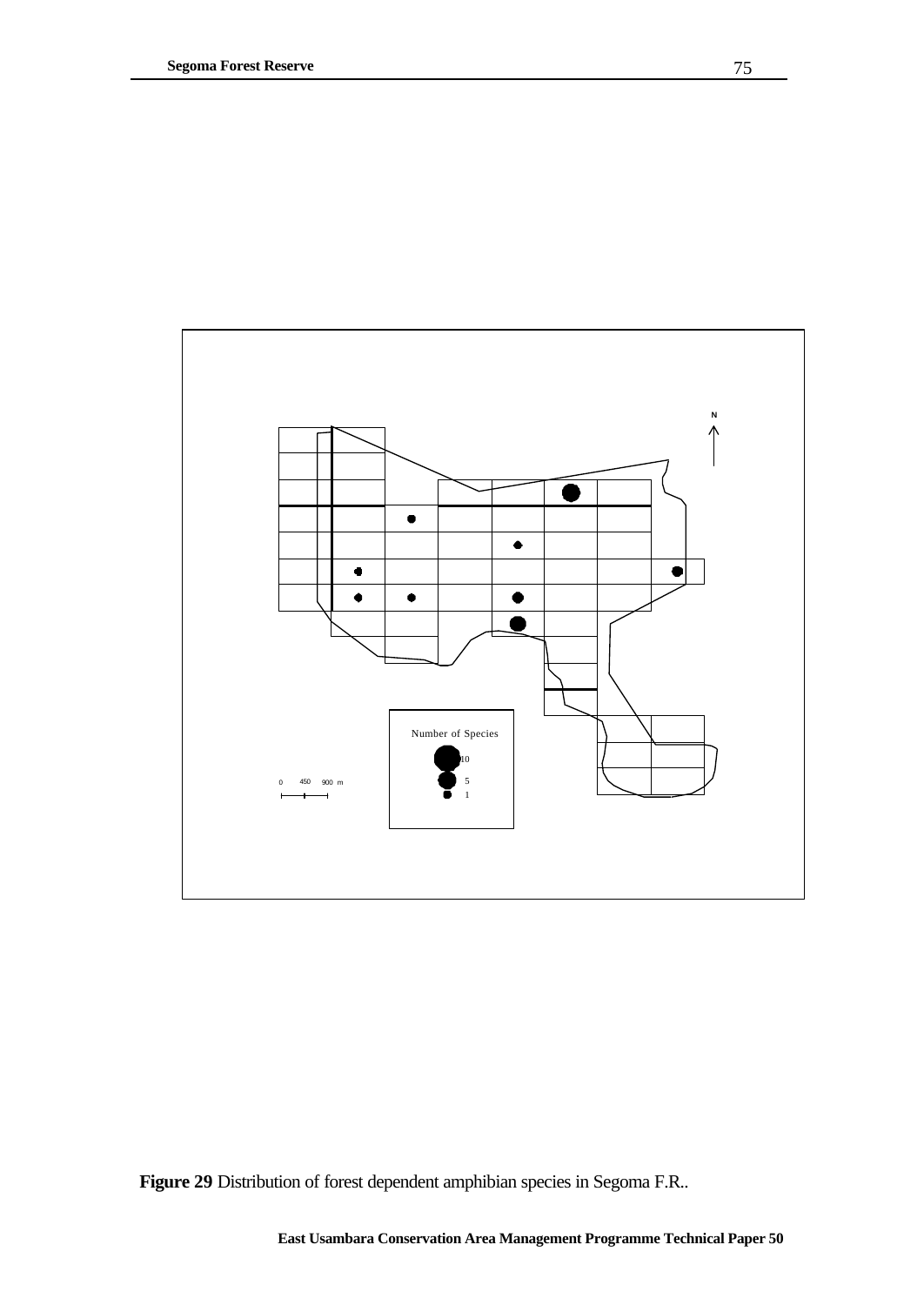

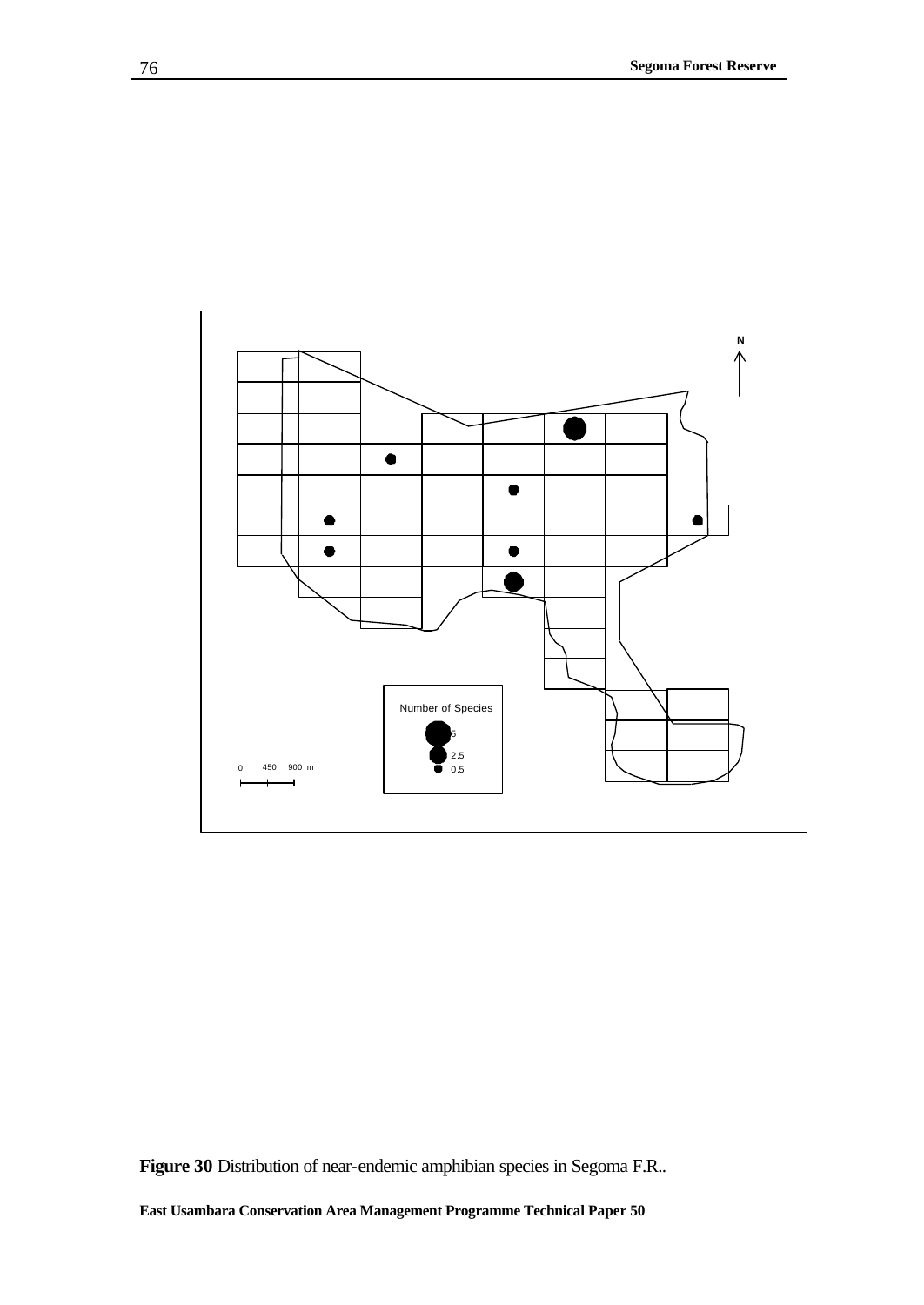## **5.4.5 Invertebrates**

### *5.4.5.1 Butterflies*

A total of 420 specimens were retained for taxonomic purposes, however, taxonomic determinations were available only for the first trap-site at the time of publication. These represent 35 species from nine families. Ecological type and endemic status were compiled from Larsen (1996), and Kielland (1990). All are widespread species.

|  |  | Table 30 Summary of butterflies. |
|--|--|----------------------------------|
|--|--|----------------------------------|

| <b>Species</b>                  | <b>Ecological type</b> | <b>Endemic status</b> |
|---------------------------------|------------------------|-----------------------|
| <b>PAPILIONIDAE</b>             |                        |                       |
| Papilio dardanus tibullus       | F                      | W                     |
| Papilio nireus lyaeus           | $\mathbf f$            | W                     |
| Graphium colonna                | F                      | W                     |
| <b>PIERIDAE</b>                 |                        |                       |
| Eurema floricola                | ${\bf F}$              | W                     |
| Belenois thysa                  | f                      | W                     |
| Appias sabina phoebe            | F                      | W                     |
| <b>DANAIDAE</b>                 |                        |                       |
| Amauris niavius dominicanus     | F                      | W                     |
| <b>SATYRIDAE</b>                |                        |                       |
| Melanitis leda africana         | f                      | W                     |
| Bicyclus safitza                | $\Omega$               | W                     |
| Bicyclus campinus ocelligerus   | F                      | W                     |
| <b>LIBYTHEIDAE</b>              |                        |                       |
| Libythea labdaca laius          | f                      | W                     |
| NYMPHALIDAE                     |                        |                       |
| Euxanthe tiberius               | F                      | W                     |
| Euxanthe wakefieldi             | F                      | W                     |
| Charaxes acuminatus             | F                      | W                     |
| Charaxes candiope               | $\boldsymbol{F}$       | W                     |
| Charaxes contrarius             | $\mathbf{F}$           | W                     |
| Charaxes zoolina                | f                      | W                     |
| Charaxes xiphares maudei        | F                      | W                     |
| Charaxes violetta melloni       | F                      | W                     |
| Charaxes macclounii             | O                      | W                     |
| Charaxes lasti                  | F                      | W                     |
| Euptera kinungnana              | F                      | W                     |
| Bebearia orientis               | f                      | W                     |
| Euphaedra neophron littoralis   | $\mathbf F$            | W                     |
| Aterica galene                  | f                      | W                     |
| Pseudacraea lucretia expanca    | F                      | W                     |
| Neptis melicerta                | $\mathbf F$            | W                     |
| Neptis saclava                  | f                      | W                     |
| Sallya moranti                  | ${\bf F}$              | W                     |
| Eurytela dryope                 | $\boldsymbol{F}$       | W                     |
| Apaturopsis cleochares schultzi | $\boldsymbol{F}$       | W                     |
| Apaturopsis cleochares          | ${\rm F}$              | W                     |
| <b>ACRAEIDAE</b>                |                        |                       |
| Bematistes adrasta              | ${\bf F}$              | W                     |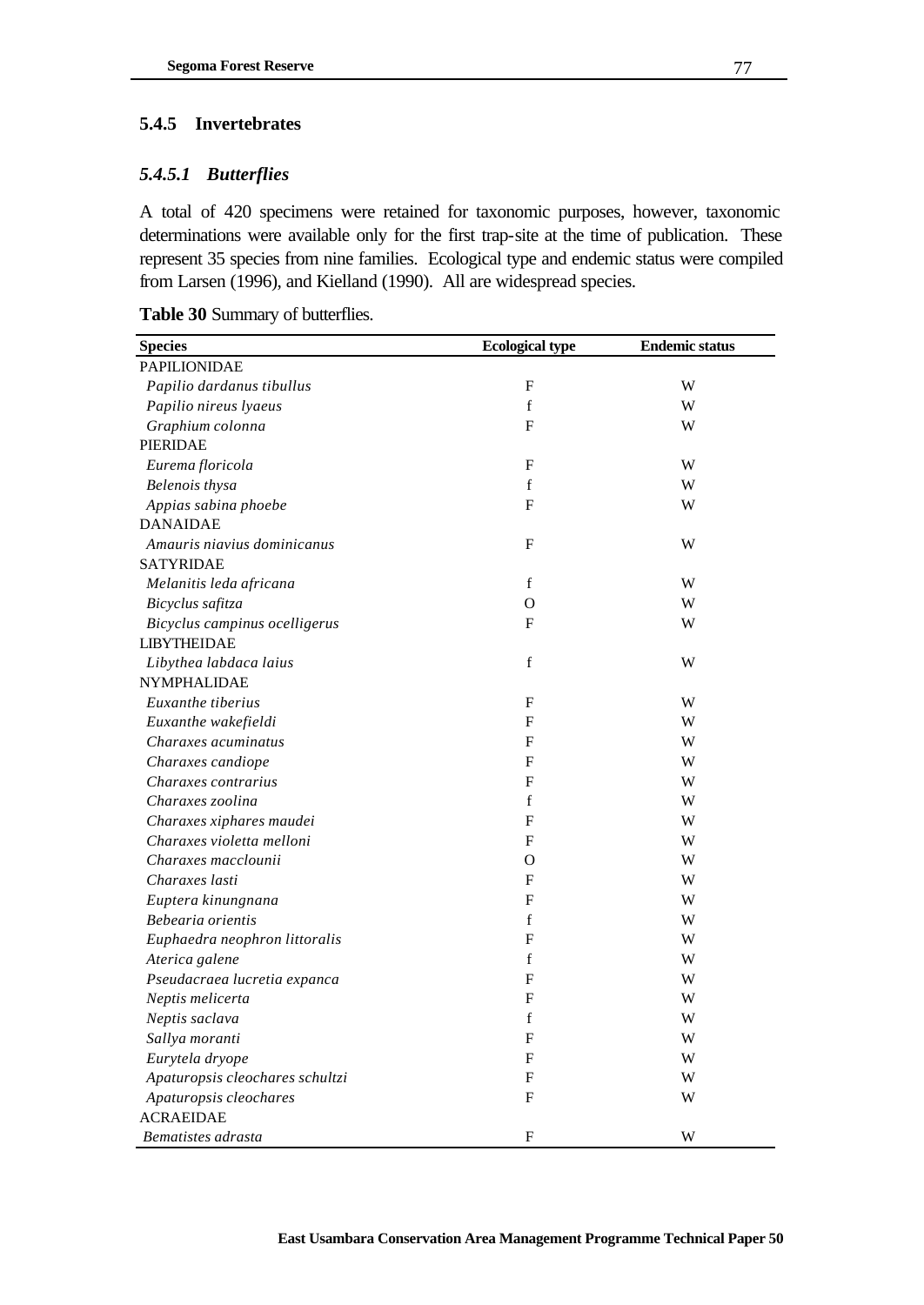**Table 30** continued.

| <b>Species</b>     | <b>Ecological type</b> | <b>Endemic status</b> |
|--------------------|------------------------|-----------------------|
| <b>LYCAENIDAE</b>  |                        |                       |
| Pentila tropicalis | F                      | W                     |
| <b>HESPERIIDAE</b> |                        |                       |
| Coeliades chalbye  | F                      | W                     |

KEY TO ABBREVIATIONS FOR TABLE 30 (Definitions based on those described in the botanical section of this report).

Ecological type:

- F Forest dependent species: This is defined as primary forest only. It does not include forest edge or secondary forest;
- f Forest dwelling but not forest dependent: Species occurring in primary forest as defined above as well as other vegetation types. Thus these are not forest-dependent species; and
- O Non-forest species: These are species that do not occur in primary or secondary forest or forest edge.

Endemic status:

- E Endemic: Occurring only in the Usambara mountains;
- N Near endemic: Species with limited ranges usually only including coastal forest and/or East African lowland forests;
- W Widespread distribution.

OR - Refers to observations outside but in proximity to the reserve to be considered associated to it. UK - Unknown capture location

? - No data available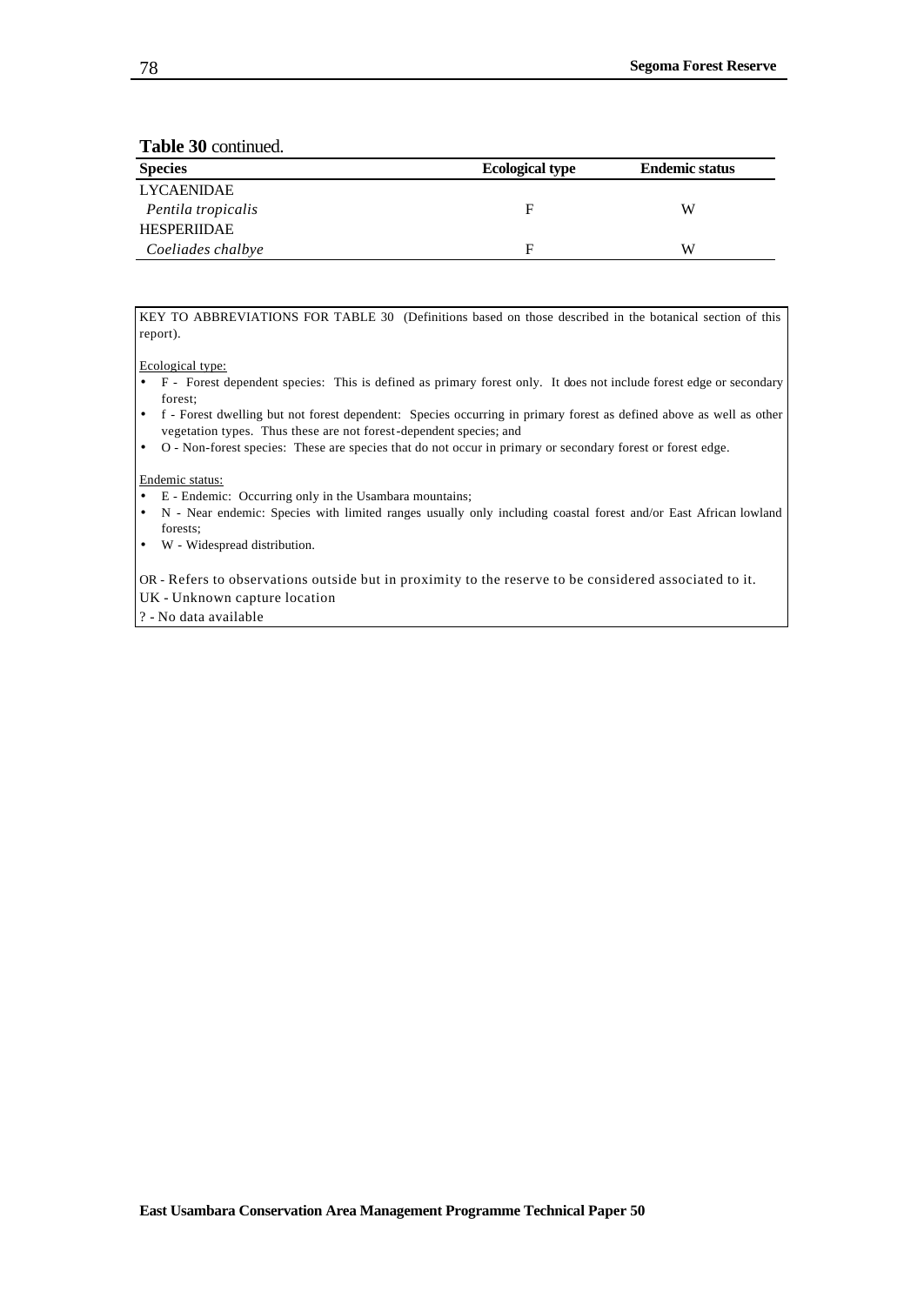## **5.5 Discussion**

## **5.5.1 Species richness and abundance**

In this section, species are examined in terms of how frequently they were recorded. Those species which have been captured or observed three or more times during the survey are considered locally common. An assumption is made that the frequency with which an animal is recorded reflects its abundance. It is recognised that some species are highly cryptic and so are easily overlooked. Such cryptic species may therefore be more abundant than is suggested by this survey. However the objective of this discussion is to identify species that may be of concern as well as to broadly describe the typical fauna of the forest.

| <b>Taxon</b>       | <b>Number of families</b> | <b>Number of species</b>  |
|--------------------|---------------------------|---------------------------|
| Mammals (not bats) | 13                        | 25                        |
|                    |                           | (7 awaiting confirmation) |
| <b>Bats</b>        | 4                         | 6                         |
|                    |                           | (1 awaiting confirmation) |
| <b>Birds</b>       | 30                        | 51                        |
| Reptiles           | 13                        | 29                        |
| Amphibians         | 9                         | 19                        |
| <b>Butterflies</b> | 9                         | 35                        |

**Table 31** Summary of faunal families and species (identified to date).

Relative to the other ten forest reserves surveyed by Frontier-Tanzania Segoma has above average species richness for mammals (24), reptiles (22) and amphibians (19).

## *5.5.1.1 Mammals*

The most common small mammal species is *Praomys* sp.(most probably *delectorum*). Other species which appear to be locally common are: *Beamys hindei*, *Rattus rattus, Lophuromys flavopunctatus,* and *Crocidura* sp.. However it has not yet been determined whether more than one species is included in the *Praomys* genus. At least two, probably more species are included in the genus *Crocidura* sp..

Bats which appear to be locally common are: *Rousettus aegyptiacus leachi* and *Hipposideros cyclops langi*.

## *5.5.1.2 Reptiles*

The most common reptile species are the gecko *Cnemaspis barbouri* and the skink *Mabuya maculilabris*. Other species which appear to be locally common are: *Philothamnus macrops*, *Philothamnus punctatus*, *Natriciteres olivacea*, *Crotaphopeltis tornieri*, *Thelotornis capensis*, *Aparallactus werneri*, *Elapsoidea nigra*  and *Rhampholeon brevicaudatus*. With 15 species Segoma has a particularly rich snake fauna including the East Usambara endemic *Prosymna semifasciata*, and several rare near endemic species.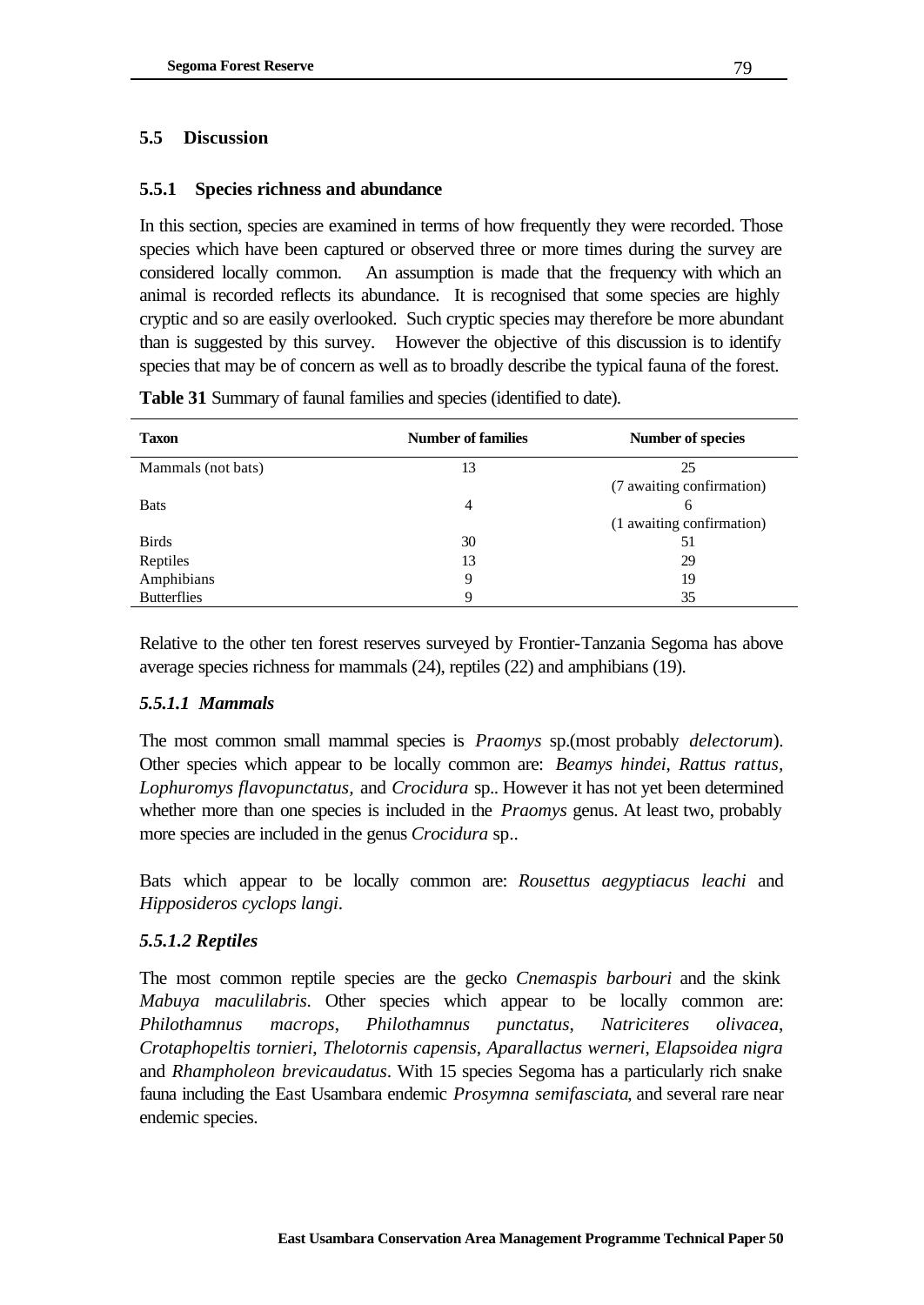## *5.5.1.3 Amphibians*

The most commonly recorded amphibian species was *Arthroleptis xenodactyloides* which was recorded 107 times. Other species which appear to be locally common are: *Arthroleptis stenodactylus*, *Bufo brauni*, *Bufo maculatus*, *Stephopaedes usambarae*, *Leptopelis flavomaculatus*, *Afrixalus fornasinii*, *Callulina kreffti, Prynobartachus acridoides*, *Arthleptides mariensseni*, *Ptychadena* sp. and *Hemisus marmoratus*.

## *5.5.1.4 Endemics and near-endemics*

Of the 15mammal, reptile and amphibian species that are endemic or near-endemic to the Usambaras and were recorded during this survey, 9 appear to be locally common as they were recorded at least three times during the survey. These are: *Beamys hindei*, *Philothamnus macrops, Aparallactus werneri, Elapsoidea nigra, Rhampholeon brevicaudatus*, *Cnemaspis barbouri*, *Bufo brauni*, *Callulina kreffti* and *Arthroleptides martiensseni*.

## *5.5.1.5 Forest dependent species*

Of the 22 mammal, reptile and amphibian species which are dependent on primary forest and were recorded during the survey, 13 appear to be locally common. These are: *Beamys hindei*, *Hipposideros cyclops langi*, *Philothamnus macrops*, *Crotaphopeltis tornieri*, *Aparallactus werneri*, *Elapsoidea nigra*, *Rhampholeon brevicaudatus*, *Cnemaspis barbouri*, *Mabuya maculilabris*, *Bufo brauni*, *Leptopelis flavomaculatus, Callulina kreffti* and *Arthroleptides martiensseni.*

The area of proposed forest extension to Segoma Forest Reserve, into the oil palm plantation appears to support an abundance of primates. Angola pied colobus, gentle monkeys, small-eared galagos and baboons were frequently observed in this part of the reserve although no systematic assessment of their abundance was conducted.

## *5.5.1.6 High risk species:*

Assuming that the number captured reflects relative population size, the locally uncommon species that are both forest dependent and either endemic or near-endemic should be of conservation concern due to their low population density. These species are: *Myonycteris relicta*, *Bitis gabonica*, *Prosymna semifasciata*, *Lamprophis capensis*, *Leptosiaphos kilimensis*, *Nectophrynoides tornieri*, *Mertensophryne micranotis*, *Leptopelis uluguruensis* and *Leptopelis vermiculatus*.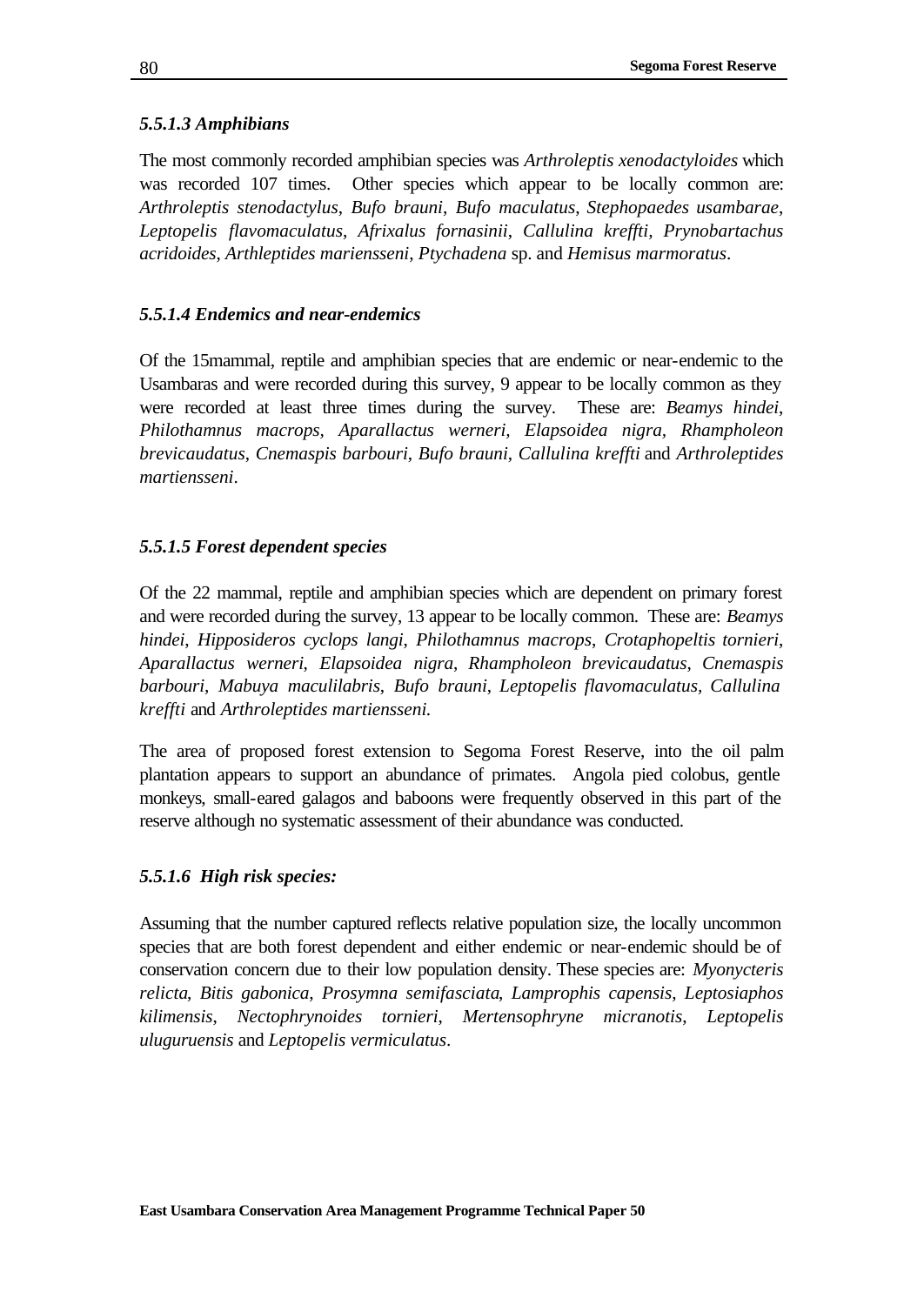| <b>Taxon</b>       |    | 15 | 16 | 25 | 35 | 40 | 49 |
|--------------------|----|----|----|----|----|----|----|
| Small mammal*      | 3  |    | 4  |    |    |    | ◠  |
| <b>Bats</b>        |    |    |    |    |    |    |    |
| Reptile            | 11 |    |    |    |    |    |    |
| Amphibian          | 14 | J. | h  |    |    |    |    |
| <b>Butterflies</b> | 35 |    |    |    |    |    |    |

**Table 32** Summary of capture locations of faunal species by plot number.

\*primates excluded due to their large ranges.

#### **5.5.2 Ecological type**

Of the 48 forest dependent species, 12 are mammals, 16 are birds, 12 are reptiles and 8 are amphibians.

Of the 18 species characteristic of open habitats, fifteen are birds many of which were recorded from the forest edge. Of the remaining three species two are reptiles: *Python sebae sebae* and *Natriciteres olivacea*, and one is a mammal *Rattus rattus*. With the exception of three of the records of *Natriciteres olivacea*, these species were recorded from the forest edge or from land adjoining the forest reserve.

| Table 33 Summary of ecological type of mammal, bird, reptile and amphibian species. |
|-------------------------------------------------------------------------------------|
|-------------------------------------------------------------------------------------|

| <b>Ecological type</b>                       | No. of species | % of total species<br>recorded |
|----------------------------------------------|----------------|--------------------------------|
| (F) Forest dependent                         | 48             | 38                             |
| (f) Forest dwelling but not forest dependent | 44             | 34                             |
| (O) Non-forest species                       | 19             | 15                             |
| Unknown                                      | 17             | 13                             |
| <b>Total:</b>                                | 128            | 100                            |

### **5.5.3 Endemic Status**

One animal species is endemic to the Usambara Mountains; this is the snake, *Prosymna semifasciata*.

17 species are near-endemic, of these seven are amphibians (*Bufo brauni, Nectophrynoides tornieri, Mertensophryne micranotis, Leptopelis ulugurensis, Leptopelis vermiculatus, Callulina kreffti* and *Arthroleptides martiensenni*), six are reptiles (*Rhampholeon brevicaudatus, Cnemaspis barbouri and Elapsoidea nigra*), three are mammals (*Beamys hindei, Otolemur garnettii and Rhynchcyon pertersi*) and one is a bird (*Swynnnertonia swynnertoni*).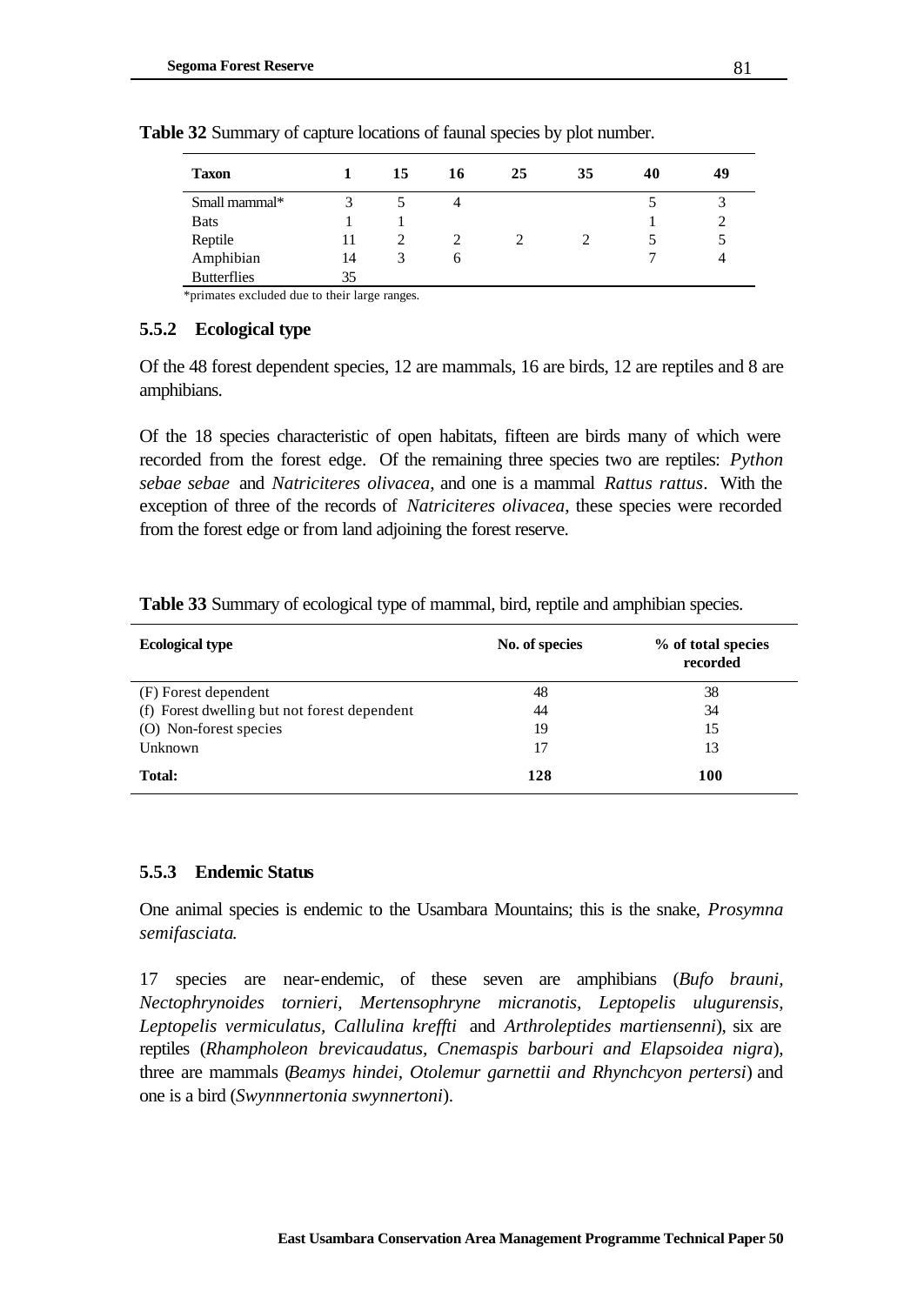| <b>Endemic status</b>                            | No. of species | % of total species<br>recorded |
|--------------------------------------------------|----------------|--------------------------------|
| (E) Endemic to the Usambara Mountains            |                | 0.9                            |
| (N) Near-Endemic: ranges in restricted locations | 17             | 9.1                            |
| (W) Widespread                                   | 95             | 78.2                           |
| Unknown                                          | 15             | 11.8                           |
| <b>Total:</b>                                    | 128            | 100                            |

**Table 34** Summary of endemic status of mammal, bird, reptile and amphibian species.

#### **5.5.4 Range Extensions**

The endemic snake *Prosymna semifasciata*, previously known only from the adjoining Kwamgumi Forest Reserve, was recorded twice in Segoma Forest Reserve.

#### **5.5.5 IUCN Status**

According to IUCN criteria *Prosymna semifasciata* is critically endangered.

According to IUCN criteria three species found in Segoma Forest Reserve are endangered by global extinction. These are: *Rhynchocyon petersi*, *Cnemaspis barbouri* and *Mertensophryne micranotis*.

According to IUCN criteria the following 13 species are vulnerable to extinction: *Dendrohyrax validus*, *Swynnertonia swynnertoni*, *Philothamnus macrops*, *Crotaphopeltis tornieri*, *Aparallactus werneri*, *Elapsoidea nigra*, *Rhampholeon brevicaudatus*, *Leptosiaphos kilimensis*, *Bufo brauni*, *Nectophrynoides tornieri*, *Leptopelis uluguruensis, Callulina kreffti* and *Arthroleptides martiensseni*.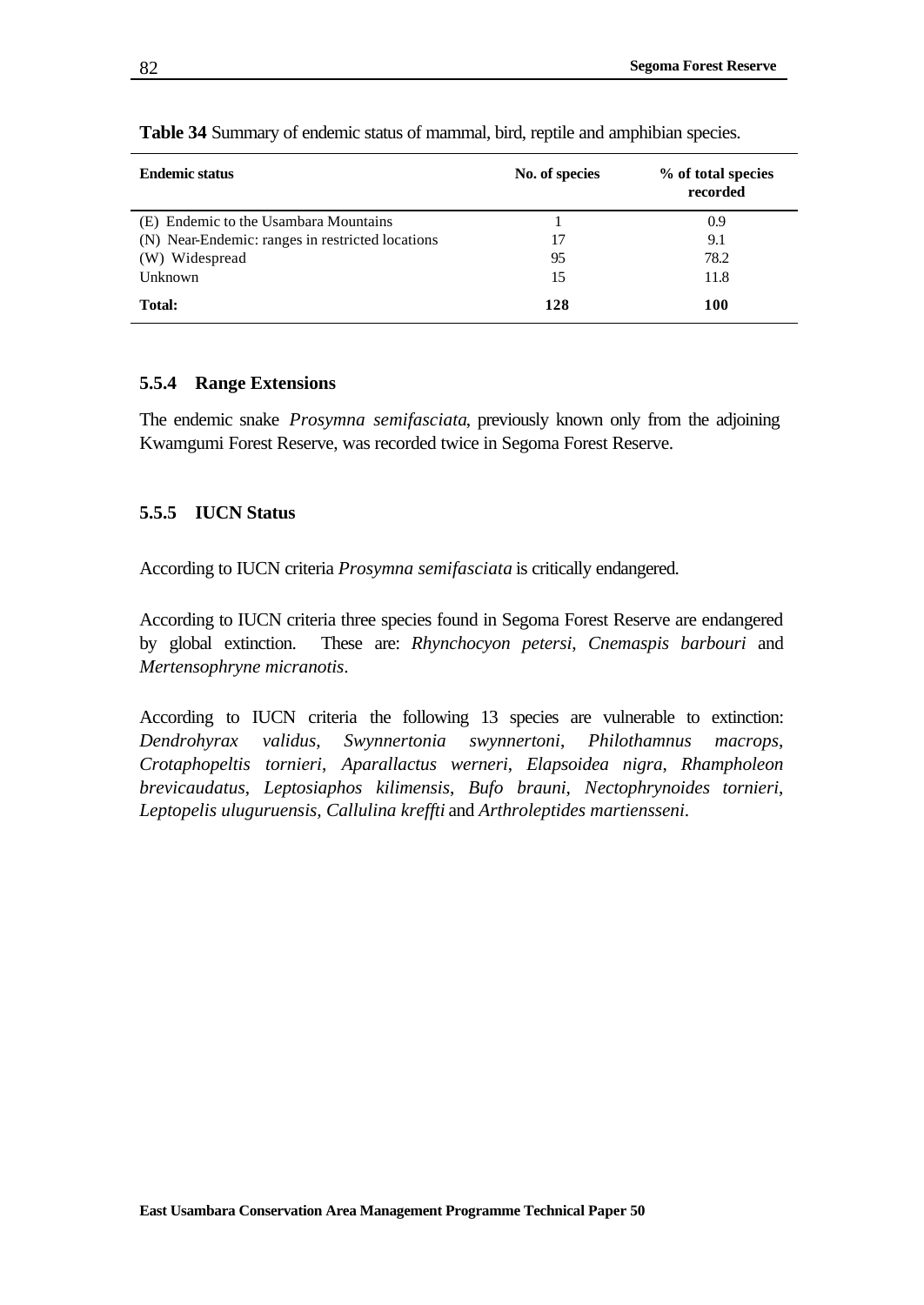

Figure 31 Areas of highest disturbance in relation to the distribution of animal species that are both forest dependent, endemic and near-endemic in Segoma F.R..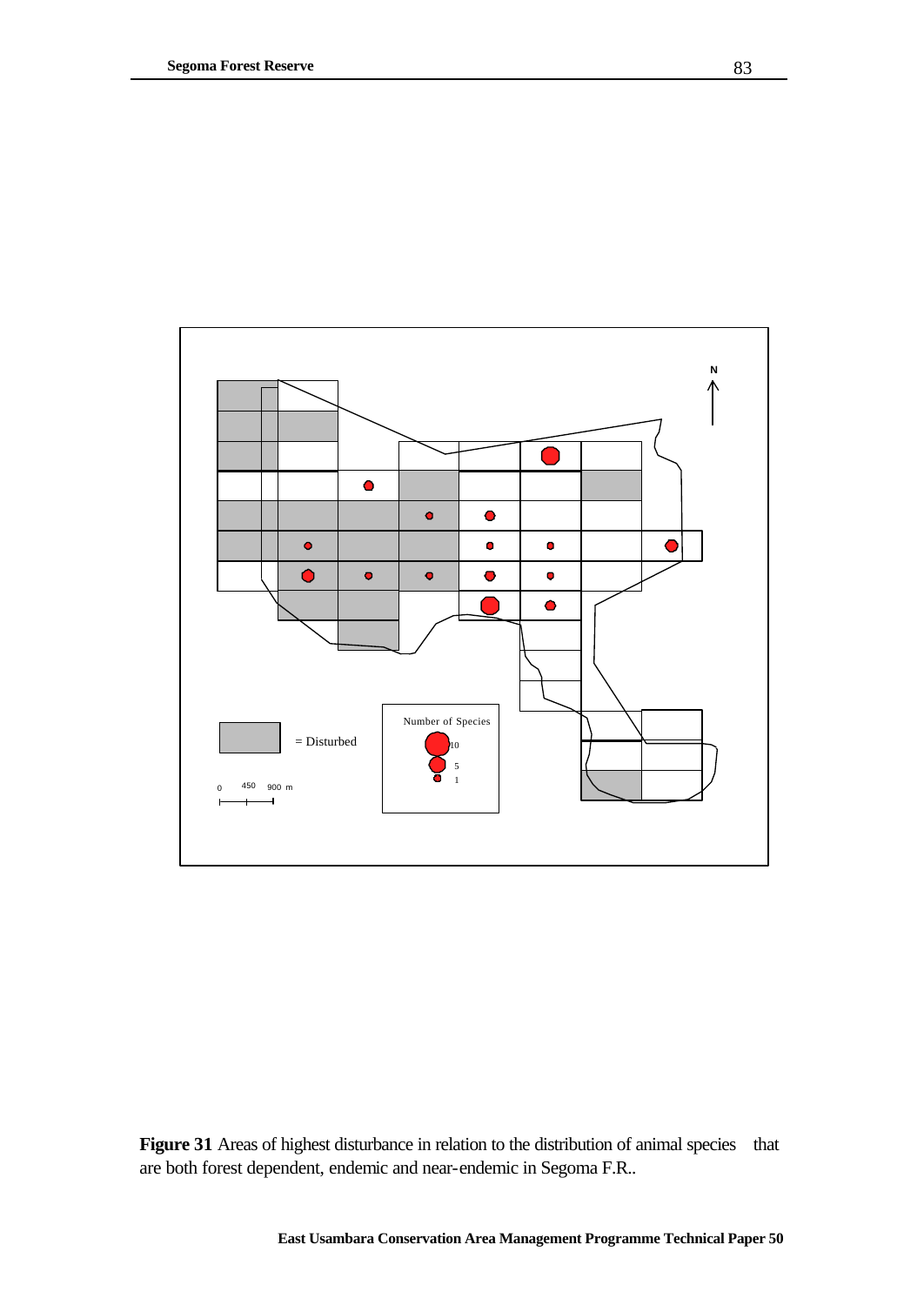# **6.0 CONCLUSIONS**

This report presents the raw data of the survey with preliminary descriptions in terms of ecological type and endemic status. These two factors provide an indication of three aspects of biodiversity and conservation:

- 1. the relationship between forest dependency and endemism;
- 2. the extent to which non-forest species are established in the reserve; and
- 3. the relationship between disturbance and areas of biological value.

Segoma forest was gazetted as a forest reserve in 1955. The gazetted forest covers an area of 1168 ha. It has been proposed to extend the reserve by 765 ha to a total area of 1933ha. With altitudes between 80 m and 920m, the extended forest area consists of approximately 1395.4 ha mature lowland forest and 80.4 ha of previously disturbed or colonising forest.

## **Disturbance**

Poles and timber continue to be taken illegally from the reserve. Evidence of pit-sawing was observed throughout the reserve on five of the eight transects, although no active pitsaws were observed during this survey, this however maybe due to the presence of the research team.

Fire is a serious threat to the forest, extensive patches of forest were burnt between 1996 and 1997 in the west of the reserve and there are now large patches of the invasive alien plant species, *Lantana camara*.

The invasive tree species *Maesopsis eminii* was only recorded in two of the fifty-one vegetation plots in the west of Segoma.

### **Species Richness**

The forest reserve was found to contain a minimum of 207 species of trees and shrubs; 31 mammal, 50 bird, 29 reptile, 19 amphibian and 35 butterfly species. Relative to the other ten forest reserves surveyed by Frontier-Tanzania it has above average species richness for plants, mammals, reptiles and amphibians.

### **Flora**

Four tree species were recorded which are endemic to the Usambara mountains and 31 have ranges restricted to the Eastern Arc and/or East African lowland or coastal forests. 46 species are dependent on primary forest, and of these species, 15 are also endemic or near endemic to the Usambara mountains. 17 non-forest tree and shrub species are established within the reserve boundaries.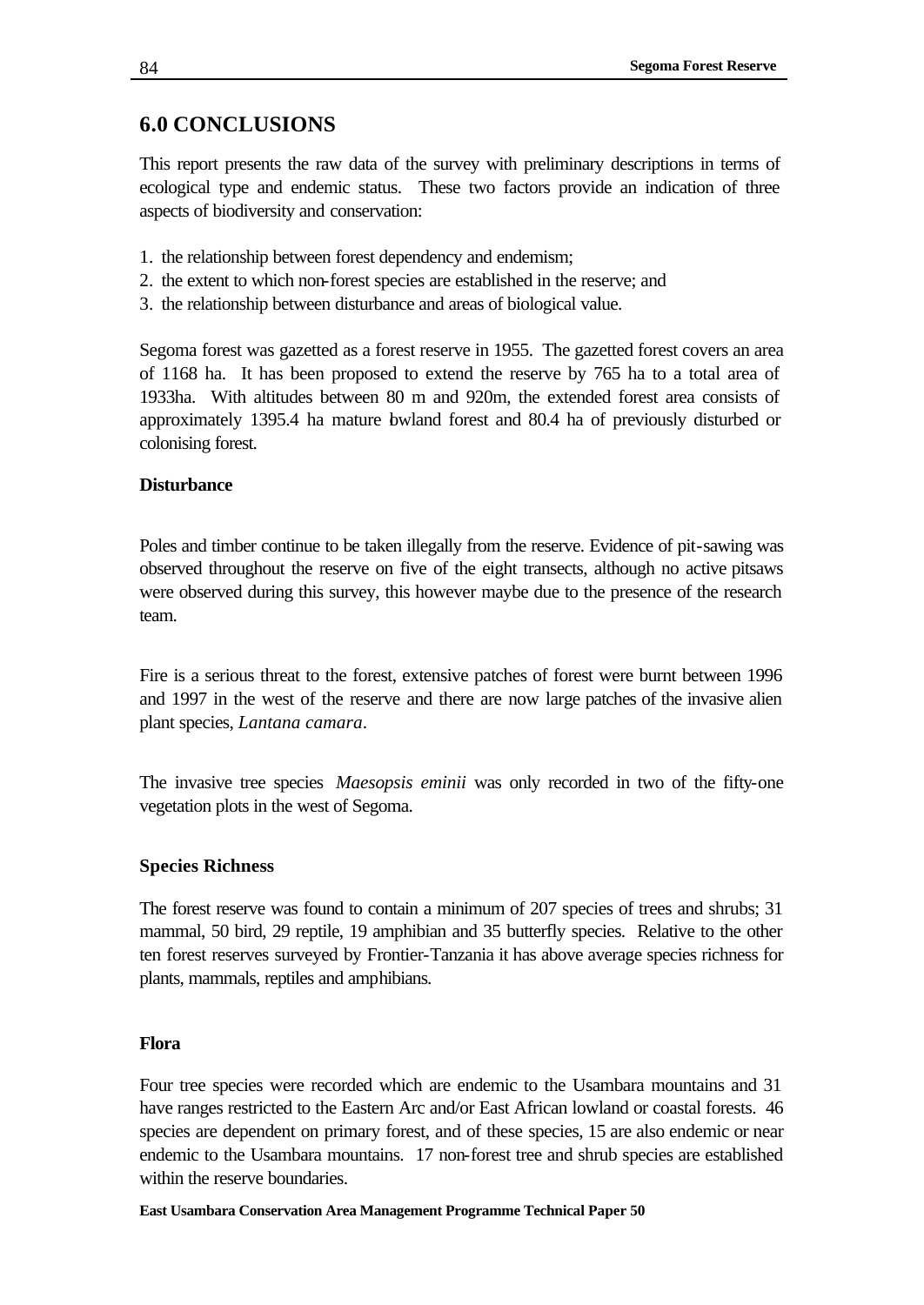### **Fauna**

One species was recorded which is endemic to the Usambara mountains and 17 species were recorded as near-endemics, having restricted ranges limited to the Eastern Arc and/or East African lowland forests. 48 species are dependent only on primary forest, and of these species, 18 are also endemic or near endemic to the Usambara mountains. 19 non-forest species are established in the reserve.

Other authors have recognised Segoma's importance in terms of its bird populations particularly from the presence of the near endemic Usambara eagle owl, *Bubo vosseleri*, Sokoke scops owl, *Otus ireneae*, and Swynnerton's robin, *Swynnertonia swynnertoni* (Cambridge Tanzania Rainforest Project, 1994).

## **Conservation**

The forests of the East Usambara Mountains are recognised as being part of a Biodiversity Hotspot (Mittermeier, 1999), an Endemic Bird Area (ICBP, 1992), a Centre of Plant Diversity (WWF and IUCN) and a Globally Important Ecoregion (WWF). They are a conservation priority due to their floral and faunal diversity and to the high number of endemic species. The forests also have a direct value to surrounding communities as a principle water catchment area and as a source of fuel-wood and medicinal plants.

The forests of the East Usambara Mountains have been reduced to fragments within a matrix of agricultural land. Little forest remains outside of the gazetted forest reserves. For those species recorded that are forest dependent the forest reserves now provide almost the only available habitat.

There are differences in the perceived value of the forests between the villagers and the Forest and Beekeeping Division. Alternative sources of building material and fuel are required in order to meet the needs of surrounding villages while ensuring the protection of the forests.

Damage to Segoma Forest Reserve from fire and illegal timber extraction is of serious concern. Degradation and further fragmentation of Segoma Forest Reserve may lead to local extinctions of populations of those species identified as being at high risk. The loss of the forest will also reduce the reliability of the water supply to the region.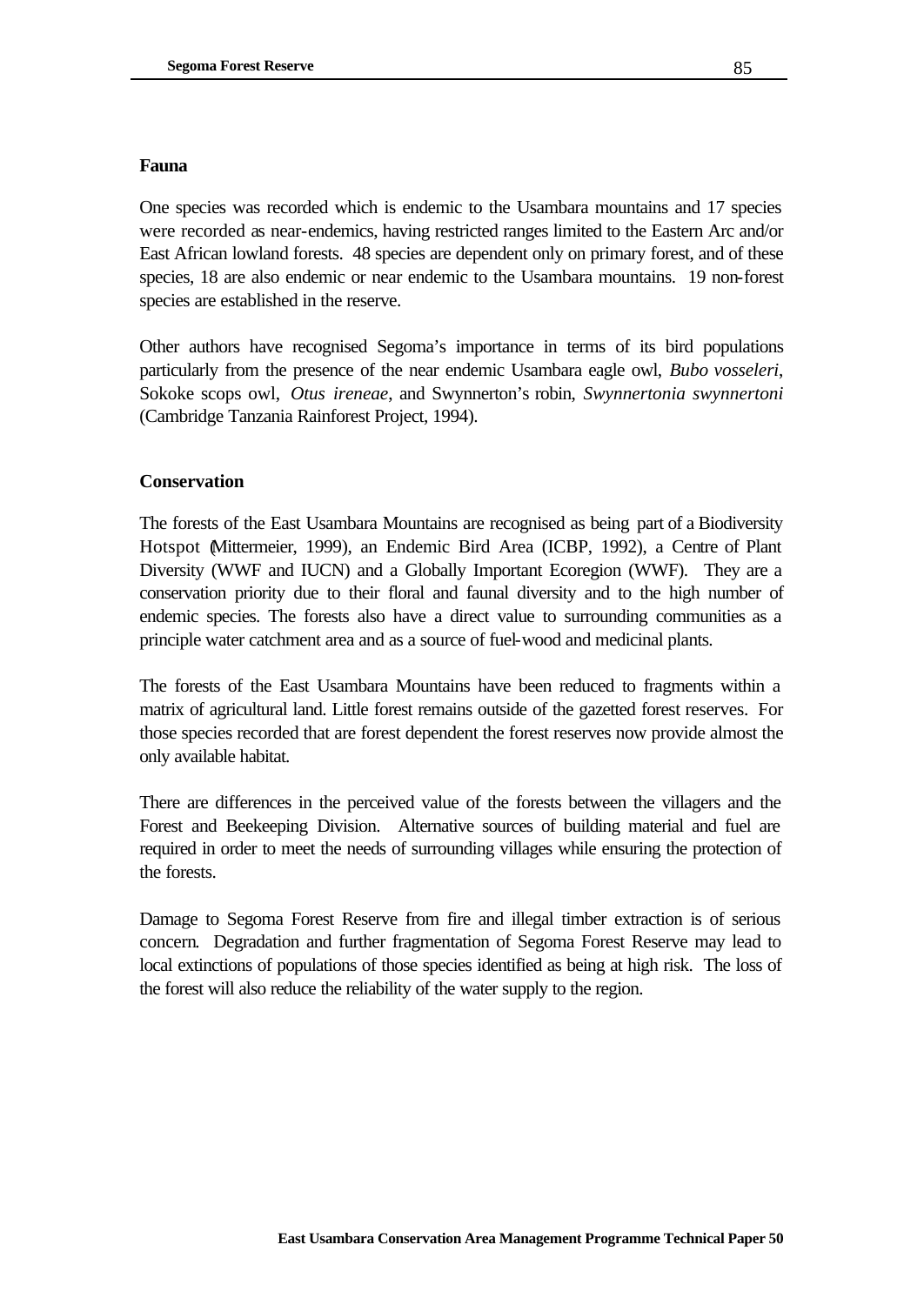## **7.0 REFERENCES**

Binggeli, P. 1989. The ecology of *Maesopsis* invasion and dynamics of the evergreen forest of the East Usambaras, and their implications for forest conservation and forestry practices. In A.C. Hamilton & R. Bensted-Smith (eds.). *Forest conservation in the East Usambara Mountains Tanzania.* IUCN, Gland. Pp 269-300.

Branch, B. 1994. Field guide to the snakes and other reptiles of Southern Africa. Struik Publ., Cape Town.

Broadley, D.G. 1995. A new species of *Prosymna* Gray (Serpentes: COLUBRIDAE) from coastal forest in northeastern Tanzania. *Arnoldia Zimbabwe* 10 (4): 29 - 32.

Broadley, D.G. & Broadley, S. 1996. Serpentes Typhlopidae *Rhinotyphlops pallidus*. *African Herp News* No. 25.

Broadley, D.G. & Howell, K.M., 2000. Reptiles. In: Burgess, N. D and Clarke, G. P. (Eds.) (2000). C*oastal Forests of Eastern Africa.* xiii + 443pp. IUCN, Gland, Switzerland and Cambridge, UK.

Bruen, M. 1989. Hydrological considerations of development in the East Usambara mountains. In A.C. Hamilton & R. Bensted-Smith (eds.). *Forest conservation in the East Usambara Mountains Tanzania.*  IUCN, Gland. Pp 117-139.

Cambridge Tanzania Rainforest Project. 1994. A biological and human impact survey of the lowland forests, East Usambara Mountains, Tanzania. Birdlife Study Report No. 59. Birdlife International, Cambridge.

Collar, N.J.; Crosby, M.J. & Stattersfield, A.J. 1994. Birds to watch 2. The world list of threatened birds. Birdlife International, Cambridge.

Collar, N.J. & Stuart, S.N. 1987. Priorities for conservation action. ICBP Monograph No. 3. 1988. Cambridge.

Cunneyworth, P. & Stubblefield, L 1996a. Magoroto Forest: A biodiversity survey. - East Usambara Conservation Area Management Programme Technical Paper No. 30. Forestry and Beekeeping Division & Metsähallitus Consulting & Society for Environmental Exploration, Dar es Salaam, Vantaa & London.

Cunneyworth, P. & Stubblefield, L 1996b. Bamba Ridge Forest Reserve: A biodiversity survey - East Usambara Conservation Area Management Programme Technical Paper No. 31. Forestry and Beekeeping Division & Metsähallitus Consulting & Society for Environmental Exploration, Dar es Salaam, Vantaa & London.

Cunneyworth, P. & Stubblefield, L. 1996c. Mlungui Proposed Forest Reserve: A biodiversity survey - East Usambara Conservation Area Management Programme Technical Paper No. 32. The Society for Environmental Exploration, London; Forestry & Beekeeping Division, Dar es Salaam; & Finnish Forest & Park Service, Vantaa.

Griffiths, C.J. 1993. The geological evolution of East Africa. In J.C. Lovett, & S.K. Wasser (eds.). *Biogeography and ecology of the rain forests of eastern Africa.* Cambridge University Press, Cambridge. Pp 9-22.

Hamilton, A.C. 1989. The place and the problem: a survey of forest types on the East Usambaras using the variable-area tree plot method. In A.C. Hamilton & R. Bensted-Smith (eds.). *Forest conservation in the East Usambara Mountains Tanzania.* IUCN, Gland. Pp 213-226.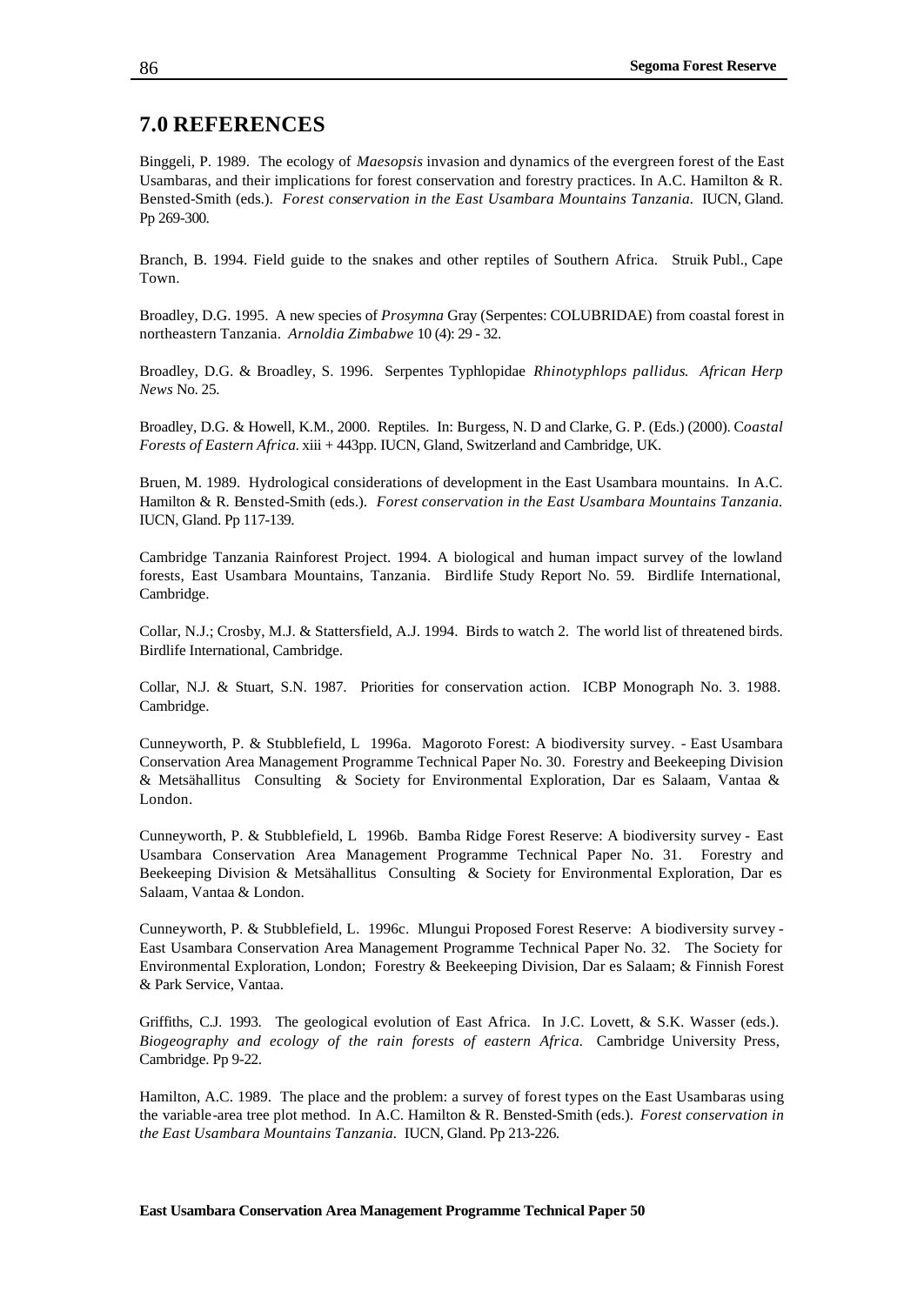Hawthorne, W.D. 1993. East African coastal forest botany. In J.C. Lovett, & S.K. Wasser (eds.). *Biogeography and ecology of the rain forests of eastern Africa.* Cambridge University Press, Cambridge. Pp 57-99.

Howell, K.M. 1989. The East Usambara Fauna*.* In A.C. Hamilton & R. Bensted-Smith (eds.). *Forest conservation in the East Usambara Mountains Tanzania.* IUCN, Gland. Pp 315-355.

Howell, K.M. 1993. Herpetofauna of the eastern African forests. In J.C. Lovett, & S.K. Wasser (eds.). *Biogeography and ecology of the rain forests of eastern Africa.* Cambridge University Press, Cambridge. Pp 173-201.

Hyytiäinen, K. 1995. Land use classification and mapping for the East Usambara mountains. *East Usambara Conservation Area Management Programme.*

ICBP. 1992. Putting Biodiversity on the Map: Prioritiy areas for conservation. Cambridge, UK. International Council for Bird Preservation.

Iversen, S.T. 1991a. The Usambara mountains, NE Tanzania: History, Vegetation and conservation. Uppsala University, Uppsala.

Iversen, S.T. 1991b. The Usambara mountains, NE Tanzania: Phytogeography of the vascular plant flora. Uppsala University, Uppsala.

Johansson S. & Sandy R. 1996. Updated Forest area information in the Usambara mountains. East Usambara Conservation Area Management Programme, working paper 19.

Kikula, I.S. 1989. Spatial changes in forest cover on the East Usambara mountains. In A.C. Hamilton & R. Bensted-Smith (eds.). *Forest conservation in the East Usambara Mountains Tanzania.* IUCN, Gland. Pp 79 - 86.

Kingdon, J. 1974. East African Mammals. An atlas of evoluntion in Africa. Vol. 2B: Hares and rodents. University Chicago Press, Chicago.

Kingdon, J. 1989. East African mammals. An atlas of evolution in Africa. Vol. 2A: Insectivores and bats. University of Chicago Press, Chicago.

Kingdon, J. 1997. The Kingdon field guide to African Mammals. Academic Press, London. 464 pages.

Kingdon, J & Howell, K. M. 1993. Mammals in the forests of Eastern Africa. In J.C. Lovett, & S.K. Wasser (eds.). *Biogeography and ecology of the rain forests of eastern Africa.* Cambridge University Press, Cambridge. Pp 229-241.

Knox, E.B. 2000. List of East African Plants (LEAP). *Database compiled largely from the Flora of Tropical East Africa (Rotterdam: Balkema) and Beentje (1994)*.

Litterick, M. 1989. Assessment of water quality of the Sigi river. In A.C. Hamilton & R. Bensted-Smith (eds.). *Forest conservation in the East Usambara Mountains Tanzania.* IUCN, Gland. Pp 141-155.

Lovett, J.C. 1993. Eastern Arc moist forest flora. In J.C. Lovett, & S.K. Wasser (eds.). *Biogeography and ecology of the rain forests of eastern Africa.* Cambridge University Press, Cambridge. Pp 33-56.

Lovett, J.C. 1989. The botanical importance of the East Usambara forests in relation to other forests in Tanzania. In A.C. Hamilton & R. Bensted-Smith (eds.). *Forest conservation in the East Usambara Mountains Tanzania.* IUCN, Gland. Pp 207-212.

Mittermeier, R. A., Myers, N., Gil, P. R., and Mittermeier, C. G., 1999. Hotspots: Earth's Biologically Richest and Most Endangered Terrestrial Ecoregions. CEMEX and Conservation International. Washington DC, USA.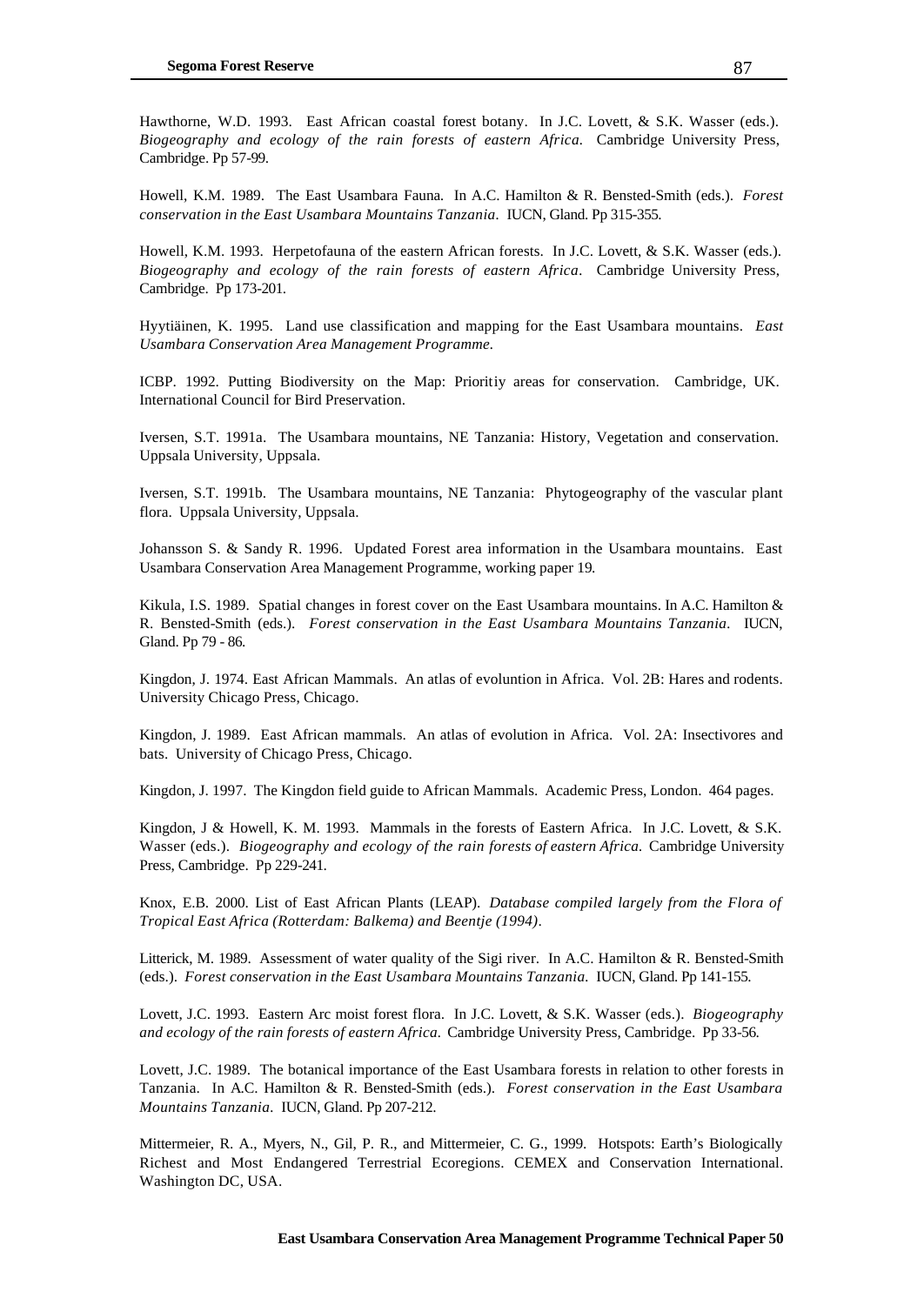National biodiversity database 1996. Unpubl. Department of Zoology and Marine Biology, UDSM, Dar es Salaam.

Passmore, N. I. and V. C. Carruthers 1995. South African fogs: a complete guide. Southern book publishers. Witwatersrand University Press, Johannesburg.

Poynton, J.C. 2000. Amphibians. In: Burgess, N. D and Clarke, G. P. (eds.) 2000. C*oastal Forests of Eastern Africa.* xiii + 443pp. IUCN, Gland, Switzerland and Cambridge, UK.

Poynton J.C. & Clarke, B.T., 1999. Two species of *Staphopaedes* (Anura: Bufonidae) from Tanzania, with review of the genus. African Journal of Herpetology.  $48(1&&2)$ : 1-14.

Poynton J.C. & Broadley, D.G. 1991. Amphibia zambesiaca 5. Zoogeography. *Ann. Natal Mus.* Vol 32:221-277.

Rodgers, W.A. 1996. Biodiversity values of Tanzanian forests: A training and awareness manual for forest managers and conservationists. FAO, Dar es Salaam.

Rodgers, W.A. & Homewood, K.M. 1982. The conservation of the East Usambara Mountains, Tanzania: a review of biological values and land use pressures*. Biol. J. Linn. Soc.* 24: 285-304.

Ruffo. K. 1989. Some useful plants of the East Usambaras. In A.C. Hamilton & R. Bensted-Smith (eds.). *Forest conservation in the East Usambara Mountains Tanzania.* IUCN, Gland. Pp 185-194.

Ruffo. K.; Mmari, C.; Kibuwa, S.P.; Lovett, J.; Iversen, S. & Hamilton, A.C. 1989. A preliminary list of the plant species recorded from the East Usambara forests. In A.C. Hamilton & R. Bensted-Smith (eds.). *Forest conservation in the East Usambara Mountains Tanzania.* IUCN, Gland. Pp 157-179.

Schmidt, P. 1989. Early exploitation and settlement in the Usambara mountains. In A.C. Hamilton & R. Bensted-Smith (eds.). *Forest conservation in the East Usambara Mountains Tanzania.* IUCN, Gland. Pp 357-361.

Schulman, L., Junikka, L., Mndolwa, A. and Rajabu, I. 1998. Trees of Amani Nature Reserve NE Tanzania. The Ministry of Natural Resources and Tourism. Helsinki University Printing House.

SEE, 1996. Frontier Tanzania Forest Research Programme: Methodology report 'Old and New'. L. Stubblefield & P. Cunneyworth eds. Technical paper of the Society for Environmental Exploration, London.

Stuart, S.N. 1989. The avifauna of the East Usambara mountains. Chapter 35 - Forest conservation in the East Usambara mountains Tanzania. In A.C. Hamilton & R. Bensted-Smith (eds.). *Forest conservation in the East Usambara Mountains Tanzania.* IUCN, Gland. Pp 357-361.

Tye, A. 1994. Magoroto rainforest conservation - Proposal for establishment of a new reserve. *EUCDP, IUCN, Amani, Tanzania (unpubl.).*

Walker, C. 1996. Signs of the Wild. Struik. 215 pages.

Zimmerman, D.A., Turner, D.A. & Pearson, D.J. 1996. *Birds of Kenya and Northern Tanzania.* Russel Friedman Books, South Africa.

Zimmerman, D.A., Turner, D.A. & Pearson, D.J. 1999. *Birds of Kenya and Northern Tanzania.* Christopher Helm (Publishers) Ltd. London, UK.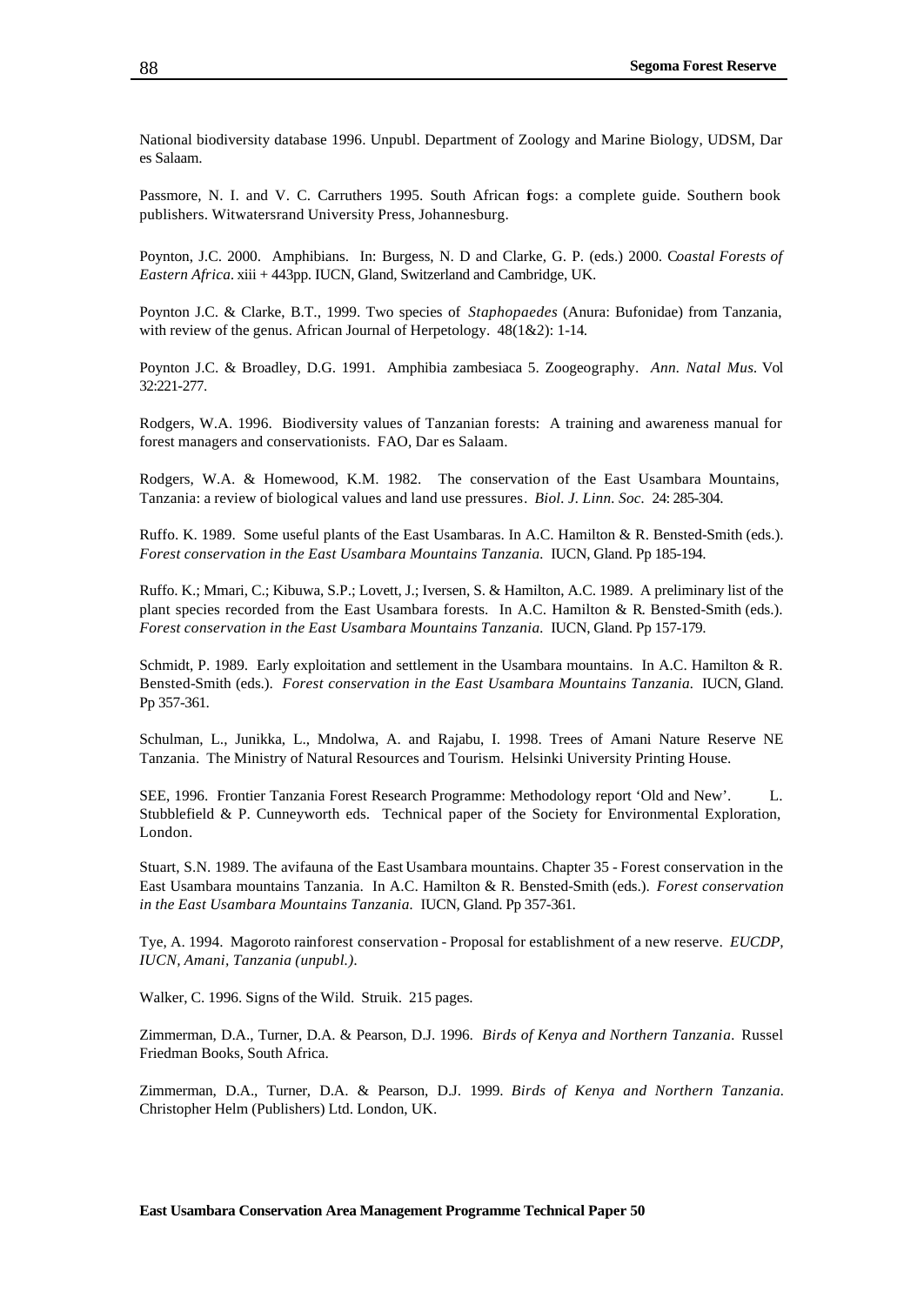| <b>Plot Number</b>      | <b>Topography</b> | <b>Altitude</b><br>(metres) | <b>Slope</b><br>(degrees)  | <b>Vegetation</b><br><b>Condition</b> | <b>Canopy Height</b><br>(metres) |
|-------------------------|-------------------|-----------------------------|----------------------------|---------------------------------------|----------------------------------|
| $\mathbf 1$             | ${\rm GM}$        | 125                         | $10\,$                     | CF                                    | $10 - 20$                        |
| $\overline{c}$          | SM                | 120                         | $\boldsymbol{7}$           | CF                                    | $20 - 30$                        |
| 3                       | ${\rm GL}$        | 140                         | 20                         | <b>BA</b>                             | $20 - 30$                        |
| $\overline{\mathbf{4}}$ | ${\rm GM}$        | 110                         | 10                         | $\cal{CF}$                            | $20 - 30$                        |
| 5                       | ${\rm GL}$        | 182                         | 19                         | $\mathbf{L}\mathbf{F}$                | $20 - 30$                        |
| $\sqrt{6}$              | ${\rm GU}$        | 340                         | 21                         | $\mathbf{L}\mathbf{F}$                | $20 - 30$                        |
| $\boldsymbol{7}$        | SL                | 125                         | 40                         | $\mathbf{L}\mathbf{F}$                | $10 - 20$                        |
| $\,8$                   | ${\rm GL}$        | 150                         | $\mathfrak{Z}$             | $\mathbf{L}\mathbf{F}$                | $10 - 30$                        |
| 9                       | SM                | 205                         | 25                         | $\mathbf{L}\mathbf{F}$                | $10 - 20$                        |
| 10                      | ${\rm GM}$        | 240                         | $20\,$                     | $\mathbf{L}\mathbf{F}$                | $20 - 30$                        |
| 11                      | ${\rm GM}$        | 340                         | 22                         | $\mathbf{L}\mathbf{F}$                | >30                              |
| 12                      | ${\rm GL}$        | 200                         | 15                         | $\mathbf{L}\mathbf{F}$                | $10 - 20$                        |
| 13                      | ${\rm GL}$        | 200                         | 13                         | $\mathbf{L}\mathbf{F}$                | $10 - 20$                        |
| 14                      | ${\rm GM}$        | 320                         | 10                         | $\mathbf{L}\mathbf{F}$                | $10 - 20$                        |
| 15                      | ${\rm GL}$        | 240                         | 27                         | $\mathbf{L}\mathbf{F}$                | $<10\,$                          |
| 16                      | ${\rm GL}$        | 180                         | 17                         | $\mathbf{L}\mathbf{F}$                | $20 - 30$                        |
| 17                      | ${\rm GL}$        | 110                         | 5                          | $\mathbf{L}\mathbf{F}$                | $<10\,$                          |
| 18                      | ${\rm GL}$        | 160                         | 8                          | $\mathbf{L}\mathbf{F}$                | $10 - 20$                        |
| 19                      | ${\rm GL}$        | 150                         | $\overline{\mathcal{C}}$   | $\mathbf{L}\mathbf{F}$                | $20 - 30$                        |
| $20\,$                  | ${\rm GL}$        | 140                         | $\overline{c}$             | $\mathbf{L}\mathbf{F}$                | $10 - 20$                        |
| 21                      | ${\rm GL}$        | 130                         | 9                          | $\mathbf{L}\mathbf{F}$                | $20 - 30$                        |
| 22                      | ${\rm GL}$        | $80\,$                      | 10                         | $\mathbf{L}\mathbf{F}$                | $10 - 20$                        |
| 23                      | SL                | 110                         | 29                         | $\mathbf{L}\mathbf{F}$                | $20 - 30$                        |
| $24\,$                  | ${\rm GL}$        | 65                          | $\boldsymbol{7}$           | RF                                    | $10 - 20$                        |
| 25                      | SL                | 105                         | 31                         | $\mathbf{L}\mathbf{F}$                | $10 - 20$                        |
| $26$                    | ${\rm GL}$        | 200                         | $\boldsymbol{7}$           | $\mathbf{L}\mathbf{F}$                | $20 - 30$                        |
| $27\,$                  | ${\rm GL}$        | 160                         | 11                         | $\mathbf{L}\mathbf{F}$                | $20 - 30$                        |
| 28                      | ${\rm GL}$        | 150                         | 9                          | $\mathbf{L}\mathbf{F}$                | $20 - 30$                        |
| 29                      | ${\rm GL}$        | 140                         | $\overline{c}$             | $\mathbf{L}\mathbf{F}$                | $10 - 20$                        |
| 30                      | ${\rm GL}$        | 110                         | $\overline{\mathbf{4}}$    | $\mathbf{L}\mathbf{F}$                | $10 - 20$                        |
| 31                      | ${\rm GL}$        | 100                         | 21                         | $\mathbf{L}\mathbf{F}$                | $10 - 20$                        |
| 32                      | ${\rm GL}$        | 120                         | 23                         | LF                                    | $<10\,$                          |
| 33                      | LF                | 210                         | 21                         | LF                                    | $10 - 20$                        |
| 34                      | GL                | 180                         | 15                         | LF                                    | $10 - 20$                        |
| 35                      | GL                | 200                         | 15                         | LF                                    | $10 - 20$                        |
| 36                      | GL                | 160                         | $\boldsymbol{0}$           | LF                                    | $10 - 20$                        |
| 37                      | ${\rm GL}$        | 170                         | 12                         | $\operatorname{LF}$                   | $10 - 20$                        |
| 38                      | ${\rm GL}$        | 180                         | $\mathfrak 3$              | $\operatorname{LF}$                   | $10 - 20$                        |
| 39                      | ${\rm GM}$        | 340                         | $27\,$                     | $\operatorname{LF}$                   | $10 - 20$                        |
| 41                      | GM                | $\boldsymbol{?}$            | $22\,$                     | $\operatorname{LF}$                   | $20 - 30$                        |
| 42                      | <b>SM</b>         | $\boldsymbol{\mathcal{?}}$  | $\boldsymbol{\mathcal{?}}$ | $\operatorname{LF}$                   | $20 - 30$                        |
| 43                      | ${\rm GL}$        | 170                         | 24                         | $\operatorname{LF}$                   | $10 - 20$                        |
| 44                      | ${\rm GL}$        | 250                         | $21\,$                     | $\operatorname{LF}$                   | $10 - 20$                        |
| 45                      | <b>SM</b>         | 360                         | 29                         | $\operatorname{LF}$                   | $20 - 30$                        |
| $46$                    | ${\rm GL}$        | 135                         | 14                         | $\operatorname{LF}$                   | $20 - 30$                        |
| 47                      | GL                | 240                         | 21                         | LF                                    | $<10\,$                          |

**APPENDIX 1: GENERAL PLOT INFORMATION**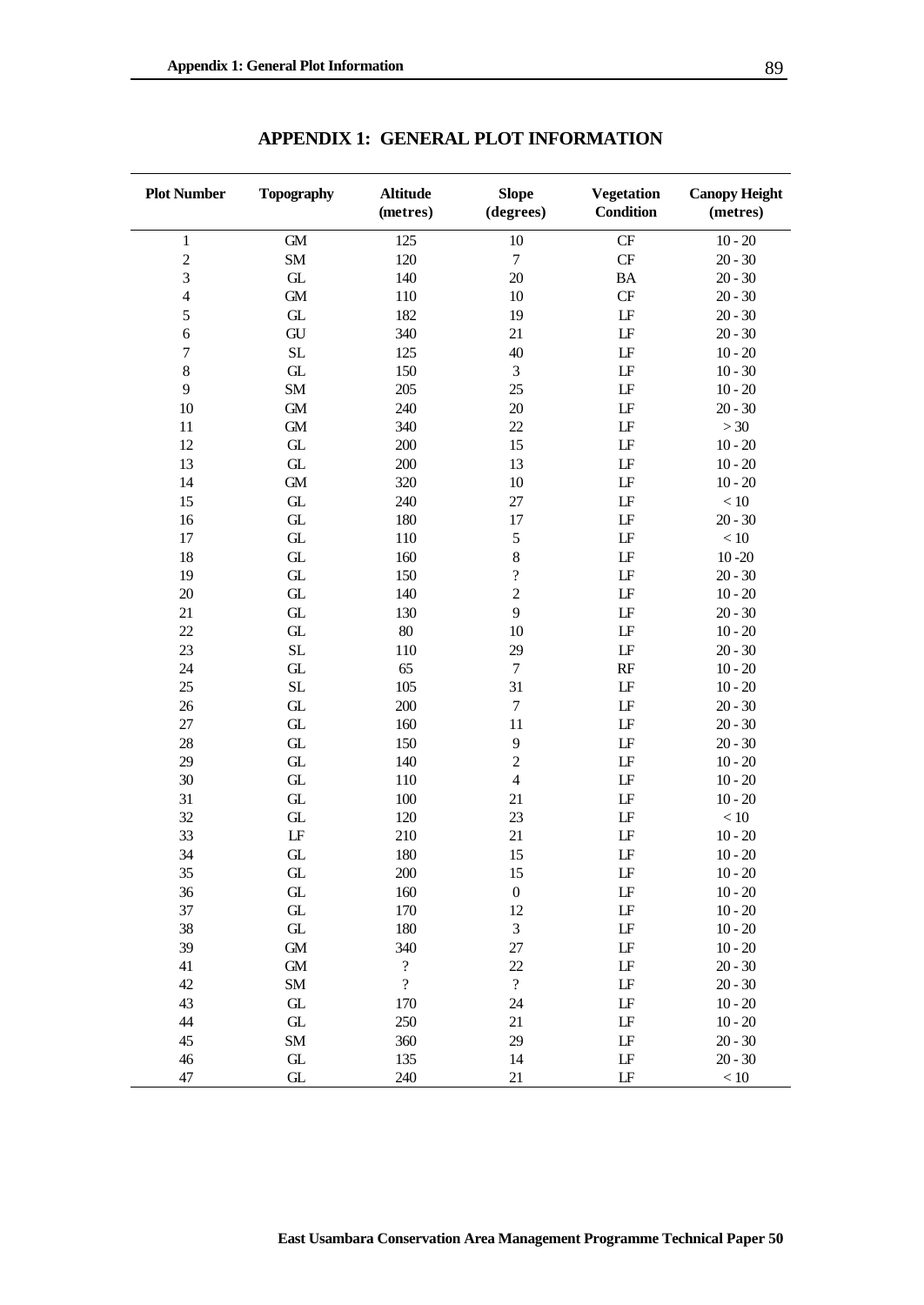| <b>Plot Number</b> | <b>Topography</b> | <b>Altitude</b><br>(metres) | <b>Slope</b><br>(degrees) | <b>Vegetation</b><br><b>Condition</b> | <b>Canopy Height</b><br>(metres) |
|--------------------|-------------------|-----------------------------|---------------------------|---------------------------------------|----------------------------------|
| 48                 | GL                | 215                         | 19                        | LF                                    | $10 - 20$                        |
| 50                 | <b>GM</b>         | 25                          |                           | LF                                    | <10                              |
| 51                 | <b>GM</b>         | $\Omega$                    | റ                         | LF                                    | $10 - 20$                        |
| 52                 | GL.               | റ                           | റ                         | LF                                    | $10 - 20$                        |
| 53                 | GL                | 115                         | 20                        | ΙF                                    | $10 - 20$                        |
|                    |                   |                             |                           |                                       |                                  |

# **General plot information continued.**

| <b>KEY TO ABBREVIATIONS</b> |                               |  |
|-----------------------------|-------------------------------|--|
| Topography                  | <b>Vegetation Condition</b>   |  |
|                             |                               |  |
| GL - gentle lower slope     | LF - Lowland forest           |  |
| SL - steep lower slope      | SF - Submontane forest        |  |
| M - mid-slope               | CF - Colonizing forest        |  |
| GU - gentle upper slope     | RF - Riverine forest          |  |
| SU - steep upper slope      | <b>PF</b> - Plantation forest |  |
| FV - flat valley floor      | S - Scrub / thicket / Bush    |  |
| $RT$ - ridge top            | W - Woodland                  |  |
| $F$ - mature mixed forest   | $? =$ Unknown                 |  |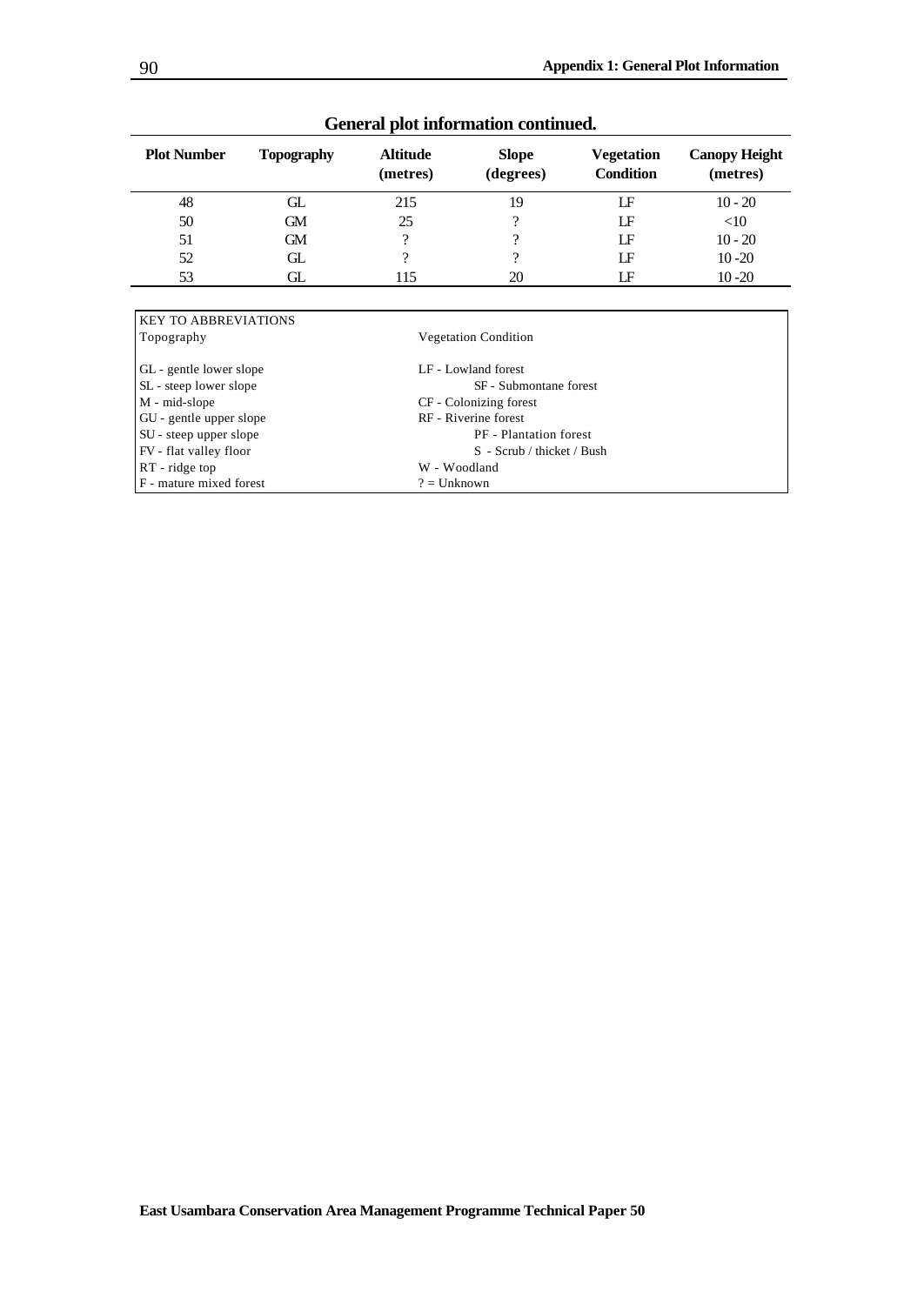# **APPENDIX 2: TAXONOMIC VERIFICATION**

## **BOTANY**

| Ahmed Mdolwa                               | <b>TAFORI</b>                         | Silvicultural Research Centre, P.O. Box 95,<br>Lushoto, Tanzania                                                        |  |
|--------------------------------------------|---------------------------------------|-------------------------------------------------------------------------------------------------------------------------|--|
| <b>ZOOLOGY - VERTEBRATES</b>               |                                       |                                                                                                                         |  |
| <b>Bats and small mammals:</b>             |                                       |                                                                                                                         |  |
| Prof. K. M. Howell                         | Department of Zoology                 | University of Dar es Salaam, P.O. Box<br>35060, Dar es Salaam, Tanzania<br>khowell@twiga.com                            |  |
| Dr. Dieter Kock                            | Frankfurt Zoological Museum           | Saugetiere III, Senckenberg,<br>Senckenberganlage 25, 60325 Frankfurt<br>am Main, Germany<br>dkock@sng.uni-frankfurt.de |  |
| <b>Rodents and Shrews:</b>                 |                                       |                                                                                                                         |  |
| Prof. K. M. Howell                         | Department of Zoology                 | University of Dar es Salaam, P.O. Box<br>35060, Dar es Salaam, Tanzania<br>khowell@twiga.com                            |  |
| Dr. Dieter Kock                            | Frankfurt Zoological Museum           | Saugetiere III, Senckenberg,<br>Senckenberganlage 25, 60325 Frankfurt<br>am Main, Germany<br>dkock@sng.uni-frankfurt.de |  |
| Amphibians:                                |                                       |                                                                                                                         |  |
| Prof. K. M. Howell                         | Department of Zoology                 | University of Dar es Salaam, P.O. Box<br>35060, Dar es Salaam, Tanzania<br>khowell@twiga.com                            |  |
| Prof. J. Poynton                           | <b>British Natural History Museum</b> | Cromwell Road,<br>South<br>Kensington,<br>London, UK.                                                                   |  |
| <b>Reptiles:</b>                           |                                       |                                                                                                                         |  |
| Prof. K. M. Howell                         | Department of Zoology                 | University of Dar es Salaam, P.O. Box<br>35060, Dar es Salaam, Tanzania<br>khowell@twiga.com                            |  |
| Dr. Don Broadley                           | Zimbabwe                              | The Natural History Museum of P.O. Box 240, Bulawayo, Zimbabwe<br>bfa@coldfire.dnet.co.zw                               |  |
| <b>ZOOLOGY - INVERTEBRATES</b>             |                                       |                                                                                                                         |  |
| <b>Mollusca:</b>                           |                                       |                                                                                                                         |  |
| C/O Dr N. Scharff                          | Zoological Museum                     | University of Copenhagen,<br>Universitetsparken 15, DK-2100,<br>Copenhagen, Denmark                                     |  |
| <b>Millipedes</b>                          |                                       |                                                                                                                         |  |
| Dr R. Hoffman                              | Virginia Museum of Natural<br>History | 1001<br>Douglas Avenue,<br>Martinsville,<br>Virginia 24112, USA<br>rhoffman@neocomm.net                                 |  |
| <b>Butterflies</b><br><b>Steve Collins</b> | African<br>Butterfly<br>Research      | P.O. Box 14308, Nairobi, Kenya                                                                                          |  |
|                                            |                                       |                                                                                                                         |  |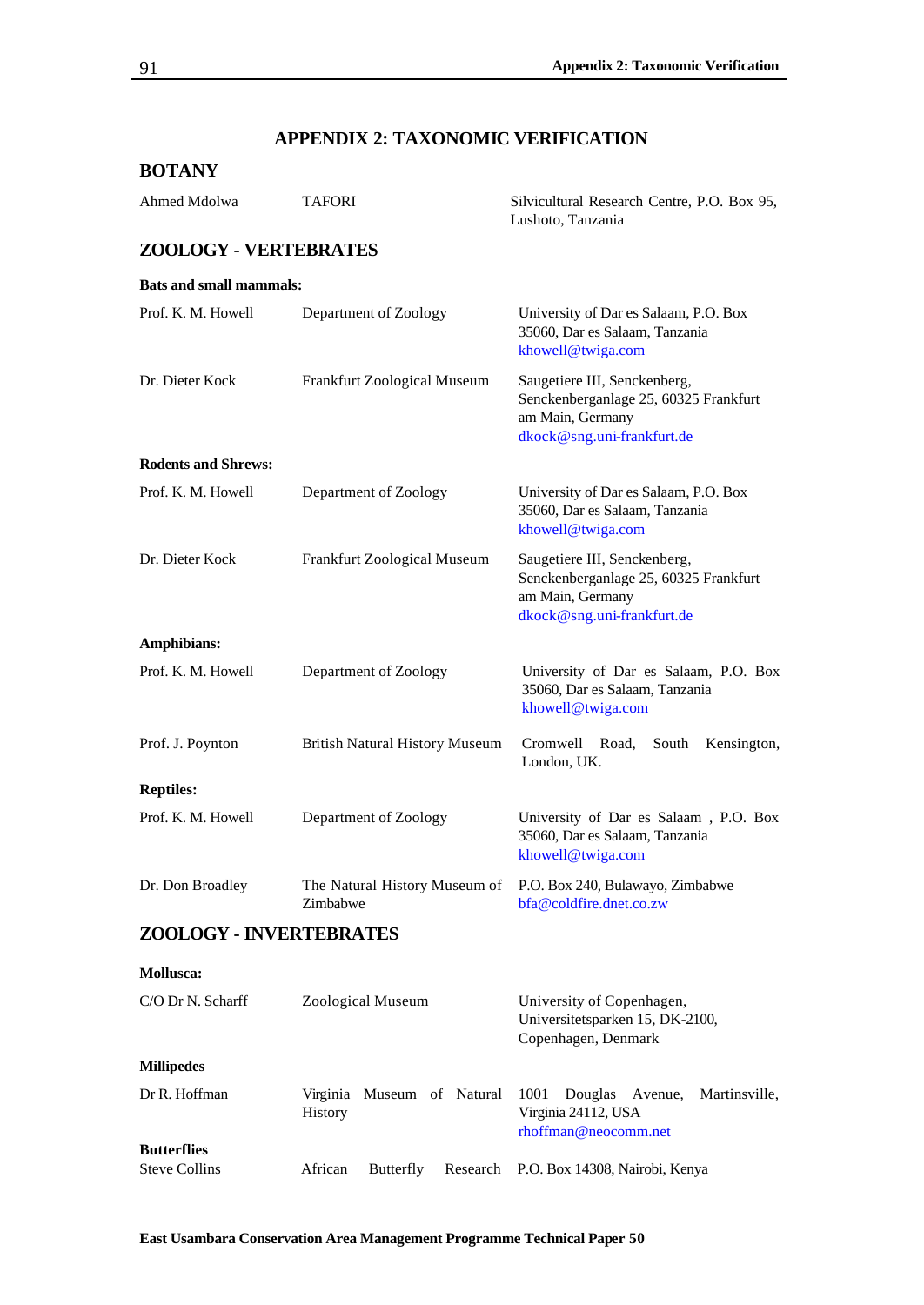Institute collinsabri@iconnect.co.ke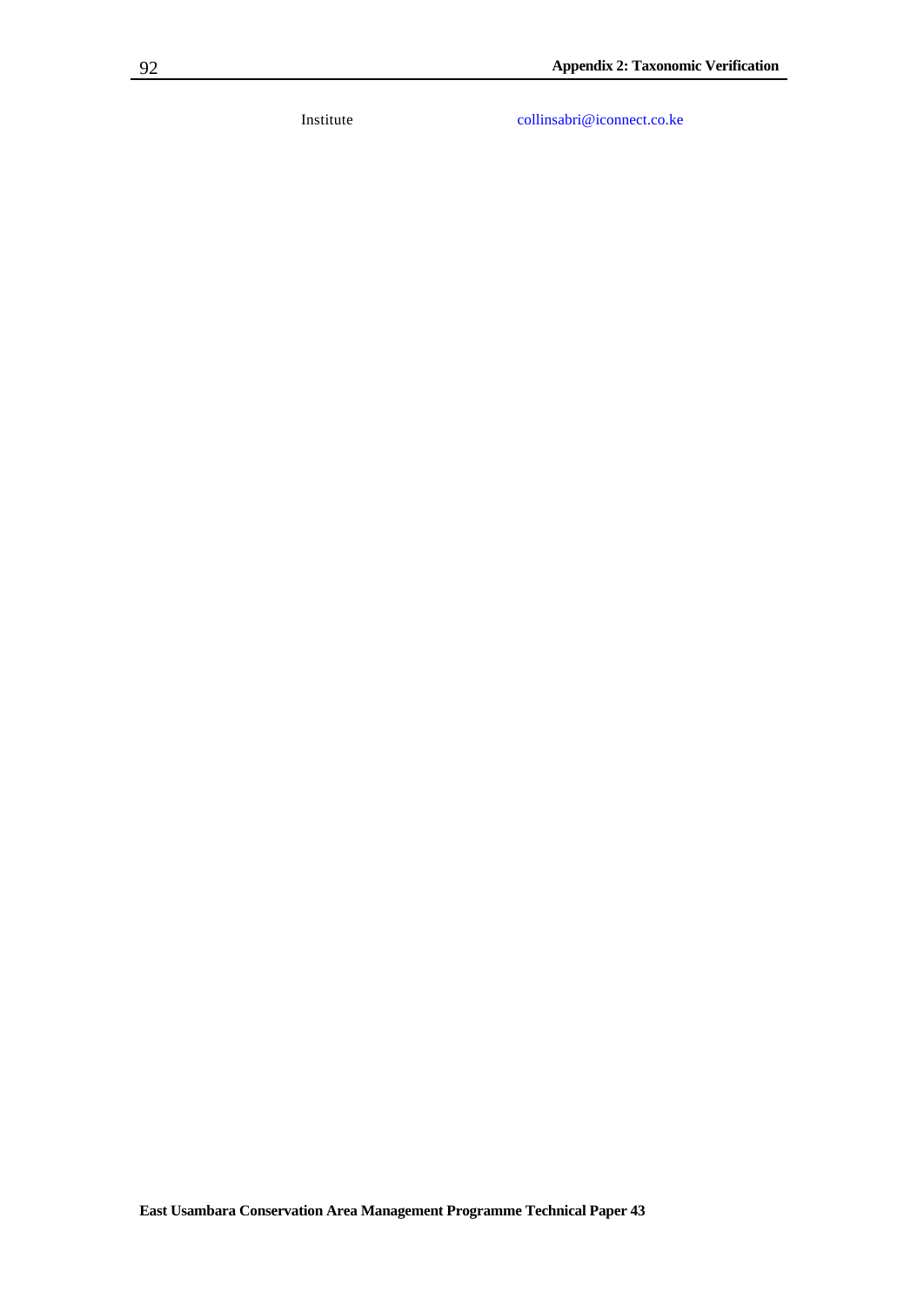## **East Usambara Conservation Area Management Programme Technical Paper Series**

#### (ISSN 1236-620X)

The East Usambara Conservation Area Management Programme Technical Papers Series consists of reports on forestry issues in the East Usambara Mountains. This series started in 1991. These reports aim to make information more widely available to staff members of the East Usambara Conservation Area Management Programme, to the Forestry and Beekeeping Division, and to other institutions and individuals concerned and interested in the conservation of the East Usambara forests.

The reports are prepared by staff members of the East Usambara Conservation Area Management Programme or by other researchers, consultants and interested individuals. The views expressed in the reports are those of the author(s).

### **Current titles in the series are:**

- 1. Mwihomeke, S.T. 1991. Some notes to identify and discuss coopeation in forestry research in the East Usambara mountains.
	- Räsänen, P.K. 1991. Outline of a research planning programme for the East Usambara Catchment Forest Project.
- 2. Hyytiäinen, K. 1992. Forest management plan for Longuza teak plantations.
- 3. Seymour, M. 1992. Manual harvesting of *Maesopsis eminii* in the East Usamaba mountains, Tanzania.
- 4. Newmark, W.D. 1992. Recommendations for wildlife corridors and the extension and management of forest reserves in the East Usambara mountains, Tanzania.
- 5. Häkkinen, I. & Wambura, M. 1992. A Frame plan for the Amani Nature Reserve.
- 6. Masilingi, W.M.K. 1992. Consultancy report on the legal establis hment of the Amani Nature Reserve.
- 7. Binagi, E.R. 1992. Consolidation of environmental education for adults: critique of FINNIDAfunded forestry projects in Tanzania. A case study of the East Usambara Catchment Forest Project.
- 8. Tuominen, V. 1993. Marking of the forest reserve boundaries in the East Usambara mountains.
- 9. Pirttilä, I. 1993. The discharge of Sigi River as an indicator of water catchment value of the East Usambara mountains in Tanzania.
- 10. Hyytiäinen, K. 1993. Combined seed and timber production in Longuza Teak plantations, Tanzania.
- 11. Kajembe, G.C. & Mwaseba, D. 1994. The extension and communication programme for the East Usambara Catchment Forest Project.
- 12. Hyytiäinen, K. 1995. Land use classification and mapping for the East Usambara Mountains.
- 13. Hall, J.B. 1995. *Maesopsis eminii* and its status in the East Usambara Mountains.
- 14. Heinonen, P. 1995. PSPs in East Usambara Mountains: present findings and future recommendations.
- 15. Mnyuku, F.C.N. 1995. Report on an inventory of selected proposed forest reserves in Muheza District, Tanga Region.
- 16. Kamugisha, S.M. & Materu, E.M.A. 1995. Preliminary results from a study on water flow and in Sigi and Bombo rivers in the East Usambara mountains.
- 17. Ellman, A., Tye, A., Rwamu gira, S., Mallya, B., Mahenge, F. and Mndolwa, A. 1995. Development of forest trails and drive routes in the Amani Nature Reserve.
- 18. Ellman, A.E. 1996. Handing over the stick? Report of a village forest management and farm forestry consultancy
- 19. Kigula, J.J., Kijazi, M., Nyangasa, H., Mtango, J., Mahenge, F. 1998. Local communities aspirations and needs.